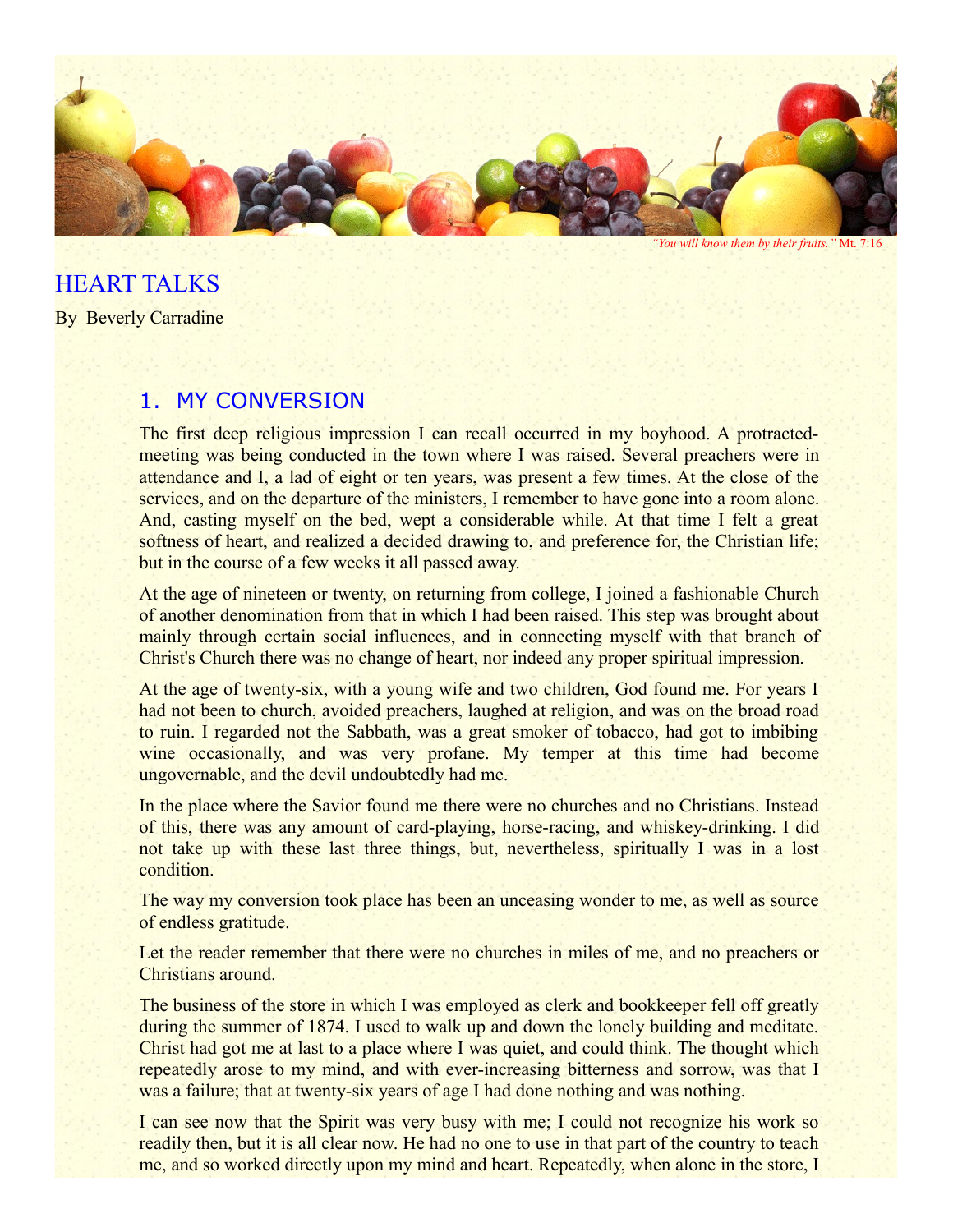have buried my face in the piles of goods on the counter, and wept the saddest of tears. Then there would come longings to redeem my life, and be a true man. But I was profoundly ignorant as to what steps to take.

At this juncture I wrote two or three lines to my mother, saying, "I am determined to be a better man, and when I am a better man, I am going to pray." The reply of my mother was all the help of a human character I obtained in my conversion. She wrote a hasty and brief answer, in these words:

"MY DEAR SON,--I am delighted to hear of your good resolutions. But you have made a great mistake. Don't wait to be a better man before you pray, but pray, and you will be a better man.

"Affectionately,

YOUR MOTHER."

This note brought a perfect flood of light to my mind. I saw I had been putting the cart before the horse. Like the lightning illumines the whole land-scape with a sudden flash, so God used the simple words of my mother to clear up the uncertainty and darkness, and I saw in an instant, and that most vividly, what I had to do. I must pray, and keep at it until something happened.

That Thursday night I knelt down to pray at my bedside for the first time since my boyhood. My young wife looked perfectly astounded at the act. I do not believe that if a wild animal had leaped through the window into the room, she could have been more amazed than she was at the spectacle of her kneeling husband; but I always possessed a goodly amount of will-power and what is commonly called backbone, and so prayed on. Still I did not believe God would have mercy on such a sinner as myself; and so He did not, for without faith it is impossible to please Him.

Friday night I was on my knees again before retiring; but it seemed to me that God was far away in heaven, and I was down here on earth, and I did not see how He could save me. And so He did not, for here was unbelief again.

On Saturday night I went again through the melancholy and apparently fruitless struggle. I arose with neither light nor comfort, but full of determination to press on and pray on until something happened.

On Sunday the store was closed, and I had the entire Sabbath at home. After breakfast I walked out in a grove near the house, and there, hidden from view, knelt down amid the trees, and with longing eyes looked up through an open space into the blue heaven. I told God that I gave Him myself and all I had, that I wanted salvation and rest, and please to take me. I pleaded with Him in this way for quite a while, and discontinued I know not why. I walked thoughtfully back to the house, and took my seat by the side of a centertable in the room. I picked up the Bible to read, and had scarcely read a line when suddenly I was converted. Such a peace and rest flooded my soul as I had never felt before in my life, and it was so new, so sweet, so strangely blissful, so melting, that I burst into tears, and cried out to my wife on the opposite side of the table, "O Laura, I am not going to hell after all!"

I went across the room, and poured water into the basin to bathe my tear-stained face. But I found that a fountain was flowing which I could not stop; and a blessed, beautiful love and peace was in me that water could not wash away.

In a few hours the ecstasy was gone; but I was a changed man. Moreover, everybody saw it, at home and abroad.

In going from my house to the store, two miles away, I would pray three times before I got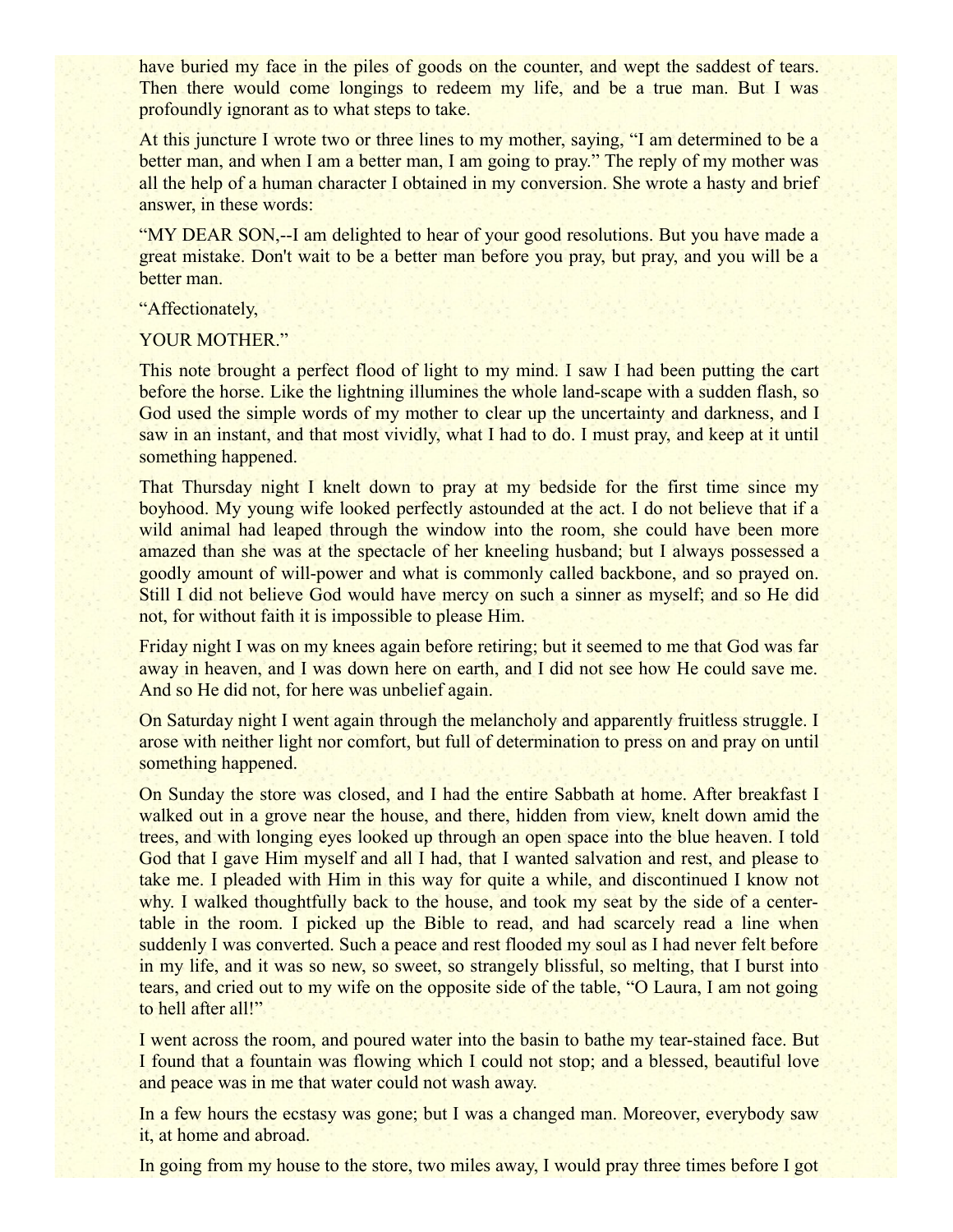#### there.

I had the places picked out, one in a deep wooded valley, one in a willow thicket in the middle of the field, and one on the top of a hill, protected from view by a clump of trees.

I was very ignorant in regard to spiritual things; but I kept on praying, read much in a Bible which I carried in my pocket; began family prayer, although it came near choking me to pray before my wife and neighbors who dropped in; and, in addition, talked to everybody who would listen to me about this new strange, wonderful life which had come to me.

Two men drove up to the store one day, and after the exchange of salutations, pulled out a flask of whisky and asked me if I would take a drink with them. I replied: "No, I thank you. Now, as you have offered something to me, let me read something to you out of this Book." I began drawing my little Bible out of my pocket; but the instant they saw what it was, they gave their horse a sharp cut with the whip, and without a word of farewell dashed down the road. To this day I can recall their astonished look, discomfited faces, and rapid retreat.

Yet with this completely changed life, I could not understand many things about my own experience. I could not see why that delightful joy which had filled me that Sabbath morning had left me. I knew it was from God; but why should it depart? It did not abide, although it left me a changed man. The constant query of my mind was relative to that new sweet emotion that swept over me.

Was it salvation, or God simply encouraging and drawing me on to salvation yet to come? Let the reader remember I had no one to look to or advise with.

One day there came an unutterable longing to experience again the same sweet spiritual sensation which had flooded me for the first time a few days before. In my rummaging over the library for religious books I had found an old work, wherein I read of a devout woman who was so humble that she always prayed to God on her face. It made a deep impression on me. I was standing on the gallery of the store thinking about it with that hungry heart of mine. Looking up and down the long road, I saw no one in sight, whereupon I stretched myself upon the ground, put my face down in the grass, and asked God to please grant me the same blessed joy He had given me in my house that Sabbath morning, that I might know I was His. Instantly I was filled with holy joy, the identical first experience. I arose from the ground all smiles, and with happy tears flowing down my face. But in a few hours it was all gone again.

So passed ten days or two weeks away, when I became hungry for spiritual instruction. There was so much I did not understand, and craved to know.

I determined to go to a Methodist preacher, and lay the whole case before him. So, saddling my horse, I rode twelve miles to Yazoo City, and called on the Rev. R. D. Norsworthy. There were other preachers in the town; but it is significant that I felt drawn to go to a minister of the Church of my mother, and in which I had been brought up.

This Methodist pastor said afterwards, that as he saw me walking towards his gate he felt, as he looked at my face, that he had business on his hands. Telling him that I desired to speak with him on spiritual matters, he dismissed all from the room, asked me to be seated, and to tell him what was on my mind.

Something of my ignorance of religious phrases and terms can be seen in one of the first utterances that fell from my lips. The preacher must have been amused, if not amazed. I said in a broken voice: "Mr. Norsworthy, I am an awakened man; but I do not think I am convicted yet;" and promptly burying my face in my hands, burst into a flood of tears.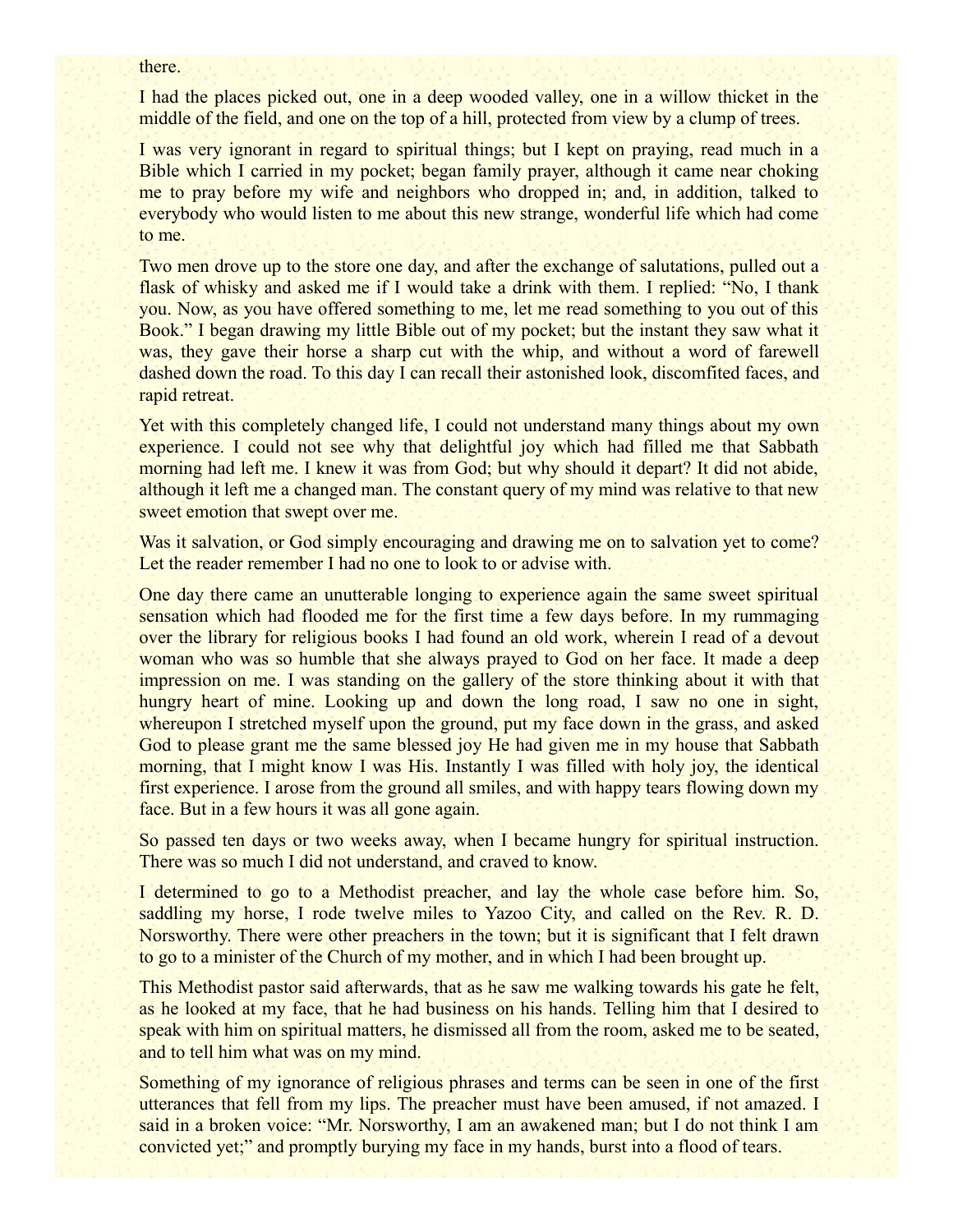From this occurrence it can be seen that the heart and head do not always run equally together in the race for heaven. It is possible to be all right in soul, and not understand theology. The spiritual part of a divine blessing can come on the lightning express while the intellectual part may arrive some hours or days later on the freight.

The preacher saw at once that I was a converted man; but determined that God should tell me, and in His own way and time. He, however, quoted a number of Bible passages to me, which brought floods of light then and afterwards.

So, on returning home, when this beautiful joy swept again into my heart, I knew it was the Spirit's witness to my salvation and sonship. I pored over the Bible, devoured every good book I could find, prayed on my knees six or seven times a day, talked religion to everybody, stirred up the whole country, saw my wife and sister both converted in less than a month, and became blessedly established in a few weeks.



# 2. CALL TO THE MINISTRY

Soon after my conversion, I felt drawn to join the Methodist Church. Hiring a buggy, I drove into Yazoo City one Saturday with my wife and two children. The little ones were brought in to be baptized. We all came to the altar together, the whole family being given to God at the same hour.

On returning to my pew, I was melted with holy love, and wept convulsively with my head bowed on the bench before me. An old, grayheaded member of the Church, Brother Hunter by name, came over to me, and, giving me his hand, wept also as he tried to speak.

It was while sitting in this pew I felt the first call to preach. As my eyes fell on the preacher who had taken me into the Church, and who was now speaking in the pulpit, a voice whispered within me, "That is your place."

I was astonished, and yet thrilled. In another moment this verse was deeply impressed upon me, and I was less familiar with it than many other passages: "How beautiful upon the mountains are the feet of him that bringeth good tidings, that publisheth peace; that bringeth good tidings of good, that publisheth salvation; that saith unto Zion, Thy God reigneth!" As these words lingered like a strain of melody in my heart, I found a great desire springing up to do as the verse said. It seemed, however, as I thought upon the matter, among the impossibilities, and so I dismissed the thought, and remembered the impression no more for days.

After this my pastor paid me a short visit, and while walking with him along the road, he suddenly turned, and said, "My brother, you ought to preach." Again I was both pleased and yet disturbed. Then followed several weeks of a most remarkable struggle in regard to the matter. An impression was on me that I must preach, accompanied with delightful divine touches upon the soul; but as I reasoned against and resisted it, a profound gloom would come upon me for hours.

While in this state of mind I spoke one day to a friend and relative, who was an unconverted man, telling him of the impression upon me, but that I felt so unworthy that it seemed to me if I should enter the pulpit some one ought to kick me out. His reply was, "If you feel this way, you evidently ought not to preach."

His answer brought no relief, but cast me down more than ever. It was some time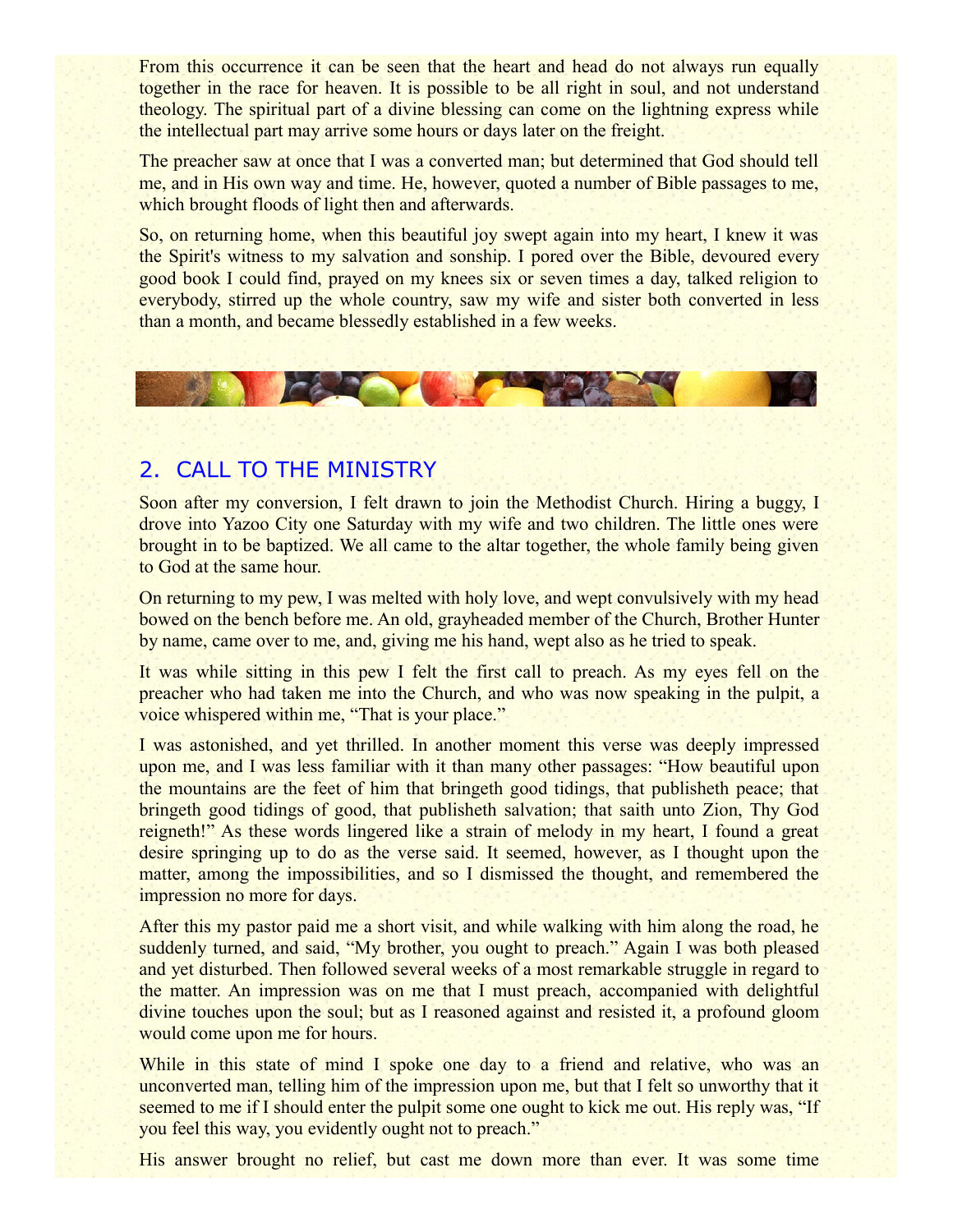afterward before I got the light to see that he, being an unregenerated man, was in no condition to give advice in spiritual matters. I also got to see that a sense of unworthiness is a good and proper feeling for one to have who enters upon the sacred vocation of the ministry. I saw that while I had expressed myself unfortunately in confessing to my sense of unworthiness, yet back of the faulty words was a right spirit and state of heart with which God was well pleased.

There were two approaches to the house where I lived, one which skirted a field and went over a hill to the high road, and another much shorter, which passed through a narrow, dark valley of several hundred yards in extent. This valley was so filled with forest trees, growing up its steep sides and bending over at the summit, that even in the daytime the place was shadowy and gloomy-looking; but at night the darkness was intense, and on starlit nights it was exceedingly difficult to see the path which wound about through the trees, crossing and recrossing the little branch of water that tinkled down the center.

One night I entered this place, trying to persuade myself that it was impossible for me to preach, that I did not have the ability, the eloquence, and many other things that I thought to be necessary.

I found that as I thus mentally argued against my entering upon such a calling and life, that I was becoming more and more darkened in mind and wretched in soul. About the time I reached the darkest portion of the woods, I felt that the valley was not as black as my spirit in its conscious lack of all spiritual light and comfort. I was in such misery, and there came upon me such a horror of darkness, that I fell upon the ground, and rolled upon the leaves in the most acute and overwhelming distress.

Suddenly, I know not why, I looked up, and cried out, "Lord, I will preach," when instantly the glory of God filled me, the dark valley fairly flashed and glittered, and laughing, crying, and shouting, I leaped along the path, jumped the branch, ran up the hillside, on the top of which was my home, and fairly quivering with joy, and with my face all aglow with the happiness in me, I stood before my wife in the sitting-room, crying out, "I will preach." This joy remained in me for several days, when I began looking again at my unfitness. I remembered I had never been trained to speak in public, had not gone to a theological college, was far from sure that I could preach a sermon, etc. Whereupon all the old gloom came back upon me.

I struggled along with the depression the best I could while I attended to the work at the store. One day I was out on a collecting tour, and had ridden from house to house, and plantation to plantation, with my bills and accounts, and was that wretched I could scarcely speak to the people I was calling upon. Happening to pass in the neighborhood of my home in the afternoon, my wife, seeing my fatigue and melancholy, insisted on my stopping while she had me a lunch prepared. I sat down at the table mechanically, and did not even notice what was placed before me. I fear I did not hear her when she spoke to me. I was in a gloom that God himself was putting on me to bring me to my senses.

I can not tell why I did so, but without any mental process leading up to the speech, without having anticipated saying it a minute beforehand, and just as if it was hurled out of me by some internal force, I struck the table with my clenched hand, and cried, "I will preach the gospel!" Instantly the glory of God filled me, so that I laughed, wept, and rejoiced uncontrollably for fully a half hour.

Will the reader be out of patience with me, when I state that, in spite of all this evident will of God in my case, I allowed Satan in the next hour to direct my mind to the fact that I was no speaker, never had been one, and that the twenty-sixth year of one's life was a very late hour to get ready for such an important work. The consequence was, another spell of gloom followed. For in less than a minute after I allowed the doubt to enter, God's Spirit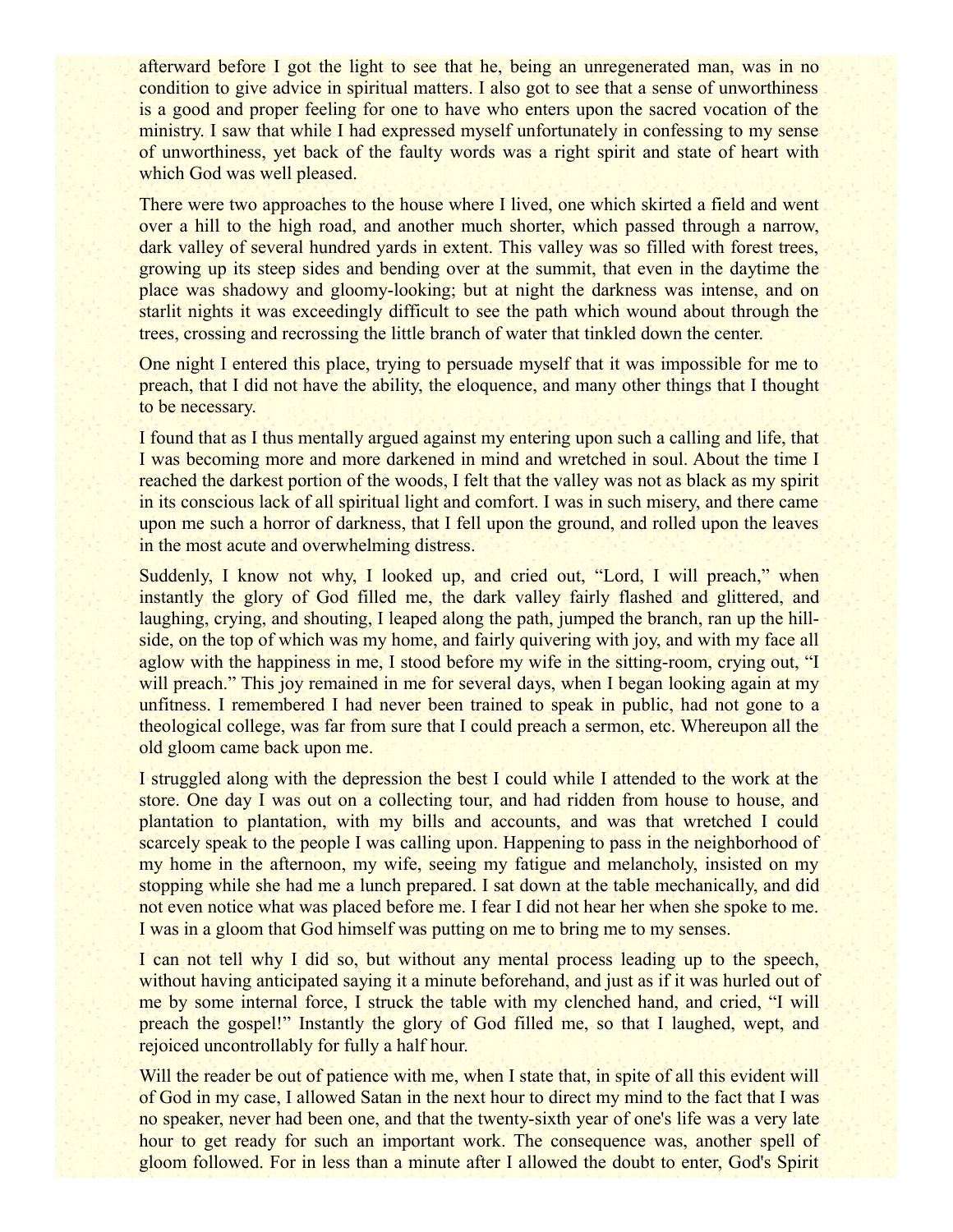withdrew, and left me in the old-time horrible gloom.

It gives me pleasure to state that the next battle I fought proved a victory, and one that was glorious, complete, and permanent.

Several days after the occurrence just related, I was sitting one night in company with my wife in our room. She was sewing by lamplight on one side of the center-table, while I was on the other side unable to read, talk, and scarcely think, because of the burden on the heart and conflict in the mind. Forgetful of her presence and everything else in my misery, suddenly as had happened twice before, without any studied purpose of saying such words, here they came again, "God helping me, I will preach the gospel," when such a flash of light, such a tender, melting, thrilling joy entered my soul, that I leaped to my feet, and stood all trembling and transfigured before my wife. To this day I recall her words: "Beverly, how can you doubt God's will in this matter any longer after what he has just done for you?"

Thank God! I never did any more. From that hour to this, there has never been a question in my mind but that God, in his infinite condescension, called me to preach the gospel of his blessed Son, the Lord Jesus Christ.

A few weeks after this, I was recommended by the Church Conference of Yazoo City, Rev. R. D.

Norsworthy pastor, to the Quarterly Conference for license to preach. The last named body licensed and recommended me to the Mississippi Annual Conference. A single vote was cast against me; it was that of the old man who had wept over me when I joined the Church. He doubtless could not see how so much could be done for a young man in so brief a period: converted July I2th, and here in October licensed to preach and recommended to the Annual Conference. It all looked like undue haste and general prematureness to him. He did not know that sometimes people can live a year in one day, and that God can marvellously carry on His work in a surrendered soul and life.

I was outside of the church while they were balloting on my name, having been requested to withdraw. I can see the old brick building now, the place where I had gone to Sundayschool as a child, and attended Church with my mother, brother, and sisters. My mind was not on what the Quarterly Conference was doing inside. I was in the shadow of an old tree which grew near the pavement, and was looking up at the distant stars, filled with thoughts of Christ, and feeling what an honor and responsibility was laid on me in preaching the gospel.

Some one came to the church door and called me. I went in, and was told by the presiding elder, the Rev. H. H. Montgomery, that I had been licensed to preach, and recommended for the traveling connection in the Mississippi Annual Conference, the next session of which was to be held in December, 1874, in the town of Hazelhurst.

That night, when assigned to a room in the hospitable home of the Methodist pastor, I could not sleep; but lay thinking and praying on the bed. It seemed so strange to be a preacher. Then I felt so keenly my littleness and helplessness that I was quite cast down. Suddenly I had such a view of Christ presenting me to his Father, protecting and covering me by his love, grace, and power, that I was filled with one of the sweetest blessings I had ever experienced.

Having a long ride before me the next day, I arose before daylight without disturbing the family, saddled my horse, and left Yazoo City asleep behind me, while the firmament was twinkling above my head, and the morning star hung, a great orb,of beauty, in the east, the beautiful forerunner of the unrisen sun.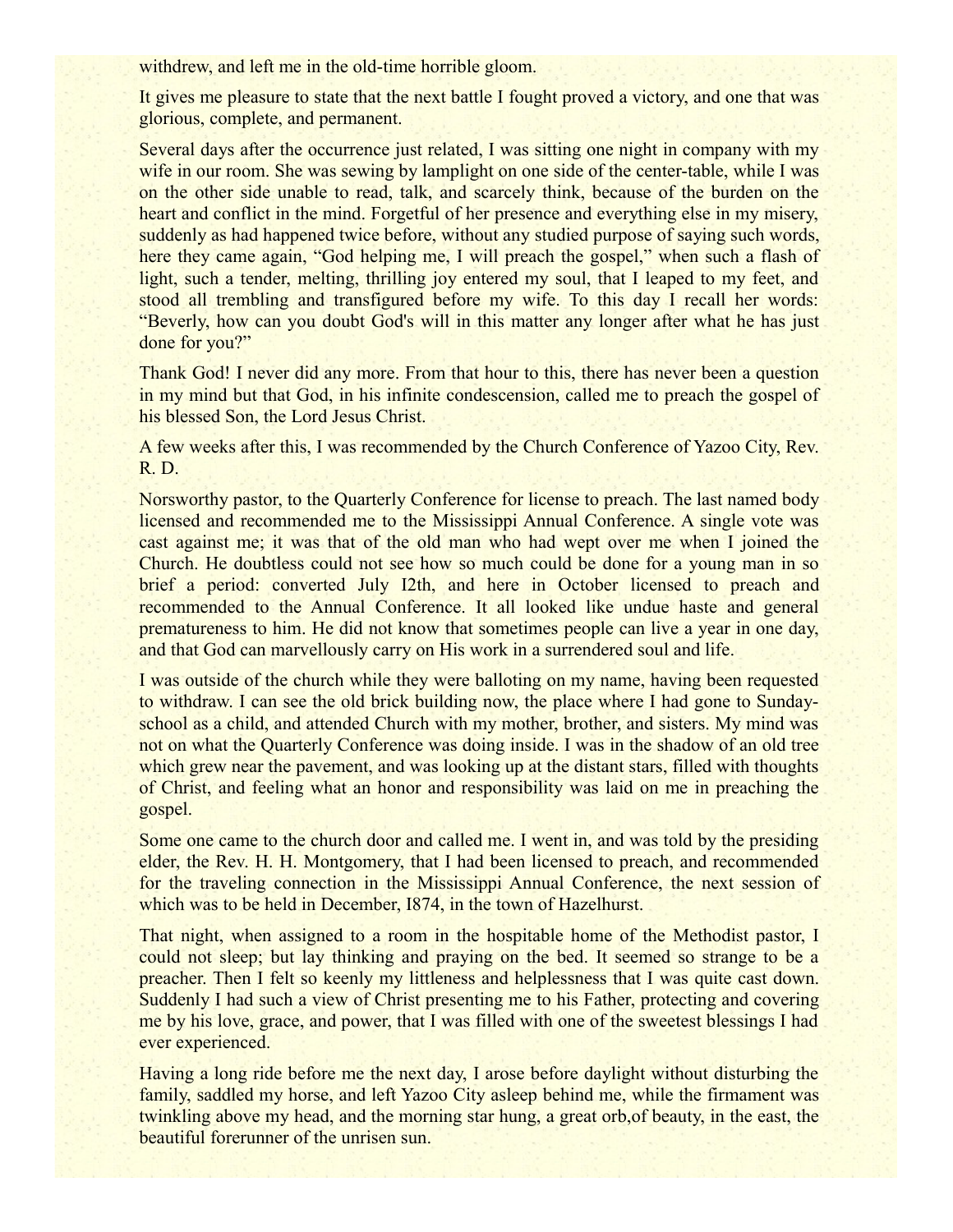I was five miles from town when the day began to break. The cotton and corn fields had little spots and banks of silver haze upon them. A sweetness and freshness was in the air of the early dawn that was like an elixir to brain and heart. The hills were standing up in the indistinct light, solemn and gray, like great altars. A slight mist on their heads looked like rising incense. Nature seemed to be sacrificing to God. I was drinking it all into my already over-flowing soul, when fully a quarter of a mile away, on one of the hills, I heard a negro man singing. His voice was rich, deep, and solemn. The hymn was a plaintive old melody. The words and music God brought to me through the misty, tremulous, beautiful morning air were:

"Awake, my soul, stretch every nerve,

And press with vigor on;

A heav'nly race demands thy zeal,

And an immortal crown."

How the sacred song echoed and re-echoed over the fields, in the valley, and was thrown back from the opposite hillsides! I was almost breathless, while the words "heavenly race" and "immortal crown" seemed to linger the longest.

The singer was hidden from me in the trees on the hill. He knew not that his song was reaching, filling, and blessing me, and this made it all the more powerful. I had checked the canter of my horse, and was walking him along the road, that I might catch every strain and hear every word. The singer was deliberate. He may have been employed in some kind of work, and hence took his time; so that a full minute elapsed, giving the strains of the first verse full time to die away in the distance before he resumed again. This time it was:

"A cloud of witnesses around,

Hold thee in full survey;

Forget the steps already trod,

And onward urge thy way."

This time I felt the wonderful strengthening and girding power of the words, and said most fervently, "Lord, it shall be so."

Again, after a pause, came another verse, thrown outward by the mellow, solemn voice of the singer:

" 'Tis God's all animating voice

That calls thee from on high;

'Tis His own hand presents the prize

To thine aspiring eye."

O, how the strain and words sank into the soul! The contrast between earth and heaven was so profoundly felt. The littleness of the one, and the greatness and blessedness of the other, seemed to be two facts unquestioned by the glowing heart.

As the Negro sang that morning, would that all could have heard him in one of God's natural temples! And yet, as far as I could see, there was but one listener and worshiper beside himself. What a pity not to have heard such a sacred song, with the sides of the valley for sounding-boards, the opaline sky for a ceiling, the floating mist on the hilltops like incense rising from majestic altars, while the silent woods and fragrant canebrakes seemed actually to be drinking the scene and sound in, like the solitary listener!

The singer reached the fourth stanza. How triumphantly it rang out! Not a note or word was lost:

"That crown, with peerless glories bright, Which shall new luster boast, When victors' wreaths and monarch's gems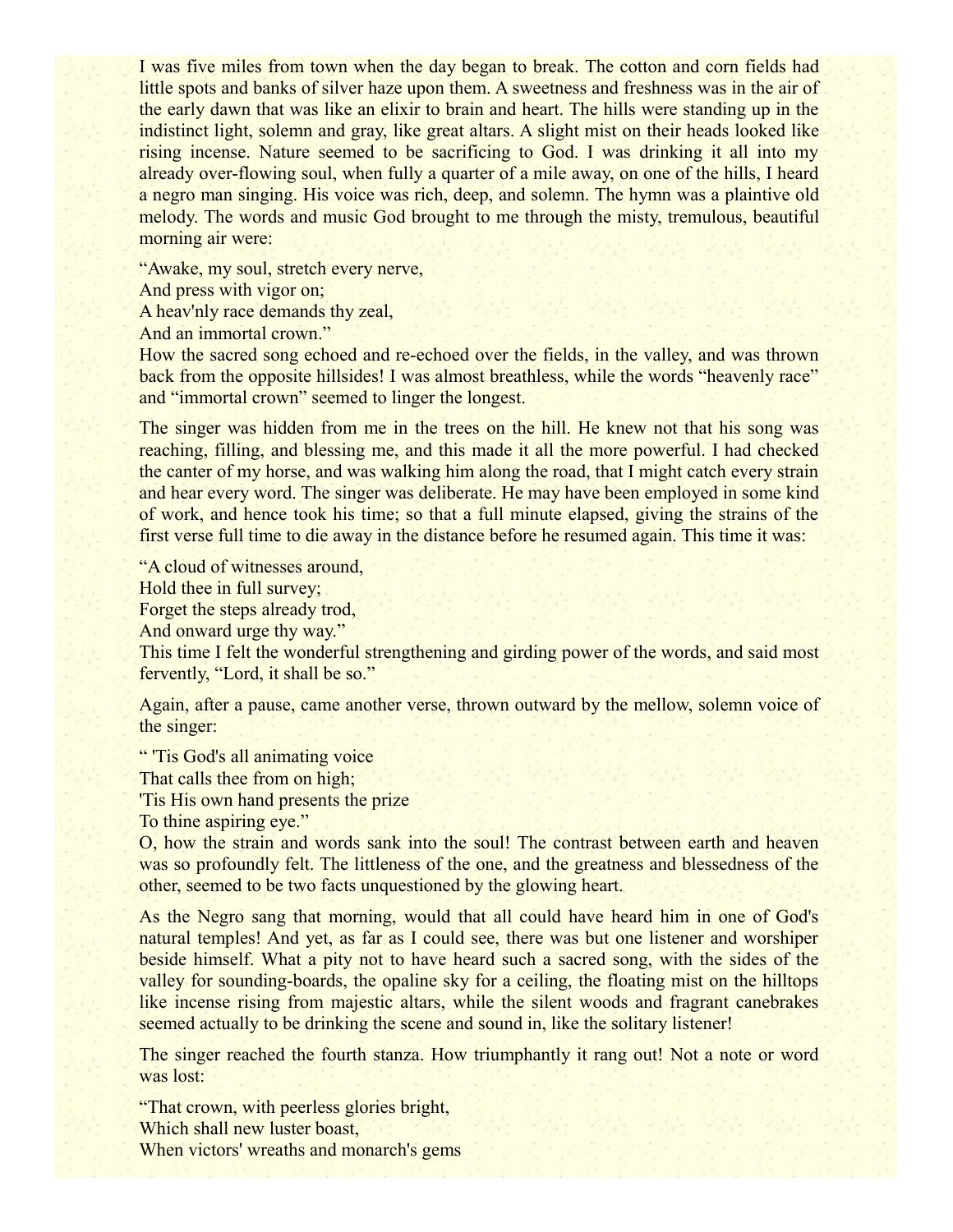Shall blend in common dust."

The world looked very little, and its honors and rewards very contemptible, under the words of the last verse. Heaven seemed the only thing worth living for. The heart was all melted, and the tears dropped fast.

I had reined in my horse to hear the last strain and word of the hymn which God had sent to me.

I also wanted to impress the scene upon my mind, and carry it away with me, a precious mental treasure forever. And I did so.

After a little, when the silence reigned unbroken over the fields, and the singer had gone, I touched my horse and galloped swiftly away. I had many miles to go, and much to do that day. I had to tell my employer that God had work for me; I wanted to see my mother and get her blessing; and then I wanted to reach my own home by sundown, where my wife was waiting to hear what had happened, and what I was going to do.

All this was attended to that day with a glad and overflowing heart. The die had been cast. I had crossed my Rubicon. I had turned my back on the old-time life forever, and was now the Lord's. I was His servant and ambassador from this time forth to preach his gospel.

But I took that morning picture with me. To this hour I see the dawning day, the outspread misty fields, the motionless woods, the silent, solemn hills, while floating over it all I hear the plaintive song of the unseen Negro singer, whom God sent forth to nerve, encourage, and bless the soul of a young, newly-made preacher.

May he, with all others in the Christian ministry, be able to join in the last verse of the already quoted song:

"Blest Savior, introduced by thee, Have I my race begun; Till, crowned with vict'ry, at thy feet I'll lay my honors down."



## 3. MY SANCTIFICATION

I always believed in the doctrine in a general way, but not in the way particular. That is, I recognized it as being true in our standards and religious biographies; but was not so quick to see it in the life and experience of persons claiming the blessing. I was too loyal a Methodist to deny what my Church taught me to believe; but there must have been beams and motes that kept me from the enjoyment of a perfect vision of my brother. Perhaps I was prejudiced; or I had confounded ignorance and mental infirmity with sin; or, truer still, I was looking on a "hidden life," as the Bible calls it, and, of course, could not but blunder in my judgments and conclusions, even as I had formerly erred as a sinner in my estimation of the converted man.

I remember once having been thrown in the company of three ministers who were sanctified men, and their frequent "praise the Lords" was an offense to me. I saw nothing to justify such demonstrativeness. The fact entirely escaped me that a heart could be in such a condition that praise and rejoicing would be as natural as breathing; that the cause of joy rested not in anything external, but in some fixed inward state or possession; that, therefore, perpetual praise could not only be possible, but natural, and in fact irrepressible. But at that time all this was hidden from me, except in a theoretic way, or as mistily beheld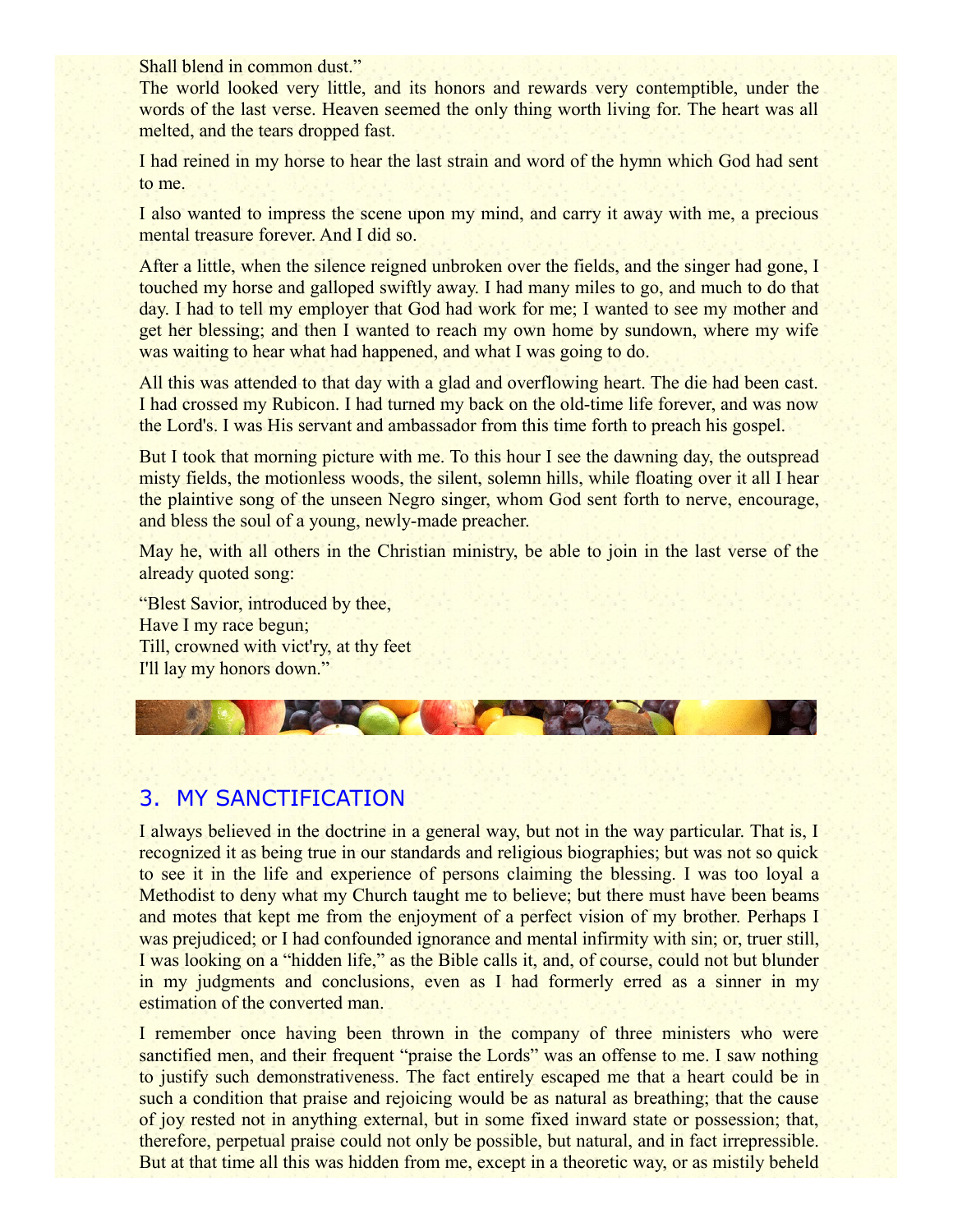in distant lives of saints who walked with God on earth fifty or a hundred years ago.

In my early ministry I was never thrown with a sanctified preacher, nor had I ever heard a sermon on entire sanctification. I beheld the promised life from a Pisgah distance, and came back from the view with a fear and feeling that I should never come into that goodly land. So, when I was being ordained at Conference, it was with considerable choking of voice, and with not a few inward misgivings and qualms of conscience, that I replied to the bishop's questions, that I was "going on to perfection," that I "expected to be made perfect in love in this life," and that I was groaning after it." Perhaps the bishop himself was disturbed at the questions he asked. Perhaps he thought it was strange for a minister of God and father in Israel, whose life was almost concluded, to be asking a young preacher if he expected to obtain what he himself had never succeeded in getting. Stranger still, if he asked the young prophet if he expected to attain what he really felt was unattainable! One thing I rejoice in being able to say: That although about that time, while surprised and grieved at the conduct of a man claiming the blessing of sanctification, and although doubts disturbed me then and even afterward, yet I thank God that I have never, in my heart or openly, denied an experience or warred against a doctrine that is the cardinal doctrine of the Methodist Church, and concerning which I solemnly declared to the bishop that I as groaning to obtain. God in his mercy has kept me from this inconsistency--this peculiar denial of my Church and my Lord. Let me further add, that in spite of my indistinct views of sanctification all along, yet ever and anon during my life I have encountered religious people in whose faces I traced spiritual marks and lines--a divine handwriting not seen on every Christian countenance.

There was an indefinable something about them, a gravity and yet sweetness of manner, a containedness and quietness of spirit, a restfulness and unearthliness, a far-awayness about them, that made me feel and know that they had a life and experience that I had not; that they knew God as I did not, and that a secret of the Lord had been given to them which had not been committed to me.

These faces and lives, in the absence of sanctified preachers and sermons on the subject, kept my faith in the doctrine, in a great degree I suppose, from utterly perishing. Then there were convictions of my own heart all along in regard to what a minister's life should be. Only a month before my sanctification, there was impressed upon me suddenly one day such a sense of the holiness and awfulness of the office and work, that my soul fairly sickened under the consciousness of its own shortcomings and failures, and was made to cry out to God. Moreover, visions of an unbroken soul-rest, and a constant abiding spiritual power, again and again came up before the mind as a condition possible and imperative. A remarkable thing about it is, that these impressions came to one who had enjoyed the peace of God daily for fifteen years.

At the Seashore Campground, in 1888, after having preached at eleven o'clock, the writer came forward to the altar as a penitent convicted afresh under his own sermon, that he was not what he should be, nor what God wanted him to be and was able to make him. Many will remember the day and hour, and the outpouring of the Holy Spirit at the time. I see now that my soul was reaching out, even then, not for the hundredth or thousandth blessing (for these I had before obtained), but what is properly called the Second Blessing. I was even then convicted by the Holy Ghost in regard to the presence of inbred sin in a justified heart.

Nearly a year afterward I instituted a series of revival services in Carondelet Street Church, with the Rev. W. W. Hopper as my helper. At all the morning meetings the preacher presented the subject of entire sanctification. It was clearly and powerfully held up as being obtained instantaneously through consecration and faith. Before I received the blessing myself, I could not but be struck with the presence and power of the Holy Ghost.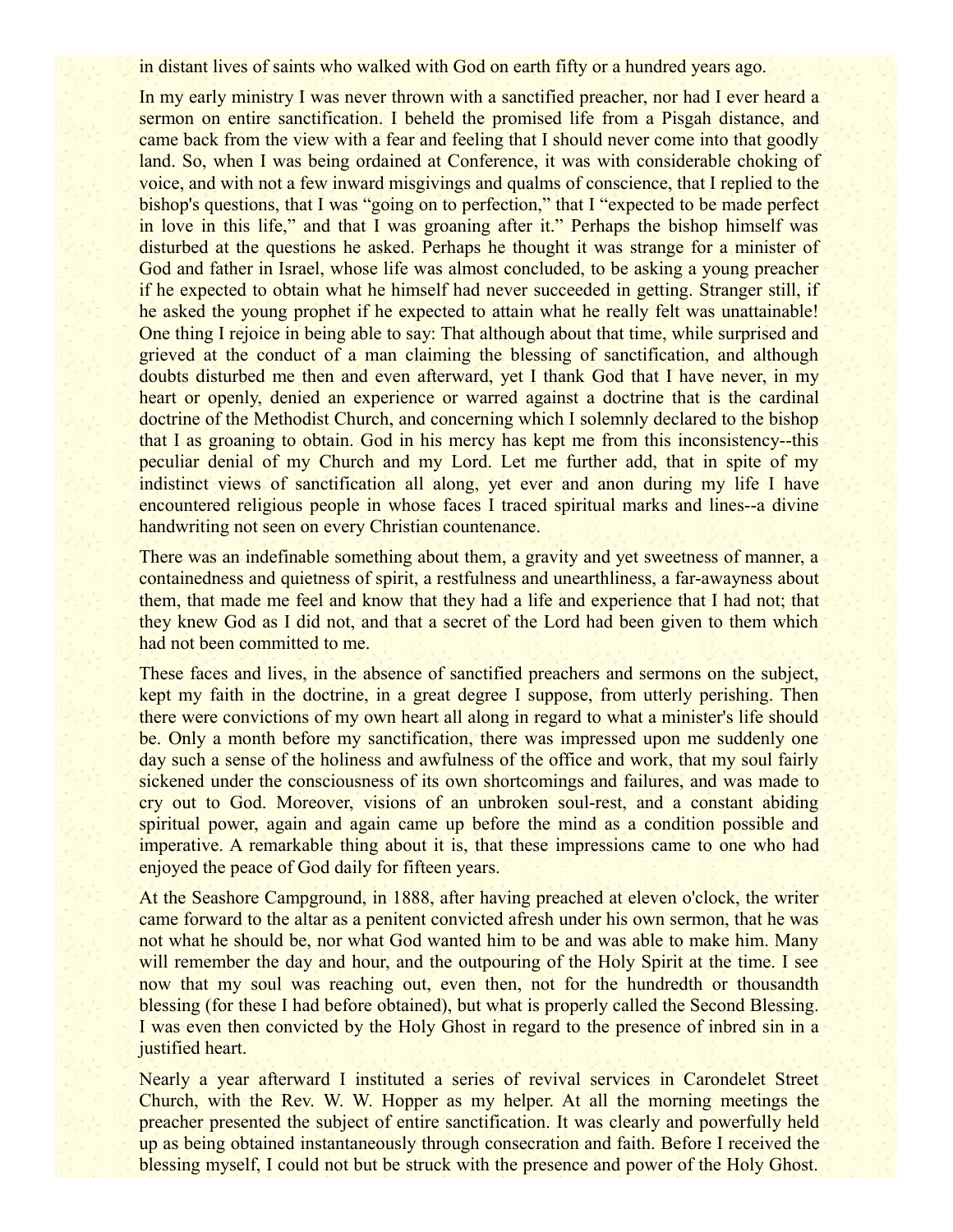While urging the doctrine one morning, the preacher received such a baptism of glory that for minutes he was helpless; and while we were on our knees supplicating for this instantaneous sanctification, the Holy Spirit fell here and there upon individuals in the assembly, and shouts of joy and cries of rapture went up from the kneeling congregation in a way never to be forgotten.

The presence of God was felt so overwhelmingly and so remarkably that I could not but reason after this manner: Here is being presented the doctrine of instantaneous sanctification by faith. If it w ere a false doctrine, would God thus manifest himself? Would the Holy Ghost descend with approving power upon a lie? Does he not invariably withdraw his presence from the preacher and people when false doctrine is presented? But here He is manifesting Himself in a most remarkable manner. The meeting or hour that is devoted to this one subject is the most wonderful meeting and hour of all. The service fairly drips with unction. Shining faces abound. Christ is seen in every countenance. If entire sanctification obtained instantaneously is a false doctrine, is not the Holy Ghost actually misleading the people by granting His presence and favor, and showering His smiles at the time when this error or false doctrine is up for discussion and exposition? But would the Spirit thus deceive?

Irresistibly and with growing certainty I was led to see that the truth was being presented from the pulpit, and that the Holy Ghost, who always honors the truth when preached, was falling upon sermon, preacher, and people, because it was the truth. And by the marvelous and frequent display of His presence and power at each and every sanctification meeting He was plainly setting to it the seal of His approval and endorsement, and declaring unmistakably that the doctrine which engrossed us was of heaven, and was true.

One morning a visitor--a man whom I admire and love--made a speech against entire sanctification, taking the ground that there was nothing but a perfect consecration and growth in grace to look for; that there was no second work or blessing to be experienced by the child of God.

This was about the spirit and burden of his remarks. At once a chill fell upon the service that was noticed then and commented on afterward. The visitor was instantly replied to by one who had just received the blessing, and as immediately the presence of God was felt and manifested. And to the proposition made--that all who believed in an instantaneous and entire sanctification would please arise--at once the whole audience, with the exception of five or six individuals, arose simultaneously.

It was during this week that the writer commenced seeking the blessing of sanctification. According to direction, he laid everything on the altar--body, soul, reputation, salary, indeed everything.

Feeling at the time justified, having peace with God, he could not be said to have laid his sins on the altar; for, being forgiven at that moment, no sin was in sight. But he did this, however: he laid inbred sin upon the altar; a something that had troubled him all the days of his converted life--a something that as felt to be a disturbing element in his Christian experience and life. Who will name this something? It is called variously by the appellations of original sin, depravity, remains of sin, roots of bitterness and unbelief, and by Paul it is termed "the old man," for, in writing to Christians, he exhorts them to put off "the old man," which was corrupt.

Very probably there will be a disagreement about the name while there is perfect recognition of the existence of the thing itself. For lack of a title that will please all, I call the dark, disturbing, warring principle "that something." It gives every converted man certain measures of inward disturbance and trouble. Mind you, I do not say that it compels him to sin, for this "something" can be kept in subjection by the regenerated man. But it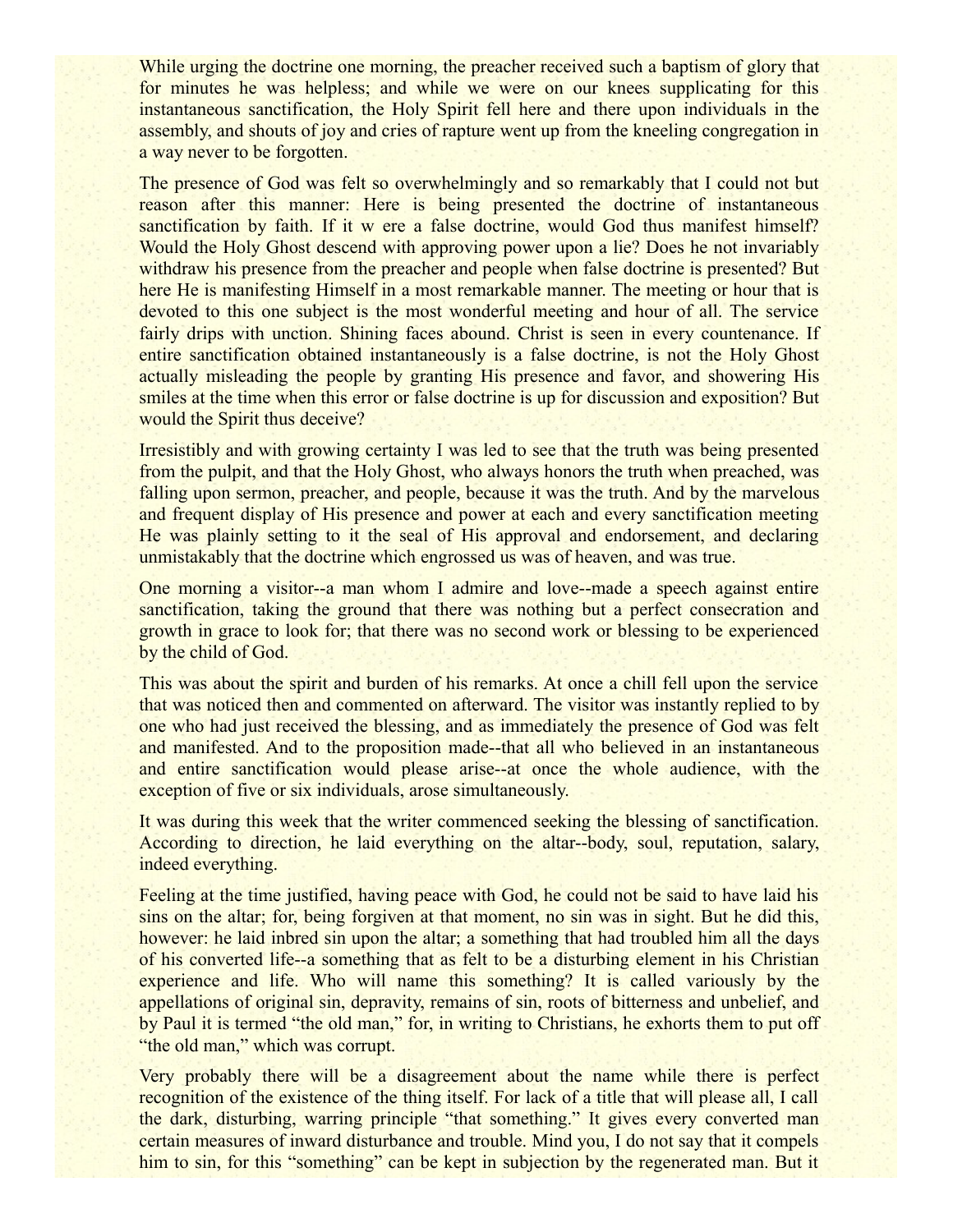always brings disturbance, and often leads to sin.

It is a something that leads to hasty speeches, quick tempers, feelings of bitterness, doubts, suspicions, harsh judgments, love of praise, and fear of men. At times there is a momentary response to certain temptations that brings, not merely a sense of discomfort, but a tinge and twinge of condemnation. All these may be, and are, in turn, conquered by the regenerated man; but there is battle and wounds; and often after the battle a certain uncomfortable feeling within that it was not a perfect victory.

It is a something that at times makes devotion a weariness, the Bible to be hastily read instead of devoured, and prayer a formal approach instead of a burning interview with God that closes with reluctance. It makes Church-going at times not to be a delight, is felt to be a foe to secret and spontaneous giving, causes religious experience to be spasmodic, and prevents within the soul a constant, abiding, and unbroken rest. Rest there is; but it is not continuous, unchanging, and permanent. It is a something that makes true and noble men of God, when appearing in the columns of a Christian newspaper in controversy, to make a strange mistake, and use gall instead of ink, and write with a sword instead of a pen. It is a something that makes religious assemblies sing with great emphasis and feeling:

"Prone to wander, Lord, I feel it."

It is an echo that is felt to be left in the heart, in which linger sounds that ought to die away forever. It is a thread or cord-like connection between the soul and the world, although the two have drifted far apart. It is a middle ground, a strange medium, upon which Satan can and does operate, to the inward distress of the child of God, whose heart at the same time is loyal to his Savior, and who feels that if he died even then, he would be saved.

Now that something I wanted out of me. What I desired was not the power of self-restraint (that I had already), but a spirit naturally and unconsciously meek. Not so much a power to keep from all sin, but a deadness to sin. I wanted to be able to turn upon sin and the world the eye and ear and heart of a dead man. I wanted perfect love to God and man, and a perfect rest in my soul all the time. This dark "something" that prevented this life, I laid on the altar, and asked God to consume it as by fire.

I never asked God once at this time for pardon. That I had in my soul already. But it was cleansing, sin eradication, I craved. My prayer was for sanctification.

After the battle of consecration came the battle of faith. Both precede the perfect victory of sanctification. Vain is consecration without faith to secure the blessing. Hence men can be consecrated, and not know the blessing of sanctification. I must believe there is such a work in order to realize the grace. Here were the words of the Lord that proved a foundation for my faith: "Every devoted thing is most holy unto the Lord." "The blood of Jesus Christ, his Son, cleanseth us from all sin." Still again: "The altar sanctifieth the gift." In this last quotation is a statement of a great fact.

The altar is greater than the gift; and whatsoever is laid upon the altar becomes sanctified or holy.

It is the altar that does the work. The question arises: Who and what is the altar? In Hebrews xiii, 10-12, we are told. Dr. Clarke, in commenting upon the passage, says the altar here mentioned is Jesus Christ. All who have studied attentively the life of our Lord can not but be impressed with the fact that in his wondrous person is seen embraced the priest, the lamb, and the altar. He did the whole thing; there was no one to help. As the victim He died, as the priest He offered Himself, and His divine nature was the altar upon which the sacrifice was made. The Savior, then, is the Christian's altar. Upon Him I lay myself. The altar sanctifies the gift. The blood cleanses from all sin, personal and inbred. Can I believe that? Will I believe it? My unbelief is certain to shut me out of the blessing;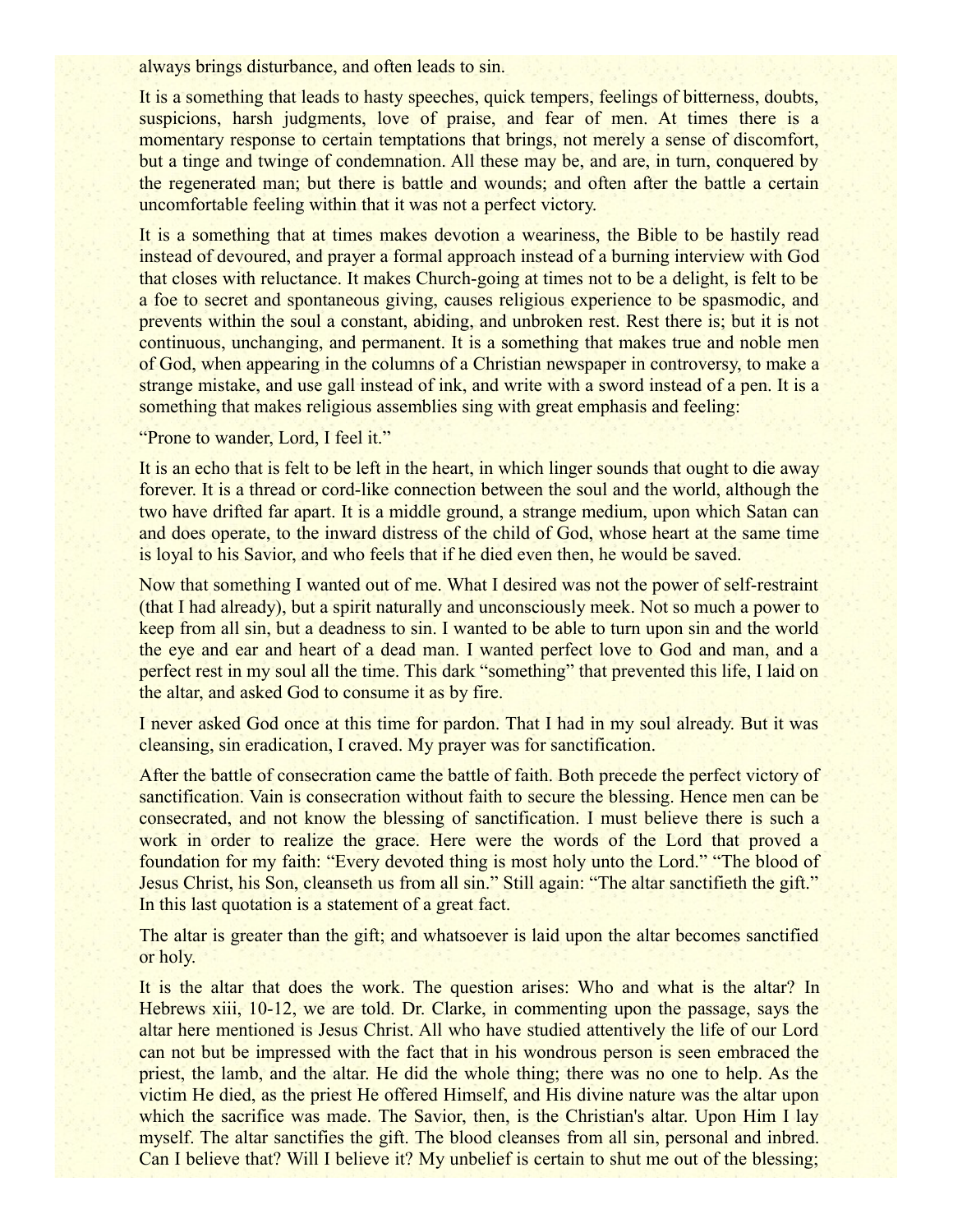my belief as certainly shuts me in. The instant we add a perfect faith to a perfect consecration, the work is done and the blessing descends. As Paul says, "We which have believed do enter into rest."

All this happened to the writer. For nearly three days he lived in a constant state of faith and prayer. He believed God; he believed the work was done before the witness was given.

On the morning of the third day--may God help me to tell it as it occurred!--the witness was given.

It was about nine o'clock in the morning. That morning had been spent from daylight in meditation and prayer. I was alone in my room in the spirit of prayer, in profound peace and love, and in the full expectancy of faith, when suddenly I felt that the blessing was coming. By some delicate instinct or intuition of soul I recognized the approach and descent of the Holy Ghost. My faith arose to meet the blessing. In another minute I was literally prostrated by the power of God. I called out again and again: "O my God! My God! And glory to God!" while billows of fire and glory rolled in upon my soul with steady, increasing force. The experience was one of fire. I recognized it all the while as the baptism of fire. I felt that I was being consumed. For several minutes I thought I would certainly die.

I knew it was sanctification. I knew it as though the name was written across the face of the blessing and upon every wave of glory that rolled in upon my soul.

Can not God witness to purity of heart as he does to pardon of sin? Are not his blessings self-interpreting? He that impresses a man to preach, that moves him unerringly to the selection of texts and subjects, that testifies to a man that he is converted, can he not let a man know when he is sanctified? In answer, read Hebrews x, 14: "For by one offering He hath forever perfected them that are sanctified, whereof the Holy Ghost also is a witness to us." I knew I was sanctified, just as I knew fifteen years before that I was converted. I knew it, not only because of the work itself in my soul, but through the Worker. He, the Holy Ghost, bore witness clearly, unmistakably, and powerfully to his own work; and although years have passed away since that blessed morning, yet the witness of the Holy Spirit to the work is as clear today as it was then.



## 4. CALL TO THE EVANGELISTIC WORK

Some good people have expressed great skepticism in regard to a special call from God to evangelize. They can understand a regular call to the ministry, but fail to see and believe in an impression from the Holy Ghost for that particular work.

There are several facts which should cause them to give perfect credence to the statements of preachers who have been thus impressed, anointed, and separated for the calling and peculiar labor.

One fact is the existence of such a spiritual office in the kingdom of Christ. Among the Savior's gifts to the Church, in addition to prophets, apostles, pastors, and teachers, Paul mentions the evangelist. The Scripture does not leave us in doubt as to who and what he is; and so, after telling us in Ephesians how he is to "perfect the saints" and "edify the body of Christ," etc., we are shown in another book a vivid, life-size picture of one at work. The portrait is that of Philip, sent here and there, caught away to this place, having a revival in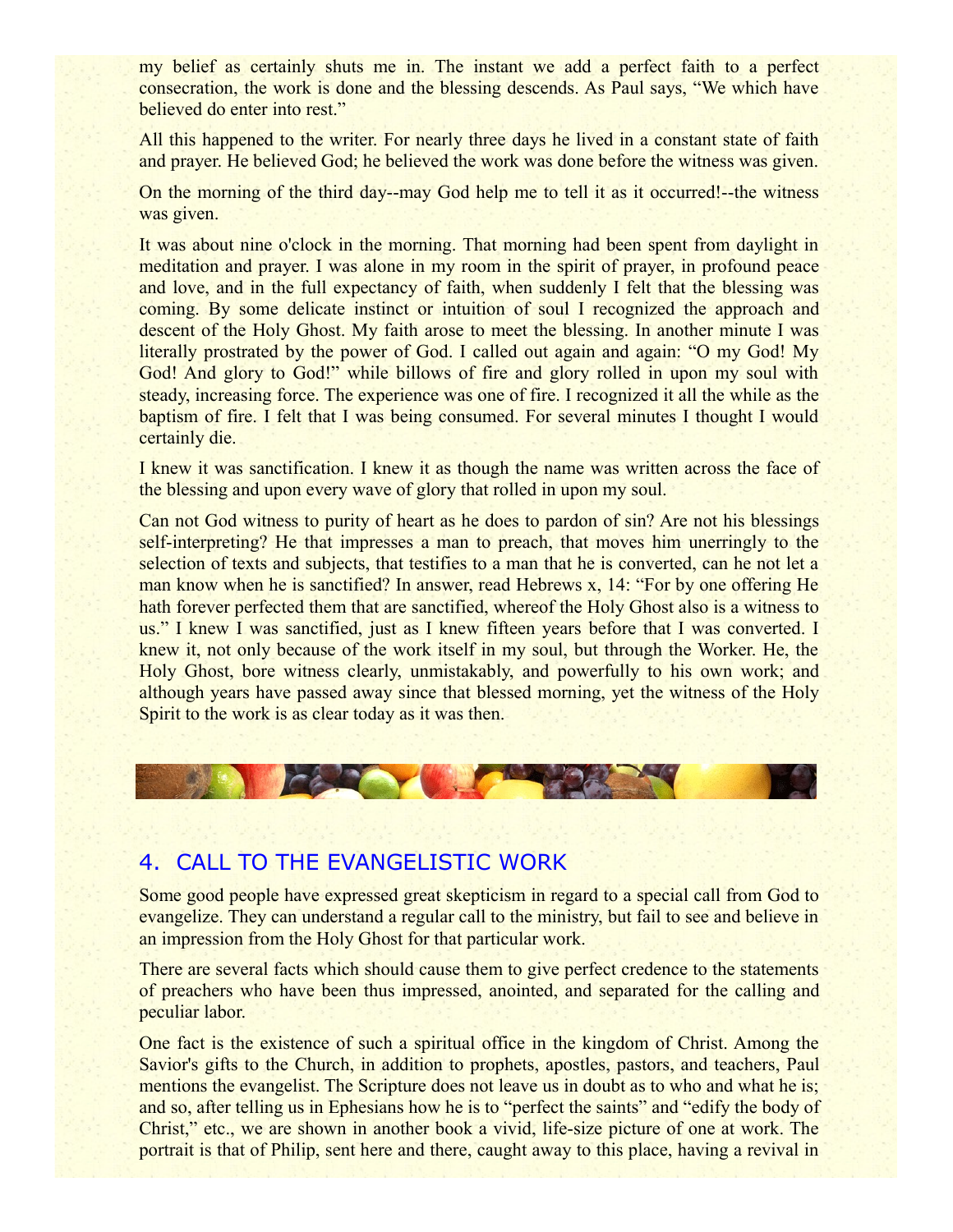another place, and always filled with the power of the Holy Ghost. The Bible says about him, that he was an evangelist; the Scriptural idea of such an office being that of a man constantly on the move for God, and preaching as he goes. Certainly the conclusion is clear, that if there be such a spiritual office and work, there will be a call to that effect from the Holy Ghost.

Our bishops ought not to be surprised at such a call when, being preachers already, they state that they were moved by the Holy Spirit to take upon them the office and work of a bishop in the Church of God; a work and office decidedly different in many respects from that of a pastor. From comparative obscurity he springs into prominence; from a small salary he is advanced to a large one; from a small local influence to lifetime power; from being ruled to ruling others. This is a great change; yet they say, before a large crowd of listening preachers and laymen, that they have been moved by the Holy Ghost to take upon them this office.

It certainly appears to the writer that when an evangelist arises, and says that, as a preacher, the call of God has come to him to enter upon a work which means increased labor, uncertain income, and often-times lifetime reproach, our bishops ought to be the last to doubt him. If the two calls of bishop and evangelist are brought under the searching light of the Gospel, which seems to be the most spiritual and heavenly, and which life looks most like that of the Man of Nazareth and Galilee? Again, our missionaries ought not to be surprised. They were preachers, and yet upon them, as such, came the call to cross the sea and labor with the heathen. Not every minister of the gospel has this call. In addition they feel impressed to go to certain countries. One man is convinced he must labor in Africa, another in Japan, a third in China, a fourth in Alaska, and so on through the list. He who calls them to be missionaries knows their mental and physical fitness for certain parts of the world, and whispers India, Egypt, or some island of the sea.

Is it not strange that the Church, with these facts about the bishops and missionaries before them, should wonder at the special call of God to some of his servants to evangelize. Other facts which, if mentioned, would be seen to make an unanswerable argument for the necessity of the work of a true evangelist in the Church. But the scope and design of this chapter will not allow me to bring them forward. Some of them the reader will not have much difficulty in guessing. They all confirm the fact of a distinct divine call to the evangelistic work. It may be a call for life, or for a shorter period. Nevertheless it comes, has come, and will continue to come to certain ones of the servants of God. It came to me. It may be removed, but as yet is upon me. Moreover, I did not want to be an evangelist. When it was first suggested to me by a friend in the beginning of the year 1891, the thought filled me with great pain. I was perfectly satisfied with my work as a pastor. Have always been happy in it, and successful as well. Wedded as I was to the life, to the duties as well as pleasures of the pastorate, the reader can see it would take a good deal to get me out of it.

The first voice in this direction was an impression which came vividly to me one day, that I would yet be one. This was in the early part of 1893.

A second time, weeks afterward, it came upon me while looking on my congregation at First Church, which body of people I most deeply loved. The impression was as clear to the mind as print to the eye, "You must leave them and go out for Me." A third time it came, while I was on my face in the altar of my church, surrounded by a line of penitents and seekers after pardon and holiness. The whisper came to me, "You must be an evangelist." As the word evangelist was impressed upon my mind this time, a most heavenly sweetness filled my soul, and a peace so deep and exquisite came upon me, that I felt my heart would fairly melt within me. I wept silently on my face before the Lord, and whispered back, "I will go, Lord."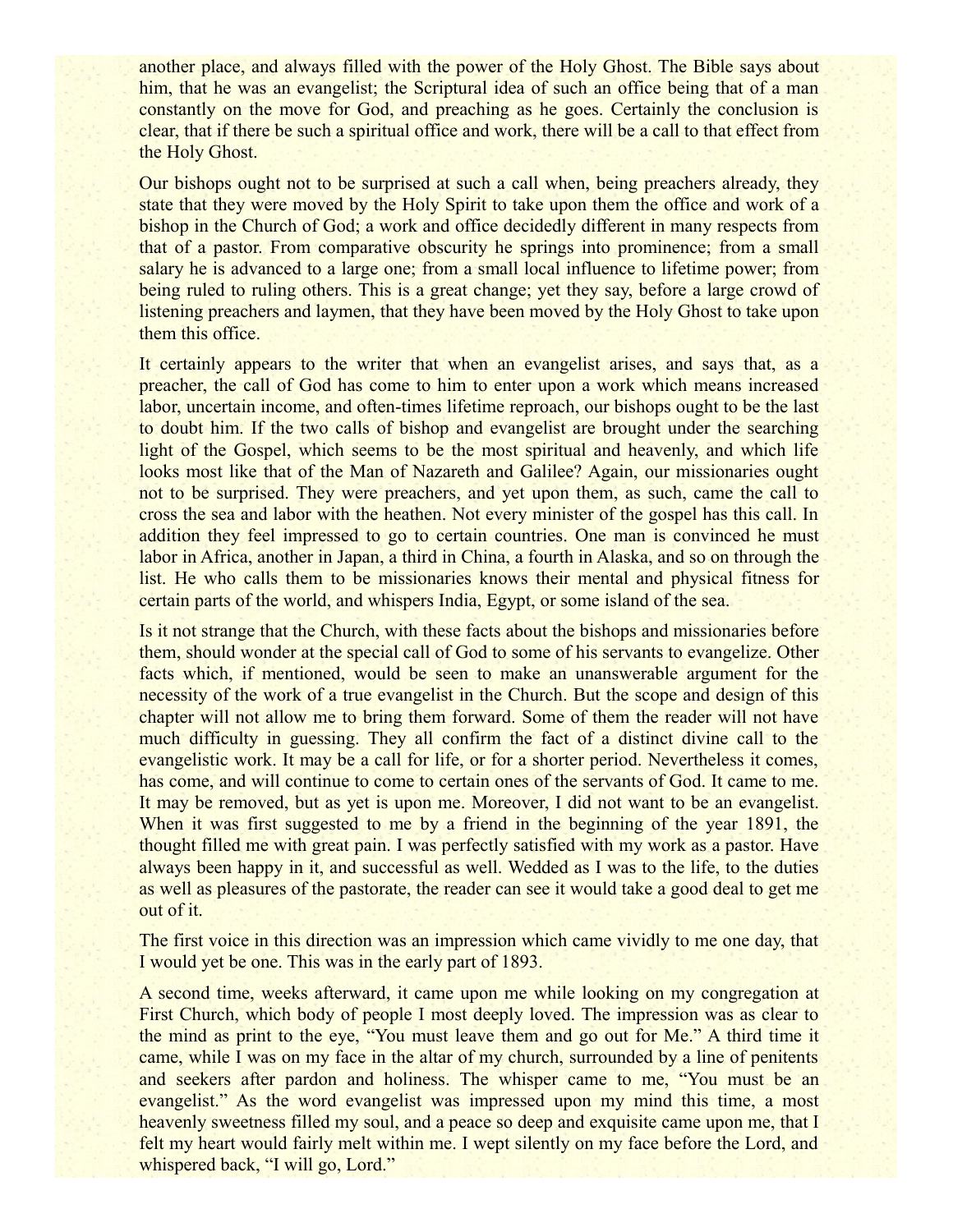At this time God was pleased to send me a double confirmation of the call. One was in the general conviction of the people that I ought to be and would be an evangelist. This corresponds with what takes place when a man is called to preach the gospel; others are impressed at the same time that he should do so.

The other confirmation consisted in numerous "calls" from every direction for evangelistic help in meetings. The doors already began to open.

One day, under an unusually deep impression that I must enter upon such a life, I spoke out suddenly to a member of my family, and said, "I believe God is going to swing me from Massachusetts to California."

How well this has been fulfilled is well-known to thousands of people in the land.

After this, on a certain occasion when I had permitted myself to look at the toil, hardship, and uncertain support of the calling, the long absences from home it would entail, and other disagreeable features that can readily be conjectured, God visited me in another way. The mind of the Spirit was made known to me in a very different and painful manner. An impression vivid as lightning was shot through me, that was as quickly comprehended as though it had been language. It was to this effect: "If you do not go, I will lock up the Bible to you."

I can never forget the shocked and distressed feeling of that moment. I was perfectly conscious that God was speaking to me through his Spirit, and that if I did not yield and go, the peculiar judgment mentioned above would be visited upon me, and I, who had been unfolding the Bible and preaching four times a week with most delightful ease to my people, would find the sacred volume in my hands locked and sealed.

Still later than this, while in the church one day during service, I had an open-eyed, waking vision of a broad landscape filled with church spires, and from whose belfries came the sound of ringing bells. I saw men standing before these buildings, looking toward and beckoning to me. The very bells seemed to call me. My soul was both melted and aroused at the sight, and I do not remember to have doubted or resisted the evangelistic call again.

I made my preparations to leave the pastorate, writing to the bishop of our Conference concerning my intention, and telling him that while I greatly regretted to locate, yet as I was not sick or disabled, I did not see how I could conscientiously ask for a supernumerary relation, and in order to do the right and honest thing I would request a location.

This step is a grave one to a Methodist preacher. It meant with me the severing of relations that had been tender and beautiful for eighteen years. It meant the cutting off from my family, in case of my breaking down or death, a certain annual income paid by the Conference to certain claimants.

Eighteen laborious years spent in the itinerancy had given me a good right and title to such a fund; but I cut myself and family off from this financial help, as by a single stroke, through my location.

The day I stood up at Conference to ask that I might be located, my heart melted, my voice nearly broke down, and eyes overflowed with the genuine sorrow which I felt. I told the Conference in my farewell remarks, that "I loved the Methodist Church, her doctrines, experiences, bishops, preachers, and people; that I always expected to entertain this love; that a Methodist preacher had baptized me, another had taken me into the Church, a third had married me; that Methodist preachers had baptized and buried my wife and children, and, please God, they should bury me." The scene will be recalled by many as a tearful time. Some one started a hymn, a number of the brethren came forward and threw their arms around me, and tears were flowing fast all around, when the gavel of the bishop fell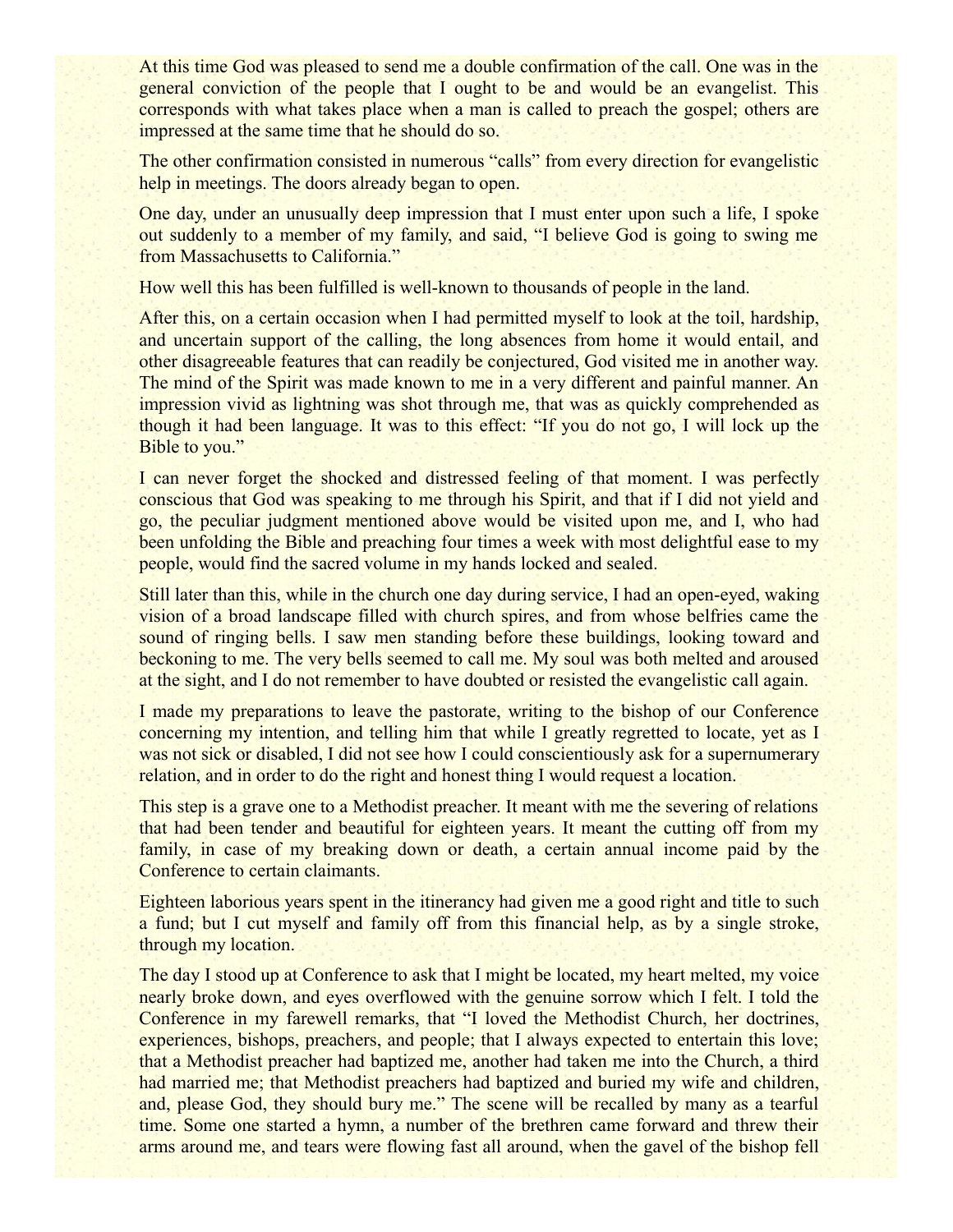with a sharp rap, and I, at my own request, was located in order to become an evangelist.

I know that it was, and is still, a grave step. As an evangelist I have no bishop or presiding elder to look after my family in my absence, or in case of distress and want. In the event of my own personal sickness or exhaustion from the work, I have no salary to live on like a pastor until I get well. I have no Board of Stewards to provide for me, or send me away to some distant place to recuperate and recover, while at the same time the family in my absence is looked after and provided for as though its head were present, engaged in faithful pulpit and pastoral work. All this is lost in becoming an evangelist. Moreover, I knew it when I located.

What a step it was! It helped me to understand better than ever before the Scriptural account of Peter leaping out on the waves to walk to Jesus, and of Abraham going forth at the command of God into strange countries, not knowing whither he went. Here I was with a large family, with heavy monthly expenses to meet, with no bank account, and no Official Board back of me, and yet called to swing out over the land to teach and defend a lost, forgotten, and despised doctrine and experience, with countless battles to fight, ecclesiastical opposition in high places to meet, and the evil forces of two worlds against me. I was to leap out on the waves, and go out at the command of the Lord, not knowing whither I went.

So my new appointment was the United States Circuit. The Savior was my Bishop, the Archangel Gabriel my Presiding Elder; and the angels, ravens, and widow women through the land were my Board of Stewards.

I am still living, traveling, preaching, and rejoicing, while God continues to answer by fire; and wherever I go sinners are saved, backsliders reclaimed, and believers are wholly sanctified to God.

For almost six years I have been preaching a free and full salvation all over our broad land; the first to the sinner, the second to the believer. I have held meetings in nearly every State in the Union, beside the Dominion of Canada. I have witnessed in that time fully fifteen thousands souls converted, reclaimed, and sanctified. My absences from home range from two to seven months at a time. Tight places and trying hours have been many. The body has often been almost exhausted, and the heart at times lonely in a human sense. But the constant smile and presence of Christ has cheered, His hand and voice has called me on to new fields, and as I have joyfully sprung forward to do His will and proclaim a full gospel, He has, without a single exception, on thousands of battlefields stood by me, and given me the victory.

What matter if devils rage, and human opposition be felt. As I preach the Spirit answers to the Blood, the fire falls upon the Word, sinners are saved, Christians are sanctified, Christ is uplifted and glorified, and my own soul is thrilled, and blessed, and satisfied. Hallelujah!



#### 5. REVIVALS

Some people have regarded a protracted meeting and a revival as synonymous. But they are far from being the same. The one is a means, and the other should be the end in view. The protracted meeting is inaugurated in order to obtain a revival. But many times the protracted services conclude as they began, without a sign of a genuine, scriptural, Holy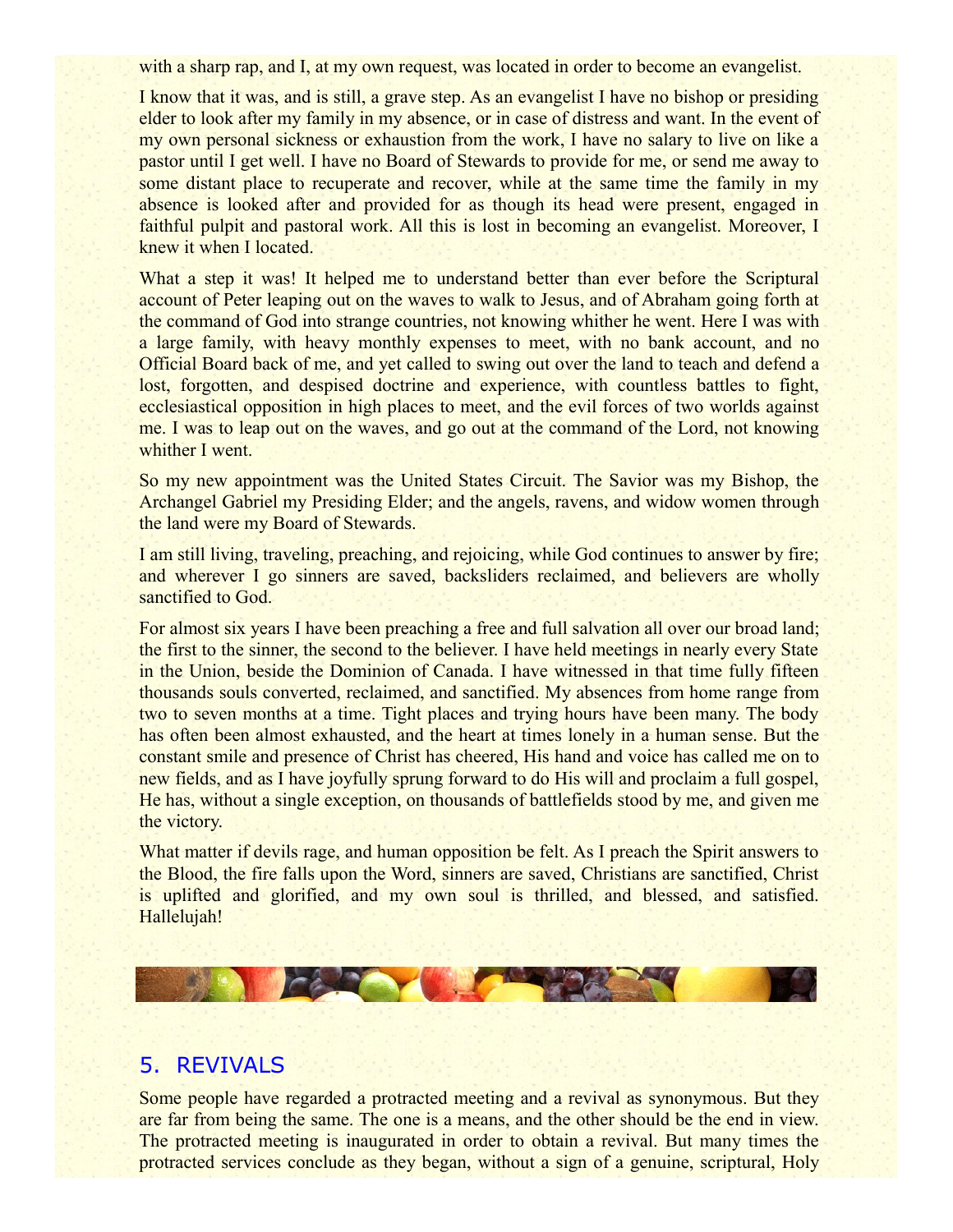#### Ghost revival.

There are preachers who were once famous for their success in this regard, but who in later life seem to have lost all their former power. There are Churches which were once noted as centers of salvation, that afterward entered upon a period of decline and spiritual lifelessness, reminding one of the Bible description, "Thrice dead and plucked up by the roots." The change in individuals and churches in this regard is painfully evident to all spiritual observers.

A revival on the divine side is the undoubted manifestation of the presence of God, the outpouring of the Holy Ghost and actual conscious arrival of Christ in the midst of the congregation. On the human side it is seen in the conversion of sinners, reclamation of backsliders, sanctification of believers, great joyfulness and activity upon the part of the Church, and deep and solemn conviction in the entire community.

This state of things is brought about by the faithful preaching of the Word and the humble, prayerful waiting upon God of the people. If the protracted meeting lacks these features, the pulpit being without unction, and the pew failing in humility, obedience, supplication, and persistent seeking after God, the services end in utter failure. There is no descent of the Spirit, no quickening of dead hearts, no gladness and freedom, no rout and defeat of sin, no salvation, no anything that is desirable and blessed in the spiritual life.

A genuine revival is unmistakable. It is not only seen, but felt. There was no need to post bills and placards on the walls and fences, stating that the Holy Ghost had fallen upon the disciples in the Upper Room. Some kind of indescribable telegraphy flashed the news everywhere. It is a wireless telegraphy, but none the less certain. As soon as Samaria receives the Word of God, it seems to be known in Jerusalem. When any Church receives the Holy Ghost, it would be easier to hide a city on a hill with its twinkling lights than this fact.

In one of Dr. Finney's revivals, a man was coming in from the country to the town where the work of grace was going on, and when he was still a mile away suddenly felt such a spiritual atmosphere that he was completely melted, and came into the place all hushed and subdued. God had drawn a line of holy grace and power all around the town, and it came to pass that when a man passed it, he was shot through with a dart.

A revival brings with it such a spirit of song, praise, and gladness, such responsiveness in worship, such warmth and power in prayer, such a tender glow through all the service, such waves of joy and glory, that it can not be mistaken. There is no straggling to the meeting. People come in a hurry, and early, and stay late.

In one of my meetings in a Western State, the congregation packed the house one hour before the time of regular evening service, which was 7:30. We were compelled to move the hour of worship up to 6:30. The crowd then filled the building at six o'clock. It was amusing to see the sexton ringing the first and second bell, when the audience had already crowded the house. The writer asked, him with a smile why he rang the bell when the congregation had jammed the building before the first belfry summons, was it to let the public know that there was no more room in the house? He failed to understand the little piece of harmless satire, and rang on just the same for five minutes at a time, in obedience, we suppose, to the law of habit, while the people smiled all around at the needless wasted energy of an ecclesiastical machine or automaton.

'The revival can come gradually, as the light creeps up over the hills in the east, or suddenly, like a cloud-burst. In the first instance there is seen a growing seriousness on the part of the people, a quiet, general melting, and almost before one knows it, the gospel tide is in, and the Church beach is covered with the warm, sunlit waves of salvation. In the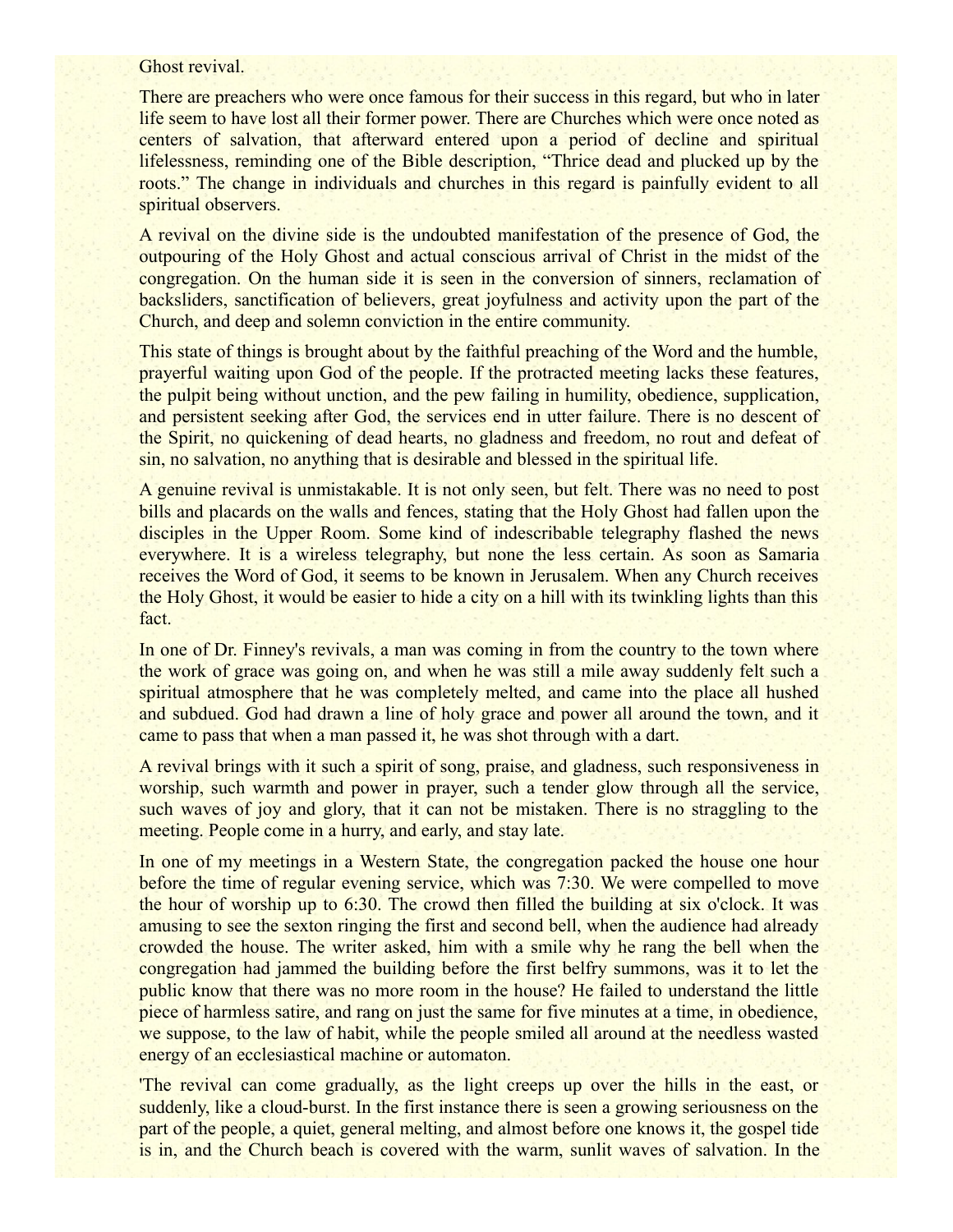second instance, there has been faithful preaching for days, a steady holding on to God by faith and prayer, when on the fourth, fifth, eighth, tenth, or thirteenth day, as the place was more or less difficult, there is a sudden falling of the Spirit upon the people, followed instantly by a melting down, breaking up, and rejoicing time that would defy all description.

These sudden downfalls of the Holy Ghost would read in print as follows: "The revival broke out at eleven or twelve o'clock on such a morning, or eight or nine o'clock on a certain evening;" the point being that all knew when the "Power came down," the Holy Ghost fell on the audience, or the revival really began.

These instantaneous downpourings of the Holy Spirit have established a remarkable similarity in my mind to certain natural phenomena. As I have witnessed oftentimes in my meetings the hours of prayerful, anxious expectancy of the divine arrival, followed in a single second with the sudden overpowering descent of the Holy Ghost, and that succeeded by a steady outpouring on human hearts and lives, of streams and floods of grace and glory, I have been invariably made to think of a sudden flash of lightning, the sharp, cracklike report of a peal of thunder, and then the steady downpour of a tremendous rain.

I remember it is the same God who does both, and so the likeness should not be so astonishing after all. These are the revivals the writer prefers to see. It is a kind of Noah's Deluge that sweeps skeptics off their feet, chokes their utterances, drives sinners and backsliders to the trees and hills, while the Ark of Salvation, with a full passenger list and cargo, sweeps victoriously over everything, and that in full view of everybody.

No one needs to be told that a revival is going on. Everybody knows it! Its gladsome and yet solemn presence is being felt everywhere in the community. God has granted the writer the privilege of witnessing many of this order, and he has an impression that he is destined to see many more before his work is ended.

On a certain morning in a Southern city, we were standing facing an audience that had been faithfully preached to for four or five days. God had been, and was working still in hearts, but there was no unusual manifestation of his presence. A hitch or clog was felt to be somewhere. What was it, and where was it?

Suddenly a young lady arose, and confessed to anger, estrangement, and separation from her mother, both parties being members of the Church. With tears dripping down her cheeks, she begged her forgiveness, as she sat on the opposite side of the building. They met midway in the church and were locked in each other's arms, while handkerchiefs were busy in the congregation, though scarcely a sound was to be heard except the low sobs of the mother and daughter referred to above.

In the midst of the quiet, subdued feeling, a gentleman walked down the aisle, and, stopping before a fellow-member of the Church, requested his pardon for some act of the past. In an instant the two men were in each other's arms. Two ladies next arose in different parts of the house, and asked the pastor to forgive them for having talked about him. Both burst into tears as they made the requests and he, with full eyes himself, went to them and gave them his hand with a fervent "God bless you." Next followed two humble confessions from two of the brethren, and two most touching reconciliations, when suddenly, like a flash of lightning, the Holy Ghost fell upon the audience, and there followed a scene I shall never be able to forget, of men and women prostrated under the power of God, some helpless on the floor, some weeping convulsively with faces buried in their hands, some on their feet, laughing, shouting, and clapping their hands, and every soul melted, fired, or filled with the Spirit of God.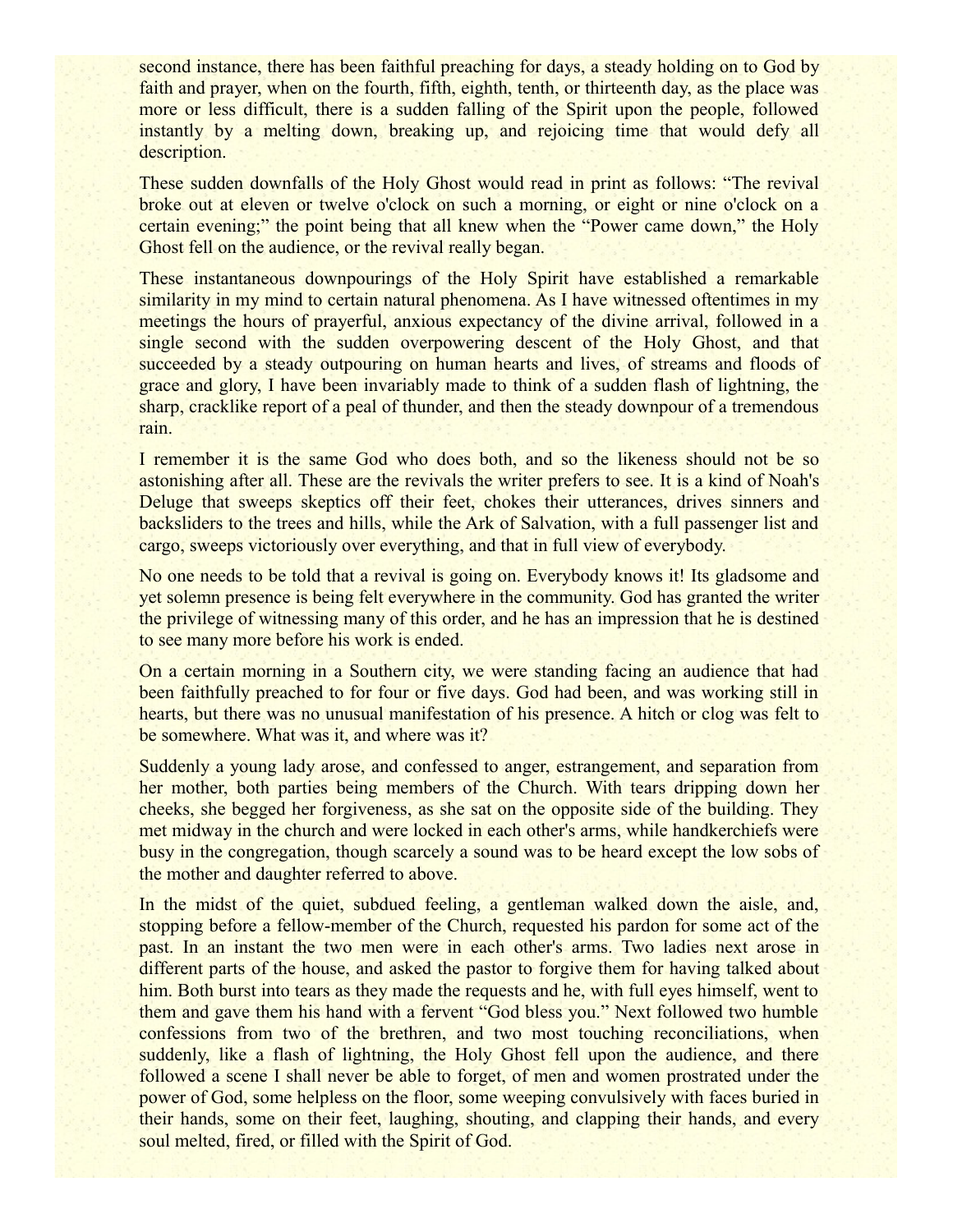We recall a second meeting, where we had reached the fifth day without any notable break. There had been a few souls brought into the light; but the "power" had not come down. One morning, while preaching, the fire fell, the wine of Pentecost arrived, and the congregation looked like drunken people. A man leaped to his feet, crying out in tones that thrilled every heart, "Jesus has come! Jesus has come!" The aisles were filled with laughing, weeping, shouting Christians, a number of them walking or running up and down, clapping their hands and praising God. Sinners were struck down on all sides as if by invisible bolts. Under a single word or touch of the hand of the Spirit-filled Christians, the men slipped from their seats on the floor, or fell down wherever they were. God's people were busy all over the house, talking to and praying with the penitents and seekers; while the shouts of the saved, the cries and wails for mercy, and the hallelujahs of the workers made a combination of sounds astonishing to that town, fearful to hell and its hosts, and all beautiful and delightful to angels and the redeemed of heaven. About twentyfive souls were converted and sanctified at this single service.

A third remarkable revival broke out on the thirteenth day of a meeting I was holding in a city in California. There had been a number of souls saved and sanctified; but what I called the "break" had not come. One Sunday afternoon I was preaching in Peniel Hall to an audience that packed both floor and galleries. The subject was the Baptism of Fire, received after the birth of the Spirit, a second work of grace. I was concluding the sermon, while a deep, sweet realization of the presence of God was on my heart and that of others, when suddenly that indescribable flash! Crack! And heavenly downpour took place. In other words, the Holy Ghost fell upon scores, if not hundreds, at the same moment. Many will remember the amazing scene. We do not question that a couple of hundred people were all shouting and praising God at the same time. We saw fully fifty people in the gallery standing on their feet, waving their hands and crying, "Glory! Glory to God!" Down on the lower floor the scene was even more wonderful. Numbers rushed to the altar without bidding, a man fell flat on his face in the main aisle, a woman leaped on the platform and began exhorting, while in the midst of shining faces, clapping hands, liberated tongues, singing, shouting, mingled with wails for mercy and cries of victory- salvation free and full flowed like a torrent.

"O Lord, send the power just now, O Lord, send the power just now, O Lord, send the power just now, And baptize every one."



## 6. ALTAR WORK

After the sermon should be given the call for penitents and seekers to come to the altar. Not to do this is like throwing a seine in the river, and neglecting to pull it in. It is like firing cannon on the battlefield, with no after-charge, hand-to-hand engagement, and captures. The pulpit is the battery, while the altar is the storm-center of the battle, the place where the greatest struggles are made and the most marvelous victories won. Here Satan and his dark hosts swoop down to fight the working, praying bands of Christ, to darken the minds and sadden the hearts of the seekers, and to resist the heavenly forces, which, while invisible to mortal eyes, are not the less present. Here Doubt, Despondency, and Despair flap their black wings above the altar battlefield, hover over the prostrate and kneeling forms, and settle like vultures to feed on every soul which has been struck down by the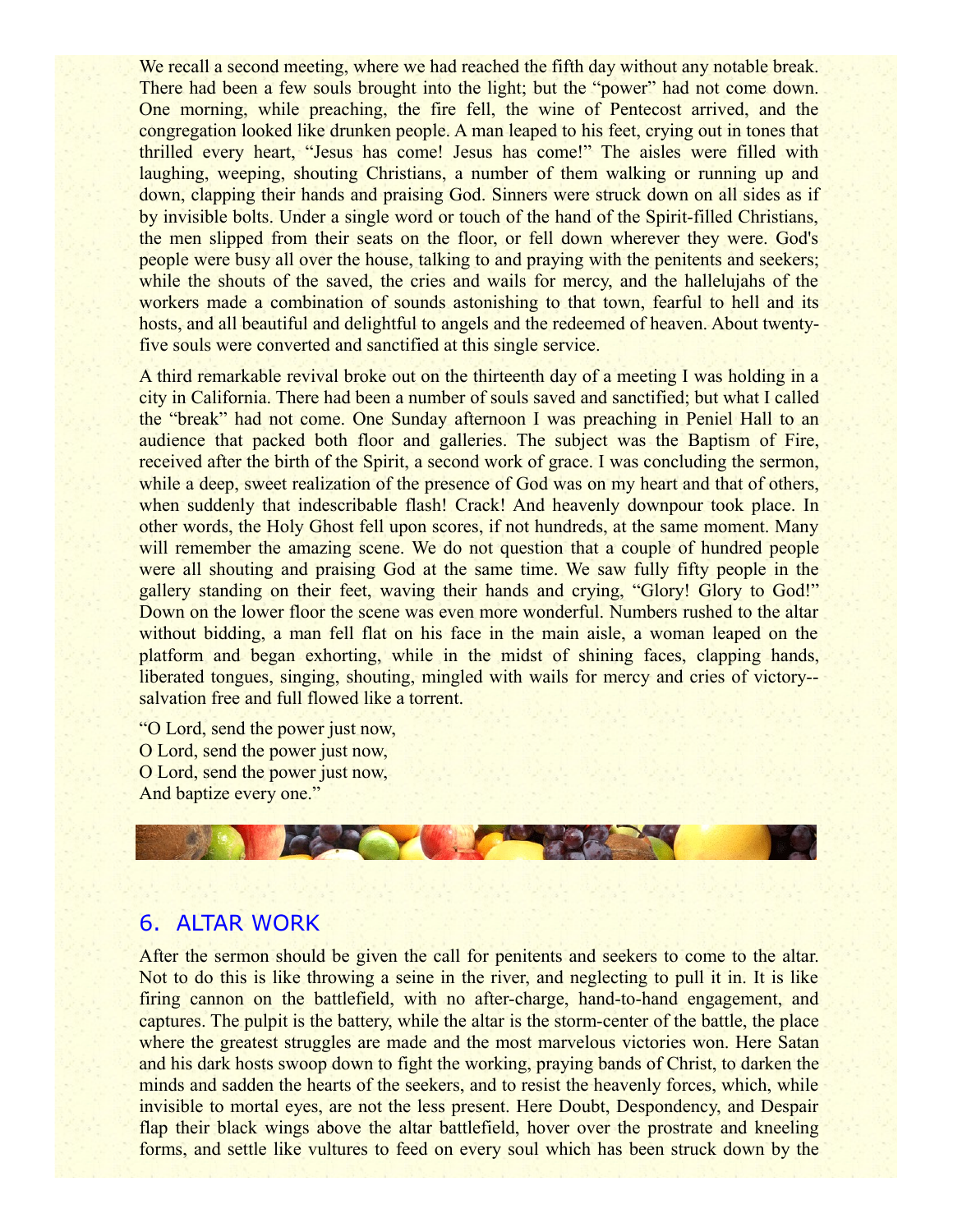devil. Here struggle angels of light with demons of darkness. Here the Holy Ghost descends like a dove, bringing his light, flashing his joy, imparting his life, and at the same time driving back the powers of the infernal world. Here labor God's devoted followers, reasoning, advising, comforting, cheering, persuading, stimulating, and, in a word, doing everything to help and deliver souls that are endeavoring to find pardon or purity, regeneration or sanctification.

It would not be possible to overestimate the value of these altar services that are spiritual battlegrounds where sin is slain and the devil defeated; they are plains of glory, where dead lives are quickened, souls born unto God, and men and women baptized with the Holy Ghost and with fire.

It not only means a present triumph, but a number of other victories growing out of it and to follow in the lives and labors of those who were restored, renewed, saved, and sanctified at the time. When the "break," as it is called, takes place at the altar, it means that the revival has arrived, and has come to stay. This "break," or sudden fall or outpouring of the Spirit, does not occur in the beginning of the meeting, but generally about the fourth or fifth day. In some instances not before the tenth or fifteenth. It comes as it did at Pentecost, after days of patient, faithful, humble, importunate waiting on God. The formal and fashionable bowing down for a few minutes at the altar, attended by the regulation number of prayers, will never be rewarded with the glories of opening heavens, the descending dove, the voice of God, and flames of holy fire falling upon the soul. It is the protracted upward gaze, the lingering, the continuous asking, which brings down the Holy Ghost.

It is reserved for those who wait and labor to see the most wonderful displays of divine power.

They continue to humble themselves, to supplicate, wait, and expect; a half-hour passes away, then an hour; The weak in faith and easily discouraged retire from the church or tabernacle to house or tent. Those who understand the altar and its possibilities, its amazing fulcrum power, its position directly under the Throne of Grace, still linger. Suddenly, like the swift lightning-flash and sharp crack of thunder is followed by a downpour of rain, so suddenly and amazingly the Spirit falls, and showers of heavenly grace come with mighty outpour upon the people. Those who have retired to their beds hear the shouts, outcries, weeping, and laughter, blended with singing and prophesying.

Some come running back to look and marvel at the scene of shining faces, clapping hands, and leaping forms. Only those who have patiently waited for the spiritual flash, report, and downpour, best understand and appreciate such a scene of grace.

It requires a good deal to be a successful altar worker. It takes courage to begin the work, and deadness to human opinion to carry it on. It demands patience, wisdom, gentleness, mental quickness, abundance of resource, victorious faith, and power with God to run the altar successfully.

John S. Inskip was an acknowledged king here. He could take charge at a moment, when, under a lifeless sermon and drooping service, all hope of victory would be gone from the most sanguine, and lo! In five minutes a great triumph would be seen, and salvation free and full would flow like a mighty tide.

Not all are as gifted and as wonderfully qualified for leadership as Inskip; but all can be effective, and, under God's blessing, have victory over Satan, sin, and the world in every altar battle.

While the writer has seen the wisdom of certain methods, the power attending some kinds of propositions, yet he would not rely on them. He has observed that the indispensable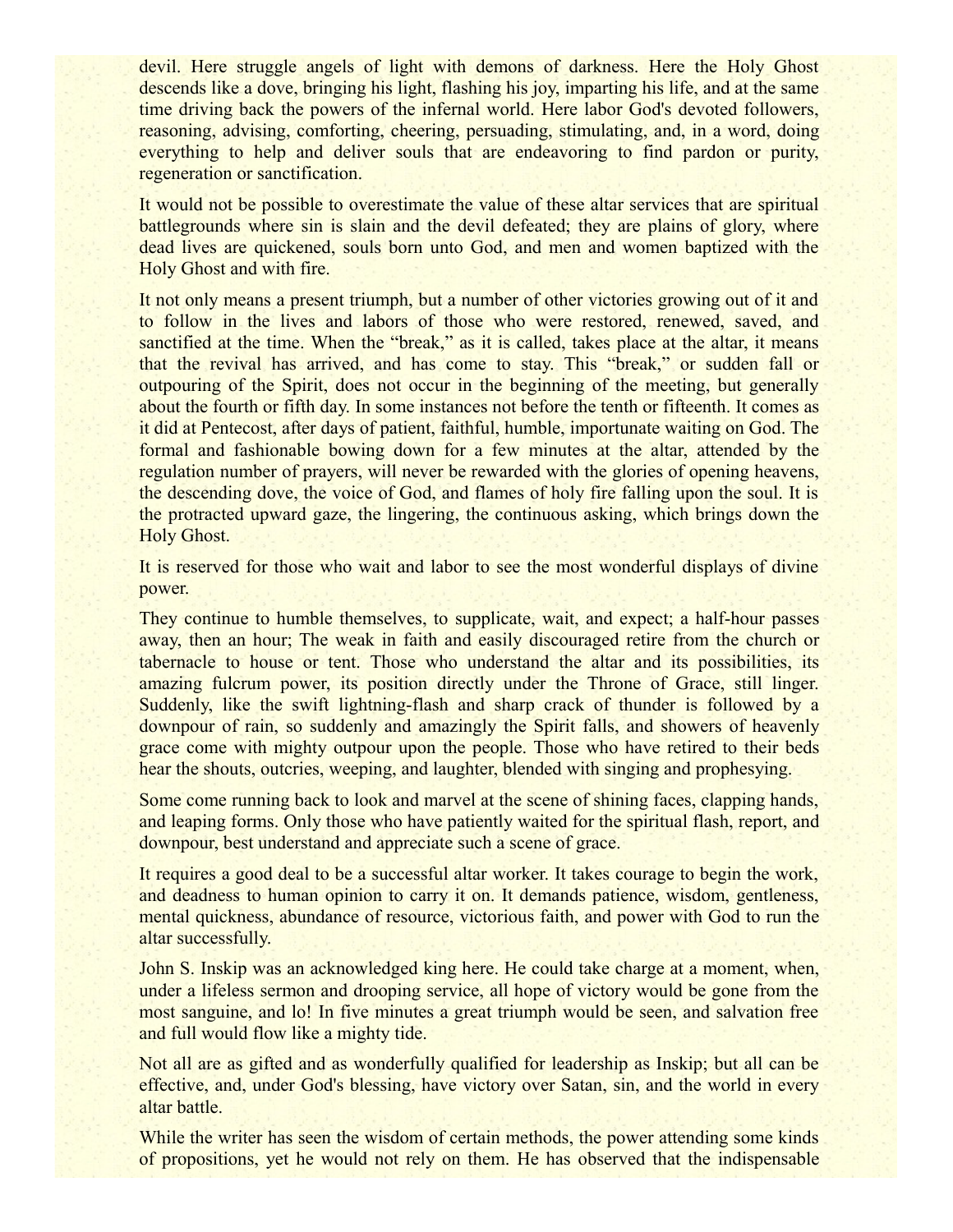preparation and qualification for a successful altar-worker is a calm, strong faith, and an overflowing experience of holiness. A man full of the Holy Ghost carries with him a sphere of spiritual influence which is soon felt at the altar. His ringing words, shining face, buoyant spirit, perfect confidence in and reliance upon God, inspires faith, causes the seeker to pray and expect and finally to receive with rapturous heart and speech the blessings of pardon and purity.

Yet even the spiritual and successful worker will find, that what will do one time will not answer at another. The Spirit is a free Spirit, and will not work in one groove. He is the leader himself, and would have us to follow him.

Then, again, the mental and spiritual condition of those at the altar is not always the same.

Sometimes consecration is to be emphasized; at other times faith. Sometimes prayer is needed; on other occasions the seekers need to be urged to step out on the promises. On some occasions singing is felt to be the need; and another time the best work is done when everything is still, and souls are left with Christ, to deal with him personally and alone. In most of my meetings I gladly use all the workers I can get, and have seen God's blessing many times on their labors; but in one of my services I called off the workers, and told the seekers to look to Christ alone, without human help. They did so, and the power began at once to come down, and the fire to fall, and there ensued one of the most wonderful scenes of grace I ever beheld.

Singing is almost invariably used in getting people to the altar; and yet one night, although a volume of inspiring song filled the house, so few were coming forward, that I requested perfect silence, and in the stillness which followed asked all who wanted pardon or holiness to come to the altar, and instantly there was a rush. We never know at first which method the Spirit is going to bless, and so have to follow on softly, looking to him for guidance. He will always lead if we are true to him.

This very difference in his leadings makes us to realize our dependence upon him all the time, and, while using the means of grace and "methods," as we call them, we feel that all are in vain without the Holy Ghost.

As we have just said, we can never tell at first what the Spirit is going to bless. Some days every proper, strong, and wise effort will have been put forth, and there has been no answering fire from heaven, when suddenly, on the utterance of a few simple words, the Holy Ghost will fall.

One day I had done everything I could. The altar was full, and not a soul was "getting through," as it is called. Wearied in mind and body, I arose, and said: "It is just the question whether we will believe God or not. He has said certain things, and left them in his book. Are they true or not? He says, 'The altar sanctifieth the gift.' Will you believe it or not?"

I had hardly gotten the words out of my mouth, when three or four people leaped to their feet, with illuminated faces and rejoicing in the blessing.

It seemed to me that I had said the same thing repeatedly and much more strikingly before; but somehow the Power came down this time, and the glory of God filled the altar and the people.

In a meeting one night in Kentucky, the altar was filled with men and women; but not a soul could be converted or sanctified. The preacher exhorted and instructed, the brethren prayed, the choir and audience sung, but everything was locked up. Suddenly a young married woman from the country, dressed plainly in calico with an unadorned straw hat on her head, and her baby on her arm, began walking down the side of the altar. As she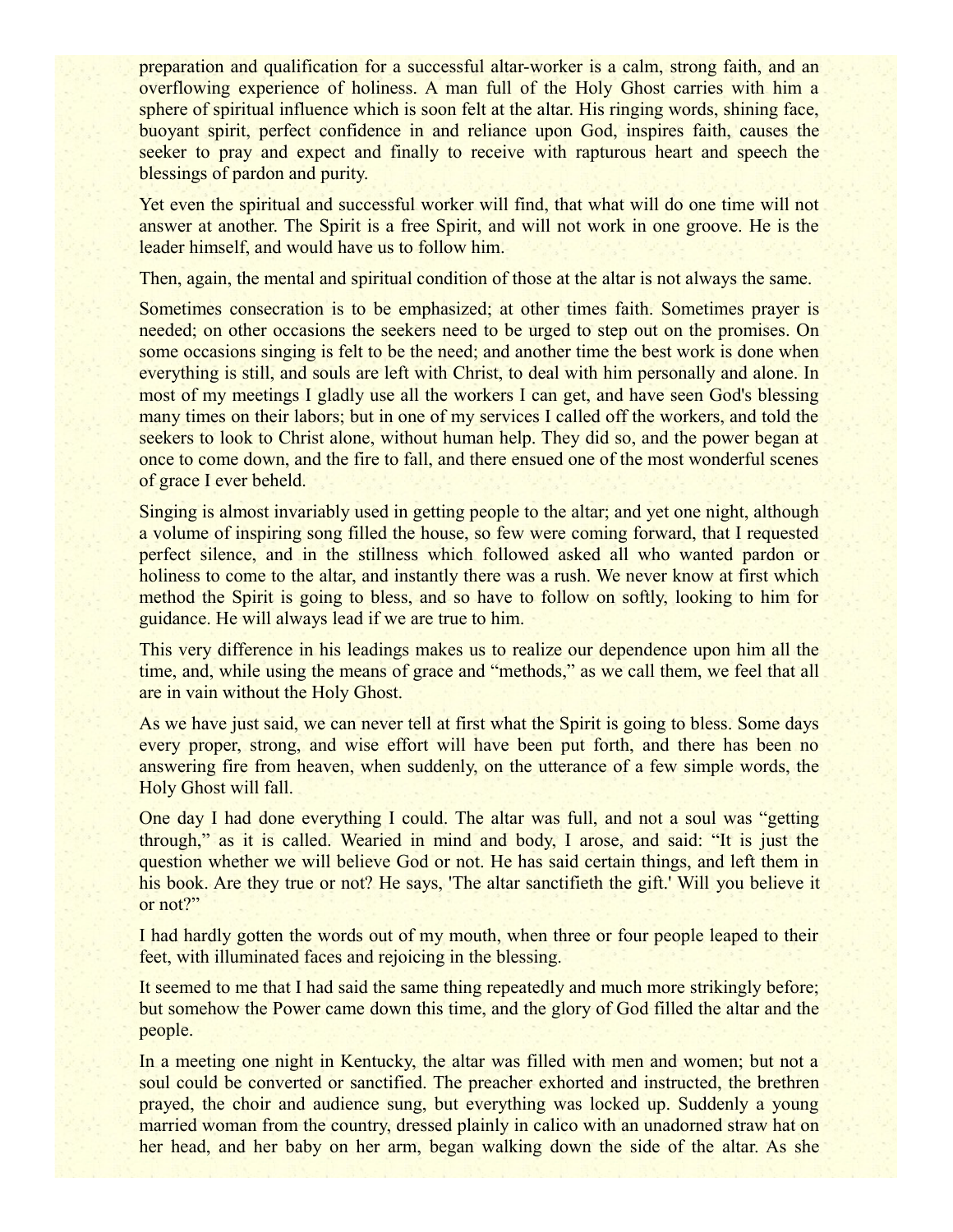walked, she with her disengaged hand would touch the bowed heads, or gently pat the shoulders of the seekers. As she did so, she was singing in a sweet, unaffected way:

"Come, O come to me, said Jesus; Come, and I will give you rest; I will take away the burden From thy heavy laden breast;

No matter who the wand'rer, Nor how far he's gone astray, Behold whosoever cometh, I will comfort him today."

The scene which followed could scarcely be credited, if it had not been witnessed by hundreds.

There was something in the very touch and helplessness of this simple, devout woman, which the Holy Ghost wanted; and as her voice sounded and hand descended, the Spirit fell first upon one and then another, until, leaping to their feet, the altar was surrounded by a now laughing, crying, shouting company of saved and sanctified souls.

As an illustration of good sense and readiness to change and adapt one's self to the hour, with the view of extricating and delivering a meeting that was at a low ebb, I recall the following scene: The preacher had labored hard in the pulpit for an hour one warm night. The sermon was a failure.

Not only the preacher saw it, but the congregation felt it. The preacher sat down and called on a certain minister to conclude. As the latter arose, a number wondered what on earth he proposed doing, and could do. Every eye was on him as he came slowly forward, and stood quietly looking at the great audience before him. He was a young man, and had a task before him which older heads might well have dreaded. For a full minute he stood silent, with a solemn, almost abstracted look, and then began singing:

"Oh, 'twas love, 'twas wondrous love, The love of God to me; It brought my Savior from above, To die on Calvary."

At once the vision of the dying Savior was brought up to the minds of the people, and that with an immediate melting effect. Here was no call to come to the altar, no covering up with apologies for a pulpit failure; but an appeal to consider the love of God in the form of his dying Son hanging on the cross. How trifling seemed all excuses for holding back from duty and God with that crucified figure before us!

The hymn, so well known, went on, and when the singer reached the last stanza, the weeping was general, and heads bowed all over the building. The preacher then lifted his hand, and said, "All who would like to come and bow down at the altar for pardon or sanctification, can do so"--and instantly there was a rush from all sides. The people literally fell down, while such soul-sobs and cries went upward as must have made heaven rejoice.

But still a greater than the sudden rescuer of a meeting is the man who understands the "hanging on" principle and spirit.

All who have been much at protracted and camp meetings, have noticed that some preachers or workers would not give up the struggle at the altar, although ten, eleven, and even twelve o'clock at night had come and gone. You left him in the midst of the silent, gloomy line of penitents and seekers. He could not or would not go. He was weary, but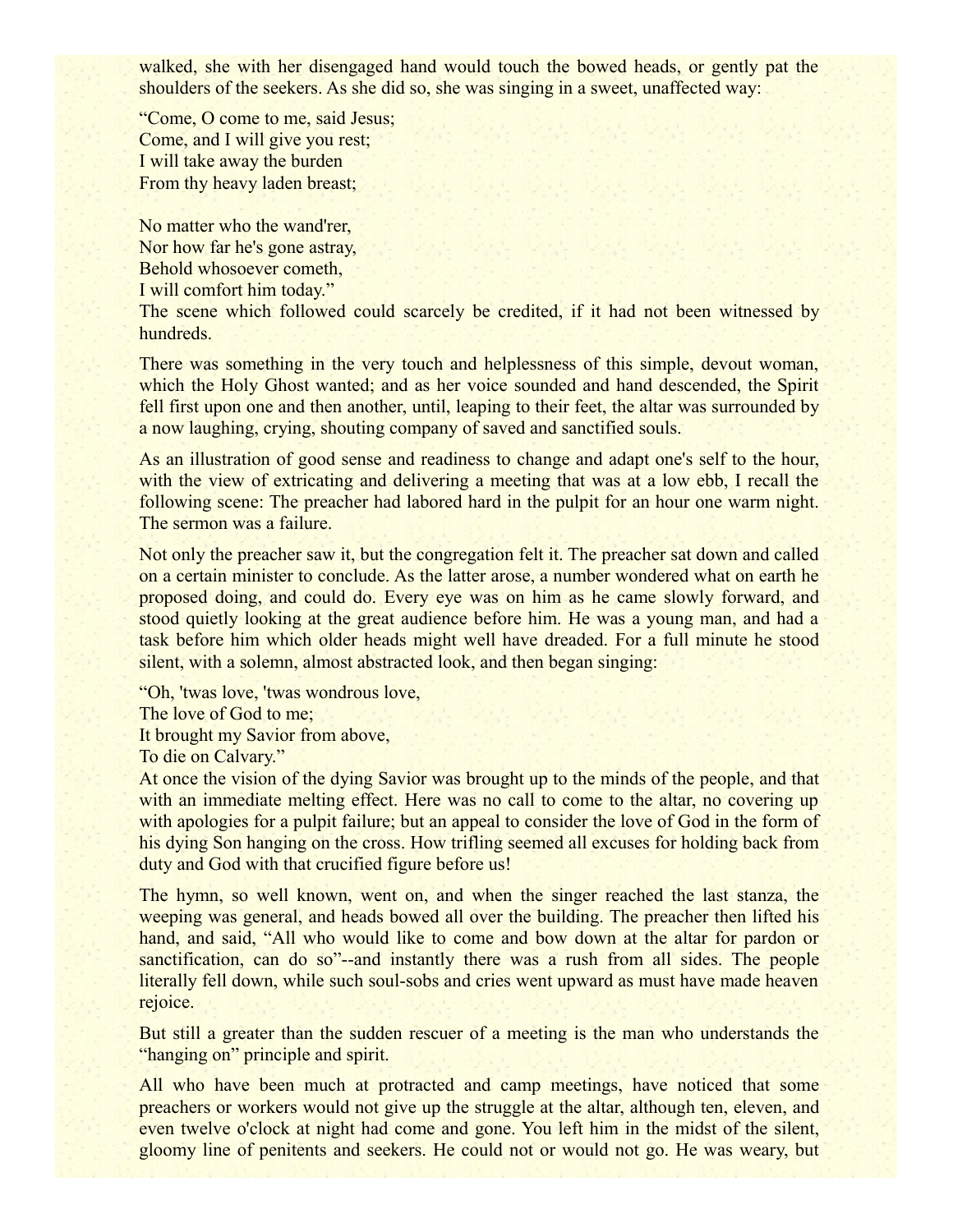still remained with prayer, exhortation, instruction, and song. You remember him leaning against a post near the hour of midnight, singing, "Here I give my all to Thee," and punctuating the hymn with cries, "Have you done it?" "Are you sure all is on the altar?" "Will you put all on now?" "Is everything there?" Then would follow again the stanza beginning, "Here I give my all to Thee." You grew wearied, and withdrew. In the distance you looked back, and there he was still laboring, a fatigued, overworked man, but unwilling to give up until victory came. He knew God was near, and Christ was faithful. He had a faith worthy of the name. You had not been gone ten minutes when the fire fell, the Spirit answered to the blood, and salvation rolled. Over twenty-five souls were converted and sanctified that night!

Some of my meetings have been remarkable for the weeping spirit of the people. Many nights I have beheld the altar wet, and one time drip with the tears rained upon it. Men may say what they will against the mourner's-bench, but I have found it an unspeakable power for good everywhere I go, and I expect to hold fast to it as a heaven-blessed method of getting people saved and sanctified.

I find it becomes a wall between the man and his old life; it is a cross for the old self-life to die upon, and a battle-ground where conflicts between three worlds rage, and where destinies of immortal souls are decided. O, the many, many, many hours I have spent at the altar after the sermon, pressing the battle! No battle can compare for a moment with the importance and results of one of these altar fights. It is a fight, indeed. Angels from above and devils from beneath struggle for the possession of the souls at the altar. Christ is present, the Holy Spirit is there, and Satan is on hand. Oftentimes there are few workers to help the preacher, while a cold, stiff Church membership sit back and look on with skeptical remark or expressionless faces. Great is the temptation of the evangelist to give up at such times; but he who holds on will invariably see victory. Sometimes it comes in a half-hour; sometimes it requires an hour, or two hours, before the rock cracks, the dark, oppressive presence is lifted, and the power and the glory of God come down. Very many are the victories I have seen at the altar, in the joy of which I would forget the anguish of the long waiting and exhausting labor about the wonderful altar rail. Preaching a sermon is easy work compared to this kind of service.

I have been often amused at preachers rushing at the beginning of one of these great altar conflicts to the choir, and there singing most lustily. They wanted to be the brass band on a neighboring hill and furnish music, while from afar they watched the battle. More than once I have told them that they were in easy position--that it is far easier to sing in the choir than work in the altar. It takes but little knowledge of musical notes to bring one into a singing band; but to work patiently and successfully with people at the altar requires a number of things, not only knowledge of God, and a close walk with God, but knowledge of self and knowledge of men. Souls have to be dealt with in wisdom and love. They can not be forced, but must be led. I have seen people driven from the altar by coarse manners and offensive questions. If ever we need good sense, tact, patience, sympathy, love, firmness, and a good religious experience, it is in the altar work. I have not even mentioned the physical exhaustion connected with the work. But at last, when that victory comes; when the faithful instruction and song and prayers have been blessed of God and done their work; when suddenly the light flashes downward from the skies, rapture is poured into penitential souls, devils are cast out, spirits are made free, and songs, shouts, and praises abound; when joyful weeping, happy laughter, hand-shaking, embracing, and prophesying in the Bible way is the order of the day, then it is seen that it pays to push the fight, press the altar work, and put God to the test.

A single moment of one of these great altar victories recompenses us, in its sweetness and glory, for all the toils of hours and days that have preceded the slow-coming triumph. The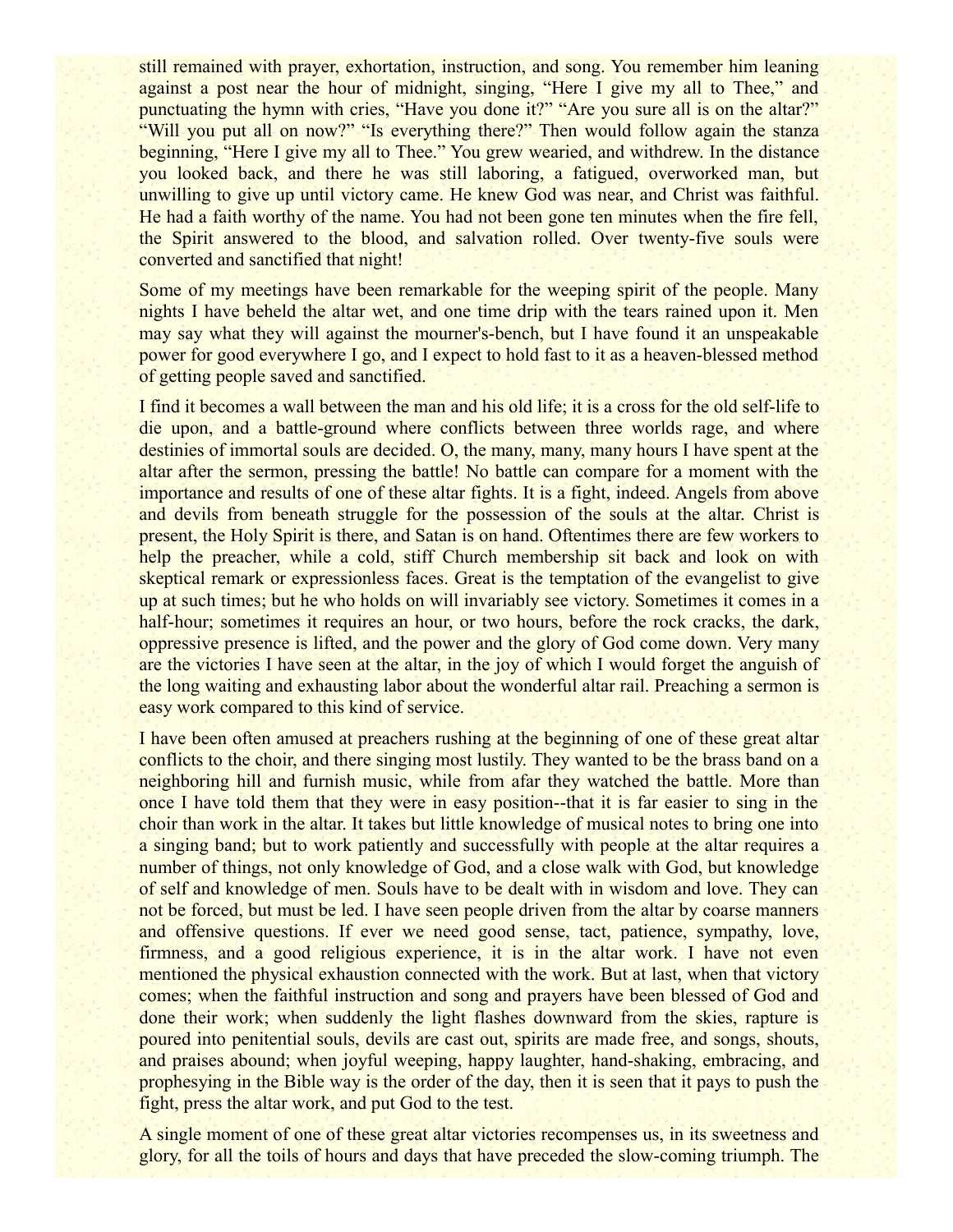pain of long travail is utterly forgotten in the joy that God's truth has been born again into the world in the shape of saved, reclaimed, and sanctified sons and daughters. Praise God for the altar!

## 7. THE SECRET OF THE LORD

**CAR THEIR** 

For fourteen years of my Christian life I failed to see what was in the Bible expression, "The secret of the Lord." That there was a secret the Scripture taught plainly and repeatedly. The veil in the Tabernacle and Temple, as it hid a certain part of the sanctuary from all eyes but one, and that person a type of Christ, confirmed the fact. Even in the Holy of Holies the two angels bent over the ark as if in investigation and profound study, and so kept prominent the same truth. Later still, Paul speaks of "the mystery of the gospel hid for ages, but revealed in the last days to the saints." And still later, John writes about a white stone given to the Overcomer in the Church, and in it a new name written which no man knoweth saving he that receiveth it.

For quite a while we supposed this mystery and secret was God's unseen, unrecognized presence in the world. After that we thought it meant Christ's incarnation.

We were driven from these and a number of other false conclusions by the explicit statement of God's Word, which at first we did not notice, that the white stone was given not to a repenting sinner, but to an overcomer in the Church. Still farther, that the mystery of the gospel, hid for ages, was revealed in the last days to the saints. If it had been pardon spoken of, and the saving knowledge of God, it would have been a revelation to sinners, and not saints. Then we remembered that pardon had been known from the days of righteous Abel to the present hour; but this peculiar revelation of grace made to saints was given in the "last days."

After this we noticed that Paul declared plainly what the mystery or secret was: "Christ formed within us the hope of glory." Not Christ for us, or with us, but in us. Christ not appearing to a sinner; but Christ entering and dwelling in the Christian. The Divine Visitor transformed into a perpetual abider.

The Savior alluding to it said to his disciples that on the condition of their keeping his commandments He would come into them and take up His abode with them.

The experience unquestionably came to Paul, who says that it pleased God after He had called him by His grace to "reveal his Son in me." We all know that the occurrence near Damascus was not an inward, but an outward, revelation of Christ. The reference is evidently to something which transpired at a later period. The blessed secret is that there is a precious, beautiful experience for the child of God. It is for them that fear him. Sinners do not fear God. The Bible says so. There is, then, a holy secret to be imparted to the Christian if he is willing to accept.

There are several facts about the matter which impress the writer.

One is, that it is the secret of the Lord.

This explains why we can not make it clear to those who have it not. If a certain man has a secret, no one else but himself can tell it. People may guess what it is, but can not know assuredly until he is pleased to declare it.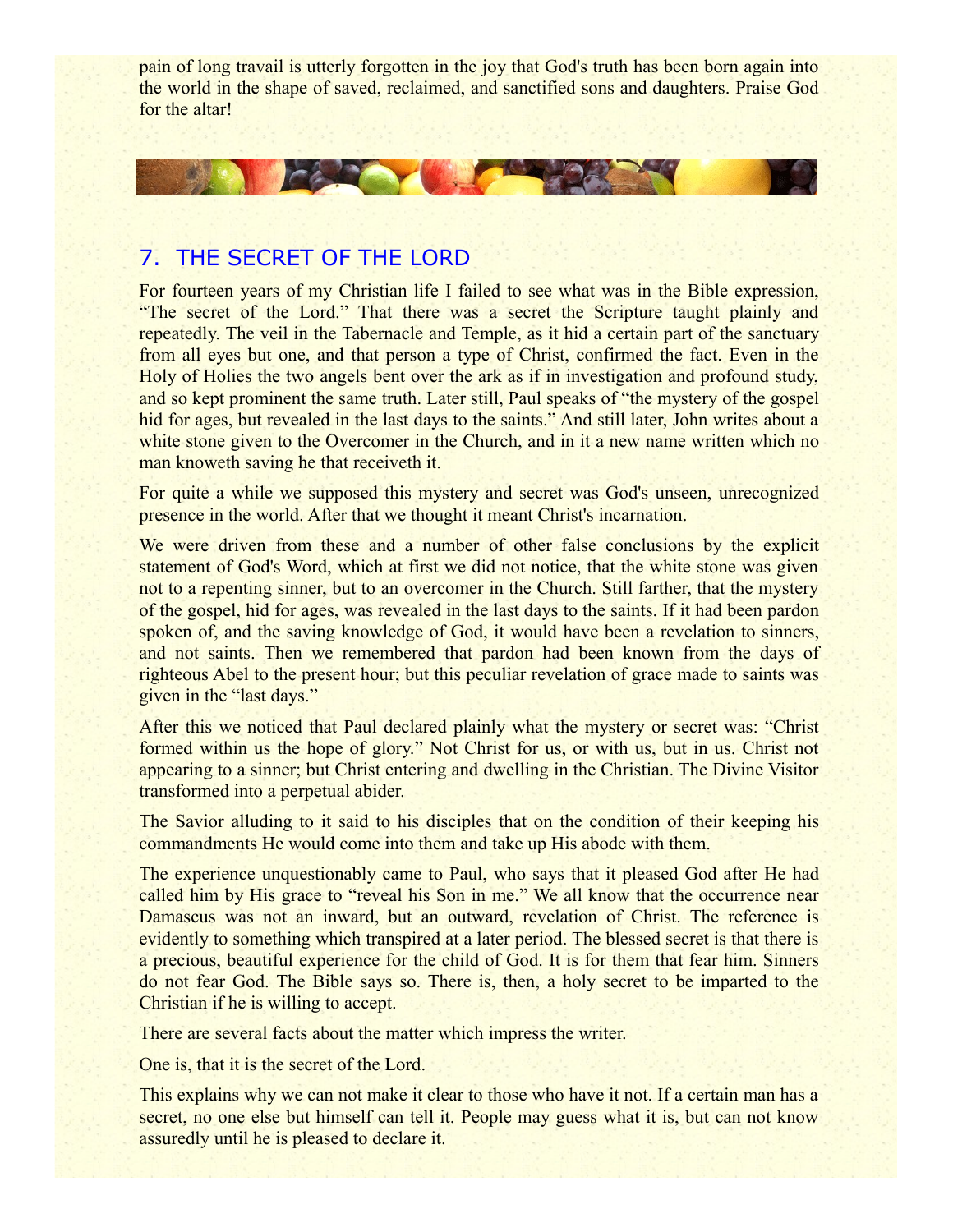This simple fact applied to the spiritual life will at once explain what has often puzzled the sanctified man. Filled with the blessing, yet he is unable of, and by himself, to make the experience clear to one who has it not.

Letters are written, sermons preached, books loaned, and conversations are held in vain. The face fails to light up with appreciation, and the mind to grasp the meaning of what has been said. The sanctified man thought that all he had to do was to run home and tell his family, rush around to his church and pastor and proclaim it, and all would immediately see, agree, be glad, and seek and find.

To his amazement the countenances of his hearers remained heavy and cloudy, while some were grieved, and still others displeased. He told them carefully how he had obtained the blessing, and thought they would follow him; explained what it did for the soul, and supposed they would understand. To his surprise and sorrow they did neither one nor the other, and he was left to marvel.

If he had remembered the Scripture he would not have been astonished at the result. God had prepared him for the disappointment in the words, "I will give him a white stone, and in the white stone a new name written, which no man knoweth saving he that receiveth it." And still again in the words, "The secret of the Lord." It is the Lord's hidden truth, and it takes Him to reveal it.

A second fact is, that there is a certain attitude or position needful to secure a secret.

When one concludes to repose a confidence in another, he draws the proposed confidant aside and whispers, while the one thus trusted bends the head and gives undivided attention to the utterance which a little distance makes inaudible.

So in securing this secret from the Lord, it is not to be obtained in a careless way. There is the drawing aside from the crowd, and an attitude of the soul which corresponds to what is seen when we behold the bent head, rapt face, and fixed attention of the hearer to all that is being said.

Here again we see the failure of many Christians in the obtainment of the blessed experience.

They do not observe the conditions which are inexorably demanded of those who would enter within the veil. It is not truer than if a man fails to draw near and listen intently to what is whispered to him in a noisy street, he fails to get the intended information; than, if a person neglects to wait in a certain manner upon God, he will never know the secret of the Lord, will never be wiser concerning the second work of grace in the soul. There are just as fixed laws in the spiritual as in the natural world.

Happy is the man who obeys them. As a farmer does not and can not make a good crop by laziness or an accident, so men do not rise and shine in the character world, are not caught up into great heights of the love and knowledge of God, by a stumbling chance or by waiting with listless eyes and idle hands for something to happen.

If the soul would see deep into the mysteries of heaven and grace, the vision will not come in a hap-hazard way. The wonderful experience of Daniel cost him weeks of lonely prayer and fasting on the banks of the river Hiddekel. It took all that was meant in the words "exiled to Patmos" to open the heavens to John. The baptism with the Holy Ghost and fire came at the end of ten days of ardent prayer and patient, faithful waiting on God in an upper room, away from the busy streets and talking circles of Jerusalem.

A man who prays three or four hours daily, is felt by others to be ahead in some important particulars. The preacher who has been on his knees an hour in humble, tearful waiting on God, begins in his sermon, not with his audience, but beyond and above them in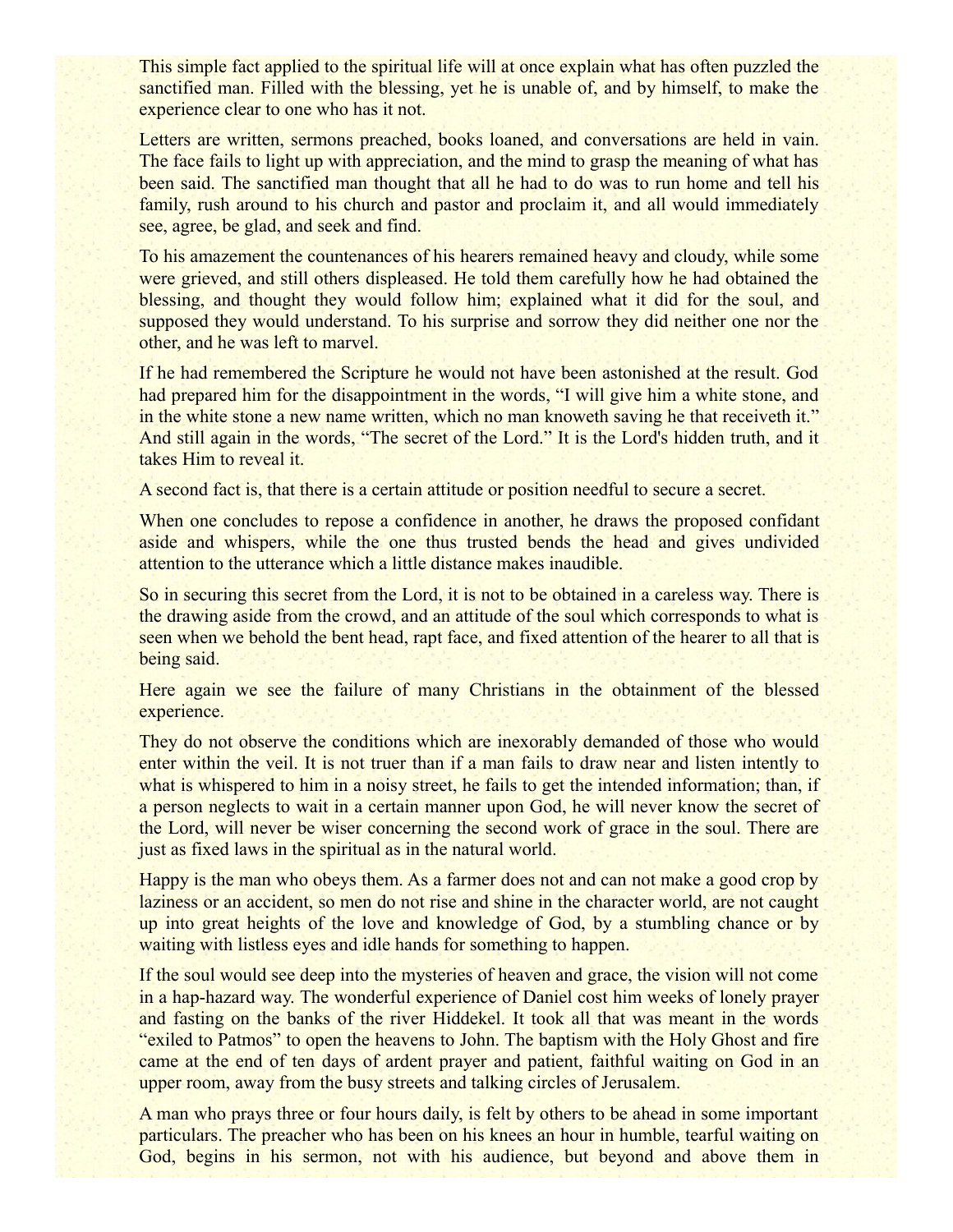tenderness of heart, clearness of spiritual vision, and conscious strength of soul; moreover, the audience feels it.

Look where we will, the faithful working of this spiritual law is beheld. He who turns aside sees the flaming bush, and talks with God. He who waits on the Lord renews his strength, and mounts up on eagle's wings. He who wraps the mantle about his head at the entering in of the cave and listens, will hear the still, small voice. And he who will lay all on the altar, and patiently, believingly, and prayerfully look upward, will be rewarded by the descending Fire, and the blessed secret of the Lord.

It is simply absurd for a man to say there is no such secret, when he refuses to comply with the conditions of obtaining the revelation, and it is lost time on our part to listen to their ridicule, arguments, doubts, and denials.

A third fact connected with the secret of the Lord is the remarkable effect it has upon the person who has been put in its possession and enjoyment.

The writer has seen an individual tell another a secret, and instantly saw the face light up, a pleased look or smile overspread the countenance, and an almost indescribable expression spring in the eye, that came from the consciousness of a new and valued possession.

So we have been impressed with the people of God who obtained this secret. It was their smiling looks, shining faces, and speaking eyes that first deeply impressed us with the distinctiveness and superiority of the gift of grace they were enjoying.

The hard lines of the face had been changed into curves of pleasing repose; the lips, even when not speaking, seemed to declare inward rest; the eyes had a quiet, sunny look, like unto deep, clear springs; and the voice possessed a note of gladness, and at times an exultant ring, which impressed the dullest spiritual hearer.

It was the beaming light and joy of this secret which made the Irish gaze fascinated on Fletcher's face, when they did not understand a word that he uttered. They said there was heaven in the man's countenance.

Such a beautiful look the writer, when a young preacher, saw on the face of a lady who had been an invalid seventeen years. For all that weary time she had sat in a large chair, and crippled and stiffened with rheumatism, unable to do anything to help herself or others, quietly waited for death to relieve her from her acute sufferings. Six years were added to the seventeen, and still, with a patient smile on her lips, and that holy restful light in her face, she waited for God to say it was enough and call her home. Of the hundreds who visited her, all marked the pure, unearthly joy which filled her, and that was not only seen in the eye, and heard in the voice, but felt in her presence. The secret of the Lord kept her not only uncomplaining, but joyful through a quarter of a century of suffering.

She finally died, and they buried her, sitting in her invalid chair, which she had transformed into a throne, and in which she had ruled over many hearts as a crowned queen among the daughters of God. She died with the sweet, old-time smile on her lips, and was buried with it still resting on her face. There she is under the ground today, sitting in her throne-chair, and waiting for the coming of her Lord, whose voice will make her spring from the dust to meet him in the air, and whose blessed secret kept her strong, patient, and victorious through many years of as great pain and sore trouble as almost ever fell to the lot of any of God's children.

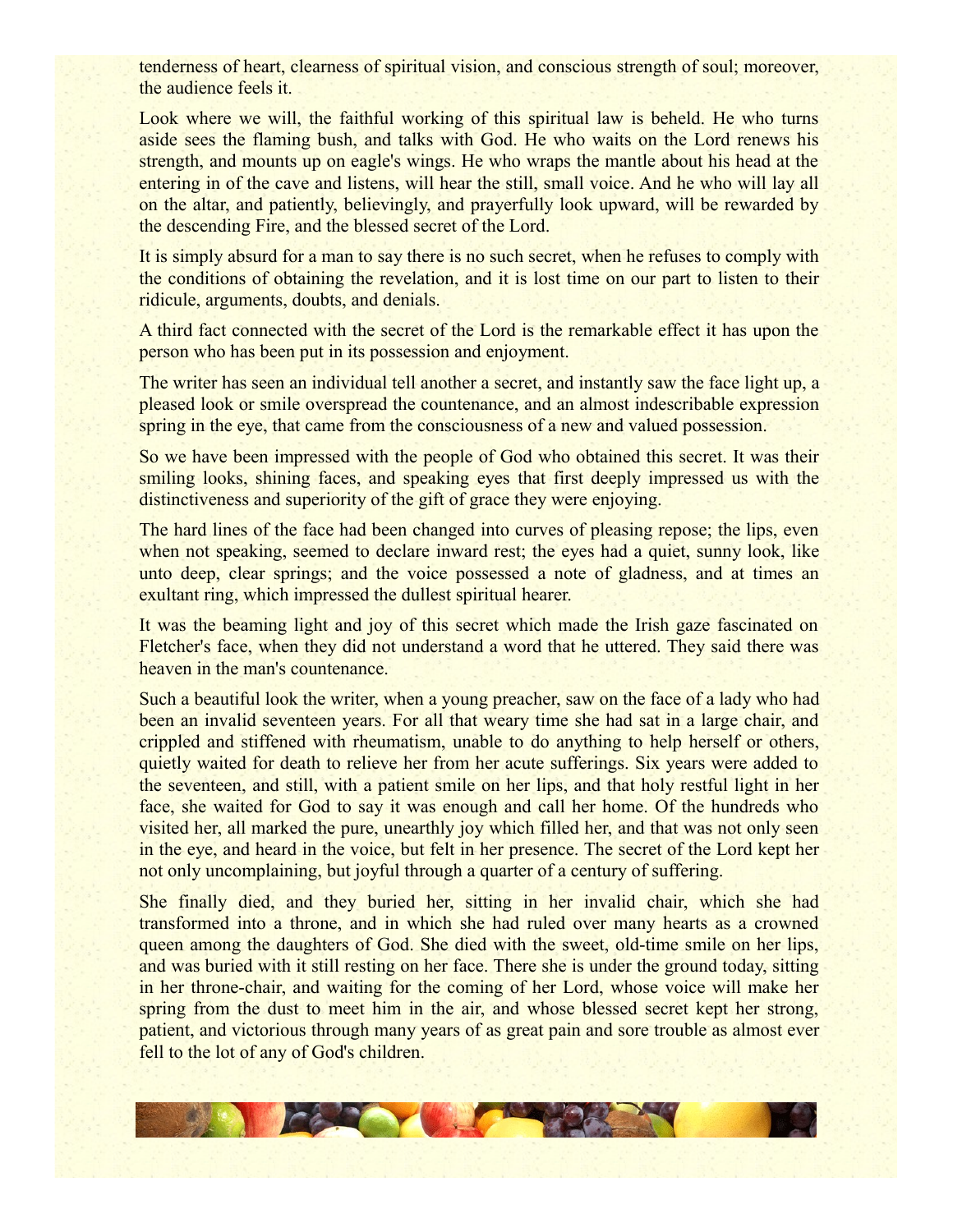#### 8. WITHOUT REPUTATION

The writer once confounded reputation with character in the religious life. The two are very different. Reputation is what men think of us, and character is what we are in the sight of God. The first is what we appear to be; the second is what we really are. The one is a pleasant possession, but not essential; the other is blessed, and we must have it to stand before and live with God. We draw some reflections from the Scriptural words, "of no reputation." One is, that it is possible to have reputation without character.

This springs from the fact that people can not read one another's hearts, and are ignorant of each other's lives. The public life may be one thing, and the private life another. A man may have a street face and a home face, and the two not agree. As the story goes, he may be a salmon in his own community, and a codfish in a distant city where he has not a single acquaintance. The countenance may be affable, the words pleasant, and the thoughts dark and foul.

Hence it is that people are in high places today who would not be if they were known. The Bible prepares us for great shocks of surprise at the Day of Judgment, where reputation shall be utterly ignored, and character alone shall be demanded. Now and then sudden exposures in public and social life furnish us brief but powerful commentaries on these solemn allusions of the Scripture.

A lady was once speaking to me about her dead husband, saying that he detested hypocrites, and was filled with a spirit of honesty and honor himself. And yet we knew, and had the proof, of her husband being a petty thief. Only a few of us possessed the circumstance, and kept it secret. The man's ardent denunciations of sin sounded very odd to the little group who really knew him. The community did not know. He died with a good reputation, but without the character many supposed he had. A life superstructure had been erected without a foundation.

At another time a prominent lady, apologizing to us for her husband's absence from Church, said, "But he is ripe for heaven."

We brooded over the speech of this unsuspecting woman, and it actually became oppressive as we remembered that not less than a dozen people possessed facts which were sufficient to blight and blast her marital happiness forever.

Great will be the astonishment of families, Churches, communities, and multitudes on the Day of Days, when the real man and woman are brought to light, and God shows the difference between reputation and character.

Again, it is possible to have character without reputation.

Paul tells us that Christ had none, that he was "of no reputation." The same fact is brought out in his reference to the disciples of the Lord. The Savior himself said that all manner of evil should be spoken about them; they would be cast out of synagogues and put to death; and people in visiting those things upon them would think they were doing God service.

No one can question the fact of their possession of religious character, and yet they were without reputation.

So was Luther in his day, and Wesley in his time: they were jeered, ridiculed, denounced, and persecuted all through life; the churches were closed to them; ministers and magistrates united to condemn and oppose them; and yet they were men filled with the Holy Ghost, died in the faith, and went to heaven. These facts ought to bring many of God's servants great comfort today. Shut out from Churches, discounted in certain social and ecclesiastical circles, struck at and condemned in religious and secular papers, yet it is possible to have not only a conscience without offense, but to be the temple of the. Holy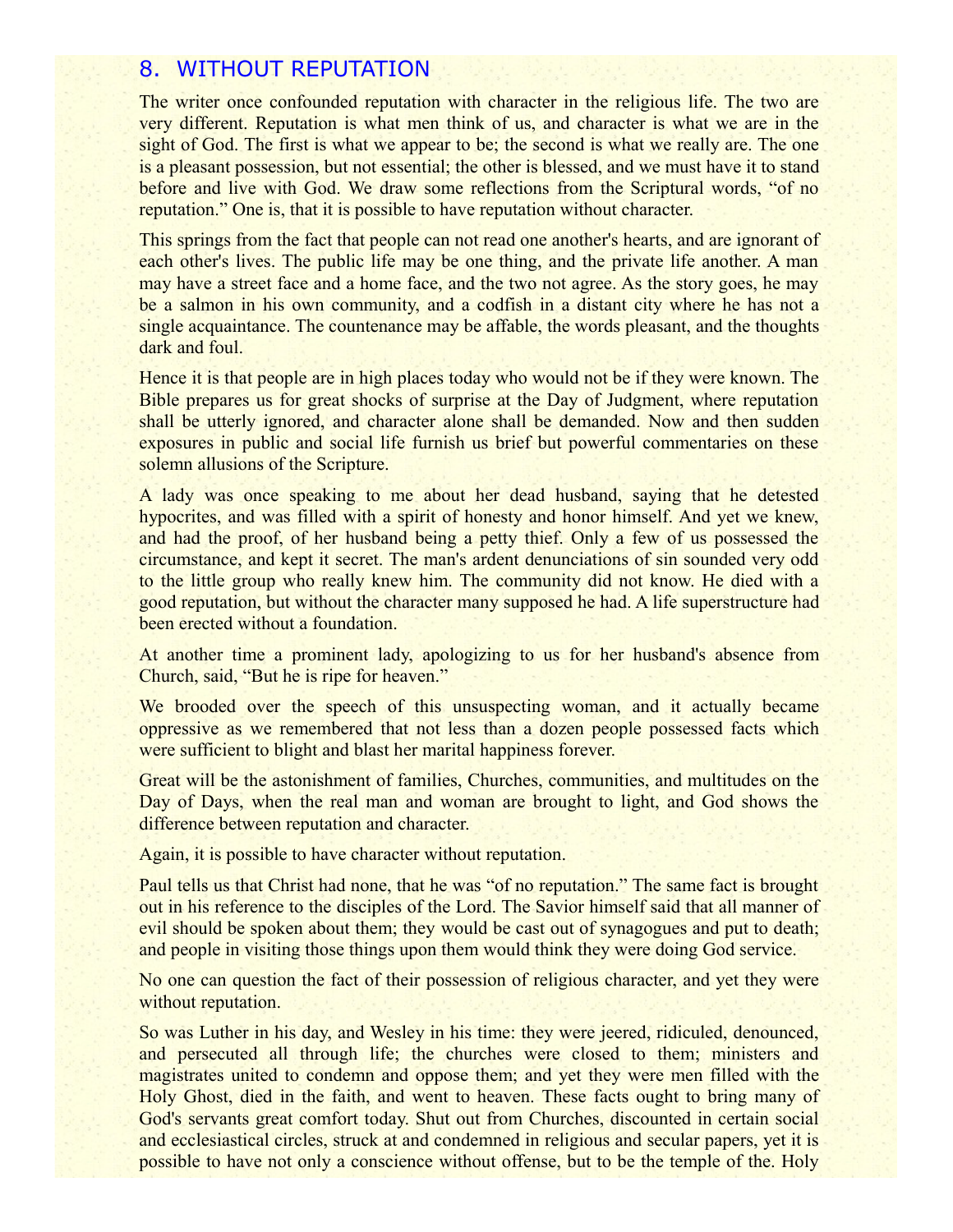Ghost and filled with the fullness of God. It is possible to have one's stock very low on earth, and that same religious stock be very high in heaven. It is possible to possess a pure heart, a genuine Christian character, and yet have the Church, as we see it in some places today, ashamed and afraid of us, and downright opposed to us.

So, just as one can have reputation without character, this strange, old world furnishes the equally remarkable spectacle of a person having character without any reputation.

Again, it is possible to have no reputation, and still be happy.

The fact is, it is very hard to be happy in a continuous way with what is termed a reputation. We have studied the cases of orators, musicians, authors, and all kinds of celebrities and prominent folks, and we have discovered that, as a rule, they are the uneasiest of people. A man with a reputation on his hands has an elephant to take care of. So much for its cumbersomeness. Again, it reminds me of an invalid, a baby at night, and a costly pet, all three in one. It needs a vast amount of attention, and in its exactions is perfectly tyrannical. It matters not how with its possessor "spoke his piece" before, he must excel, and more than excel every time, and delight and astonish everybody, or the man is gloomy, irritable, and miserable.

Apply this spirit to the ministerial, ecclesiastical, oratorical, or any other kind of reputation, and behold the result. I knew a man once whose great pride as a preacher was in having answered the roll-call of his Conference over thirty years without a single break. To have failed on the thirty-third time would have given him as much anguish as the commission of a sin. It was a kind of annual misery with him.

A layman boasted that he had sat forty years in one place in the church. He had also remained in the same spot in other respects. His pride took hold of the first fact. Here was his reputation. For any one even to attempt to take his seat angered him. His reputation cost him a good deal of mental peace, as all frequently saw.

There is a kind of pseudo-religious reputation born of the fact of years of church attendance, identification with various kinds of Church work, a cordial reception in the best ecclesiastical circles, and a standing well with Church functionaries and prominent people. This, like the rest, is filled with disquietude, and demands to be recognized, petted, patted, and generally coddled, smiled upon, and praised. It is full of fears of losing its peculiar ground, and others taking its place. To lay all this on the altar is one of the hardest of spiritual performances, and is the explanation why so few of that class of Christians obtain the blessing of sanctification.

Just a glance over the list hastily given is sufficient to convince the thoughtful that to get rid of reputation would be a relief all around, especially to the man who has groaned under the burden for months or years.

The fact is, that the happiest people the writer ever knew were those who had lost all they had along this line. With this loss had gone Church patronage, social honor, a certain kind of public reverence and attention, together with the estimation formerly entertained of their good sense and general levelheadedness. And yet these same people were bubbling over continually with a joy beyond all language to describe. All sanctified people have had third and seventh heaven experiences here, and it is with difficulty that we restrain our pen at this point.

Still again, it is possible to have no reputation, and be very useful.

We sometimes wonder that so many overlook the remarkable truth that the individuals who have wrought most spiritual good for this world, had no ecclesiastical reputation during their lives. It was after they were dead that their detractors and opposers took time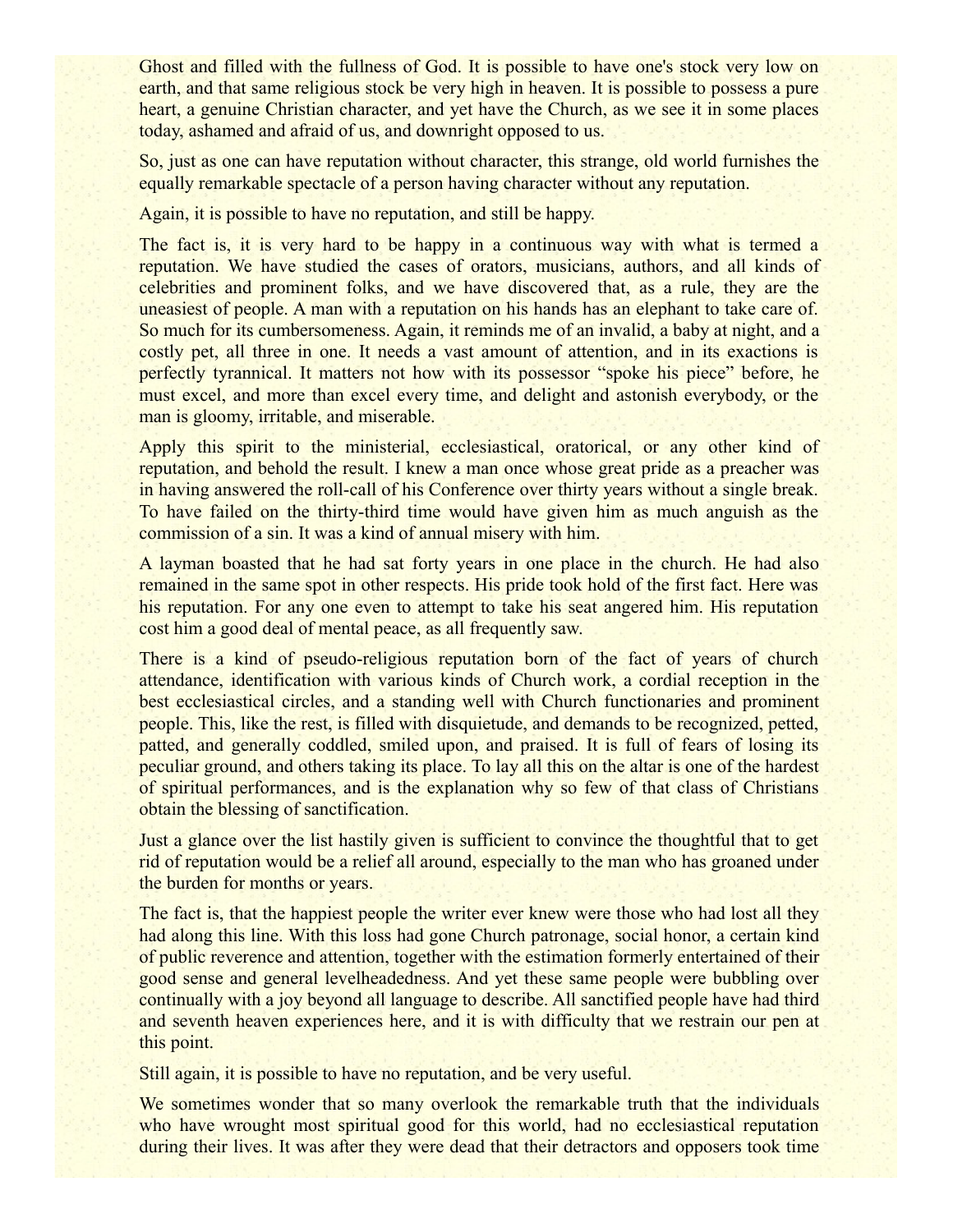to read what they had written and observe their works, and then the world saw that angels had been in their midst, and they knew it not; that God himself had spoken to them through human lips, and they had failed to know and receive him.

It does not require reputation to achieve great things for humanity. The Bible proves this in the record of the disciples, and history confirms the thought in the deeds of Luther, Wesley, Booth, and a host of others. The fact is, that reputation seems to be in the way of workers. It clogs, cumbers, hinders, embarrasses, paralyzes, and in many ways keeps one from doing for God, and especially doing his best for God.

It is well to have nothing to distract and absorb us when Christ calls us to labor for him; it is well to have both hands empty for him. If we have other gods and idols of our own, even though that idol be only reputation, we will never be and do for the Savior what he desires. Such a man can not afford to speak at every providential call because he has an oratorical fame to support and perpetuate; or another person will not engage in mission or slum work because a certain social prestige is lost by such a life. So the soul-stirring and life-saving message was not delivered, and the diamond in the gutter was not found and lifted up.

We know of a city where there are seven missions, and they are all run by people who have lost their ecclesiastical or Church reputation. Not a denomination in the place, nor all the denominations combined, have been sufficient to run a single mission; and yet here is a body of people laughed at, despised, and in a sense ostracized and tabooed, running seven distinct works.

A concluding thought is this, that there is going to be a great revolution of opinion and judgment at the Last Day.

People who stood very high on the earth will stand very low before the Bar of Christ when all hearts shall be known. A great many "big men," so-called in this world, will be found to be exceedingly small under the marvelous light of eternity. The sudden shrinkage of individuals who were admired, quoted, and even feared on earth, will occasion one of the most shocking sensations of the Judgment-day. Men will never cease to talk about those dreadful collapses and downfalls, and which were long ago predicted by Christ under the figure of the house built on a foundation of sand.

On the other hand, some people who were over-looked, or who were discounted, despised, laughed at, and rejected, will loom up in such moral grandeur, such mighty proportions of spiritual attainment, that the astonishment will be even greater here than the amazement already described.

We knew quite a wealthy man who recently died. He was a member of the Methodist Episcopal Church, South. Out of a large fortune he gave thirty dollars a year to the support of the Church, and was bitterly opposed to missions, especially those in the foreign field. Yet this man had a great ascendency in his Church. Perhaps court was paid to him because of what was hoped he might yet do. But he did nothing. He died without doing anything. The outside world did not, and does not, know the littleness of his Christian and Church life. They were much impressed with his imposing form and rolling guttural speech. They thought he was a pillar in the Church, when he was only a sleeper. They imagined that he supported the Church, when he only occasionally entertained the bishops.

The sight of this man shrinking, drawing in, drawing up, drying up, and generally going to nothing under the solemn, silent, searching gaze of the Son of God will be one of the sickening and horrifying visions of the Day of Judgment.

The writer is acquainted with a woman who, burning up with the love of souls, started with her slender means a little mission in one of our large cities. She was ridiculed, slandered, and struck at in many ways. She bore all silently and patiently, founded a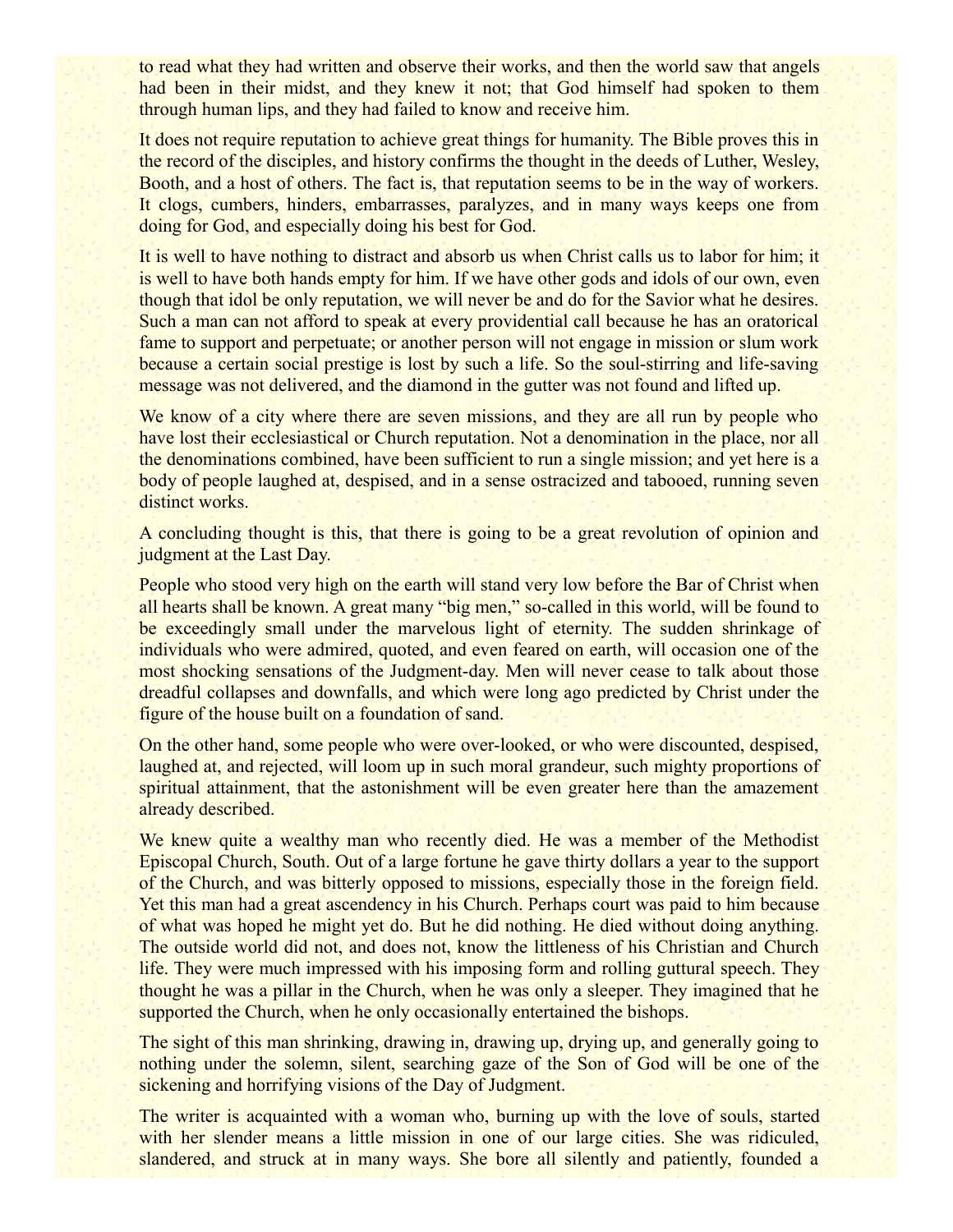Sabbath-school of fifty children picked up from the street, and with her simple revival services among people who never went to Church, saw twenty clear conversions in three months. This was not a large number, but it happened to be a larger average than that of a large Church of several million members, which reported sixteen thousand conversions for one year's work. The denomination referred to has seventeen thousand preachers on its roll; so there were a thousand preachers who did not have a single convert. As for the three million members, according to figures, they did nothing. The woman I referred to brought twenty souls to Christ in three months. As examined in a comparative way, her work begins to grow upon one. Then, when we remember what the Savior said about the worth of a soul, her achievement was great indeed. In addition, when we notice that in the line of soul-saving she did the work of eighty preachers, the whole thing, in a strange, solemn way, prepares us for the astounding scenes of the Day of Reward and Doom.

Aladdin saw a small copper lamp or vessel lying on the seashore near him. As he looked upon it a thread of smoke began ascending from the vessel, and spreading and enlarging until it became a great cloud, and then assumed the shape of a gigantic genie. After a while the shape disappeared, the cloud of smoke returning with steadily diminishing proportions to the diminutive metal lamp at Aladdin's feet.

The fictitious scene becomes all powerful when applied to the occurrences at the Judgment. So will we see the swagger, strut, puff, and swell of a mere reputation steadily disappear before our eyes. It may once have filled the land and overshadowed thousands; and now behold! It is lost in a poor, morally shriveled creature who cowers at the feet of Christ.

And, thank God! We shall also see the other sight. We will behold coming forth to public view from some humble, despised, and wronged one of earth, the beauty, grace, glory, dignity, and majesty of a Christ-like nature and life. It can be hidden and kept down and shut in no longer. It is God's own work wrought in the face of Satanic hate and every human discouragement. It is something to rejoice over and to praise God for. And it is a piece of justice done to suffering man as well. And so the glory of that life, so long bound in with hardship and thrust into obscurity, shall stream forth at last, and fill the firmament of observation.



#### 9. THE COMFORT IN TEMPTATION

Temptation is anything but a joyous experience. Whether it is realized as a cloud upon the spirit, or a violent attack upon faith and love, or an assault through the appetites, it is something which no Christian desires. It is a moral necessity in this world, so we are told, and believe, and also discover; but we are not the less delighted that in heaven we will feel its power no more forever.

As temptation is a heavy-hearted experience, the caption of this article, "Comfort in Temptation," would strike the reader at first as contradictory. But one is as true as the other; in fact, the apostle tells us to count it all joy when we fall into divers temptations. So the two can go together; we can be in heaviness through manifold trials of this kind, and yet be joyful.

We, however, are not referring in this article to the joy of which St. James speaks. The "Comfort" we are writing about springs from other facts, and we are glad to bring such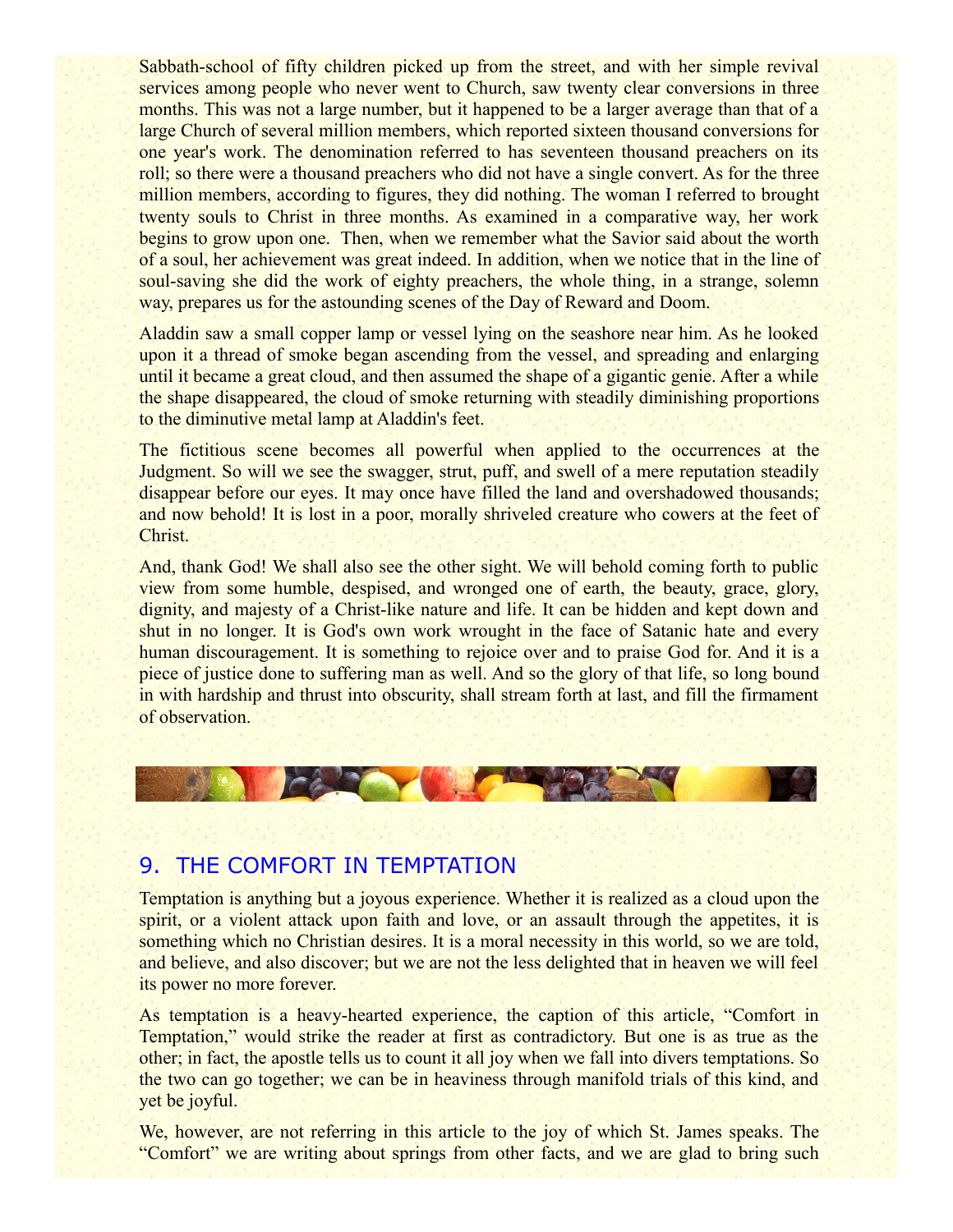consolation to those who are tempted and tried by the great adversary of their souls.

The first comfort is clearly stated in the Bible in the words, "There hath no temptation taken you but such as is common to man."

If there is not strength and consolation in this declaration to the tried soul, then we know nothing about human nature. To be lost in a vast wilderness is a paralyzing experience; but to see signs of human life here and there would immediately cause hope to spring up in the heart, and strength into the limb. The successful climber of the dizzy heights of the Matterhorn brought a great company of people to do what otherwise they never would have had the nerve to have accomplished. After Columbus had gone across the dreaded Atlantic, and thereby dissipated its superstitious terrors, there came a host of adventurers on his track with great cheerfulness and assurance. The moral effect of having been preceded by another in some line of toil and difficulty is tremendous. What man has done and endured can be borne and accomplished again by man. This is the reasoning of men, and the very thought is inspiration and life itself.

This is the same principle of comfort embraced in the statement that the dark, sad temptations of life which try us so severely are not peculiar to us, but are common to man. Others have wrestled with and conquered these things of the spiritual life which are now dismaying us; others have trod these deserts; or plowed these seas, and found a San Salvador beyond. In spite of long sailing there has been land, and landing, and coming forth, and victory for others, and the same can be for us.

The desolate state of the heart; the lonely, friendless feeling of the soul; the wave of sickening doubt; the suggestion that friends have ceased to love you, that health will fail, and usefulness cease, and the poorhouse be at last your refuge--all these are influences and whispers which the accuser of God and of his brethren has injected into many a faithful heart that is now in rapture near the throne, striking a golden harp or waving a palm of eternal victory.

Under temptation, one's rapturous feelings go down; so did those of the holy Madame Guyon. A great fear arises as to divine deliverance from trouble; the saintly Payson went through the same experience. The heart sinks for a while under a lonely trial; so did Paul, who, when he met friends at last at the Three Taverns, "thanked God and took courage." The most pious and influential preacher in one of our Southern States said that once for fully thirty minutes he was conscious of a violent inward urging to be profane. He said his soul recoiled in horror from it, that he recognized the dark influences as the work of the devil, but that the distressing movement was there, nevertheless.

The thought of suicide as an escape from sickness and trouble is purely Satanic, and yet it has come to the best of people, who have resisted it with proper promptness and disapproval, knowing full well it came from Satan, and that it stood for a sin which, from its very nature, was unpardonable.

It is certainly a great mental relief in the midst of sore experiences, when Satan would have us believe they are peculiar to us, thereby making us feel we are the worst of all God's creatures--I say it is blessed to the soul to hear God's Word affirming, "There hath no temptation taken you but such as is common to man." Such a statement upon the part of heaven is bound to bring the sweetest consolation to the soul.

A second comfort in temptation is found in the words that, "God is faithful, who will not suffer you to be tempted above that ye are able."

According to these words there is no excuse for men who fall under temptation. The temptation was not greater than they could have borne. This is God's own declaration, and we believe God.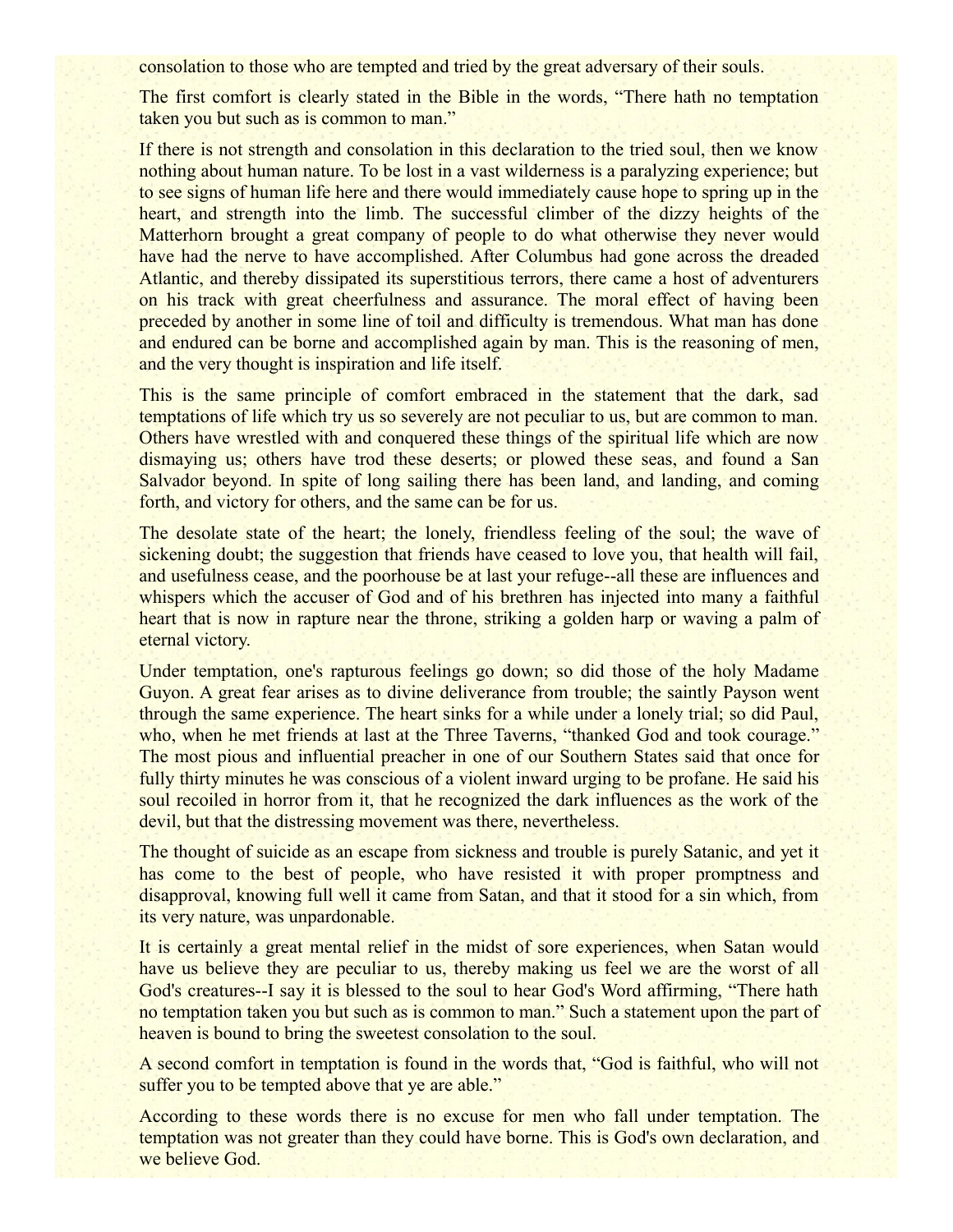Those who go down under the assault of the Evil One, invariably begin to whine and whimper about it, saying they could not help it; that the assault was of such a nature that they could not resist; that they were, so to speak, overpowered. But the Bible says they do not tell the truth, that they fell with a superior force in them. They went down before something weaker than themselves. A man has fallen under the blow of a boy's hand! Let us read the Word of God again, "God is faithful, who will not suffer you to be tempted above that ye are able." So, then, according to this, they could have endured the attack.

This same statement, which puts the fall of the Christian in a new light, also fills the tempted but as yet unfallen child of God with great comfort. There is no need to fall. Greater is He that is in us, than the devil and the world outside of us. The powers of darkness will be held in check; they will not be allowed to do their worst upon us. The winds and waves of hell will be weighed and gauged by the Divine Hand before they are allowed to beat upon His servant. In a word, there is no necessity for spiritual foundering and shipwreck.

Under the light of this clear Bible statement down go the timeworn excuses for falling in "the smell of the wine at the Lord's table," "the odor of a saloon," "the power of habit," "the force of suggestion," "the influence of a smile," "the touch of a hand," etc.

Under this jubilee blast of liberty we can go as free men past saloons, be delivered from habit, keep strong under look and touch of evil, and be more than conquerors through Him who loved us.

A third comfort in temptation is declared in the words, "He will with the temptation also make a way to escape." Here is something more than strength to endure promised; it is actual deliverance and escape.

There are several ways in which God can deliver us from the hour and power of temptation.

One is by the removal of the object.

This we do not believe is frequently done, as our probation, from the nature of the case, demands that we be morally tested and tried. So to put us on trial, and then remove the very class and character of things which will declare and reveal us, would be to act contradictorily, and, indeed, absurdly. If we are not tempted and tried, there can be no Day of Rewards for us. Still there are times when God, who knows how much we can endure, will remove the object that under present conditions might be too powerful for us, and allow it to come later to the attack, when we are better prepared.

Again He delivers us by urging His tempted follower to an immediate flight.

Time was when we regarded a man's avoidance of a place of moral danger, and withdrawal from certain social surroundings as a confession of weakness and an indication of cowardice. But with the flight of years we became convinced that such a course was proof, not only of the wisdom, but of moral courage as well.

Flight in some instances is the best, truest, and safest thing we can do. Joseph achieved an immortal victory when he fled from his temptress. There are places and circumstances where we can not tarry or dally. To do so is to fail. The impulse or impression to fly is from God himself, who would thereby save us. The divine whisper has been unmistakable at times in the life when there was peril, and when God saw the danger was greater than the man dreamed. The inward voice was to "fly!" And many have obeyed, and fled, and so have been delivered, where others, under a mistaken idea of Christian hardihood and courage, have gone down.

We read in First Samuel that David asked the Lord, "Will the men of Keilah deliver me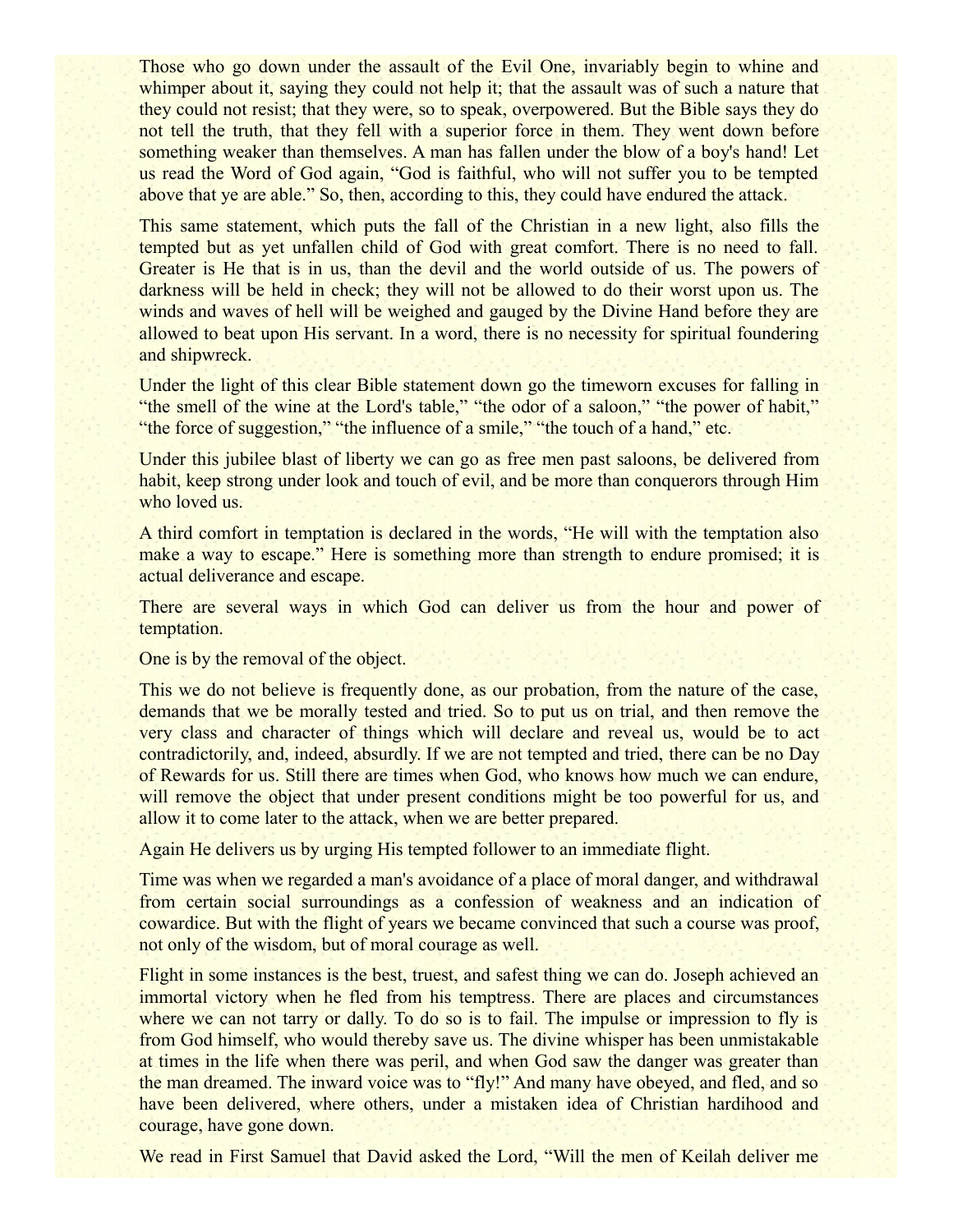into the hands of Saul?" and God answered, "They will deliver thee up." This is a wonderfully impressive sentence, and shows God's knowledge of men embraces all that they are capable of doing, and what they will or would do under certain circumstances. This same Lord has lost none of his love for his people, and none of his knowledge of the sinful heart. So His whispers come to the soul as suddenly and clearly as ever warning was given to David, "If such and such a thing takes place, you will fall into sin."

No one can read certain warnings given by Wesley and others of the old writers on the line of discreteness and circumspectness of life, without realizing that they had come into strange experiences and had gathered wisdom as the years went by.

There is an instrument lately invented by which it is said the capacity of children for the strain and drain of school hours is tested. God needs no machine of any kind to know how much we can bear in the hour of moral trial. He knows us altogether. He is aware that a protracted assault upon the soul would cause some Christians to go down under certain circumstances, and so, as it does not agree with His plans to remove the cause, His method of deliverance to his child is the whisper to fly.

The third way God saves us in and from temptation, is by a mighty pouring of divine grace and power into the soul.

The effect of this is to so lift the Christian up above the influence of the tempting thing or being, that he marvels how he could ever have been so shaken and stirred. Under increased divine love and strength the whole matter looks so little and contemptible that he wonders how he could ever have been moved by such an ambition, pursuit, pleasure, or object.

This deliverance, considered in the light of reason, is like a man struggling to lift a twohundred-pound rock, when suddenly the power of two other men is added to him, and lo! Off he walks with the boulder with the greatest ease. Or it is like a regiment sorely beset in battle, just able to hold its ground, when, with a great shout, a new regiment dashes to their aid, and now with a still greater cry the two bodies of troops charge and sweep the field before them.

In like manner there are "evil days," as Paul calls them, when we simply "stand" and "having done all to stand." God permits this for various reasons. The very ability to stand, however, is victory in itself, and a divine rescue; but God has a greater deliverance still, and a much more marvelous victory. After that we have suffered awhile, he will pour down reinforcements from the skies in the shape of brigades and divisions of spiritual joy and power, and with a shout of triumph we will charge over everything and plant our triumphant banners upon the loftiest forts and strongest citadels of our spiritual enemies.

It is as though the strength of three men had been given to one. It is the arrival of the second regiment to help the first. It is the bringing up of the reserve corps, which had been held in watchful observation of us, and at the critical moment was sent rushing and dashing into the heart and life, and lo! The hour, field, battle was ours, through Jesus Christ our Lord.

The victory is so great that the Bible says we are "more than conquerors." We not only have a rock to kill Goliath, but several other stones are kept in case more giants should come along we could slay, not only one monster, but, under the mighty grace of God, destroy the whole breed. It is a superabundant victory.

This is like God. This is the way He deals with His people who are faithful to Him. He not only will not give us over to the will of our enemies, but will, according to David, lift our heads up above our enemies. He has not only saved us in the past; but we can say with Paul concerning the future, "The Lord will deliver me from every evil work, and will preserve me unto His heavenly kingdom."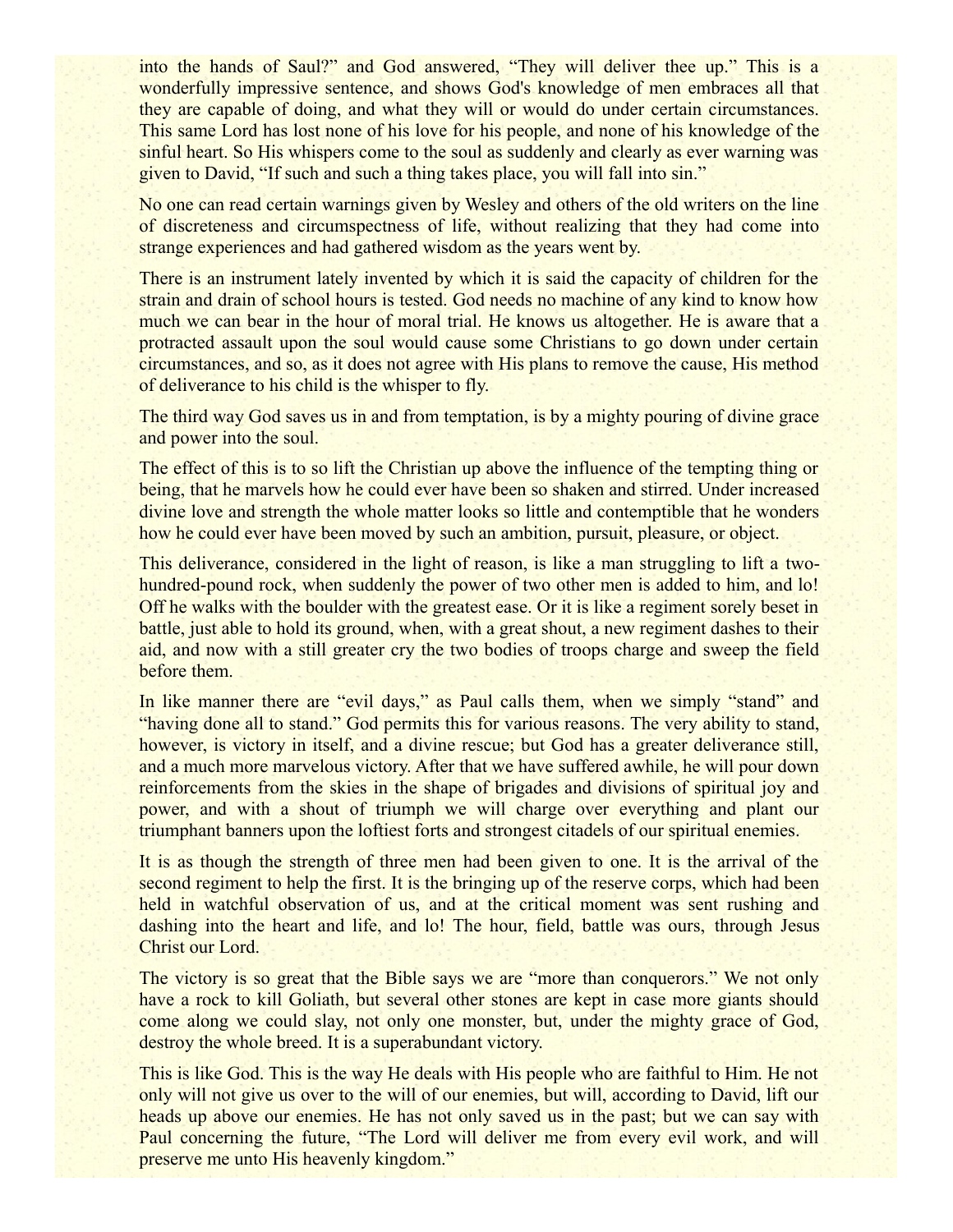## 10. THE FOUR LOOKS TOWARD SODOM

CALCO VIDEO

Sodom, with its natural beauty, sin, vileness, foulness, God-forgetfulness, and heavendefiance, is a good type of the world. Upon this beautiful, wicked, and doomed city four different looks were cast by four different beings. They stand for truths of a solemn and all-important nature. One day in my Bible reading, I was suddenly impressed with this steady gazing of individuals at this city of the plain, and the mind as immediately associated and connected the looks with the truths we have alluded to.

The first look was cast by Lot.

It was the gaze of a man who was getting his own consent to live there. He was well aware of the character of the place, and yet looked with longing in the gaze. According to the Bible he ought not to have dreamed of abiding in such a place. The blessedness of walking not with the ungodly, standing not with sinners, and sitting not with the scornful, did not begin with the Psalmist's time; but, as a duty and necessity, commenced with the first century of the world's history. Can a man take fire in his bosom and be unburned, and handle pitch and be undefiled? Lot's going to Sodom to live meant the corruption and destruction of his entire family. So much do association and surroundings mean in this world. And yet people, without a thought, make changes and moves of various character that are certain to affect disastrously their own household for time and eternity.

Sin begins with a look in forbidden directions. So Eve fixed her eyes on the interdicted fruit, and David from the roof of his palace gazed one evening where he should not. So, while we sing there is life for a look, there is also death from a look.

It is remarkable how evil will come in like a tide if the first glance deepens into a gaze. The only hope is to make a covenant with the eyes, and say, "I will not look on any wicked thing." It is also curious and significant to see how Lot got into Sodom. It was not at a bound; but he first "looked toward Sodom," then "journeyed toward Sodom;" later still, "he pitched his tent over against Sodom," and finally found himself in Sodom. Each successive step was doubtless attended with additional gazing; but the first look witnessed the start to the unholy place.

Some one says there are two ways of getting down from a tower; one is to jump off, and the other to come down by the steps. So there is a way of going rapidly with a single leap into sin and ruin; but very few take that route. The great majority come down by the steps, by the successive stages of moral lapse typified in the expressions, "looking toward," "journeying in the direction," and "pitching the tent over against Sodom."

The thing to do is to avoid the first look, and if that has been cast, to say, "I will look no more." Once, when riding along a country road, I saw a bird charmed by a snake. The reptile lay full length on the limb of a tree, and had its eyes fixed on its spellbound victim, not a foot away. The bird, with extended, tremulous wings, and low, distressed cry, had its head bent forward, and was gazing into the red, open mouth and glistening eyes of its ensnarer and would-be destroyer. I got down from my horse, and with a large stick killed the serpent and rescued the almost exhausted songster of the woods; but the scene actually produced a kind of heart nausea, and I never forgot the impression.

The lesson is not to let the eye get on the world, lest the eyes of the world get fixed on you, with its basilisk, destructive gaze, and there would be no deliverance.

The second look directed upon Sodom was by the Lord.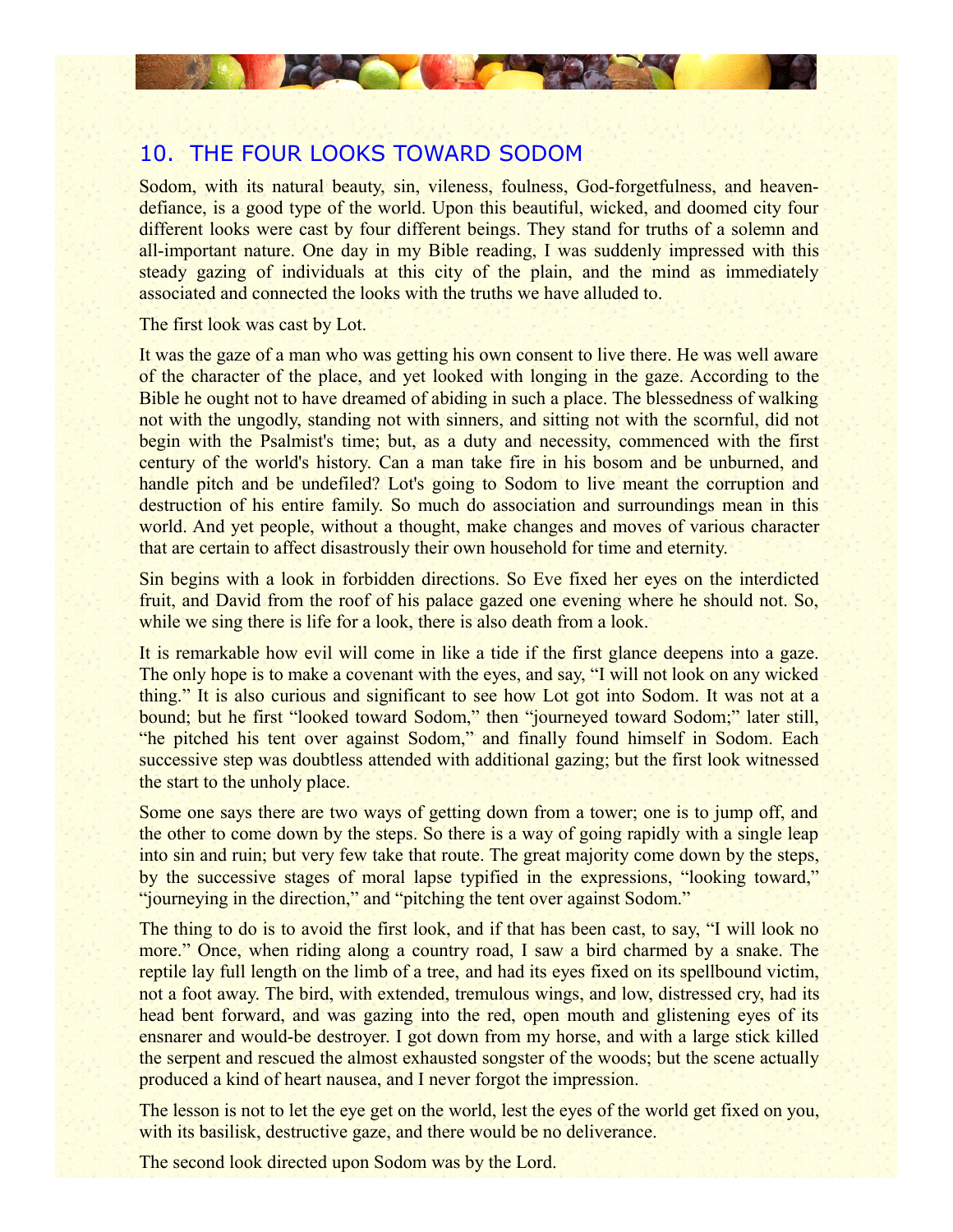I know of no scene in the Bible that is more impressive than this, in which we see the Almighty standing on the brow of the mountains which skirt the valley of Siddim, and looking silently and fixedly upon Sodom as it lay in its wealth, beauty, wickedness, and utter corruption in the center of the plain.

As the people sinned on that day, how little they dreamed it was their last, and that God in human form was standing on a mountain ten miles away, looking down upon them! It was a look of sorrow, condemnation, and judgment. What thoughts must have rolled through the Divine mind at this hour! He had given the people a beautiful land, and every material blessing, and time in which to save themselves and honor God, and yet they had misused everything, perverted his gifts, despised his grace, broken his laws, rejected his warnings, ill-treated his servants and messengers, and put themselves finally beyond the pale of mercy.

It is a fearful thought that a person may live such a life as to bring upon him or her the silent and fixed look of God. The dreadfulness of the thought is, that such a gaze means that judgment is close by.

The third look thrown upon Sodom was by Lot's wife.

She had been mercifully drawn by angel hands out of the doomed city, and was in a place of safety. The command given to her was not to look back, which is the command to the pardoned and regenerated soul until today. The woman disobeyed, and, turning, fixed her eyes upon the burning city. The awful picture had scarcely been made upon the retina of the eye, when she was as instantly destroyed and turned to a pillar of salt.

The disposition to look back on the world we have left, and the sinful life we have forsaken, is one of the strange facts we have to encounter in the spiritual life. The hymnbook recognizes it in the words, "Prone to wander, Lord, I feel it; prone to leave the God I love." We are called to deal with it as a principle in the moral life, and know it to exist in spite of the teachings of modern theology. It is the explanation of many strange things we see in the Church, and accounts for the cases of spiritual petrifaction we find in the pulpit and pew.

One would think that a regenerated heart would gladly push on to mountains of a higher grace and deliverance, even as the angel told Lot and his family, "Stay not in all the plain; escape for thy life to the mountains." What is there in the old life to tempt us again? What is there in Sodom to draw us back?

And yet, in spite of Zindendorf and all his followers; in spite of an army of smaller (antiholiness) writers, there is this disposition in the regenerated soul to look back, and, worse still, the inclination becomes an act. As a consequence the ghastly miracle of people being turned to stone is still going on. We see it in faces and lives. Men and women once sweeping across the plains of salvation are now stationary, and become like granite. The people not only see it, but they themselves feel it. Faces of stone in the pew, faces of stone in the official board, and faces of stone in the pulpit! We can not always tell when the backward look was turned, and what special thing or object occasioned it; but we all can see the life suddenly arrested, and the face of stone looking from the stationary life upon us.

The fourth look on Sodom was cast by Abraham.

He stood on the mountains next day, and saw the destruction which God had sent on the cities of the plain. The Bible says that the Lord rained fire upon them from out of heaven, and the smoke went up as the smoke of a great furnace. The spectacle must have been horrifying beyond all words to describe. To see a country which the day before was all beautiful and prosperous, with bustling cities, and teeming with multitudes of people,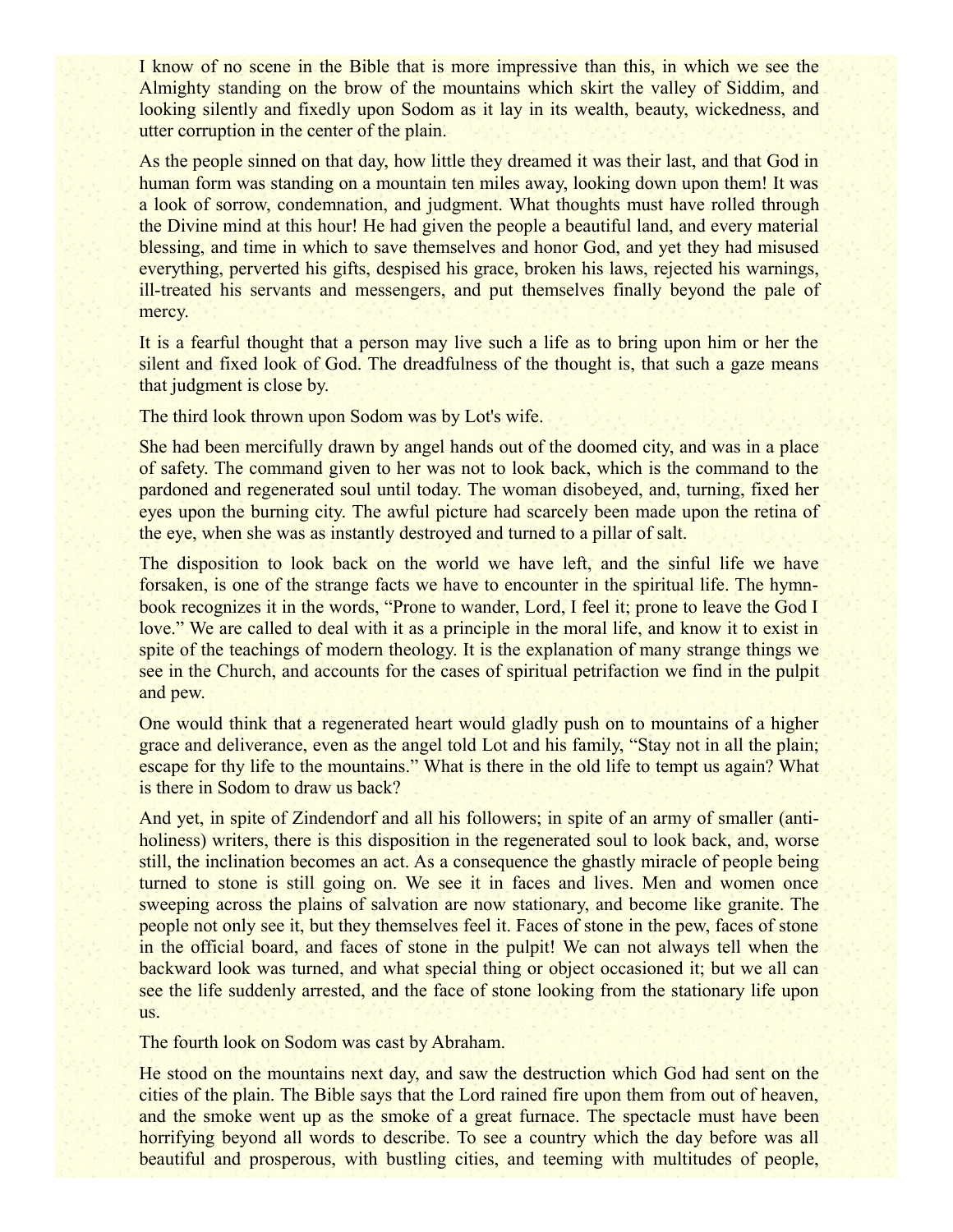suddenly engulfed in fire, and literally swept with cyclones of flame and smoke, and, underneath it all, to catch glimpses of what was transpiring, was truly a scene of horror, and well calculated to fix the gaze of not only one man, but every eye that could endure the sight.

This look was not mentioned without a purpose. It is not less certain that one part of the human family will, from the heights of eternity, behold the overthrow and witness the destruction of this world. They will see the flames licking up cities, forests, and rivers alike, and leaping from the mountain-tops like wild animals. They will see whirlwinds of fire sweeping about like cyclones on the plains, vast pillars of smoke now appearing like waterspouts, and now seen falling here and there like great pillars under the touch of a Samson hand. Complete and overwhelming will be the ruin of terrestrial things on that day.

There was no joy in Abraham's look that morning of disaster to Sodom, and there will be nothing of the kind in the heart of God's people on the dreadful Day of Judgment. But there will be no dissent to, or disapproval of, the divine proceedings in that fearful hour. It will all come to the silent witnesses in that time, that it was in vain God loaded the people down with material bounties; in vain for them harvests waved, flowers and fruits abounded, flocks and herds multiplied, cities prospered and Plenty waved her wand over the broad earth. It was in vain God gave his Son, sent his Spirit, and filled the earth with churches, Bibles, and preachers. It was in vain he bore with them, and warned and promised and pleaded ten thousand times. They would not have him to reign over them. They mocked at message and messenger. They broke every commandment, grieved the Holy Ghost, and trampled the blood of Christ under their feet as an unholy thing. They laid up wrath against the Day of Wrath. They made themselves ripe for destruction. And it has come at last. This is the end long foretold by prophet and affirmed by God. Time is ended. The earth is being burned up; the heavens are passing away; the nations who forgot God, and still can not pray, are calling for the mountains to fall upon them; and from the great cliffs of the eternal world, the Redeemed stand and view the dreadful scene. The typical look of Abraham is fulfilled at last.



## 11. THE STRENGTH OF SAMSON

As far as it is possible for a doctrine or great spiritual truth to be illustrated in a man, God has striven to show heavenly facts in vessels of clay.

Notably is this seen in the case of Samson. The marvelous strength given the man, and his use of the same, was intended to teach something; and if that teaching is not holiness and some of its striking features, then the wonderful life of the man is still an unsolved problem.

Accepting the thought that holiness is thus typified and taught, and at once Samson's life becomes luminous and full of profound instruction as well as warning to us. The reader is called upon to observe several facts.

First, the man was a Nazarite.

The Nazarites were the typical holy people. They were under peculiar vows to God, and lived a life of self-denial and sacrifice. They drank no wine, ate no grapes, and were not allowed to cut their hair.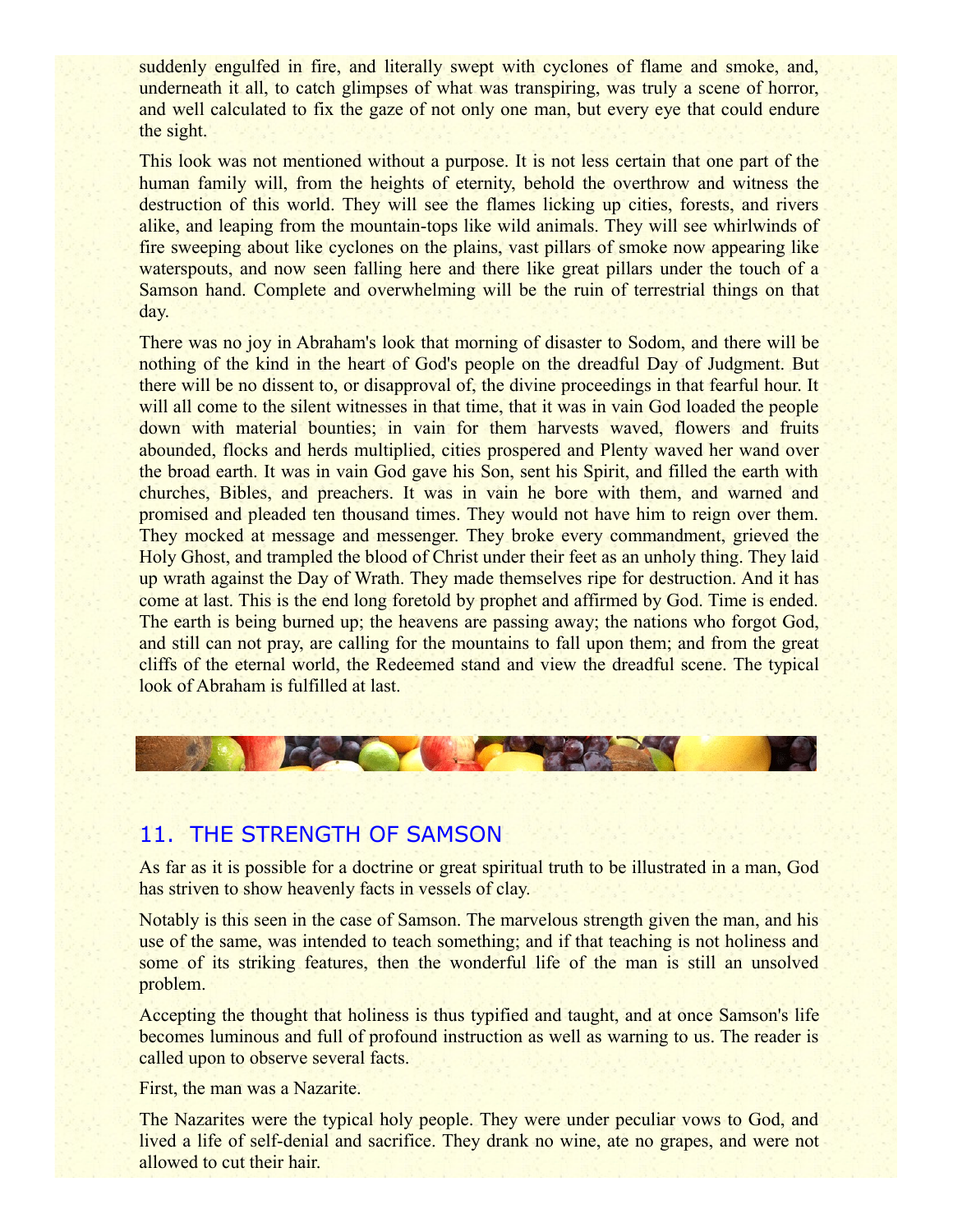A sanctified man is the Nazarite of today. He is under peculiar vows, and is expected to be different from his regenerated brethren. Things which are lawful in themselves and may be practiced or enjoyed by others, are not allowed to him. There are books he can not read, and songs he can not sing, and pleasures and pursuits from which he is precluded by God and man. The unshorn hair and refraining from grapes and wine stand for principles of life and conduct, which will make a peculiar and holy people. The Nazarite in early days, and now, was highly exalted; great was to be his honor; but not less true is the fact that he had to walk a very narrow and lonely path. It costs to be a Nazarite.

Another fact about Samson's life was that his strength was the gift of God.

So is holiness the direct work of the Lord upon the soul. He imparts it. It can come in no other way.

An additional fact was that the marvelous strength of the man was a secret.

The fact of the general ignorance as to where his power lay is seen in the credulity and blunders of Delilah. No one connected it with his hair. When Samson told his betrayer that if seven green withes were used to bind him, he would be helpless, she believed him. So in regard to the pinning of his head to the wall. The woman who knew him best did not dream where his mighty power lay.

All this is significant. It means that the unction and influence of the sanctified man is a mystery to all who have it not. They see the effects, but do not know how to account for it. Often they say it is personal magnetism, eloquence, a pleasing manner, and many other like things. The real secret is hidden from them. *The white stone with the new name is only known by those who have received it.*

A fourth fact connected with the history is, that it was not necessary for Samson to be a physical giant to possess his strength.

We doubt not that he was a man of ordinary size, and very likely below the average stature of men. This fact alone would actually add to the wonder of this human miracle, and so to the glory of God.

We recall once hearing a magnificent female voice in a large church. It was so deep, rich, and powerful, that we turned to look at the singer, and saw a frail-looking little woman that a mere touch or jostle seemed able to push into the grave; and yet from the delicate creature came pouring forth the full rich sounds that were thrilling and moving everybody.

Doubtless, the physical frame of Samson seemed utterly inadequate to do the deeds which he performed. It must have perfectly astonished the people to see him rip great massive gates from the city wall, and carry them with ease miles away; or to see him destroy a lion or achieve any one of the remarkable exploits for which he was famous. The things done were so disproportionate to his size, they so towered above him according to the natural eye, that the miracle was declared in the performance, and God was seen and glorified.

We have beheld the blessing of sanctification come upon and shine forth from apparently very unpromising subjects. Not to speak of men who were pigmies in body but giants in spiritual power, we have also been made to wonder at the marvelous divine enduement abiding in individuals who were rough in appearance, unattractive in person, unpolished in speech, and without education or culture whatever. They were not even remarkable for gifts, and so were not giants of any kind. They were plain, unpretending men and women, and this very fact brought out the power and glory of God all the more. The extraordinary was seen plainly against a background of the ordinary.

A fifth fact relative to the strength of Samson was that it would arise in him in mightiest force at certain times.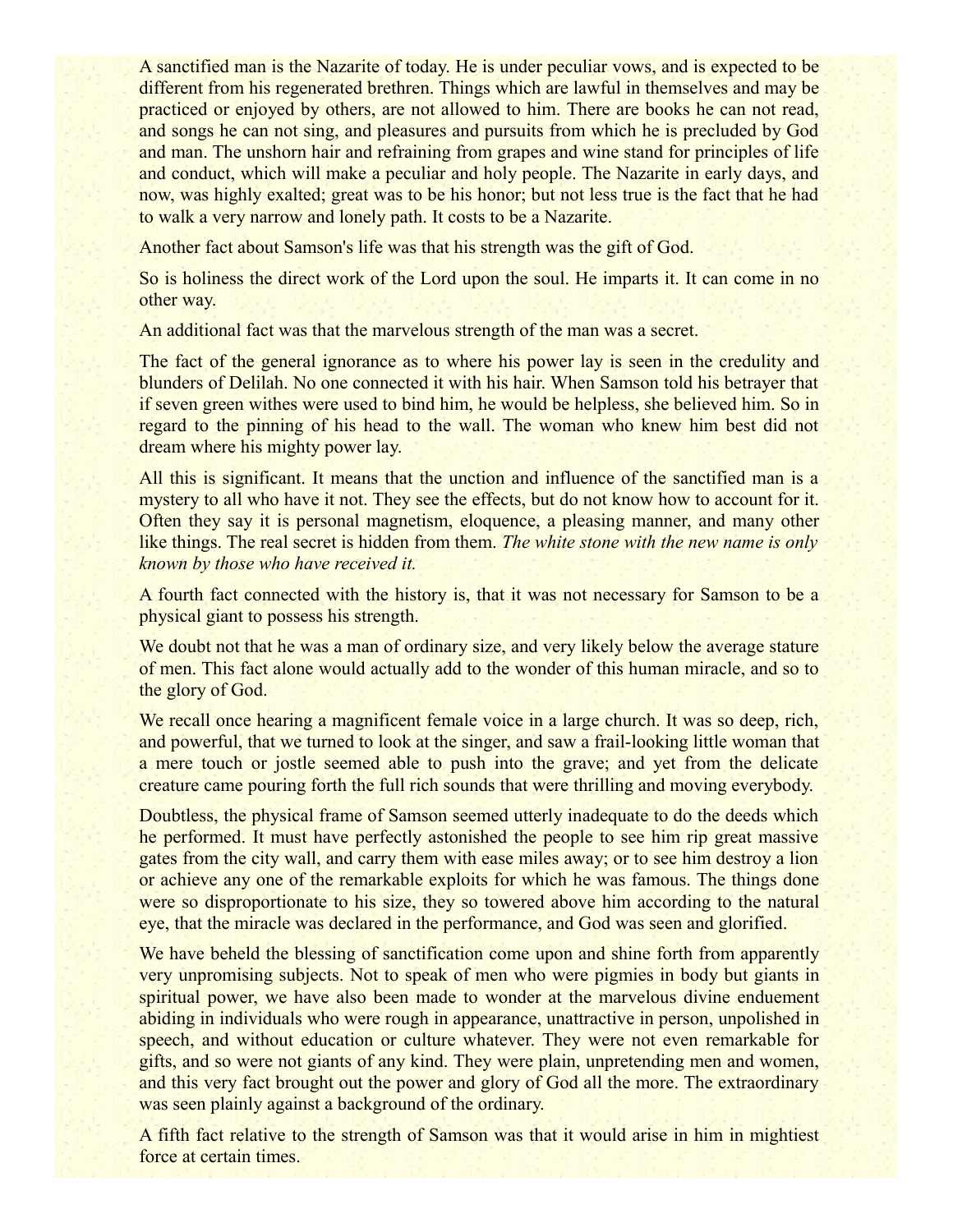While he always had the secret of strength, yet there were occasions when this power would fairly boil in him, and rush forth like the sweep of an irresistible tempest. Once this happened at the sight of a lion; again as he looked at the gates of Gaza; and still again on viewing a multitude of Philistines. According to the Scripture, the Spirit would come upon him, and with his blood rushing through his veins, his muscles swelling like great ropes, and a shout of triumph ringing from his lips, Samson would hurl himself upon the enemy, and there would be a marvelous victory.

All this is perfectly familiar to the sanctified man; that strange coming upon him of the Spirit, and the feeling that he can not only leap over a wall, but run through a troop, strangle lions, tear up gates of brass, and scatter a host of the king's enemies anywhere, everywhere, and every time.

It seemed, when the Divine energy would surge through Samson, that he had to throttle, tear up or knock down something. This same peculiar force swells in the soul of the sanctified, and brings with it a sense of physical power that is felt all over the body. If sin was in a material form before the man of God at such a time, it would have to go down. The hands reach out instinctively to shatter and destroy the works of the devil.

So when once the writer beheld a preacher shaking with the power of God upon him, cast something afar with his hand, and with a quick sweep of the foot hurl some wooden object from the platform, we knew how he felt, and what he meant, and what was in him. We knew that an overplus of spiritual force was working out in a physical way, and that he had thus to relieve himself, even as Samson, heaven filled and fired, felt compelled to tear up heavy gates, pack them for miles, and pitch them on the top of a hill.

Many times the writer has felt this strange influence as he stood in the pulpit. It would fill the soul and fairly tingle to the ends of the body. It was an intoxication that did not interfere with, but brought clearheadedness. A thrilling joyous sense of power throbbed through the entire being, and the hands fairly itched to upheave gates, choke lions, pull down walls, and beat a triumphant way through every kind of difficulty and opposition.

We do not doubt that when the Spirit of the Lord would come upon Samson, he would shout, and under his tremendous onset nothing could stand before him. In like manner we have seen the holy power filling and overflowing some servant of God. While the blessing is always a resident latent strength, yet at the sight of a spiritual foe, a work to be done, a battle to fight, and a victory to win, this wondrous spiritual force will be felt coming down on brain, heart, and body, as well as springing up from the very depths of the soul, and the man will stand before us filled, glowing, and fairly transfigured.

It is noticeable by every one that if the possessor of the blessing is true to God, the Lord will never leave him in the presence of his enemies without this divine girding and anointing. Sometimes the man will have gone through the preparatory services and is ready to rise with his text before a great audience, when suddenly he feels the sweet sense of power coming upon him. As he opens his lips and speaks, the volume increases, and in a little while a Samson of New Testament times, with his mysterious strength and perfect ability to meet the demand of the hour, is before us, and sweeping all things before him.

The writer has seen the power rising up and filling a man in the pulpit until all felt the strange, inscrutable presence of God in the speaker, and realized that a giant stood before us. And, moreover, he was a giant, had the strength of a giant, and did the work of a giant in the swaying at his will of a multitude of people. Samson was living again and at his oldtime work.

We have seen this power fall upon a preacher when he was concluding a sermon. He had made his points, convinced the understanding of the people before him, had shown the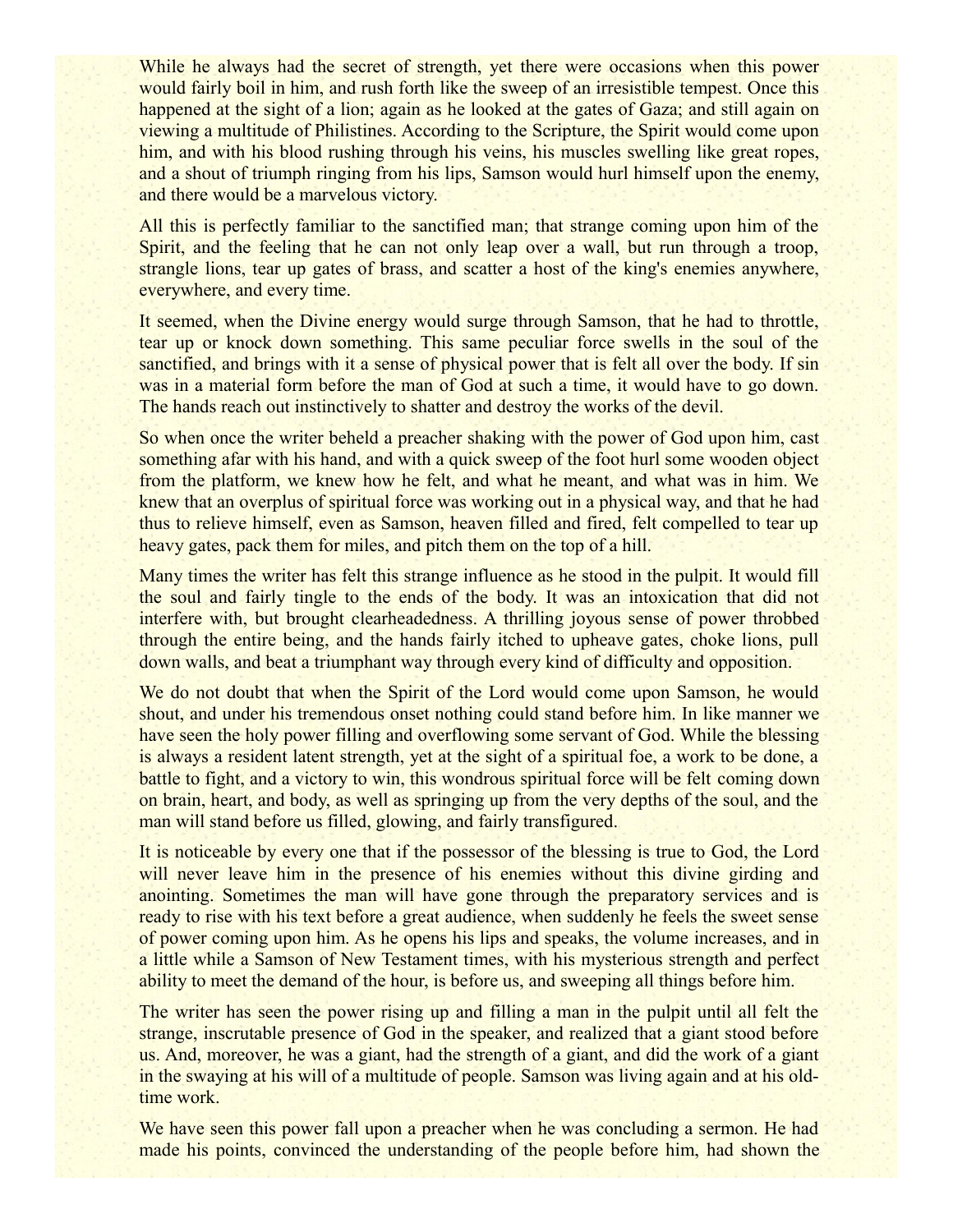vileness and helplessness of man, and declared the almighty ability of Christ to save and save to the uttermost.

At this juncture we have seen the Spirit of the Lord descend upon the speaker, and then such a holy, rapturous, triumphant, ringing laugh would peal from his lips, that no words could describe the panic and consternation among sinners and backsliders. Such as had strength to move at all would rush to the altar and fall down, while others would be stricken into a silence that was both remarkable and awful. The God of Samson had come! Samson himself was again before us, his form actually appearing to tower above us, his voice echoing from church-walls as from mountain-sides, and the altar-floor seeming like another plain of Philistia covered with dead and wounded Philistines.

A sixth fact about Samson was that, when the power was upon him, any weapon he could lay his hand upon, was sufficient to win the victory.

For instance, at the time when he met the lion in the way, and the animal "roared against him," the Scripture says, "the Spirit of the Lord came mightily upon him, and he rent him as he would have rent a kid." But the same passage tells us that when he did this, "he had nothing in his hand." At another time, a multitude of his enemies were arrayed before him. The crowd "shouted against him," but the Bible says, "The Spirit of the Lord came mightily upon him," and then adds that Samson found a bone lying on the ground, and, rushing into the combat with this simple weapon, he slew with it one thousand men.

It is to be noticed that the Spirit was upon him when he did so much with those empty hands on one occasion and with a mere bone on the other.

All this is profoundly significant, and means that a man, with the blessing in him and filling him to overflowing, at the call of duty and trumpet-blast of battle can win victory with the simplest of means and instrumentalities.

We all know what it is to see great union-meetings of the Churches, with combined choirs, platform notables, rosetted ushers, artistic solos, eloquent prayers, and great discourses on the oratorical, logical, and theological order, and yet nothing accomplished. The chariots of Assyria had been hired, and the horses of Egypt secured, but victory did not come. Something seemed to be lacking. The Spirit of God had not and did not fall upon the services and the people.

Again, we all have seen the tremendous pulpit effort, and a series of tremendous efforts, utterly fail to do what was longed for and expected. The man was scholarly, polished, refined, and a Christian at that. His logic was unanswerable, and his manner beyond criticism. He was an elegant Christian gentleman, preaching the truth; but somehow God did not answer by fire. There was a perfect magazine of spiritual weapons, parks of pulpit artillery, some sky-rockets for signal service, cavalry charges of propositions, and admirable manipulation of the congregation, but nothing was done. There was no "power." The results of the meeting were more like that of a dress parade and review than an actual battle.

Over against all this let a man have the blessing we are writing about, and the fruit of his life and the result of his labors will at once begin to excite the talk and astonishment of the community and country at large. It will be observed that while he employs the usual methods and agencies of grace, yet he does not lean on them or look to them, but to something or somebody above and beyond. The "power" seems to come down in a way independent of people, circumstances, and everything. No matter what he says and what he does, a heavenly influence is at once felt in convicting, softening, quickening, comforting, and saving power. There seems, to be a double response to what he utters, one from heaven and the other from the hearts of men. He is clothed with holy energy, and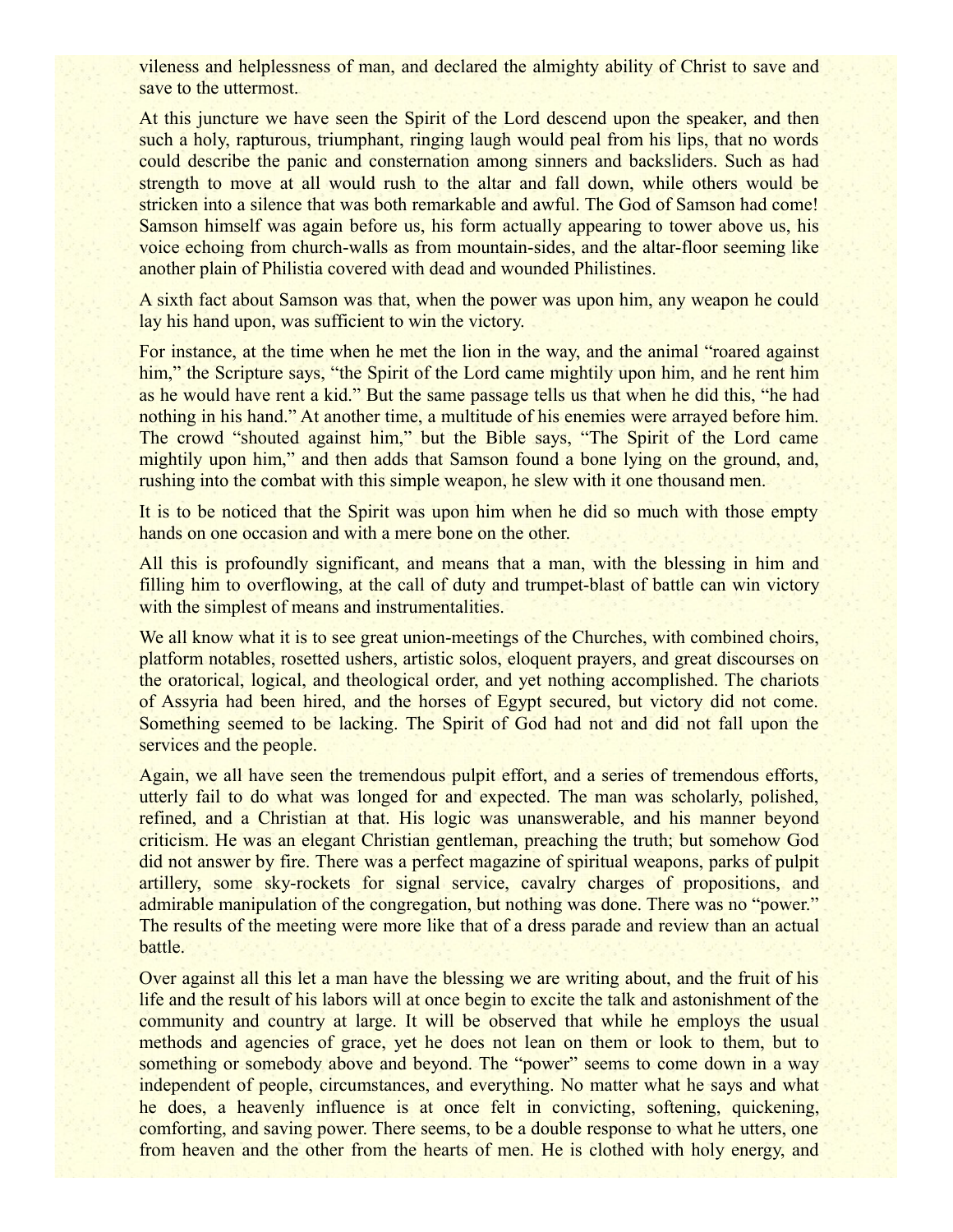God owns, acknowledges, and honors his servant in ways most unmistakable from the skies.

It matters not whether he is empty-handed or full-handed, whether he gives a complete sermon or a simple talk,--the strong man of God is always before us, and never having a defeat. There are times when he may seem to have nothing in his hands, or he may have picked up a mere bone, and yet he, being filled with the Holy Ghost, sweeps everything before him.

The beautiful solo, sung with artistic grace and studied effect, has left every heart unmoved and every eye dry as stone, when under a single stanza or two of an old hymn, the man we speak of has every face bathed with tears. The eloquent prayer got nowhere, and the studied discourse was lost in thin air; but Samson, the real spiritual Samson, with whom God wants to fill the Church today, being present and called on to conclude, put his consecrated arms around the pillars of God's promises, and in a few broken, burning utterances of the soul, and with a mighty upheaving, pulling-down grasp of faith, fairly brought the heavens down, and he, Samson, and the people alike, were all covered up with shouts, cries, laughter, weeping, clapping of hands, and sweeping clouds of glory.

"Our fathers had this power, And we may have it too! 'Tis the power, the power! 'Tis the very same power! 'Tis the power, the power! 'Tis the power which Jesus Promised should come down."



## 12. THE DEFEAT OF AI

The reader will remember that, after the children of Israel had crossed the Jordan into Canaan, and after the great victory at Jericho, there came a most mortifying defeat to them at a place called Ai.

The aggravating features of the humiliation were the small size of the town assailed and the smaller number of the enemy's forces, compared to the Israelites. Well might the people be astounded.

The explanation of the reverse was, there had been transgression in the camp. God was grieved, and would not go out with his people to battle. As a result their power was gone, and they not only could do nothing with their foes, but could not even stand before them.

We read that Joshua rent his clothes and fell upon his face, while the elders of Israel put dust on their heads. It was after that, God told them there was an accursed thing in the camp. The search was made, and under the tent of Achan was found the wedge of gold and Babylonish garment which had been secreted there by the disobedient Israelite. The rest of the history is well known as to the stoning of Achan, the destruction of the hidden things, and the burning up of all the man's property.

Once more power and victory returned to the children of Israel; God went out with their armies, and the nations melted at their very presence.

The occurrence makes a melancholy narrative, but is something that has transpired many times since in the lives of Christians and in the history of Churches.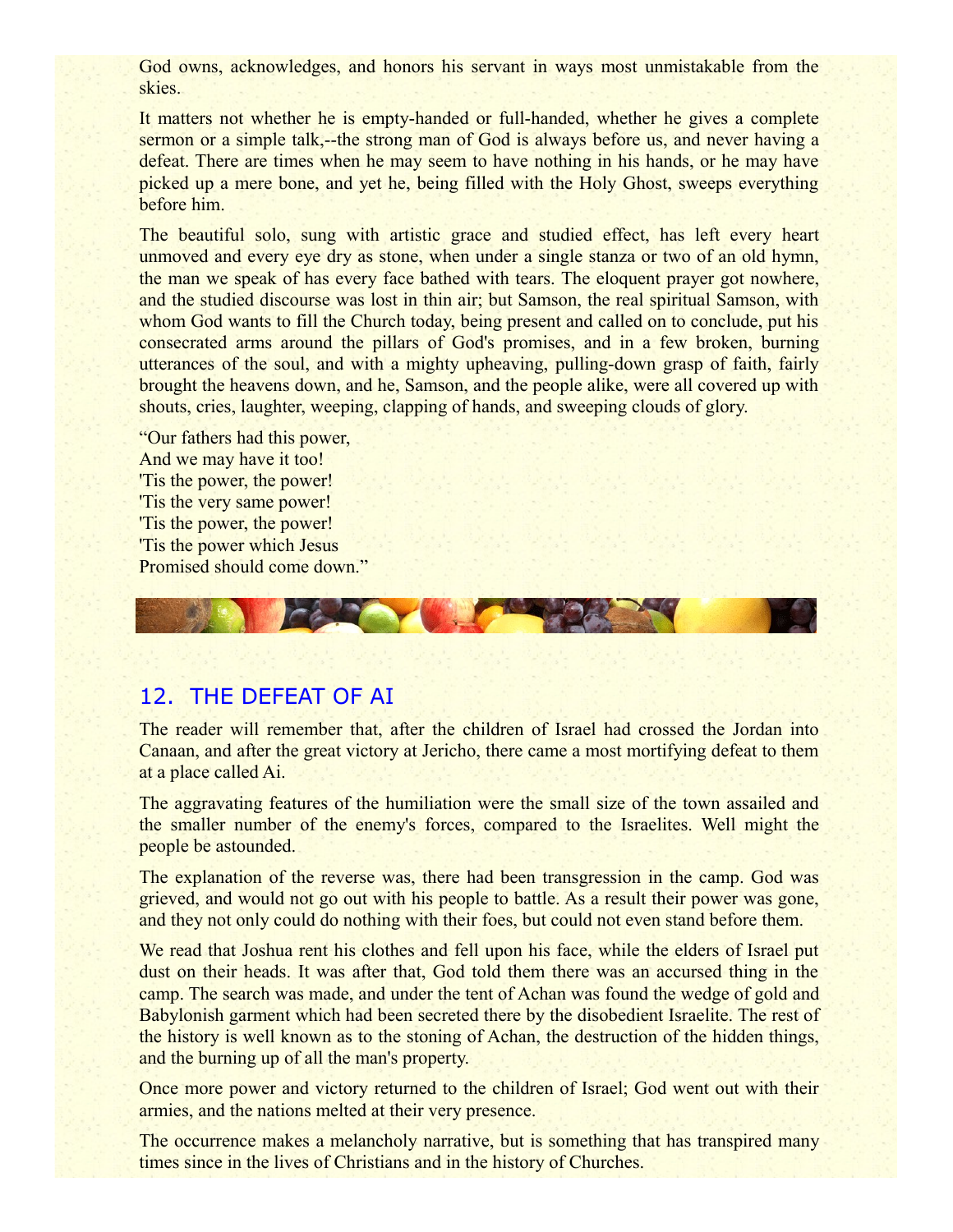It is not uncommon to see a Church, after a career of usefulness and power, go into a condition of moral apathy and deadness. It is even more common to behold men, once clothed with heavenly zeal and mighty with the unction of God, gradually cool off, lose their spiritual force, and become weak like other men. They have had Jerichos to fall before them, but now, under some strange change, they can not take Ai. Indeed, they retire from before Ai. They recognize the loss in themselves, and others observe it as well. Something has happened. Something is the matter.

Time would fail to tell of preachers and laymen who ran well for a season, and then gradually or suddenly their triumphant career was ended. There have been a number of evangelists who fairly blazed for a while, and then their light began to wane and finally, in some instances, went out entirely. Among the names were some prominent ones. They had the ear of the people, drew multitudes, pulled down fire from heaven, and yet after all this went into eclipse and darkness.

In some cases there can be a proper explanation like unto that of John the Baptist, who saw himself decrease and Christ increase. The man's work may be ended, his mission accomplished, and so he passes away.

In other instances the explanation is not so easy. The demand for workers is great, the laborers are few, the people need instruction and salvation, and the sheep are scattered; why should men once so useful, become useless, and who shone as stars of the first magnitude retrograde to the glimmering of the fourth and fifth rank, and at last go out altogether? Surely the Holy Ghost did not exhaust Himself on them in their first year. Surely usefulness should increase with growing wisdom and experience and from long and deep communion with God. Certainly some kind of explanation is in order.

It is curious to hear the man himself talk. He tells of great battles in the past, great victories over every kind of forbidding circumstance. It is while lying in the fields besieging little Ai, he described how he captured Jericho on the fourth or fifth day, his auditors meanwhile wondering why he can not take the small place now before him.

His explanations of present inability and failure are voluminous, some of them pathetic, others eloquent. He says that his natural force is abating. But it is noticed that he eats as much as ever, and perhaps more. He speaks of nervous prostration a great deal: time was, he had more to say about bodily prostration on the floor in prayer. It is sad to hear him talking so much about what "the doctors say about his case." Meantime the people are also discussing his case; but it is another one than that which the physicians are thinking about. One is looking at the physical and the other at the spiritual side of the man. From what he says about the great power he once possessed before he broke down physically, one would suppose that spiritual force could not abide in or proceed from a frail and delicate body; that religious influence depended more on health than grace, and on the state of the nerves rather than on the condition of the soul.

Without depreciating the advantages of health and strength in the work of God, yet, as an offset to this idea, we would call attention to Summerfield, Payson, and a number of others, who scarcely ever knew an hour of physical ease, who would in preaching be interrupted by hemorrhages, and swoon in the pulpit after an hour's faithful labor, and yet their power with God and man was marvelous.

Let it be understood that we are not referring to defeats before places which would not surrender if an angel fresh from heaven would come and offer them the gospel. The Bible speaks very plainly about individuals and places that are given over to idols and to believe a lie. Christ himself came to towns where He could do no mighty works, and Paul came to Athens, and had to leave it as he found it, in its silly mirth and with its multitudinous false gods. To this day there are Jerusalems that have to be wept over as not knowing the time of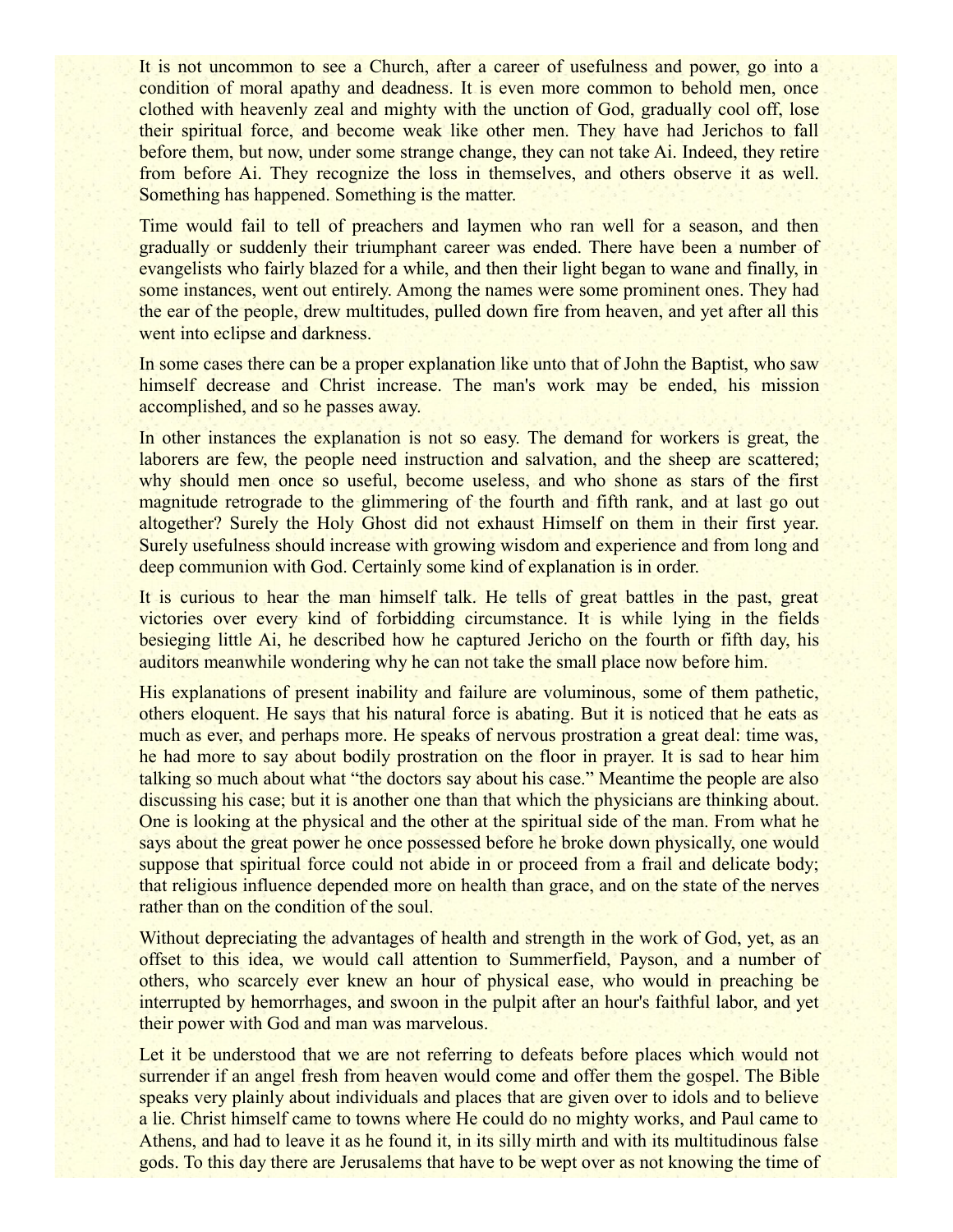their visitation, and towns whose very dust, Christ says, shake off from your feet.

We allude not to defeats before such communities, but to the departure of spiritual power from individuals who once possessed it abundantly, and to needless reverses before Ai, when the place should and can be taken by men and women filled with the Holy Ghost. The town has not been given over to hardness, and yet it is not taken for God. What is the matter? There is an explanation. What is it?

Just as in the instance of Israel, something wrong had been done, and the wedge of gold and Babylonish garment were buried under a tent in the midst of the camp--so there has been a moral misstep, a transgression of the Divine law, and the fact is hidden in the life, is unconfessed, and perhaps unrenounced.

The result is that God will not go up to the battle with the man. The sermon is preached, the prayer uttered, the testimony and exhortation given, considerable intellectual ability displayed, an appearance of something being done is created; and yet devout hearts feel that something is lacking, and victory, clear, glorious, unmistakable victory, does not come. An accursed thing is in the camp; the offender has his tent pitched over it, and the face which looks out of the tent is one of darkness and profound melancholy.

But this is not the explanation of all cases of defeat, nor indeed of the great majority of instances of failure. The blessed power of prevailing with man and obtaining gracious victories in the work of God can be lost in ways far less gross and criminal. It can go through actions which are not the breaking of the letter of the Ten Commandments.

Loose thinking can do the deed. Careless speech can sap the holy power. Lack of prayer will affect the divine glow and glory.

Still more remarkable: an undue attention given to things that are lawful and proper in themselves will, in time, leave us weak in the presence of friends and foes.

He who possesses the wonderful blessing which Christ promised the disciples, is called upon to walk in a very narrow way. There are many things which others can do that he can not. He is a Nazarite. There are pursuits which are perfectly honorable, but he can not walk in them. There are books which are untainted, and yet he can not read them. There are songs that are clean, but he can not sing them without hurt to his soul. He may be in the possession of gifts which, if used, might lead him to prominence and wealth. Other men, good and true, tread these paths and are succeeding with gifts not superior to his own; but he is called by the Master to a close walk and a peculiar work He can not do as others may do.

So, if betrayed by his gifts into these walks and pursuits, he after a while discovers in some important hour that the old-time force has gone. He can not take Ai. It is while he feels his inability to take Ai that he tells how he once captured Jericho. This, of course, is intended as an apology for the present failure, and also helps to while away the time.

The things mentioned may seem too little and insignificant to some to cause such a disaster; but they are not little. A spider-web once took so much electricity from a telegraph wire and buried it in the ground that a message could not be sent from one town to another. The stock company and the public were as much troubled and annoyed about it as if the little white threads were chains of iron. The connection was broken and the power shut off.

There is nothing wrong in the bicycle as used for exercise, health, and business, but the writer knew a holiness preacher who allowed his wheel to so monopolize his thoughts and conversation, and consume so much time in oiling and repairing, that he lost his power and found himself helpless before Ai.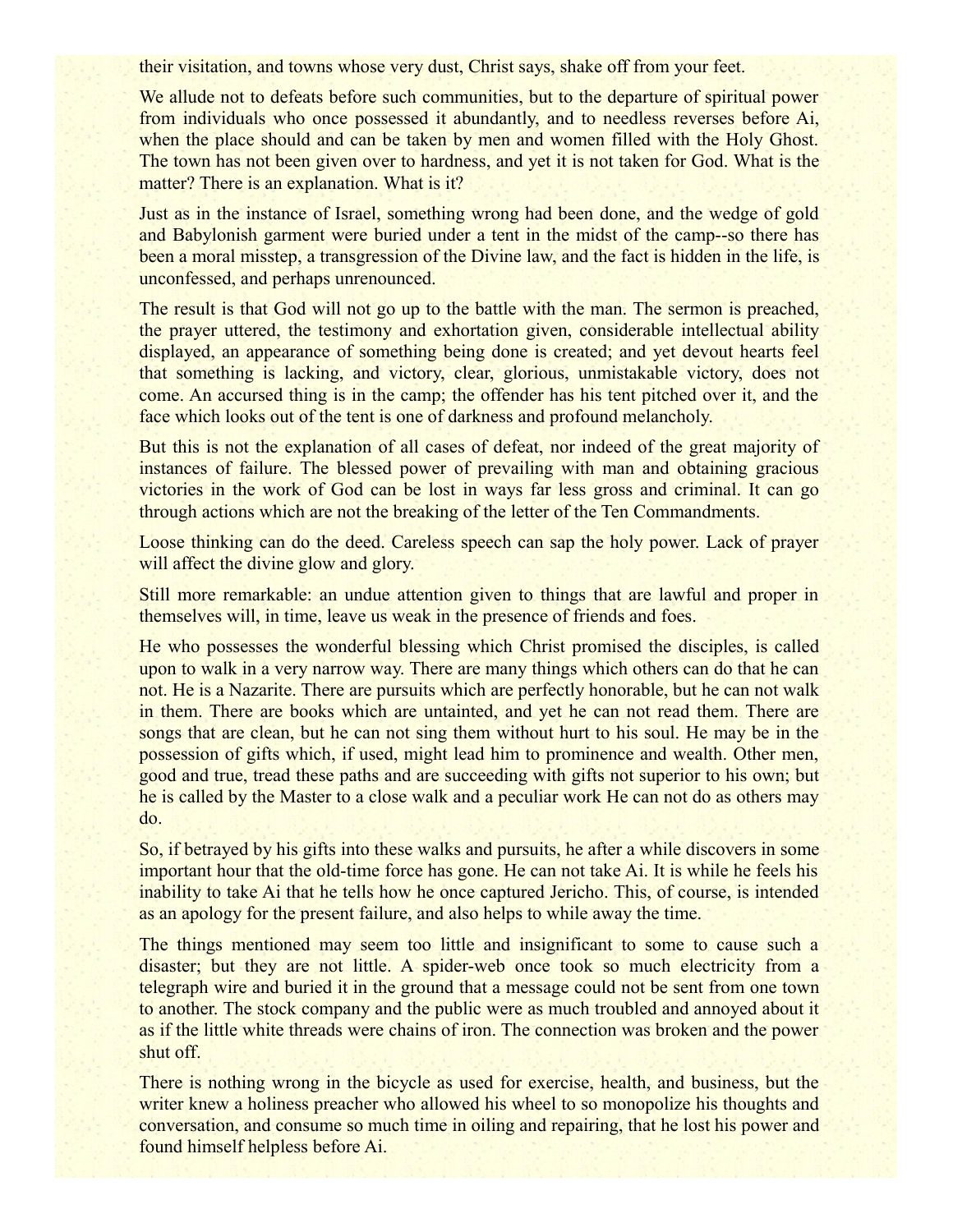We knew another to devote so much of the day to telegraphy, that should have been spent in communion with God and in soul-work, that the bubbling joy went out of his heart, the shine from his face, and in sermon and prayer you could see that he could not capture Ai.

The writer once had with him for a week or so, while in his active work, a large, sweettoned music-box. It was only a few days when, through the pathetic sentimental pieces, he felt that a spider-web was getting on his wire. Of course, the box went, for he was anxious to get some messages through to the throne about Ai, which at the same time was holding out most remarkably.

Recently we met a young man who was lost his spiritual joy and power by over-devotion to a musical accomplishment.

A Kodak is a pleasant article to possess, and is capable of giving much genuine and innocent pleasure; but if a man, filled with the Holy Ghost and called to a special work, begins to use one too much, he will soon commence wondering where the dew is that was once on the fleece, and what can be the matter with the walls of Ai, which will not go down under his sermons and prayer-guns.

Politics, election returns, Associated Press dispatches, questions of reform, and many other matters can and will, if we are not careful, become switch-lines to take the Divine electricity out of our souls.

Abundance of talk on any ephemeral, non-essential, and temporal question will be a spider-web to the line.

Bicycles, Kodaks, telegraphy, music, literature, and art are all good things. They are legitimate and proper, but through them it is possible to lose the old-time glory and power, and we be left everlasting besiegers of Ai, when we should take it at once with a charge and shout of victory.

If we are having continued reverses, meeting with frequent defeats in our religious work and life, let us look under the tent. Small things may be hidden there, and, according to the Bible, God notices small things.

If anything is there to which, while lawful, we give undue attention and devotion, let us correct matters and put them in proper relation.

If anything is there that is doubtful and questionable, we had better dig it up at once and say good-bye to it forever.

If there is a sin, may we not only dig it up, but stone it to death in the valley of Achor. God will then go up with us to the battle; Ai will fall; greater cities still go down, and the inhabitants of the land will tremble at our presence.

*(Note: later, Carradine was hit by a street car and so spent his declining years coping with severe head injury -mostly alone. I think reality is complicated. Stuff happens. He could not preach. He tried to write some more but the results were found to be worthless. TP)*



# 13. THE SIFTER AND FAN

There is a great difference between a sifter and fan. They do directly opposite things. The Bible states that the former is used by the devil and the latter by Christ. There is never an interchange or exchange. The character of both forbid it, and the work both are doing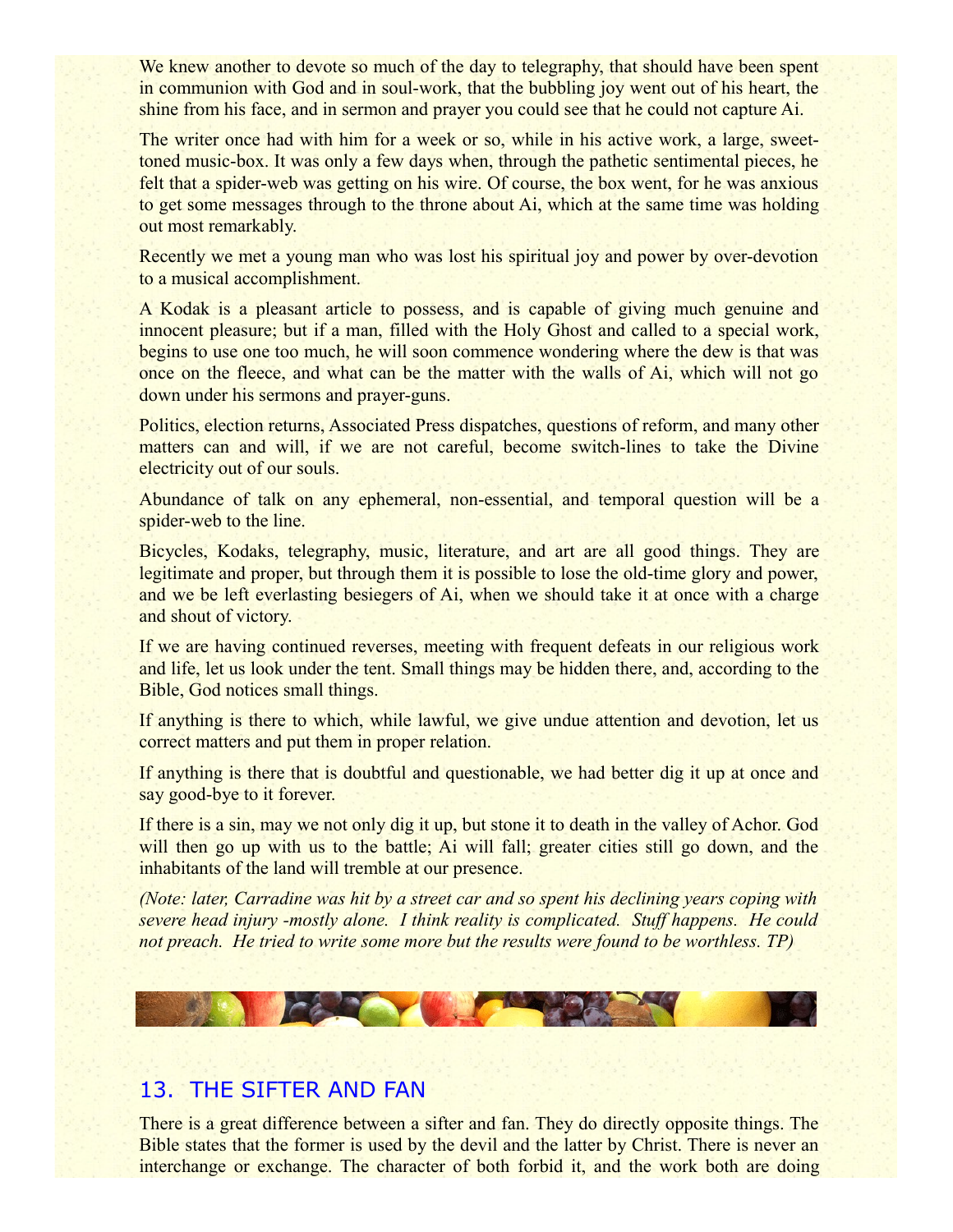would not allow it.

The sifter, as we all will recollect as children, was filled by the cook with meal and then treated to a rapid handshaking. The result of this was that the meal escaped; and only bran was left. This last article, we recall, was thrown out of the kitchen-window on the ground for the chickens to peck at.

In like manner Satan takes a man or woman and sifts them. The idea is to get all the good out of the individual and leave only the bad; to shake out the meal and leave the bran. It is a sickening sight to see a man undergoing this manipulation of the devil's sieve, and behold health, virtue, truth, honor, purity, and every other good thing gradually departing, until at last nothing but the bran of a wasted life, blighted reputation, and undone character is left. We have seen people who had been so thoroughly sifted by Satan, so brought down to bran alone, that it looked like nothing remained for the adversary to do but to knock what was left out of the kitchen-window of hell into the pit for devils to scratch and peck at.

The devil's sifter is a fearful thing. Christ said that the great adversary endeavored to ruin Peter that way. "Simon, Satan hath desired thee that he might sift thee as wheat; but I have prayed for thee that thy faith fail not." In the short time that the enemy was allowed to handle Peter, he had some terrible victories over him, and brought him to the brink of ruin. There are others who do not escape as did the apostle, but are finally and forever undone.

The winnowing fan which Christ is represented as using does the direct opposite of the sifter. A pile of wheat, mixed with chaff, is laid on the floor, and the fan is turned upon it with its strong air current. The result is that the chaff is blown away, and the golden, solid wheat remains. The sifter got rid of the meat and kept the bran; the fan gets rid of the chaff and retains the wheat.

This is Christ's plan and blessed loving work on the souls which belong to him. His omniscient eye sees that in the wheat of devoted religious character there can be downright chaff. And he sees this among the sanctified as well as the regenerated.

We do not mean by chaff that actual or inbred sin is left, but things that are not best or wise, things that can be removed or improved. Habits, customs, notions, mannerisms, odd ways in particular and general, and certain performances taken up, practiced and exacted of others, that are above the Word, beyond the Word, and not in the Word.

It would require a much larger article than this to mention and describe the various chaffy things that can become mixed up in the wheat of the Christian life, and that should come out, and that from many honest, Christ-like souls is coming out.

One thing is certain--that we can not pick this chaff out of each other. It would be an endless job, and one that would be resented anyhow. Meanwhile we would be removing the trashy stuff from the life of our brother, he would be doing the same office for us! And there might be a misunderstanding.

According to the Bible, it takes Christ to do this work. He blows it out with His winnowing fan. He wants all wheat in His followers and not a particle of chaff. How we ought to love Him for this, and bless God for the steady divine breath that is to blow out of our lives every unwise, foolish, and questionable thing. I repeat that we can have a sanctified heart, and yet can be improved in manners, habits, notions, and many other particulars. Against these things Christ, who has already, with His holy fire, burned up inbred sin, now directs the great winnowing fan of His grace, and there they go! Thank God, all of us have both seen and felt some of them go! I know a brother who was genuinely sanctified, who tried to drive people by abuse into the blessing of perfect love. The Lord turned His fan upon him, and blew the cudgel out of his hands, and he now tries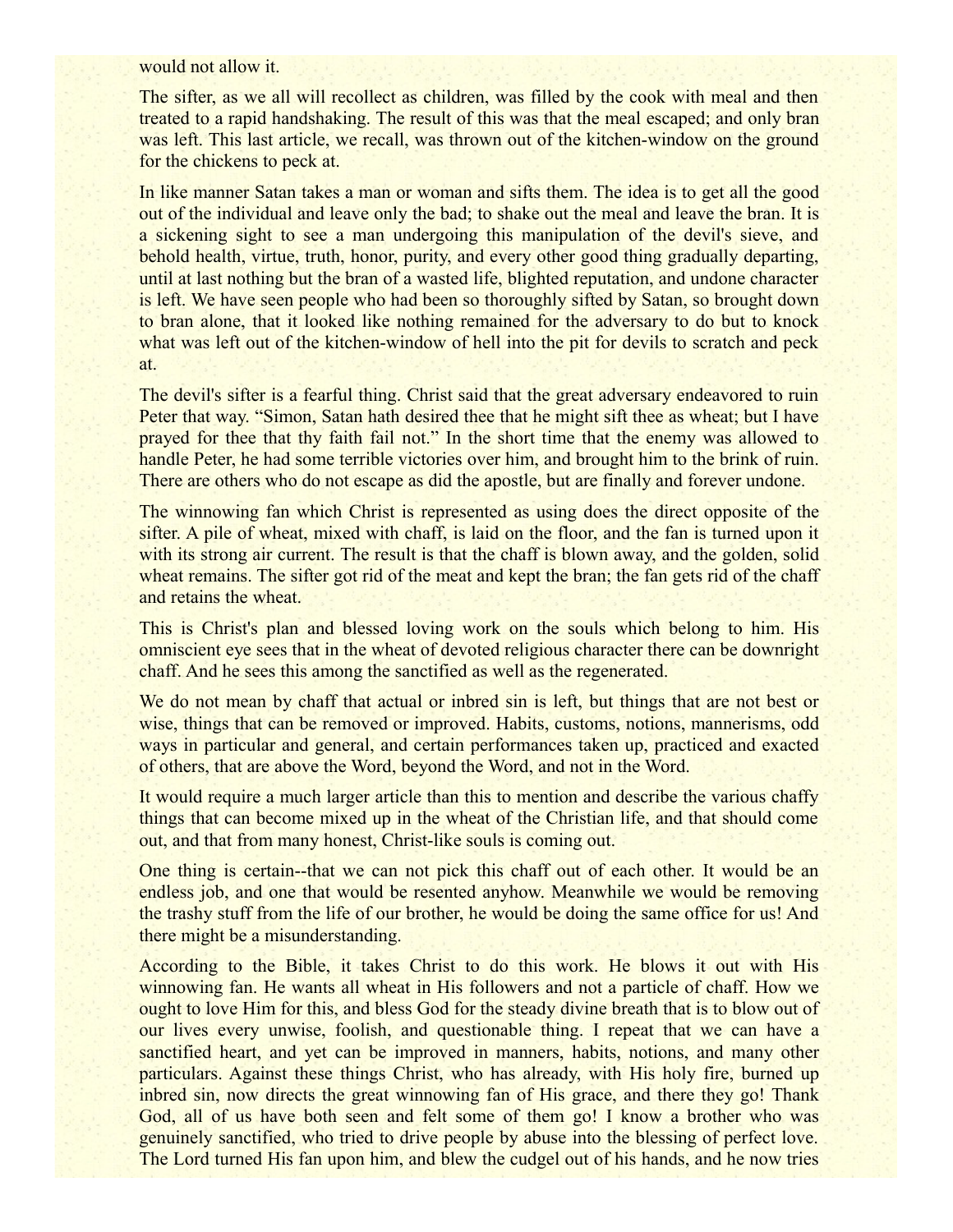to persuade men into the higher experience. We all recognize among God's people a disposition to exaggerate, especially in description of Church work and revivals. Every meeting is described as a "tornado," a "cyclone" or a "flood." The town is said to be "moved as never before," to be "shaken from center to circumference," and "turned upside" down," etc., etc. The actual figures of conquest are not given. Perhaps they would not exactly agree with the other statements about cyclones and tornadoes. The feeling left in the mind after such a letter is that the whole work has been done, and nothing else is left for any one else to do. The writer, in common with many others, has erred on these lines, it being so easy and natural to think, when our own hearts are on fire, and a lot of holiness people are shouting around us, that the whole country is surrendering to God.

A few months ago we read a letter in one of our Church papers from a young preacher, in which he stated that the whole southern part of the State was aroused about a certain Holiness college, and great numbers of young men were coming, etc., etc. The southern part of the State had a population of a million, with a large number of towns. The young man we speak of had been to two or three small communities, and yet wrote as he did. The college register thus far has failed to record the arrival of the southern part of that State.

Against all exaggerated language Christ directs His winnowing fan with the words, "Let your conversation be yea, yea, nay, nay; for whatsoever is more than this cometh of evil." Again, we know of several godly people who have a way of breaking in upon another person who has been called upon to pray in public, and of keeping up such a verbal clamor that the one who was asked to lead in prayer can not be heard at all. We once held a meeting where not a single prayer was heard for days on account of this strange interruption. As for responses to prayer and ejaculations of praise and joy coming from those around who are listening, we all like and rejoice in. But this was a loud-voiced, verbal drowning out of every prayer offered in the church, except that of this honestly mistaken brother.

The winnowing fan needs to be turned on this unwise habit, while the apostle writes, "Let all things be done in order."

Still again, I meet a religious body of people all over the land that in prayer and exhortation have adopted a whine. As a peculiar nasal utterance it belongs to this denomination. I have never heard any one else adopt it or try to take it their own. Once heard, it can never be forgotten. The people themselves are excellent, and have the solid wheat of a good religious experience, but have mixed up with it this chaff of human addition. God has given us our natural voices, and why we should renounce them, so to speak, in worship, and get to whining the instant we come into His presence and commence praying to Him, I utterly fail to see. The winnowing fan is certainly needed here; not to remove inbred sin, for this has been burned out by the baptism with the Holy Ghost and fire, but to blow away a needless, senseless, and hurtful custom.

The writer knows a number of God's sanctified children who have placed themselves before this fan of Christ, and said, Take out of me and my life, O Lord, everything that is not best and wise. I want to be like you in all things.

It is certainly blessed to see the winnowing-process going on, and then behold these men and women becoming more spiritually lovely and attractive all the time. They get so loving, gentle, patient, discreet, level-headed, restful, and Christ-like that we rejoice to meet and be with them. We find ourselves wishing that all of God's people were like them; fierceness, combativeness, argumentativeness, offensive peculiarities and mannerisms, unscriptural notions and practices all given up, the chaff gone, and the beautiful, golden wheat of a modest, humble, faithful Christian life and character left for hell to be amazed at, earth to admire, and heaven to rejoice over.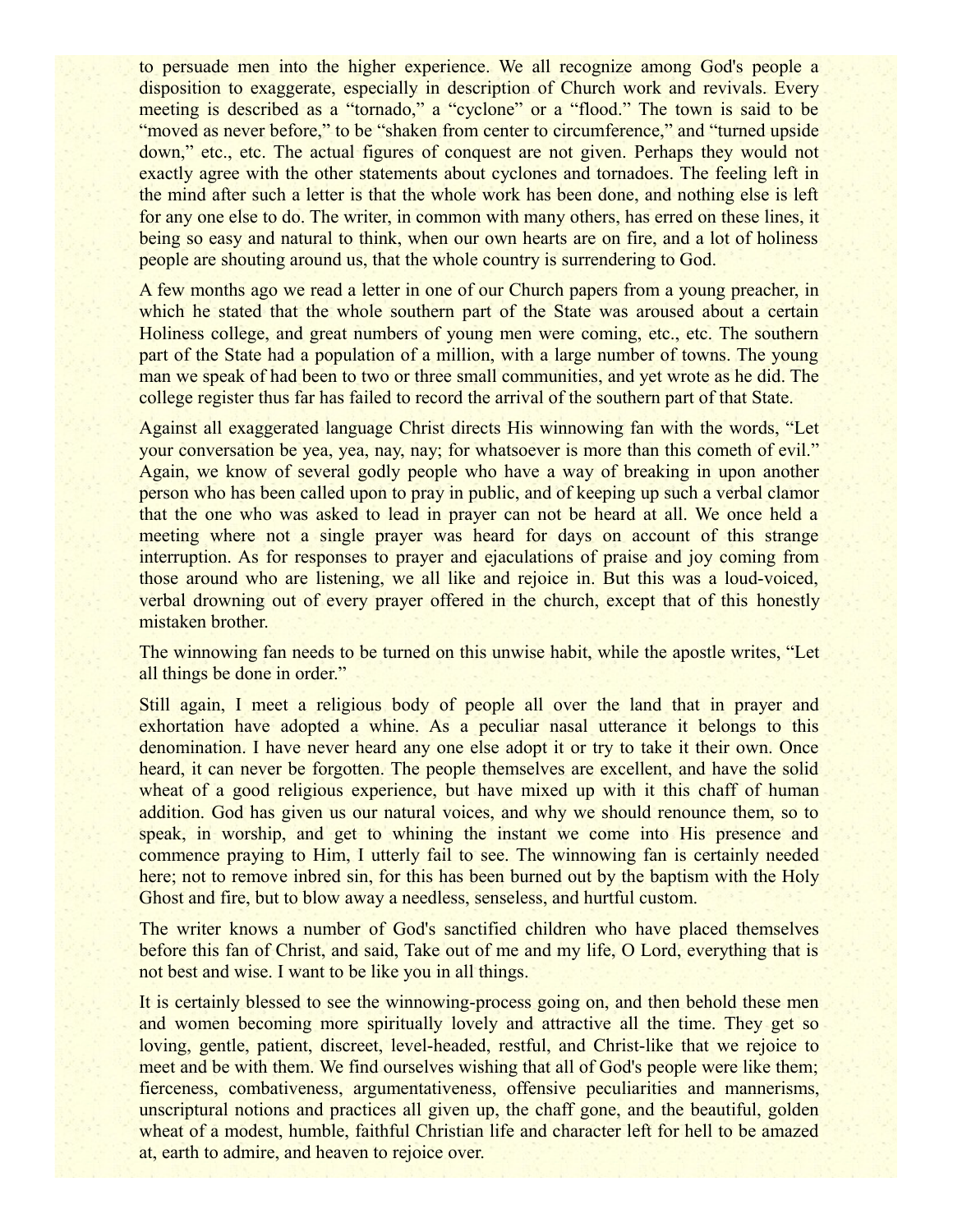May the good Lord turn His winnowing fan upon us all! If we are all wheat, we have nothing to dread or lose. If we have chaff, it ought to go. We wonder how many will say Amen!

## 14. THE BATTLE IS NOT YOURS

**TOP OF THE STATE OF THE STATE** 

This was God's message to His people when the enemy, in overwhelming numbers, were arrayed against them. It is a message that needs to be sent and received today fully as much as upon that morning, when the forces encamped against Israel were like grasshoppers for multitude.

The sentence of five words, which forms the caption of this article, is susceptible of two applications. First, it may come in rebuke. There are some people who act as if the whole Church rested upon their shoulders. These characters are found both in the ministry and laity. They go about with pondering brows, anxious looks, and burdened spirits, The care of the Church or Churches proves a crushing load to them. To some they appear to be the door of the Church, to others they seem to have the keys, and to still others they look like they not only run the visible kingdom of Christ, but actually bear it up. To the young and uninitiated these personages, with their burdened, even oppressed, appearance, are very awe-inspiring.

The writer recalls a certain large building in one of our great cities, which has near its foundation a row of Satyr-like figures. They are bowed down as if they were upholding the vast fabric above, when the truth is, as the architect will tell you, they have only, the appearance of supporting, and really bear up nothing. A number of times we have seen individuals in the Church, who reminded us of these stone images. They carry a burdened look, a strained expression of countenance, as if they could not hold out much longer. They bear themselves as if, through the neglect and faithlessness of others, great and crushing burdens had been laid upon them, when the truth was that the financial and religious welfare of the Church did not depend upon them at all. We have all seen this character in the home, business-office, and many, other places; but for richness of expression, completeness of outline, as well as fullness of detail, we have to go to the Church to behold the man. He may be a presiding elder, pastor, steward, or Church member, it does not matter; the facial expression born of the imagination that a fearful responsibility is upon him, and one out of all proportion greater than that which rests upon the other members of the Church, is unmistakably there. In addition can be read in the mystic handwriting on the countenance the inward belief that he is the only one of the Lord's prophets now left in the land, and that if he should die--well, there is no language powerful enough to describe the extent of the woe which would befall the Church at the loss of such a servant, who, not content with being a pillar, actually bears up the pillars themselves! In a word, he has unwittingly made himself the foundation.

So they all have a "bearing-up" look. An awful load, not only of personal but of general responsibility, seems to be crushing them to the earth. They try to cultivate a meek silence at times, but it will not and does not last; they must speak and recount what they have done, are doing, and are going to do; the last being always the greatest of the three. In one case I recall a steward who, on one of his monthly laudations of what he had done and suffered for Zion, ran out of facts concerning actual performances, and said, "Brethren, I can't even sleep at night for thinking of these things." The "these things" to which he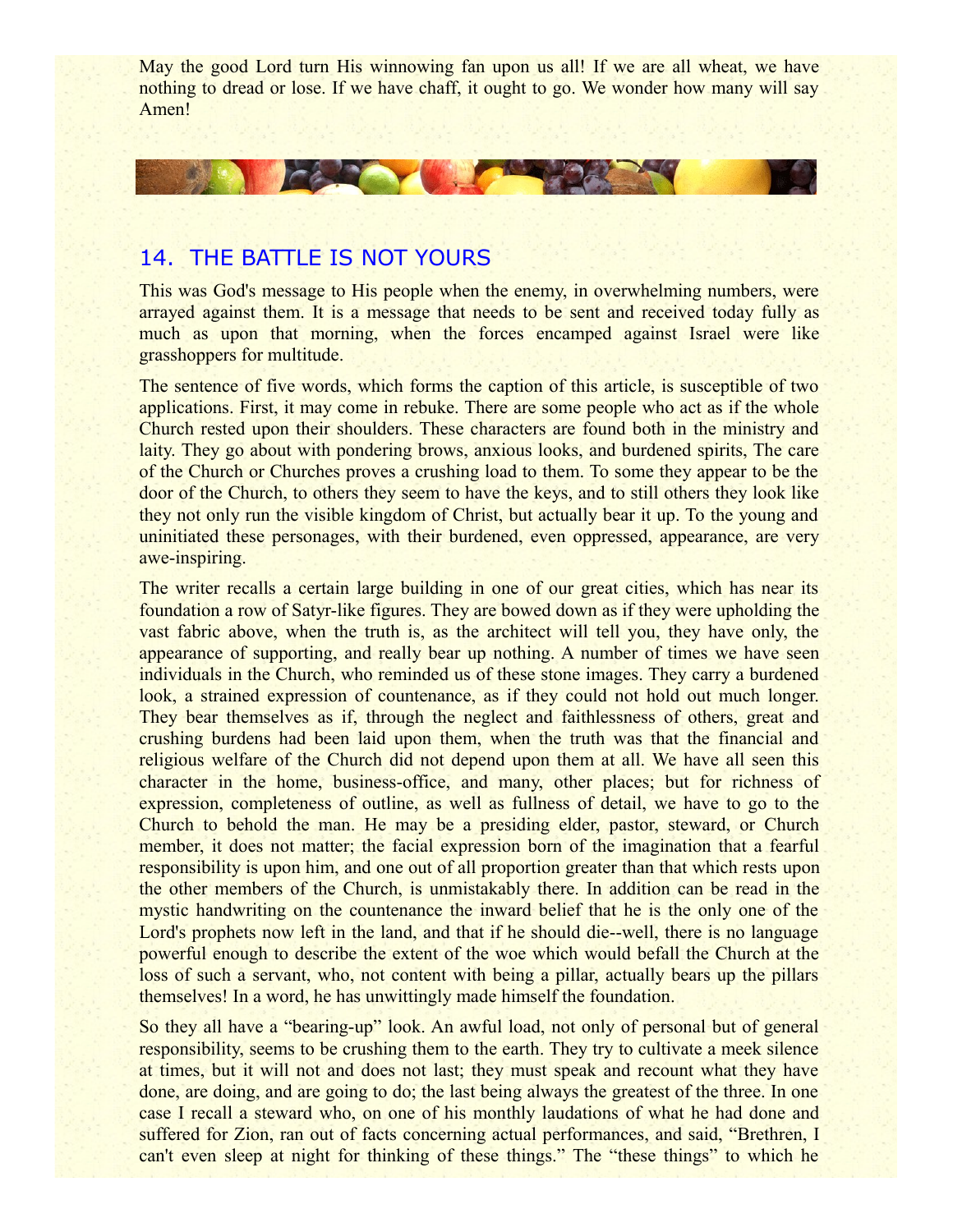referred was a debt of several hundred dollars on a Church which never paid less than fifteen thousand dollars a year for all purposes, and never had a deficit to report at the Annual Conference. The brother knew this, but he must have some grievance in order to be able to give a reason for the grief which was in him. The sadly amusing feature of it all was that he was a well-to-do man, and could easily have paid the bill, and not missed the money. But he wanted to "grieve" instead of "give." Two small letters make a great difference in words.

The grief-stricken appearance I have beheld in some Church officials, and the sighs I have heard them heave, would give them fame in the world of drama, and command any price as "wailers" and "mourners" for funerals in the far-away East.

Time was in my early ministry when I was much impressed with this class of people, and thought everything rested upon them, that nothing would or could be more calamitous than the death of these same nervous, wiry, jerky, fussy, busy, consequential individuals.

Little by little I began to see that the Church did not rest upon them; that others, who were saying but little, were really doing more, and much more, than these same persons, and not only financially, but in every other way, for the cause of Christ.

Then, I have seen one of these deluded beings die; and it was simply marvelous to note how well God's cause got along without him; in fact, that an actual sense of relief was realized. Only think of it! Not a jar was felt through all the vast and complicated machinery of the Church; not a halt of a single moment upon the part of God's mighty advancing hosts. Multiplied thousands were being saved while he was dying. Hundreds of millions never heard of him, and, awful to state, among the few who knew him, no one was inconsolable at his departure. And yet he imagined that he was not only important, but essential.

The expression, "We can not get along without him," even when uttered in connection with the best and most useful of men, is not only untrue, but perfectly absurd.

The Orientals had a figurative way of conveying truth, which was very powerful. One of their symbolic sermons was to thrust a finger into water, and then, upon withdrawing it, ask the looker-on to show them the hole. The lesson was, that just that much we would be missed on the earth; that, the instant we were withdrawn from the walks of life, men would rush in instantly, and so fill our places; we would never be missed.

Let the reader ask himself what physician, lawyer, merchant, or preacher has arrested by his death the onward sweep of his profession or calling.

But the people of whom we speak will not be so taught and convinced. They are settled in the idea that they, like Atlas, bear up everything. So they go on in their delusion, while their brethren also go on, but smiling as they go, at this conceit, which, if it were true, would wreck the Church with the death of every such man.

But the expression, "The battle is not yours," is also one of comfort.

If the battle is not ours, then it is the Lord's. Here at once we get the consolation, and see the victory. If God's people would only allow this fact to take possession of mind and heart, what an amount of fret and anxiety they would be delivered from! In the great moral struggle going on around the world, God is leading. It is His war. While He uses us, it is His power, truth, and presence which is to win the day at last.

All of God's children who have in them a proper concern for the welfare and spread of His kingdom in the world have several blessed facts for their consolation.

One is, that God took care of the Church quite a while before they were born. He brought the truth up out of the Dark Ages when the Devil seemed to have the world in an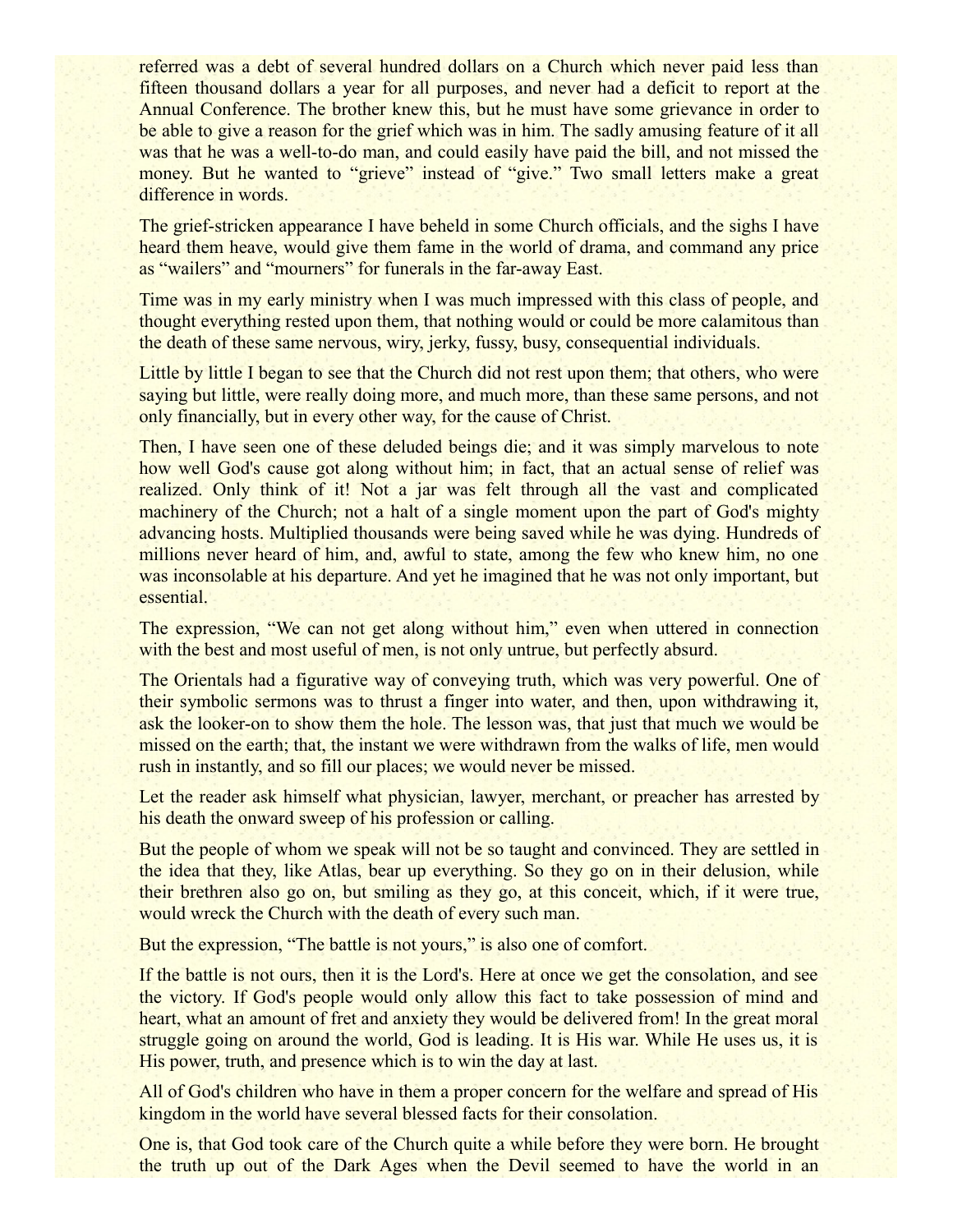everlasting grasp. If the Lord did this when Bibles were scarce and faithful men few, what reason for hope and joy have we now, with the broad flashlight of the gospel flung in every direction, with countless copies of the Scriptures, and a vast body of consecrated and sanctified men and women altogether given up to the Lord!

Another fact is, that the gospel will continue to roll on its victorious way after we are dead. Elijah has to go, but God is getting Elisha ready to take his place. George Fox is called away, but John Wesley takes up the same cry which died away on the Quaker's whitening lips. The Methodist Church began to lose power, and the Salvation Army sprang to the front after sinners. A cold, stiff ecclesiasticism creeps like death toward the heart of the Church, and God sweeps the holiness movement around the world. So it goes. You need not be afraid to die, my brother; draw up your feet, turn your face to the wall, and be gathered to your fathers. The Church will manage to get along after you are gathered. The gospel-car, loaded down with happy passengers, will be rushing through the land, while you, poor, dear heart, will be gasping for breath. The old ship of Zion will be coming up the stream of Time, the banks resounding with the shouts of the redeemed, while you are being lowered in the grave.

If a dead Christian could look out of the glass case of his coffin, or take a peep out of the grave on Sunday morning after his burial, he would be surprised to see how many had taken his place and were rushing on with the banner of salvation.

It was a custom in Greece, when tidings of an important nature were sent, for it to be borne by a man with a flaming firebrand. As he sank exhausted, another man caught it up ere it fell, and so on, until at last the flambeau, with its figurative message, had reached the point of destination. So runs and falls the gospel messenger, and so others quickly take up the good news, the tidings of great joy to all people, and have borne it far away while the dying Christian is breathing his last, surrounded by friends and family.

A third consolation is the thought that, as the battle is the Lord's, he is bound to win.

Viewed in any light, there can be no question about the matter. How can one who is omnipresent, omniscient, and omnipotent, be overcome? If the Lord was afraid of the issue, He could easily stop the generation of the human family until we all died out; or he could remove the oxygen from the air, or send a flood, or make the earth open, and swallow us up out of sight, or with a blow of His almighty hand shiver the earth to pieces, and let us fall forever through the bottomless space which underlies the universe.

But God sees fit not to defeat us by physical might, but with moral and spiritual forces. It makes the battle longer, but the victory not the less certain. So wonderful is His power that He overrules everything, makes the wrath of man to praise Him, and declares that all things shall work together for good to us if we but love Him.

More than all that, the very end of the war has been foreseen and described by Heaven. It is overwhelming victory for God and His people, and eternal disaster and irrevocable defeat to Satan and his followers. The very language of sinners in their fear and despair at the Last Day has been given, when they ask for mountains and rocks to fall on them, and hide them from the face of Him who sits upon the throne. A picture, taken of the closing scene, shows the Devil with the false prophet in hell, with all the nations that forget God; while Jesus reigns from sun to sun, holiness is everywhere, and the New Jerusalem is seen descending from the skies.

Surely, in view of all these things, the child of God should be no pessimist, but look up, and be glad, for God is with us, and the day of earth's redemption draweth nigh.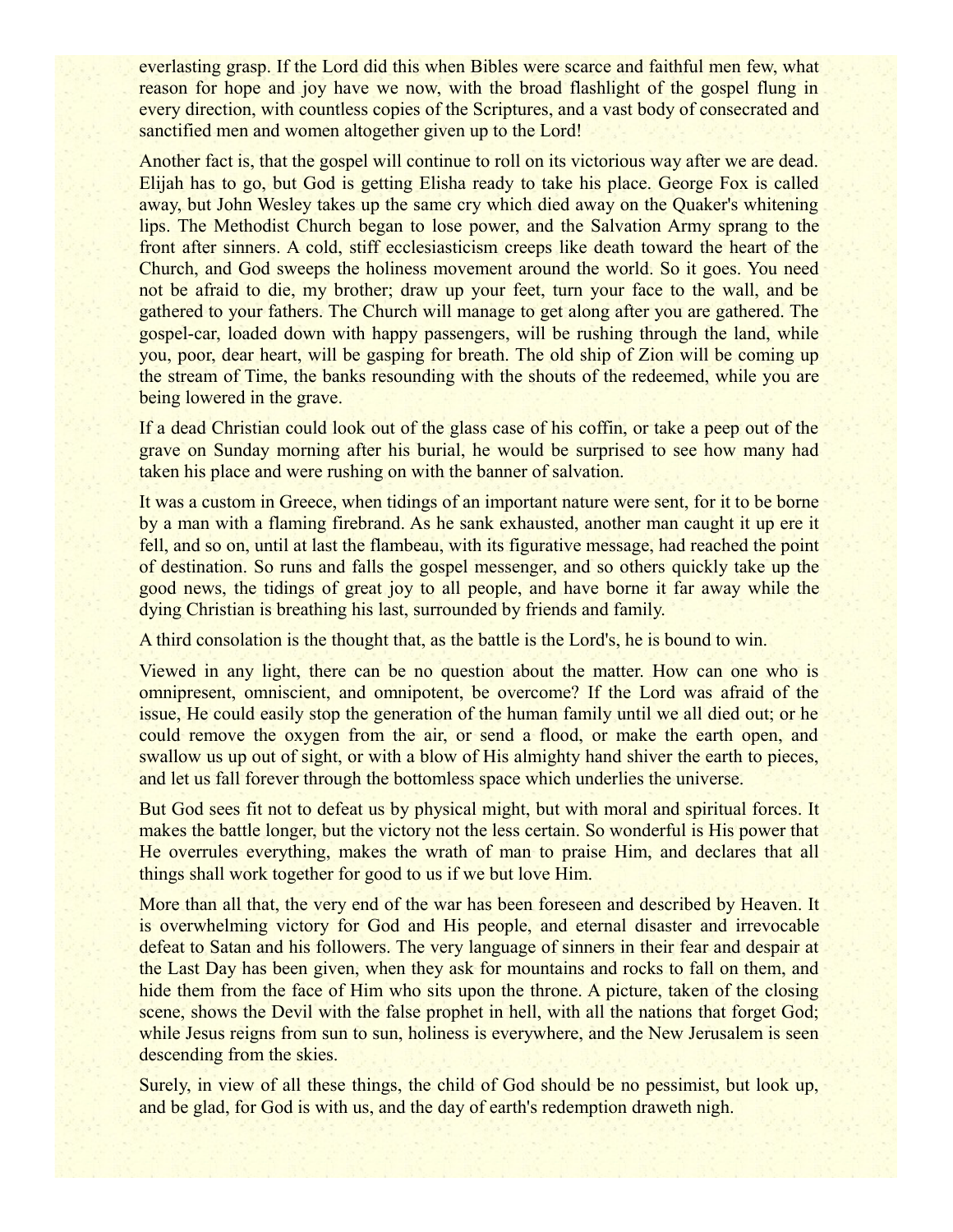# 15. THE TEST OF SUCCESS AND FAILURE

**CARLO VIEW CAR** 

A moral test is not necessarily a temptation. The Devil tempts, while God tests His people. In those days, the Bible says, God did tempt Abraham. The commentators tell us, the better reading is that God tried or tested Abraham. The Scripture is clear in the statement that God tempts no man.

Moreover, our knowledge of Him precludes the idea.

But God can place us in certain circumstances and situations, can pass us through various conditions of life, which will reveal and declare who we are and where we are in the spiritual life.

These testings come to all. They vary somewhat, yet are similar with many. They appear with remarkable vividness in Elijah's life, and as we study them, they seem reflections or pictures of our own.

In Elijah's case we notice the test of success.

The prophet had won a great victory on Mount Carmel. The fire had fallen, he had been vindicated and honored by God, the people were convinced, and the prophets of Baal had been slain by hundreds. Through all this amazing success he kept in his proper place before God, was humble and true as ever, and went from this triumph to another on the brow of the mountain, where he pleaded with the Lord, and received rain for the parched country. He stood the test of success.

Not all can stand it. Many have gone down under it, and many more will yet do so. Some Christians lose their heads immediately upon a first clearly-marked success. Others run well for a while, and then, as victory after victory comes to them on different lines of the Christian life, they begin to falter, totter, and then topple from their high attainments and close walk with God.

They went up the ladder of temporal promotion too rapidly. The elevation was so sudden, and the position so lofty, as to create dizziness. Frequent success in the work of the Lord brought about public praise, newspaper notices, various kinds of compliments, which at last sapped the strength, stole away the humility, and destroyed the power of one of God's devoted servants.

The harm was not all done at once, or spiritual people could see the damage being inflicted, and behold it with intense sorrow. The man, once so humble, developed spiritual pride before he was aware of it. He can not endure contradiction. He finds it difficult to pardon a criticism passed on himself or work. He has a keen relish for praise; it is like incense in his nostrils. He does not care to hear others complimented; it is wearisome to him. He wants the censer swung before him mainly, if not altogether; and if it is not done, he drops hints to bring about the swinging of the sweet thing.

Time was that newspaper puffs and notices humbled him, but now he carefully cuts them out or sends marked copies of the paper to individuals or to others papers, that the echo of his greatness might dwell long in the land.

He is a spiritually fallen man. He has an idol in his life, and it is himself. He is a selfworshipper.

He says that it is not so, but it is evident to all that Christ has really the second place in his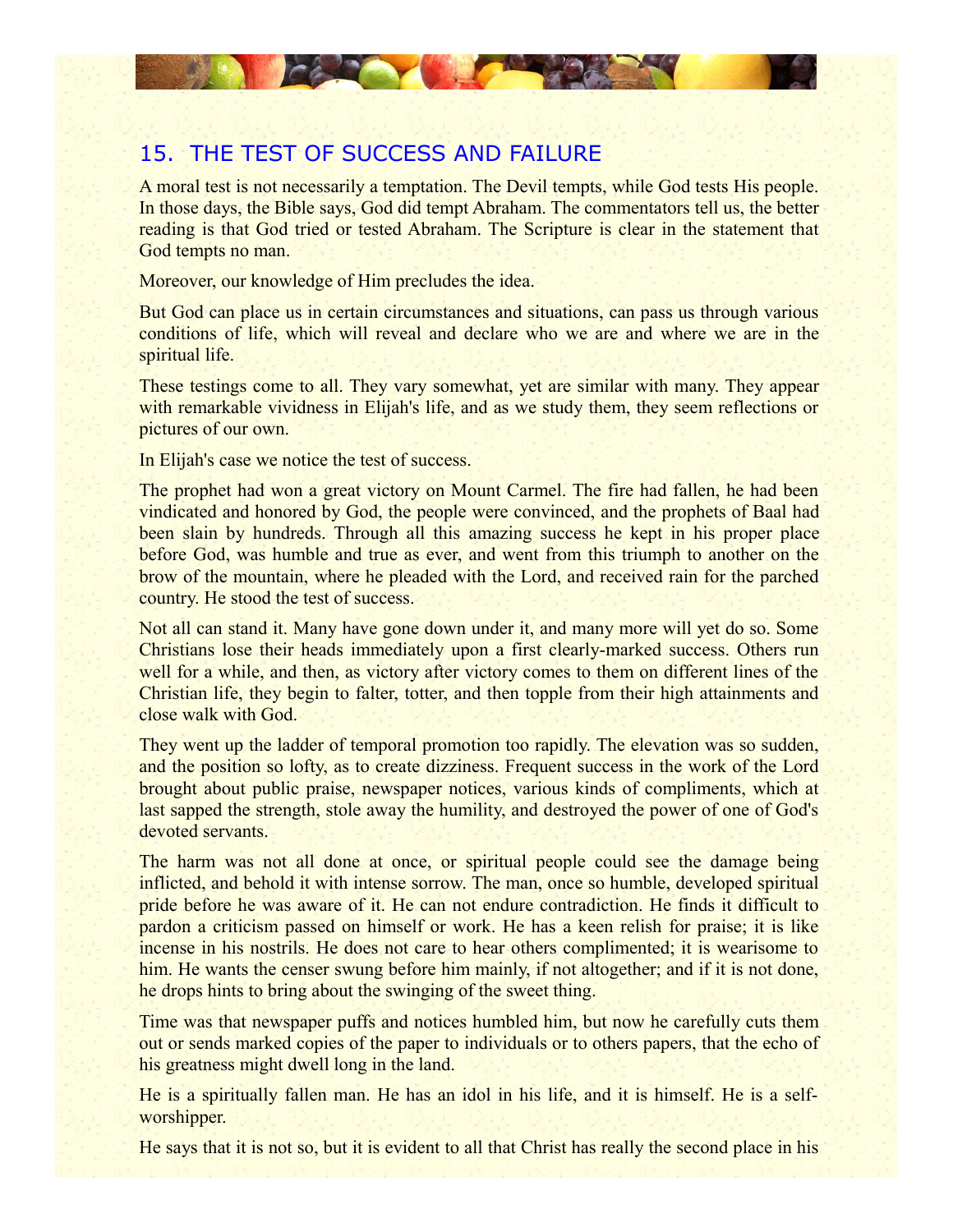life. He was once great in his littleness, but is now little in his greatness. The trouble is that he does not realize it. God knows it, men see it, but he, the fallen one, is the last to recognize it. God, in His goodness, will yet show His servant these melancholy things. The pillow of the Satan-deceived and fame-deluded man will yet be wet with bitter tears over the fact that he could not stand success; that he was faithful enough in a humble and obscure sphere, but lost his head completely when elevation and promotion came.

Few men can stand success. All are willing to risk it, and thousands who enter upon that condition get spiritually hurt, and, worse still, go into backsliding, and some into gross sin.

We recently heard some grave-eyed, serious-faced men speaking of Hobson, the hero of the Meramac. They were deploring his late conduct and the remarkable weakness he was exhibiting. One of them said, "He could not stand success; the flattery of a nation was too great for him." The silence which followed the remark was eloquent as well as pathetic; all felt the words of the speaker were true.

We never hear a young preacher much praised, but we tremble for him. No one can tell the harm that has been done here by indiscreet Christian men and women. It is true that the flattered, patted, and petted man of God says that he needs all this kind of word-incense and tongue-anointings; but a glance at the spiritual giants of the Bible, Joseph, Elijah, Daniel, and Paul--shows that they had none of this coddling and nursing, taffying and sugar-plumming.

Few can stand it. Few can be trusted on pinnacles. Few can wield the scepter of any kind of power without making a bludgeon of it to others and finally a tripping-stick for himself. Under the strange, intoxicating influence of public notice, public applause, and the dizziness of high position,--behold, the simplicity and sincerity of Christ is lost. The humble man grows haughty, the once lowly child of God becomes domineering, and the meek, obscure preacher in time evolves into a dreaded ecclesiastical tyrant and autocrat.

A friend of the writer saw a man elected to the highest position in the Church. He said that within twelve hours the "swelling" of the man was painfully apparent to his best friends.

Few can stand success and power. Some, thank God, like Elijah, can do so; may their tribe increase! But many can not; down they go. Look at them tottering already! See them falling! Hear the crash! My God, have mercy!

A second moral test is that of failure.

This is the opposite of the other. It is to see the work of our hands fail, or apparently fail. It may be a failure of a single effort, a series of efforts, or a lifetime work.

In Elijah's case it was the apparent defeat of the greatest purpose and effort of his life. He was looking for a result that would honor God and bless the people. His victory on Mount Carmel, his triumph in prayer on the brow of the mountain overlooking the sea, and the destruction of Baal's prophets, had prepared him to expect the complete overthrow of idolatry in Israel and the universally-accepted and peaceably-restored worship of God. To his amazement this does not follow, but instead he gets a message from Queen Jezebel that she is determined to have his life, and that speedily. The Scripture tells us that when Elijah heard that, "He went for his life." Then followed his dejection under the juniper-tree and his low spirits in the cave on the mountain. In his own words,--"he wanted to die." He who stood the test of success and glorious victory went down under the test of temporary reverse or apparent failure.

As a rule, a less number lose spiritual ground here than through the test of success. Still many weaken and go down at this point, so that the lesson is needed to be taught and the warning-signal held up.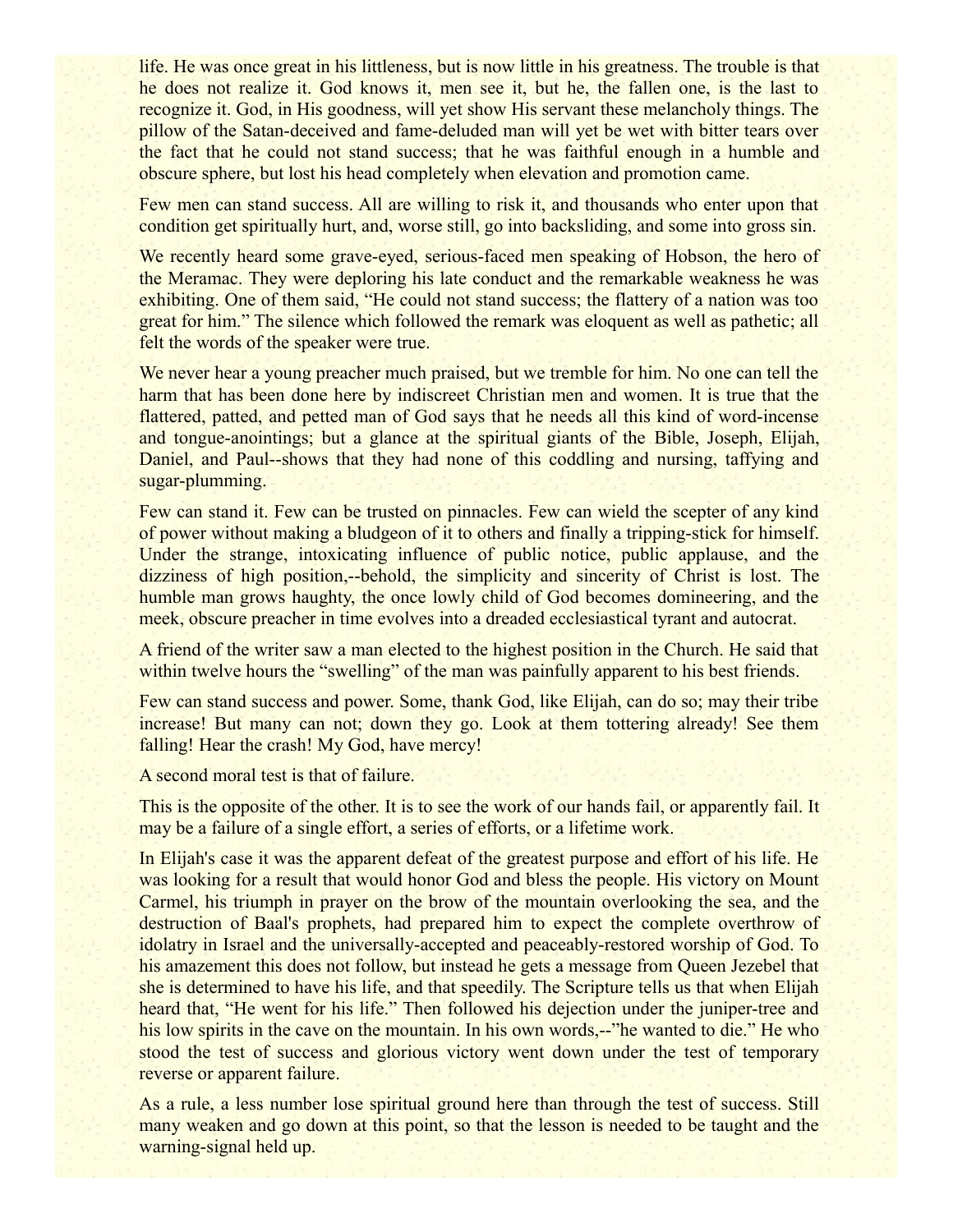With failure comes the falling away of friends. It is sad to say, and can be said without bitterness or cynicism, that there is a class of admirers and followers who are simply fairweather adherents.

They can go from Bethany to Jerusalem with an acclaiming crowd with you, but fall away in the journey from the Judgment Hall to Calvary. They are enraptured with one's success, but when the tide of popularity or prosperity seems to turn, they also turn.

One does not have to live long to see this most melancholy feature of human nature. If ever a man needed comfort and sympathy, it is when adversity comes, when a strange revolution of life's wheel pulls him down in temporal things, and heavy hands of power and influence are outstretched to keep him down. Now is the time for the grasp of the hand, the cheery smile, the warm word of love, the sympathetic visit, or the reassuring letter. But not always do these things come, and, worse still, from where they might have been expected.

This forsaking, turning away, and cooling off towards one in misfortune, has been seen even in the home. Men in fine financial condition have had a court and deference paid them by their families, which they imagined to be the outcroppings of love and devotion; but when trouble came, and they could not do as formerly, they discovered a failure in attention and an absence of affection, which first surprised and grieved, and then, as the cause flashed upon the mind, shocked and hardened them.

Here comes in, then, the power of failure. It alters our surroundings, seems to change people, shakes one's confidence in those formerly trusted, and so opens the heart wide to sorrow, despair, and a profound spirit of skepticism as to many things and all people.

An additional feature of failure is a certain loneliness attendant upon it. The successful man is sought after, the failing man is let alone. Elijah had the entire wilderness to himself after his rebuff and defeat at Jezreel. In like manner men are allowed to have solitary hours, lonely days, and empty rooms after failure comes.

Let a man fail in a speech or sermon, and he will be struck with the fact, how few will hunt him up. It is the man who carried everything before him, and who needs no human comfort, who is surrounded and fairly covered up with congratulations.

Let a man lose his fortune, or his business position, or fail in a great undertaking, or come short of what was expected of him by his friends, and at once he hears the sighing of the wilderness around him, and knows that in heart and life he is alone.

This is a crucial hour, a most wonderful opportunity in the character-world, a battlefield for either a great victory or equally stupendous defeat. What shall it be? Will the man rise or sink? Will he push on or stop? Will he rise superior to the test or go down under it? While it is the soul's glorious opportunity, it is also Satan's hour. Here he has captured great numbers, as, lying under the juniper-tree, they said they were no better than their fathers, that hope was in vain, and they only craved for themselves the privilege to die.

Happy the man who will stand the test, push on through the desert, hold to his faith in God, and keep the sweetness and cleanness of his soul in spite of everything. He shall come into the "confirmed," "strengthened," "established," "settled" experience which Paul writes about, and after that obtain the crown of glory that fadeth not away.

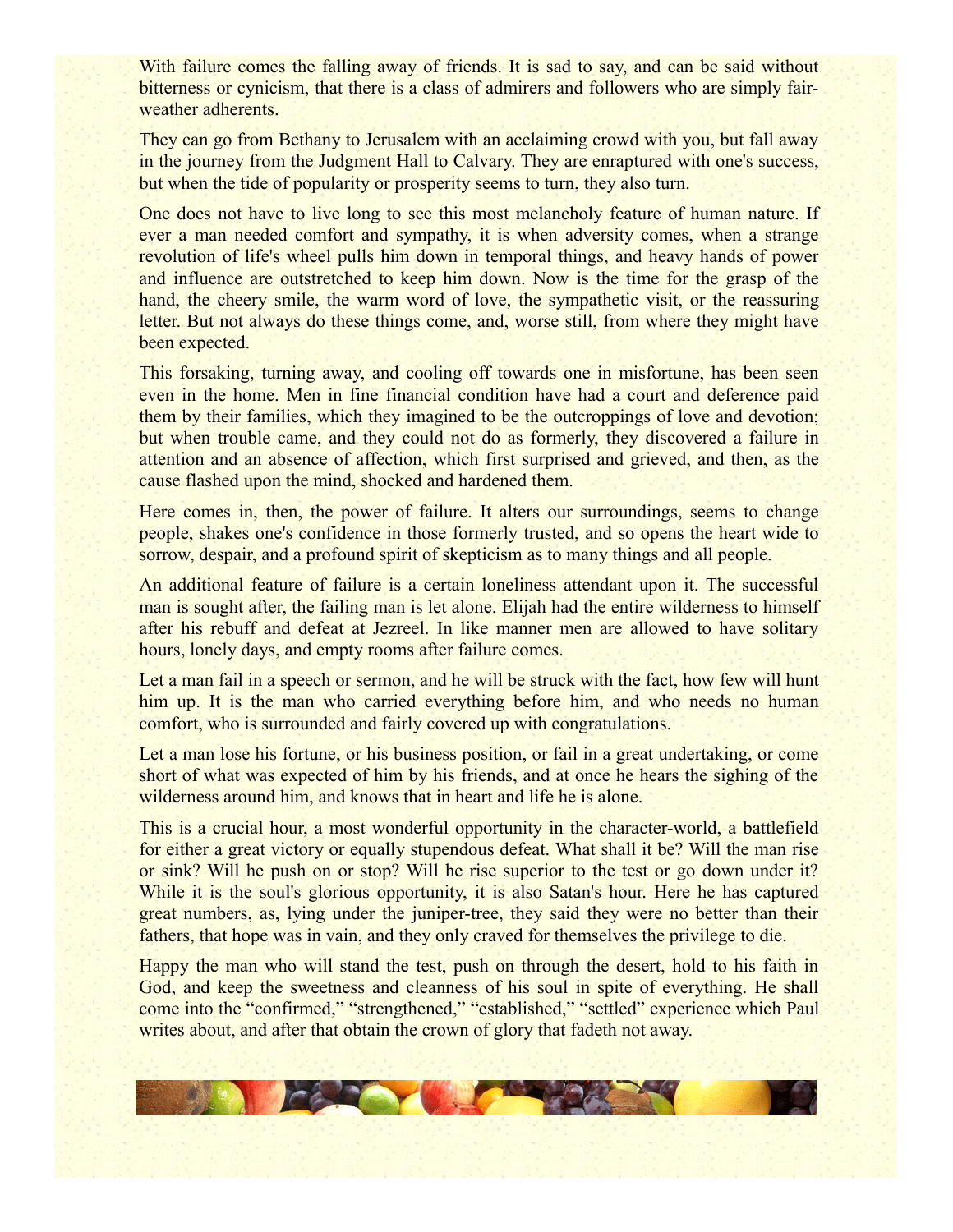## 16. THE TEST OF WANT AND RELIEF

All the sides of a man's character are not touched by the tests of success and failure. There is a mighty trying force in loneliness, and an equally powerful one in being thrown constantly for days or months or years with what is called the crowd or multitude. Each peculiar condition will reveal some weakness of the heart, and call for attention and upbuilding at a place where feebleness was not suspected.

After a while may come the test of want.

This means not simply the loss of many comforts, but positive need itself. This trial came to Elijah far from infrequently. Driven by persecution to deserts and caves, comforts, doubtless, he never knew, while oftentimes a bare subsistence was his lot. And there were times when his need was so great that it required a miracle from heaven to keep him from starvation.

Elijah was the most faithful servant God had in Judah or Israel, and yet there was no one who seemed to have a harder time in what is called the necessities of life. At the time we now write of, he was dwelling in a cave far away from towns and cities, and was fed by ravens, and drank at the brook which flowed in front of the cavern. He seemed to have had but two meals a day, and the fare was not sumptuous. Of course, Satan was busy at this point, to call the prophet's attention to the comfortable, not to say luxurious, living of the prophets of Baal, of the three hundred whom Queen Jezebel had fed at her own table, while he, God's servant, living the truth, and preaching the truth, spent most of his life in exile, suffering, and actual want.

One day he noticed that the brook which murmured before his hiding-place, did not flow with as great volume as on the preceding day. The following day it had still diminished, and Elijah saw it steadily lessen, its tinkle weaken, until it became a mere thread of water, a trickle, and then finally a dry bed of sand and rock.

There is not the slightest intimation in the Book that the prophet's faith failed in this trying circumstance or that he became impatient or repining. That the opportunity was golden for such a mental and spiritual state, none can question. But the man of God stood true to God and himself through it all.

Not all, however, can claim such a victory. It is a bitter trial to be needy, even when we have brought poverty on ourselves by indolence or a sinful, spendthrift life. But there is a keener pang sometimes in the thought that our stripping and need comes while walking in the ways of righteousness. The great enemy is quick to call attention to the fact. The soul is requested to note the prosperity of the wicked, that they have all that heart can wish, and spread themselves like a green bay-tree, while the child of God has the dust thrown upon him by their flying carriage-wheels, and in many cases can not see twenty-four hours ahead, so far as daily bread is concerned.

It constitutes an experience never to be forgotten to see the brook of one's income steadily diminishing and drying up, to hear the tinkle of temporal prosperity getting fainter with the flight of each day,--more than that, to behold the gaunt form of Need leaning against the door, looking in, and, later on, walking in, and taking his place in the house as one of the family, his presence after that being as constantly realized as that of any member of the household.

Bishop Marvin tells of the profound impression made upon him as a child, by his father and mother looking together, one day, into their almost emptied corn-crib, and talking gloomily about the future. He said, their anxious faces and low voices rolled a burden even on his boyish heart, and made a solemn memory that time had never been able to obliterate.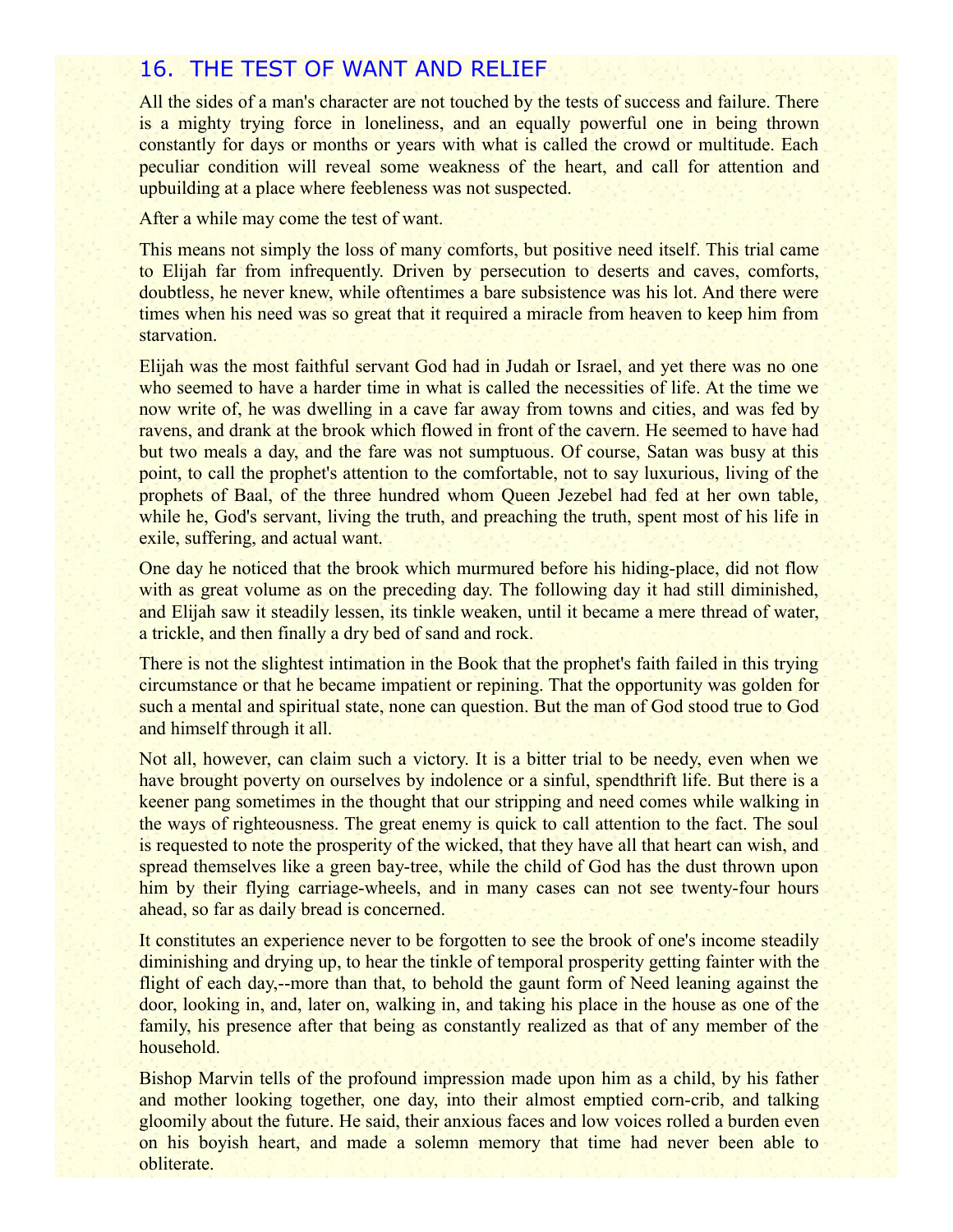When a Christian, steady, straightforward, and true, spends his life in an everlasting financial strain and pinch, and sees at the same time men of the world with their comfortable homes and easy incomes, and whose lives are not such as they should be, he is going through a test.

When a preacher, with an inadequate salary, one on which he finds it impossible to do justice to his children in the way of education and preparation for life, looks across the street, and sees a lawyer, whose beautiful home and grounds declare not only comfort, but luxury; when he contrasts these happenings in his mind with the added thought that he is doing far more good in the world than the lawyer, the man is passing through a test, and a severe one at that.

When an evangelist goes to a place, and labors with all his mind, soul, and strength for the spiritual good of the community, and sees scores of souls saved and blessed under his ministry, and receives far less for the ten days' work than some strolling lecturer with a "funny subject" obtains more in a single night, there is a fine opportunity here for repining, not to say discouragement.

When this same evangelist, after one month's hard gospel labor, had scarcely an amount above traveling expenses given him for compensation, and landed at his home on Christmas eve with two dollars in his pocket, a very great spiritual test was brought to bear upon such qualities as patience, faith, and loyalty to a divine work.

A letter, received from a devout young Christian woman, contained such a portrayal of absolute want in the large family of which she was a member, of the brook having completely dried up, that the heart literally ached as we read the lines.

Of course, these conditions throw the life open to violent and persistent assaults of the Devil, the temptations being in the direction of unbelief, bitterness, worldly pursuits, compromise of principle and character, and other lines too numerous to mention.

The child of God who can see the brook diminish, and then disappear, whose bread comes by weight, and day by day, and as by a miracle, and yet keep sweet, patient, believing, and faithful in the Savior's work all the time, has about graduated in one of the highest schools in the spiritual life.

He has swept up out of the class of "The Thirty," and is one of the famous "Three" spoken of in the Old Testament.

The opposite test of want is that of relief.

The idea we would present is, that the mode which God often adopts to deliver the Christian in his troubles is often as faith-trying as the condition of need in which he was plunged.

This thought is brought out by considering the manner in which God relieved his servant Elijah.

It was a time of famine in the land, and yet the Lord did not send the prophet to a wealthy man to be taken care of, but to a poor widow, and she so poverty-stricken that she had only a handful of meal left in her barrel. Again Elijah rose victorious over the new test, and, believing it was all right, told the woman to make the cake of bread out of that last meal, and doubt nothing. His mighty faith stimulated and invigorated her sinking heart, and she did so. It was a wonderful biscuit that she made that day. It proved to be perfectly abundant for the needs of three people, not only all that day, but as long as the famine lasted.

The reader can not but recall occasions of distress, financial, spiritual, and other kinds, where relief came in ways and methods that were utterly unexpected. The time, manner,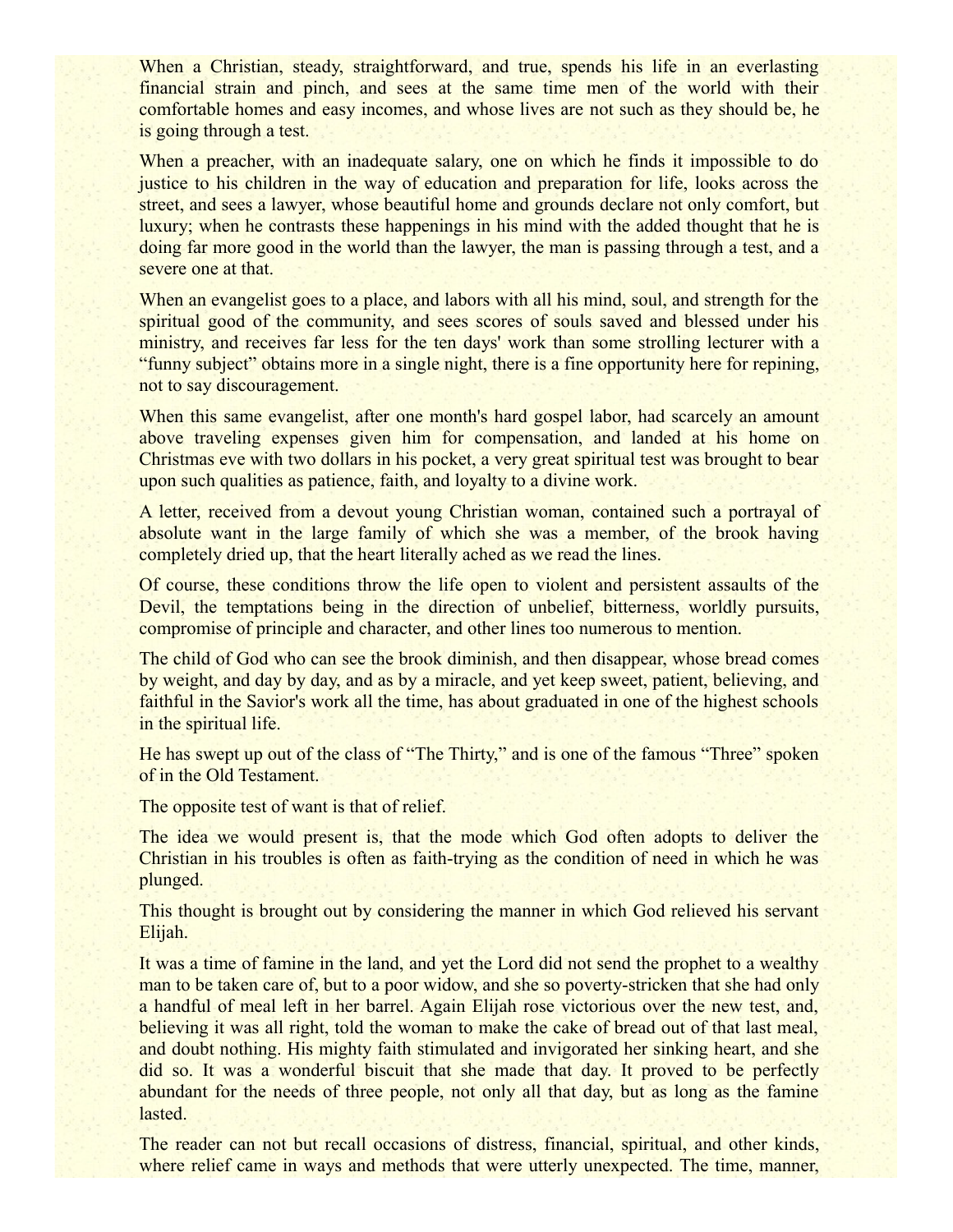and instrument are scarcely ever what the tried one looked for, and in that fact we behold God even in the hour of deliverance quickening and developing faith in the soul. Man in his wisdom would not have conceived of succor in that way; reason would not have planned it in such a fashion. The deliverance of God, like all His other tests, is to intensify and strengthen faith. God is pledged to relieve his child, but the method and time is of Divine selection, and with every repetition is bound to strengthen the man's confidence in the love and faithfulness of the Almighty. Besides, the waiting itself develops faith. Who would have dreamed that the Lord would have commanded the poorest woman in the country to take care of His servant? But He did so, and the method of relief was an overwhelming argument and proof of God's ability to provide for His people in the most discouraging circumstances, and so an inspiration to faith and perfect soul-restfulness. How could a man doubt after such an unmistakably providential dealing? A Christian woman, brought to sore straits, and almost yielding to despair, had to be comforted, and faith in God renewed. The agency the Lord used to revive and restore His child was the sight of a sparrow hopping about on the snow-covered ground. Instantly the words of Christ rushed over her, "Your heavenly Father feedeth them--are ye not much better than they?" The revulsion of feeling was complete as, with ascendant faith in her heart, and happy tears in her eyes, she murmured, "If He cares for sparrows, how much more will He care for me!" One of the most gifted preachers in the South, Dr. C. K. Marshall, had suddenly lost two beautiful children. He and his wife were prostrated under the blow. In the very blackest day of their sorrow they were, one morning, in their bedroom, too stunned and heartsick to take up the simplest duty.

How, now, shall they be helped? Who is qualified to talk to and help this prince of pulpit orators, who knew beforehand all that any one could say to him? The strangeness of God's methods of relief is again seen in the way He remembered His gifted servant. Prominent, learned, and cultivated people had come and gone, with their conversations, prayers, expressions of sympathy, and counsel. All had failed. One day God sent a poor old colored washerwoman, who, standing at the foot of the bed, and looking down with streaming eyes and kindling face upon the prostrate man and his wife by his side, so held up the duty of submission to God, the certainty of reunion in heaven, and, above all, the fact of an everpresent, loving, sympathetic Christ, that the fountains of the deep were broken up in the souls of the two she addressed, the stony feeling was swept away, a tide of sweetest spiritual consolation filled their hearts, and life, with its burdens and duties, was taken up from that hour with a comfort and power never before realized. The instrument of relief was a Negro woman, poor, unlettered, and unknown to the world, but well known to God and filled with the Holy Ghost.

We heard a gentleman say in Alabama, a couple of years ago, that he became convicted for his sins at a meeting, and there came a night when he was so burdened that he thought he would go wild with grief and despair. The services were over, the meeting had ended, all in the household were asleep, and he tossed, wakeful and miserable, upon his bed. By his side, sound asleep, was a tobacco-chewing, backslidden preacher. There was no need of waking him up, for he himself was spiritually lapsed and dead. While thus situated, who but God could give relief? It was a summer night, the windows were open, and the katydids were singing by scores in the trees. Suddenly God made the choral chirp or song sound exactly like "Come to Jesus," "Come to Jesus," With a burst of tears the man cried out, "I will," fell upon his knees by the bedside, and was instantly saved.

In the first year of his ministry, the writer, like many other preachers, had a very hard time financially. He saw the brook get smaller every day, and finally, after living on bread alone for several days, saw even that give out. The weather, also, was bitter cold, and his coal supply was exhausted. As the town in which he lived was not on his circuit, there was no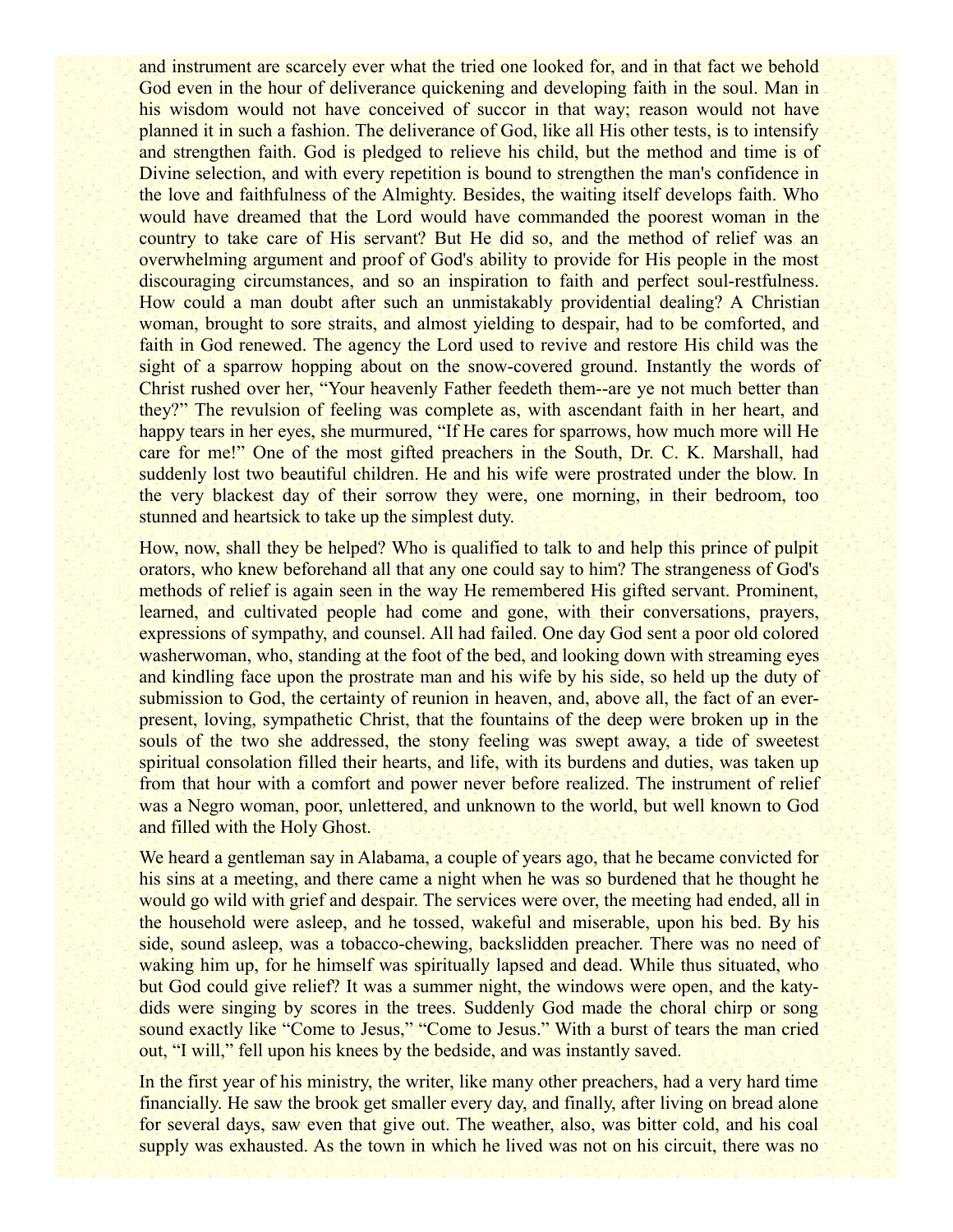one to look to or call on. He had well-to-do men on his work, but they, in the rush of their own life and business, had overlooked him. What would God do in this case?

At four o'clock in the afternoon the young preacher, with a perfectly empty storeroom in his house, knelt down before his stove, and cast in the last lump of coal he had. Without rising, he dropped his face in his hands, and said, with tears in his voice as well as eyes, "Lord, I will trust you," when suddenly there was a knock at the front door of the cottage home, and on the doorstep stood a poor farmer's boy. He said, with a kind voice, but in a bashful way, to the preacher: "I have just sold the bale of cotton I made this year, and have brought you four dollars. I have heard you preach several times, and want to help you." Doubtless the young man wondered, as he turned away, why the preacher's voice was so broken as he thanked him, and why tears should fall over such a small present. But it was not small in the sight of God or of the man benefited. Moreover, the preacher saw back of the brown hand of the country-boy the white hand of Christ. He was at His old work of breaking bread. Then was the Scripture verified, "And the word of the Lord came unto Elijah, saying, Arise, get thee to Zarephath, and dwell there; behold, I have commanded a widow woman there to sustain thee." May the Lord grant us to be as faithful under the two tests of want and relief as was His servant Elijah! And for our additional strength and comfort may we not forget that Christ was brought into want, as had the Devil to whisper to Him in the wilderness, "Why can not these stones be turned into bread?" He stood the test to the end, even forty days; and then came the relief. It was wonderful. The Bible says that "Angels came and ministered unto him." The same will be done to us if we abide in Christ and remain faithful.



#### 17. THE WITHERED HAND

The hand is king among the members. It is hardly possible to overrate its value to the body. If the eyes fail, the hand becomes, through touch, a second sight; if the tongue is dumb, the hand, through signs and gesticulation, furnishes not only words, but a language itself. Oratory without the hand is almost like a bird without wings, while the great body of musical instruments, thus deprived, become nothing but pieces of furniture.

But there are other offices of the hand, which, when we apply to the spiritual life, will add a painful interest to the spectacle presented by the Gospel in the words that, in the congregation listening to Christ, there was a man whose hand was withered. This meant much, when viewed alone in a physical sense, but with a spiritual application, a far greater trouble and calamity is prevented.

There are many withered hands in Christian congregations and assemblies today. As the lame man lay at the Beautiful Gate, and the palsied man was stretched by the Pool of Bethesda, so these withered ones are in the Church, under the wings of the cherubim, and in the immediate presence of the God of grace, love, and power.

There are a thousand blessed and beautiful things these people could do with their hands if they were not withered. Some have never done anything; others were once useful, but have ceased doing.

The sinner's hand and the backslider's hand are wonderfully alike in the fact that just now both are lifeless and powerless. One was always so; the other was healed for a season, for a while did great good, and then something happened, known to God and themselves, and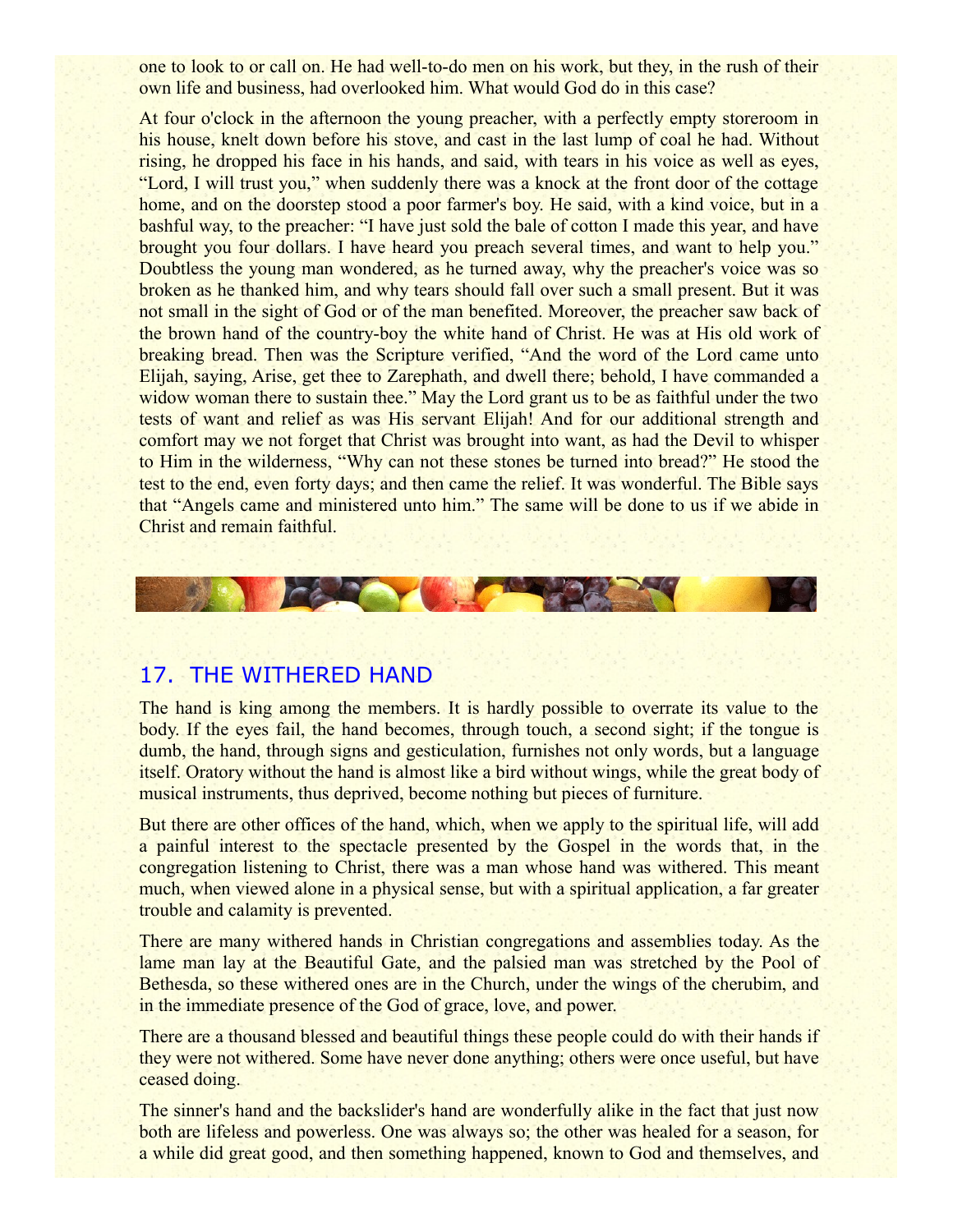now, although still in the house of worship, they are present with a withered hand.

We once knew a lady whose right hand became paralyzed. She carried it on a pillow. It was smooth and plump, but had a dead white look that was corpse-like. This useless, lifeless hand was literally loaded with diamonds and emerald rings. We never looked upon the helpless member, covered with sparkling jewels, without a sense of pain, as well as disgust. And it is with no pleasant sensation we look upon the beautiful, well-kept, and even jeweled hands in the Church, and think of the little good they are doing for Christ in this world. Another dead thing is loaded down with gems!

One office of the spiritual hand is, to give the grasp of interest and love.

It would be impossible to estimate the good which has been done by such a clasp. It is a means of grace to both parties. Men and women can date the great moral change of their lives to such a cordial grasp of the hand. Such a pressure given the writer, when he had turned his back on the world, was like a great influx of strength to his soul. And yet this needed work of the hand is lacking in so many places because it is withered.

Another office of the hand is, to uplift the fallen.

There are many hands and weapons lifted to push and knock people down who are treading the way of life. And there are hands to keep them down. And then, thank God, there are hands to lift men up. They are few in comparison with the others, but they exist for all that.

It is always counted a noble act for a man to pluck one from the fire or the waves, or to deliver from any great physical danger. Men commemorate such deeds in marble, in medals, and in song, oration, and book. The land resounds with the achievement in which a hand went down, and a human life came up.

There are greater dangers than fire and flood; and mightier perils than falling buildings and plunging derailed trains; and greater despairs born in the heart than that of feeling a vessel going down in mid-ocean, or beholding the flames cutting off all hope of escape from a burning building.

There are such things as hopeless poverty, present crushing want, profound moral mistakes, sins committed, character wrecked, reputation gone, conscience on fire, and devils goading the heart to desperation. Where one sinks in the sea, or is engulfed in blazing houses, thousands are going down here, and the sad thought is, that they would not have gone down if there had not been so many withered hands in the Church.

We knew a man who had a number of disasters befall him. Finally, one morning, a greater trouble than all, which had gone before, befell him in his business. Stunned, heartsick, despairing, he took the street-cars for home. On the cars he met a friend and member of the Church, who noticed his sorrow, but said nothing. He reached home, and almost staggered into his wife's room, hungry for a look and word and grasp of sympathy and love. The wife was so absorbed in her young baby that she had scarcely a glance for her wretched husband. He told her that he was in great distress, and her cold reply was to go in the next room, and lie down. A hand-clasp of love and pity would have saved him even then, but it did not come. He was married to a woman who had a withered hand when it came to spiritual help. He, with a groan, walked into the next room, and committed suicide.

Few active, devoted workers but have thrilling histories to relate of timely help that, under God, they were able to extend, and that prevented desperate deeds, robbed hell of a victim, and added a new citizen to the kingdom of God. Look on us, said Peter to the lame man, and at the same time gave him his hand, and Luke says, the afflicted one leaped to his feet. Save us from a hand that is idly folded into its fellow-palm, and coddled in its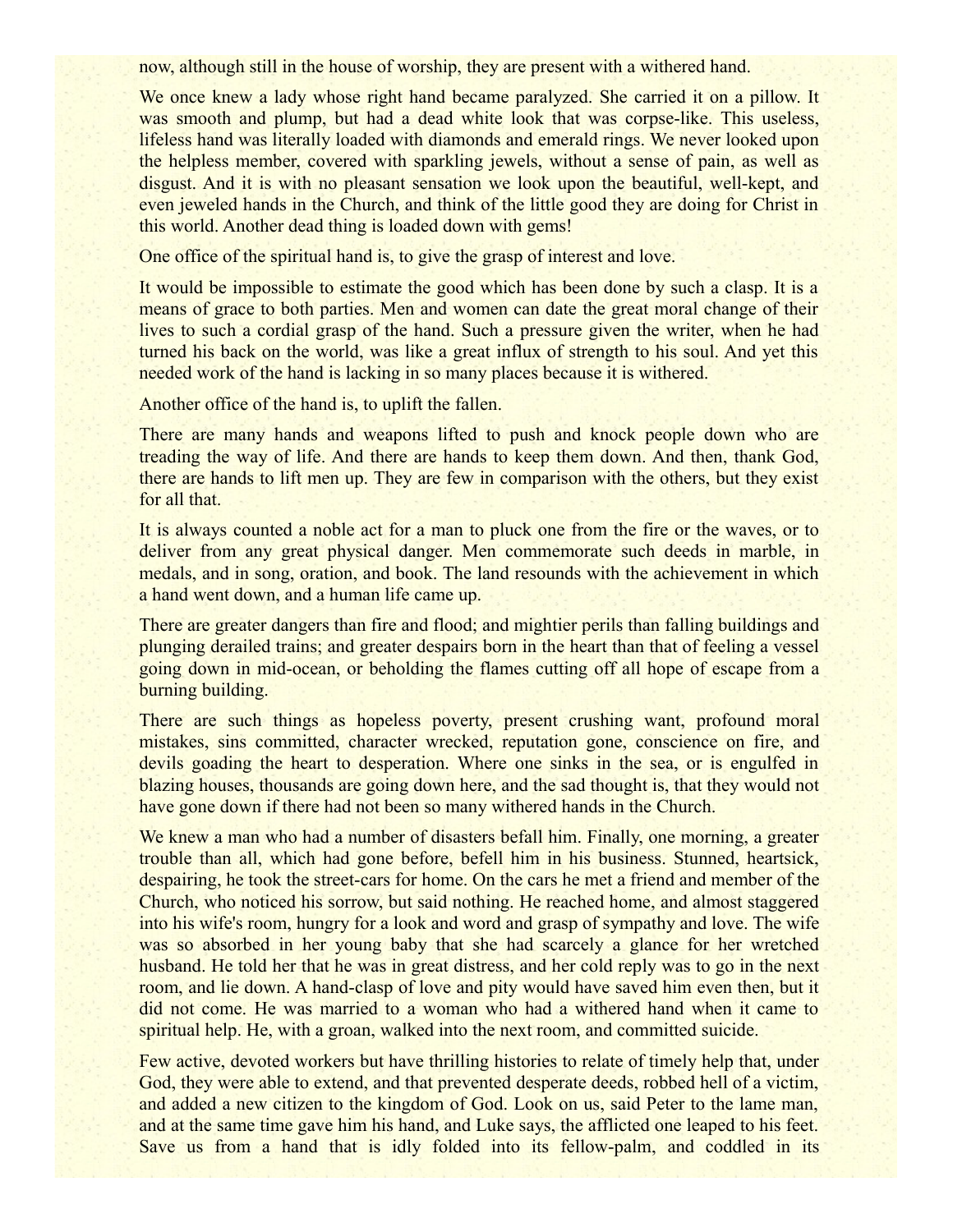deathlikeness on a pillow, and gemmed when it is doing nothing for God or man worth a copper cent. Give us the hand that can reach downward, and get hold of a despairing heart and sinking life, and lift them up, and present them to God. Such a hand Christ carried with Him, and such a hand we should all pray to possess.

A third office of the hand is, to give.

The sight of a woman stopping on the street to give to a beggar has always warmed my heart. The spectacle of a liberal man giving his gold, silver, and bank-notes to a worthy cause is always an uplifting sight. The human race is united in condemnation and disgust of a miser, and all agree in admiring and praising the generous and princely giver. No statue is built for an avaricious man who hoarded and lived for himself; but the man whose heart-throbs broke the fastenings of his front door, and the latch of his gate, and helped the outside world in its need and distress as God gave him ability,--this is the man whose name is pronounced with love and gratitude, and whose life is honored everywhere. He has built monuments for himself in churches, colleges, and good institutions of various kinds. The tears which he dried by his benefactions to the poor will reappear, transformed into flashing gems, that will deck his crown at the Last Day. The blessings he receives from countless lips will be woven into a marvelous robe of glory for him in the coming world.

Few know how to give. The hand is withered. The man can not get his fingers into his pocket, and has no strength to draw out his purse, or to extract coins and bills from its folds. Poor, lifeless member that can not respond to the call which comes up from starving people in our alleys for bread and coal, and from the jungles of India and Africa for gospel light and salvation!

A fourth office of the hand is, to supplicate in prayer to God, and bring down the power of Heaven upon the people.

We naturally fold or clasp the hands When we pray, and often they are uplifted in supplication.

The more earnest the petition becomes, the more the hand is used. We have all seen such hands.

There have been times that we have beheld them over the heads of a congregation, when they reminded us of banners, leading on to battle and victory. Some of them would get hold of the throne, and would bring down the Spirit upon the audience in mighty power. There were no pillars and galleries lined and loaded with such spiritual difficulty and opposition but they could, by the might of those hands of prayer, bring the whole thing down before God with a perfect crash.

How we bless God for these hands of prayer! We see them in many places, at the sick-bed, dying-bed, family altar, Sunday-school, prayer-meeting, and Church service. They are barricades between souls and ruin, and they, at the same time, are great levers to pry men and women out of sin and despair into hope and righteousness.

It is said of Stonewall Jackson that he could be seen, during the raging of the battle, with his head bowed and right hand uplifted in prayer, as he galloped up and down in front of firing and charging lines. Who wonders at his victories? God would not let anything override that lifted hand. And it has seemed to the writer that, while God intended to emancipate the slave in the Civil War, yet He has to bury that man before He could let the invading army roll on to accomplish the great design. God honors the uplifted hand.

When a certain battle took place between the Israelites and one of their powerful enemies, the Bible says that Moses went up on a mountain, and lifted his hands in prayer. The Scripture adds that, when his hands drooped, Amalek prevailed, but when they were steady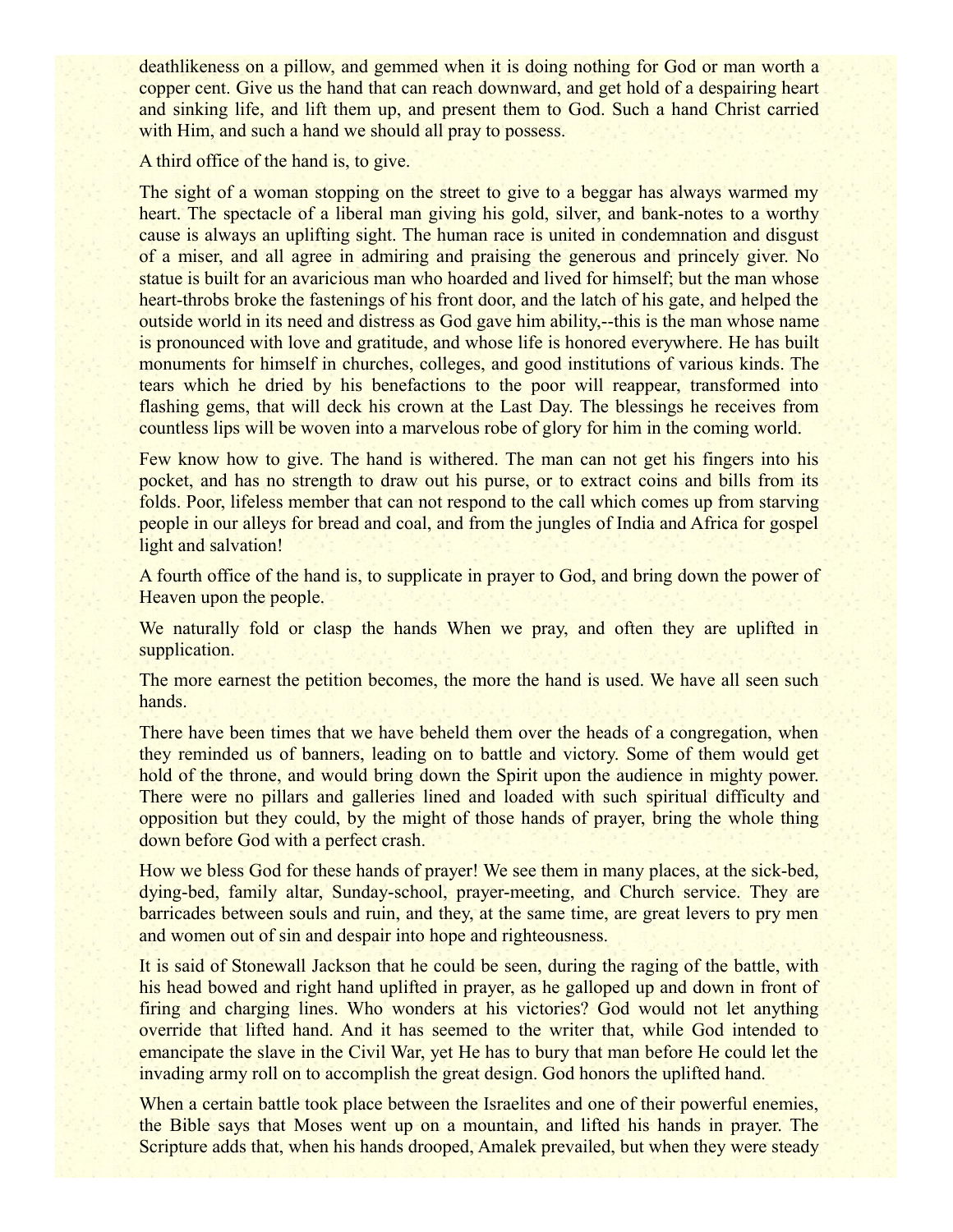in their uplifted position, Israel prevailed. The efficacy of fervent, importuning prayer is plainly taught here in this striking occurrence.

In view of all this, how exceedingly melancholy it is to see the withered hands in the Church! They are busy in Church festivals, they can clap an elegant approval of some song in a social reception, but they hang pale and lifeless when we enter the realm of prayer and importunate pleadings for salvation, full salvation, and the mighty power of God to come upon the people.

What a time we would have, and how the kingdom of hell would be shaken, if all the hands, now numbered as Christian, could be restored and filled with life and power as we have mentioned, and be lifted triumphantly to the skies! Who doubts, if this were done, Israel would prevail, and sin and Satan would go down everywhere?

Christ's remedy for the withered hand is to stretch it forth. This is what He told the man thus afflicted before him, and he, in the effort to obey, suddenly felt life and strength rush into the dead member.

If the withered hand is that of the unconverted man, the thing to do is to fix the eyes on Christ, and try to do with the paralyzed soul what He commands to be done.

If the hand has become withered from disuse or sin, and is that of the backslider, then sin is to be renounced, and the long unused powers of the life must be dedicated again to God, and the effort to obey in all things be made, while the eye all the while is steadily fixed on Christ.

The repentance of the backslider, whether he has lapsed in the regenerated or sanctified life, is to do the first works, take up neglected duties, and obey God in every particular. The heart is sick, and the hand is heavy, but He who made us bids the drooping-hearted man to stretch forth the withered hand. Return to forsaken fields of duty, resume the oldtime benevolences, go to helping and assisting the needy and fallen, invade the realms of importunate prayer again, give heart, tongue, foot, hand, and voice once more fully to God. In a word, with eyes fixed on Christ, stretch forth the withered hand.

Reason will say, it is hopeless. Feeling may urge you to wait for more emotion. Despair may whisper, nothing will come of it; and the Devil may tempt you not to do so, but Jesus says, stretch it forth. So, in His beloved name, do it! The instant that you do so, healing life, restoration, joy, and blessedness will rush into the spirit, and another being will be seen who has a tongue to praise God, a foot to leap at His bidding, and a hand, withered no longer, but able to lift up the fallen, give freely to the needy, and pull down the blessings of Heaven upon hundreds and thousands of struggling immortal souls.



#### 18. THE SMITTEN MOUTH

Paul had been arrested by ecclesiastical authority, and was standing before the Sanhedrin under the charge of being an enemy to the Church. Being allowed to speak for himself, he said, "Men and brethren, I have lived in all good conscience before God until this day." This was a first-class experience, and one that few can truly claim as their own, and yet it was instantly met with the loud, harsh command of the high priest, "Smite him on the mouth!" It would seem from this that an experience of a high order was not relished by the scribes and doctors of the temple. Perhaps there is an element of condemnation in the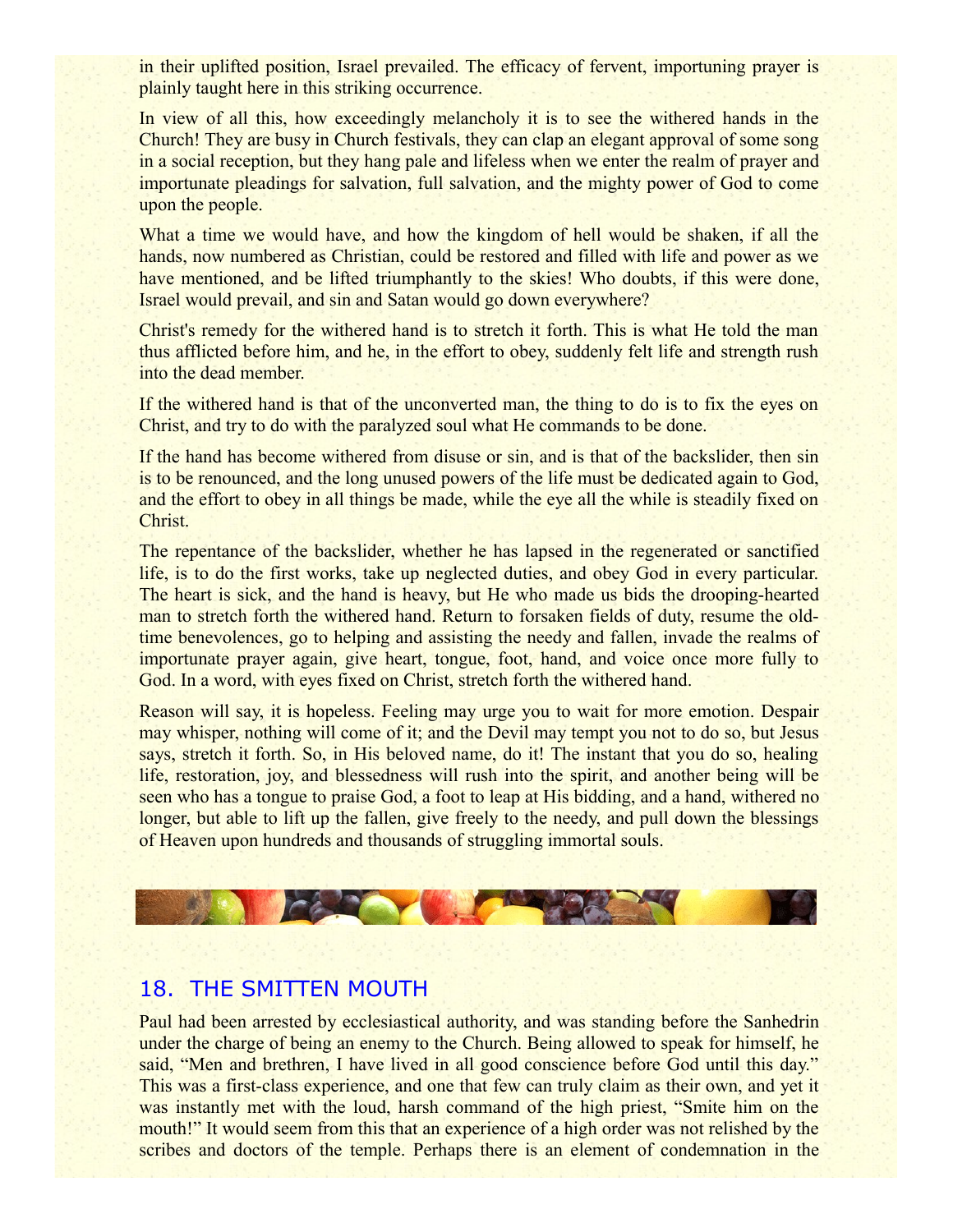relation of high spiritual attainment or obtainment to religious people who have degenerated into men of Church affairs, whose eyes have been diverted from the Spirit in the wheels to the wheels themselves. The Sanhedrin lived for the machinery, but Paul had seen "a man's hand in the wheels." It had a scar in the palm. To say that he had beheld more than the high priest and the elders, was not only presumptuous, but unpardonable, and called at once for a crushing blow on the lips which had given such offence.

It is an old offense and an old punishment. Christ Himself, long before Paul's mishap, had in like manner outraged the same high ecclesiastical circle, and received a similar cruel blow upon His mouth. And yet He had simply declared the truth in every word which He had uttered.

It seems that some men do not want to hear the truth, or anyhow the whole truth. They live obviously on lower planes of the spiritual life, and yet would speak advisedly about the higher planes. Under the plea of attending to the "wheels," to the various Sanhedrin meetings of the Church, they have overlooked the privilege, duty, and necessity of waiting ten days in humble supplication and expectancy before God in the upper room. Giving only a few minutes of each day to God in real prayer on their knees, they feel perfectly competent to sit in judgment upon servants of God who daily pray from three to four hours upon their faces. Living at the foot of the mountain, they indulge in smiles and considerable criticism of one who arises in the camp, and speaks of a fire-encircled Summit, where blessed truths were engraven by God's finger on the tables of the heart.

They overlook the spiritual meaning in the toilsome ascent of the mountain, the loneliness of the top, the waiting for days on God to reveal Himself. In a word they neglect the conditions of obtaining Divine manifestations and blessings, and yet cry out against the statements of those who have fully obeyed these higher demands of the gospel.

If the Christian, descending to the camp from the fire-crowned mount, would only wear a veil, or if he would live his experience without any oral testimony, all would be well. It is the tongue that seems to hurt so in certain circles. Therefore, be it resolved, that, whosoever shall claim that he has received from Heaven anything different from, or superior to, the ecclesiastical circles of his village, town, or city,--behold! He shall be smitten at once upon the mouth. Be it, also, resolved that, whosoever shall strike this same offender with weapons of ridicule, misrepresentation, and oppression, he shall be counted to have done the Church a kindness, and rendered a service to God.

So the smiting goes on.

The sound of the blows are all over the land. The last few years reveal a vision of blood. Clenched hands are lifted, and fall with sickening thud upon mouths testifying to the truth; and the blood spurts.

What if this is a figure? Which is the more painful, a blow on the face, or private letters, published articles, and public deliverances where ridicule and unjust condemnation abound, and the thing struck at is not the face, but the man's reputation, influence, standing, work, and happiness. The bruised face will be well in a day or so; but what about the heart and life that have been struck? A cool linen bandage may heal the one; but who can undo the hurt of a written or printed lie? Can the writer himself do it? Who is willing to undertake such a journey and such a task, where the paper containing the misrepresentation or fabrication has a circulation of from ten thousand to five hundred thousand copies?

This slayer of his brother forgets that God asked Cain where his brother Abel was. This smiter of the Christian testifier forgets that God watches the fall of a sparrow, much more that of a falling hand, whose destination is a mouth that God made, and that is declaring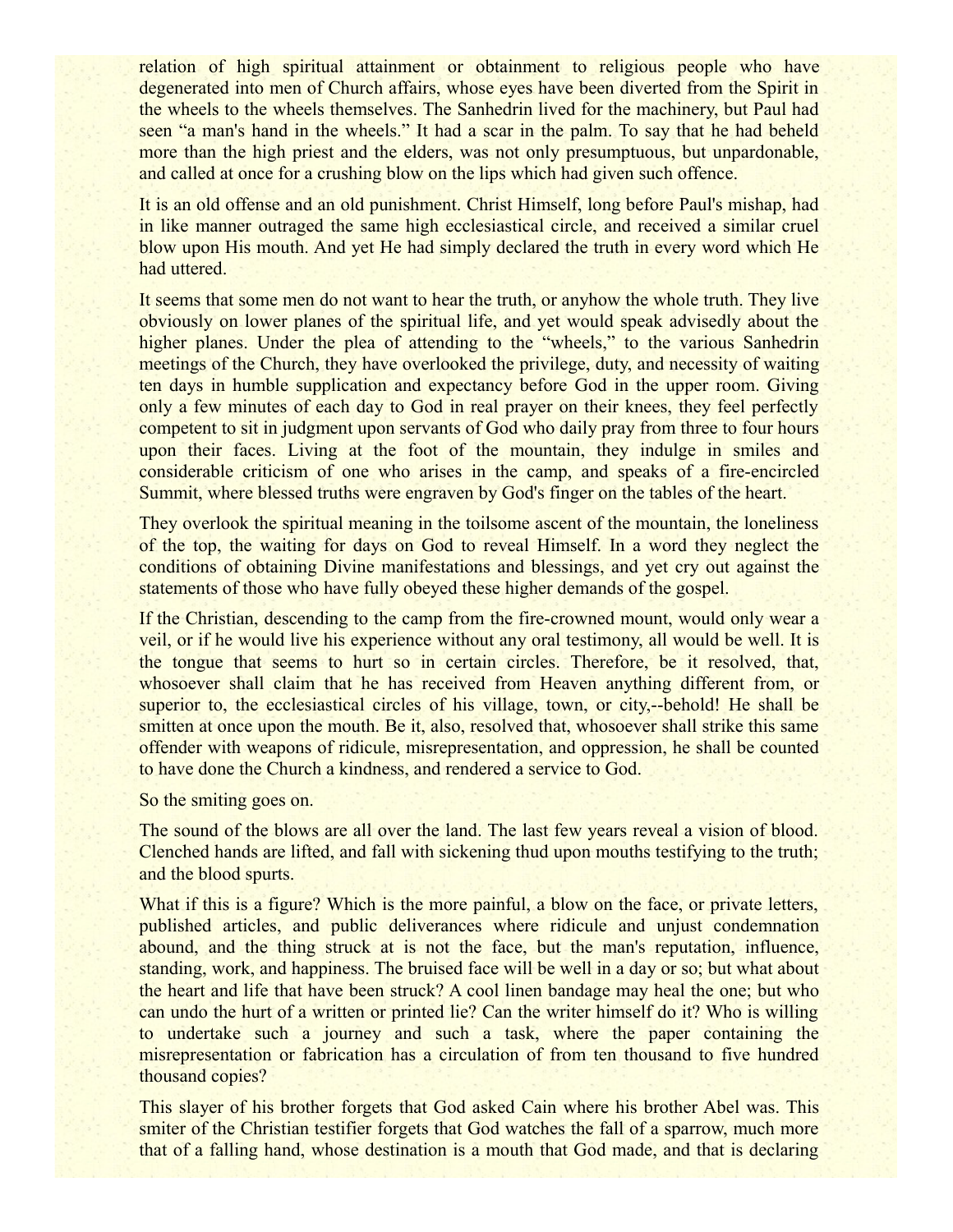what God, in His glorious power, has done and can do for the soul. He has also forgotten that God is a just God, and that this very fact of Divine justice and judgment will close the windows and doors of heaven upon him, and transform the sky into an impenetrable ceiling of brass. Prayer, like smoke, is driven back into the eyes of such a man, and communion with heaven without repentance becomes impossible.

In a word, this man, under a closed heaven, is now in fine condition to misunderstand, and even be wrathful with a child of God who speaks of open skies, descending doves, and flaming tongues of fire.

So it comes to pass that, look when and where we will, there is a vision of clenched hands, smitten mouths, and spurting blood. Blood is everywhere! It is an age of blood-flowing, not simply in the military world, where swords and cannon are used, but in the afterhistory of investigation, where no position of responsibility and prominence will save a man from violent attacks. The vision of blood is in the political world, where one party spends most of its time in belaboring the other. It is in the commercial world, where, with every conceivable art, stratagem, and power, individuals as well as corporations are trying to undo and destroy some real or fancied opponent. It is in the literary world, where criticism is as keen as the blade of the guillotine, and as pitiless and unjust as the men who ran that instrument of death in the Reign of Terror.

When we come to the ecclesiastical world, the Church life, and, closer still, to the Christian life, we would expect and crave to see something different and better. But the vision of blood remains.

Angry, clenched hands and crimsoned mouths abound. Religious denominations are still seen firing at each other, and chasing one another, as they do in war.

Two divisions of one great common creed are still debating about how to meet each other with amity and brotherly kindness in their work, and failing to do it. One of these bodies sends a delegate to the other to convey greetings. He does so, and sits down, when, in fifteen minutes, a leading man on the other side tomahawks and scalps him so quickly and cleverly in a platform reply, that the victim scarcely realizes that he has been slain. The great warrior sits down, with the scalp of the young chief at his belt, who, covered with blood, has hardly yet comprehended what has been done.

Look at the Church members striking at one another. Hear the stewards talking about one another.

Listen to the preachers and evangelists judging, criticizing, and condemning one another. See how the editors of Church papers are forever after one another. It is a vision of blood everywhere! It is a spectacle of cutting and slashing, stabbing and shooting, tomahawking and scalping, gouging and biting, wherever you turn. Doubled fists, smitten mouths streaming with blood, are on all sides.

Heenan and Sayers, Sullivan and Kilrain, and Corbett and Fitzsimmons never gave harder and crueler blows in their line than I have seen and heard given in the name of Christ in this so-called Christian land.

We do not allude to warnings of and denunciations against sin that must be delivered from the Church press and pulpit, but to personal attacks, the violent assailing of individuals who love God, and are keeping His commandments.

Listen to some of the words as they fall from the lips of the smiter as he strikes the mouth of one of God's Spirit-filled servants.

"He is not my style of preacher"--Smash!

"He does not cast out devils like I do. Hit him!"--Smash! "He believes in the second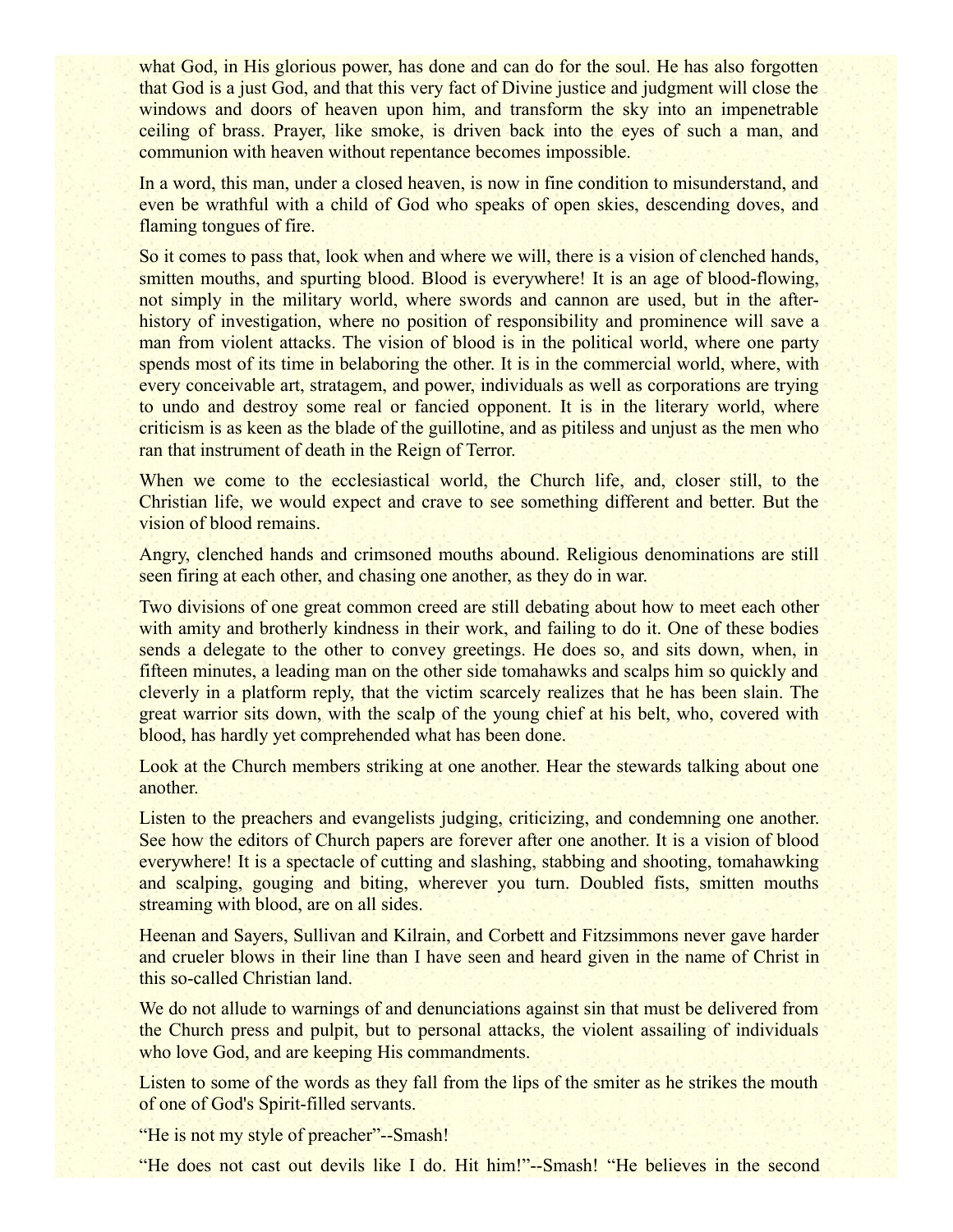coming of Christ, and is a visionary. Hit him, somebody--hit him, everybody"--Smash!

"He believes that Christ can heal the body"--Smash! "He says, he has received the blessing of sanctification as a work clear and distinct from his regeneration. Let everybody strike him!"--Smash! Smash! Smash! "He is a Church-splitter--a crank--a schismatic--an abuser of the Church and his brethren." Bang--thud--smash!

"Did you hear him?"

"No; but somebody else did."--Smash!

"Did you investigate the Church-splitting matter, and hear the other side of the case?" "No; and I don't want to."--Bang!

"Would you condemn a man unheard? Is that just, or right, or Christ-like?" "I haven't time to talk with you. Hit him there, some one! Strike him again! Knock him down! That's it! Smash--smash! Now, drag him down the street like they did Stephen! Beat him as he goes! Roll him over and over! Thrust him outside the walls! Now finish him! Bang--thud- smash--smash--smash! Is he dead? Quite dead? All right! Now let us open Conference with the reading of the thirteenth chapter of First Corinthians, or begin divine service by singing the hymn:

"Blest be the tie that binds Our hearts in Christian love; The fellowship of kindred minds Is like to that above."



## 19. THE SILENCE OF CHRIST

Many, in studying the life of Christ, overlook the sterner side of His character. They make Him nothing but love; invest Him with a forbearance that has no end; and rob Him of justice, judgment, and that ineffable dignity and grandeur belonging to Him as King of kings and Lord of lords. They fail to see that He who wept over Jerusalem, drove out men and animals from the temple with uplifted scourge and burning, indignant words, "Ye have made my Father's house a den of thieves." That, while He said, "Come unto me, and I will give you rest," He also proclaimed, "Behold, your house is left unto you desolate." That He who took little children in His arms, said to the religious teachers of that day, "Ye generation of vipers, how can ye escape the damnation of hell?" That He who sat down, and opening His mouth, taught the multitudes unweariedly for hours, was silent in the presence of certain characters, and would make them no answer whatever.

There is no contradiction in this course of Christ, but perfect moral consistency. The explanation of the varying conduct is found in the characters of the individuals before Him. The Savior has evidently more than one side to His personality. There is a way of obtaining an audience, and enjoying delightful communion with Him; and there is a life we can live which will make the skies empty, lock the gates of heaven at our approach, and cause the Son of God to maintain toward us an unbroken silence.

The dreadful fact of Divine silence is the thought present to the reader; and this unspeakable calamity we bring on ourselves.

Christ was notably silent to certain men. The Bible says that, under the questions they put to Him, "He answered not a word."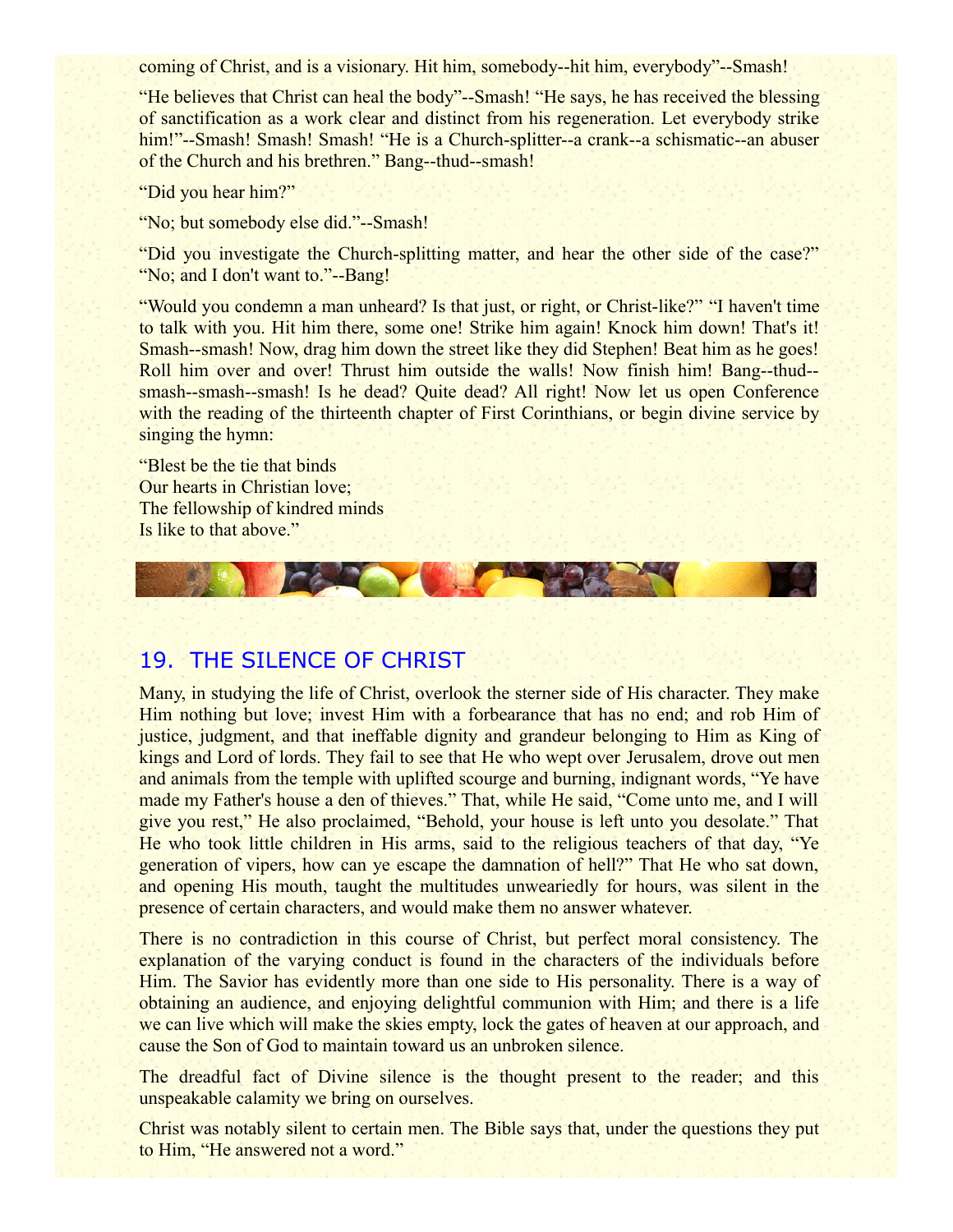Christ is silent to some people today. Some are honest enough to confess the great woe; in other cases many see it. Whether in Bible times or today, this Divine silence is not arbitrary, but is invariably the result of something the man has done, or, deeper still, what the man has become. Light is also thrown on the matter in one of Paul's inspired statements, "If we deny Him, He will also deny us." He is to us what we allow Him or make Him to be. Beyond all doubt, the fact of Christ ceasing to speak to a human soul can be explained.

#### Christ was silent to Herod.

The Scripture says Herod was glad to behold Him of whom he had heard much, and now hoped to see Him perform some wonderful work. But no interrogation that this corrupt, unprincipled man could put to Jesus elicited the slightest reply or even a recognition of his presence. He said nothing, and did nothing so that Herod marveled.

Christ had previously said of Herod that he was a fox. He had a low, cunning nature. On top of this was a vulgar curiosity to see Jesus, and behold him work physical wonders that would make him stare. To such a character the Divine Being is invariably silent. There is nothing to be said to such a man except Judgment Day words, and that time has not yet arrived.

The writer has been struck with the fact that, after a remarkable outpouring of the Spirit on a meeting, there is an immediate rush of a certain element in the community to the next service, who are brimful of curiosity to see what is going on; and invariably we have observed on such nights a notable absence of the Holy Ghost. He would not work to gratify such a lust of the eye, or speak to men and women in such a mental and spiritual state.

Again, Christ was silent to Pilate.

The Roman governor put many questions to Jesus, and charged Him to answer, but the Evangels tell us, "He answered him nothing." Two replies, evidently given for the benefit of the world, make all the more remarkable Christ's silence to the individual.

The study of the Roman governor shows him to have been timorous, cowardly, timeserving, and unjust. It is hard to conceive of a blacker character than that of the man who sat in judgment upon Jesus Christ. He knew Him to be innocent, said he found no fault in Him, and yet sentenced Him to the most horrible death known to men. Who wonders that, to the numerous questions he propounded, the Savior made him no reply?

Still again, Christ was silent to the chief priests and elders.

Matthew says, "When He was accused of the chief priests and elders, He answered nothing." And Mark states, "The chief priests accused Him of many things, but He answered nothing." Every one who has beheld and felt the power of character; who has looked across the great gap and chasm that yawns between virtue and vice, truth and falsehood, righteousness and unrighteousness, can thoroughly comprehend and appreciate the silence of Christ to these men.

All of us have met persons, whom to talk with is simply to waste words, and to lose time. They have put themselves where reason, truth, revelation, and warning are all alike lost upon them. To such people we finally become utterly voiceless.

In addition to this, we all know how the presence of unsympathetic, uncongenial natures will freeze the powers of speech, and drive us into profound silence. The explanation of being strangely shut up to individuals, or before assemblies, can often be found right here, while the exquisite suffering of being compelled for years or a lifetime to be in the presence of moral opposites can easily be imagined. Of course, this leads to silence, long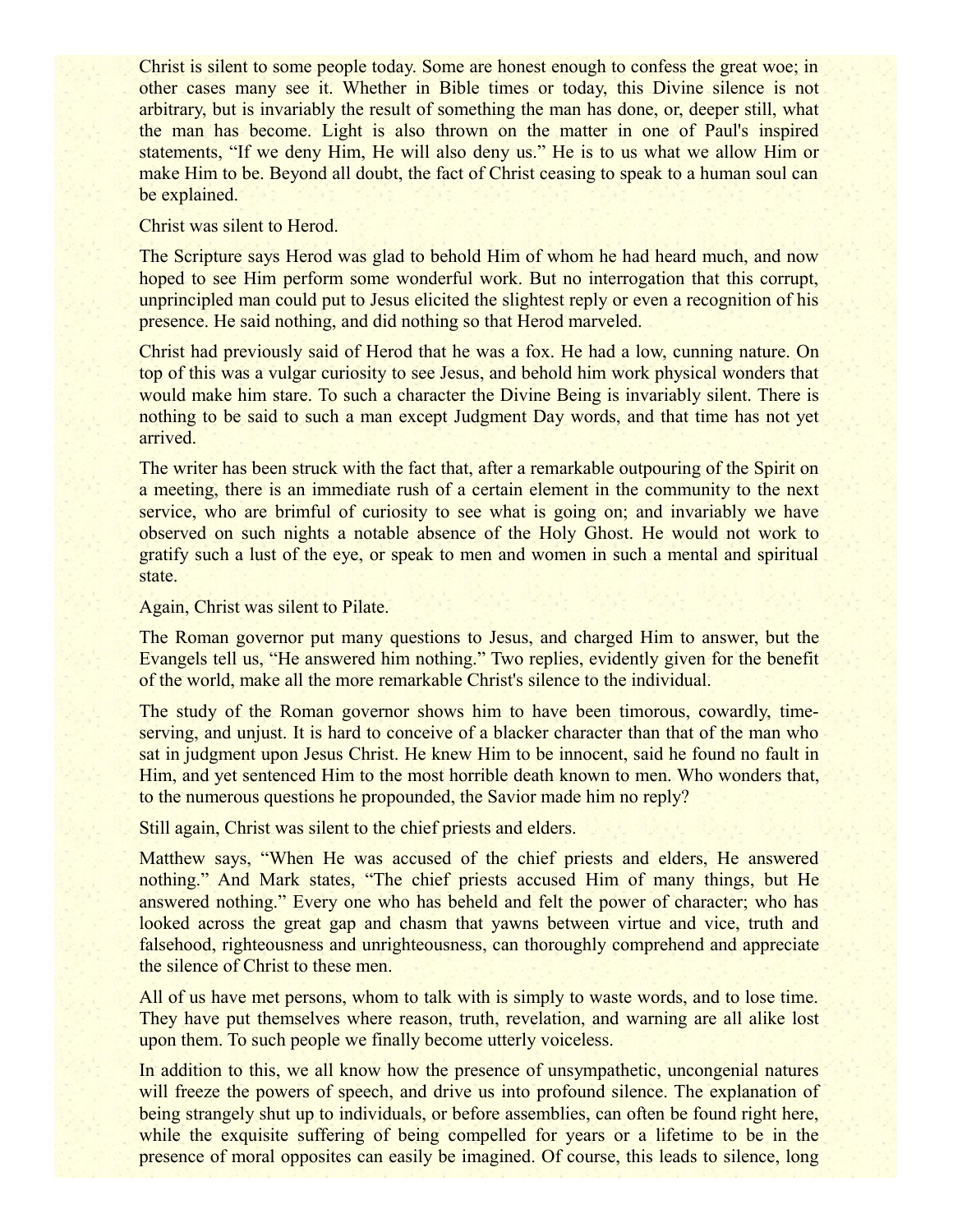spells of silence, and whether in business or family life, only that conversation is indulged in which is absolutely necessary, or that is felt to be one's duty.

We know of a married couple who lived over twenty years in the same house, and never exchanged a single word in that time. Neither one was religious, but one had moral character, and the other had none. One day there had been a revelation of a hideous, unprincipled heart, and straightway a silence of twenty years fell in between the two.

If we contemplate a single feature of Pilate's character, his injustice, we can easily see that that alone would be sufficient to account for Christ's voicelessness before him. All of us have doubtless been thrown with people at some time in our lives who seemed utterly incapable of rendering us justice. No statement or explanation we could make them in selfdefense or extenuation, would make them change their opinions or remove their prejudice.

I once wrote a number of letters to a prominent man in order to disabuse his mind from the effect of false reports of my work. I was slow to awaken to the fact, but the awakening came at last, that he was set in his judgment and conclusions, and would not be persuaded, though one rose from the dead. From that moment a profound silence fell on me toward him, so far as self-defense is concerned. No matter what is written or told him, I never uttered a word.

Many a daughter-in-law has found out that her mother-in-law will always side with her son. And many a son-in-law has ceased to expect justice from the mother of his wife. Such is the power of natural laws and affections that the woman is unable to discriminate and render true judgment. She is so biased by heart and family ties that the son-in-law ceases to expect justice, and falls into silence in the presence of this familiar manifestation of character.

All these things we mention that we might see why it is that, in spite of loud calling, testifying, praying, and preaching, some people obtain no answer from Christ. The state of the heart is such, the character is such, that it is impossible for the Savior to speak to them.

If a supposedly virtuous woman was seen chatting pleasantly on all kinds of topics with a man who was a notorious, impenitent libertine, observers who have any knowledge of character would immediately conclude that the woman was not herself pure. There could be pity and sorrow in a true woman's heart over such a character, and a gospel warning might be given, but there could be no friendly social conversation.

If I regard iniquity in my heart, says David, the Lord will not hear me. So, far from answering us, God will not even hear us. In other words, the kind of character or life or heart we bring to God settles the question whether we will hear from Him or not.

There are individuals today, and a number of them were once Christians, to whom the Lord speaks no more. It is plainly evident to the practiced spiritual eye. They are receiving no messages from Him. They are speaking to a silent Christ. As long ago prophesied, "They will call, and I will not answer."

Who has not beheld these persons, both in pulpit and pew? And who has not heard them testifying, praying, and preaching, and yet no answer from the Son of God? Saul, the first king of Israel, got into this dreadful place, and his cry was, "God has departed from me, and answereth me no more.'' He, by disobedience, had brought himself where the Divine Being quit talking to him. Jerusalem is in that state today. Let the traveler go to what is called "The Wailing Place," and listen to the heartbroken cries, and then look up at the empty heavens above, where dwells the silent God. He came to them, and offered them eternal life. They refused to listen to Him.

He foretold them what would at last come upon them as people, city, and nation, that they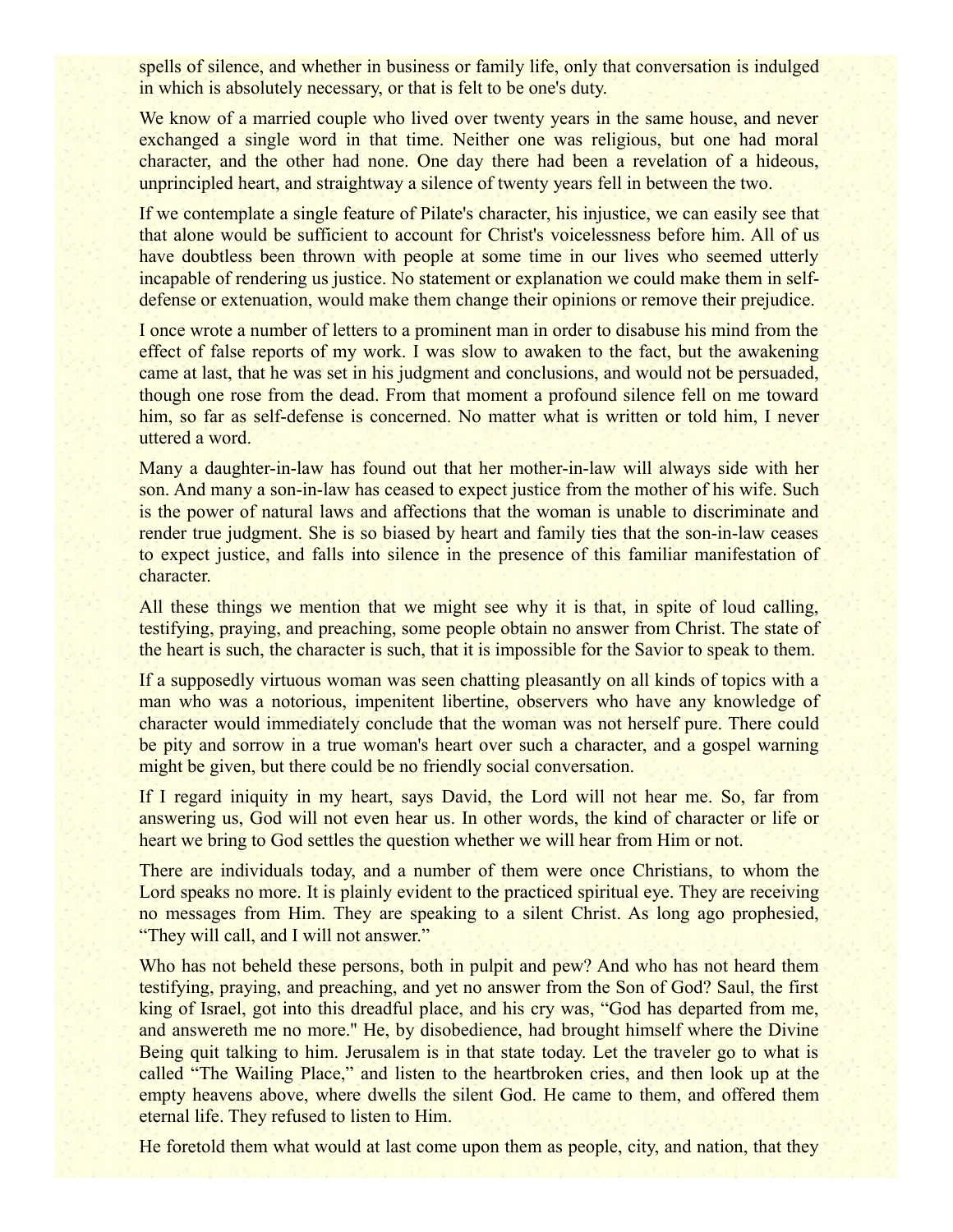would one day call, and there would be no answer. It has all come to pass. The nation has been scattered, the city is trodden under foot, the temple is destroyed, and their God is silent above them. He answers no more, neither by dreams and prophets, nor by Urim and Thummim, nor by any other way; they, by their own conduct, have made for themselves a silent God, one who speaks to them no more.

May God, in His mercy, save the reader from this unspeakable woe and calamity,--a silent Christ, a Savior who has ceased to answer!

And yet there are men in the pulpit today who are living under this curse. And there are men upon ecclesiastical official boards, and women prominent in Church work, and people religiously busy in many ways, to whom Christ never speaks. And, sadder still, there are men and women dying now, while we write these words, to whom Christ is utterly silent, and the despair in their breasts at this hour springs from the fact that they made Him silent.

Again we repeat, May God save us from the immeasurable woe, both in life and death, of a silent Christ!

#### 20. WAITING ON THE LORD

**PARTY OF BUILDING** 

The Bible expression, "Waiting on the Lord," has several meanings according to the Scripture.

One is that of service. So the Levites and priests were said to minister unto the Lord. Aaron, Eli, Samuel, Zechariah, and many others were found in the Tabernacle or Temple, actively engaged for God. It has a broader meaning today, and service to God can be offered not only in the church, but on street and highway, and wherever sickness, sorrow, pain, want, and sin can be found.

Another meaning is that of prayer. When men separate themselves from their pleasures and pursuits, and linger for hours and days in prayer for some special or general blessing, it is said to be a waiting on the Lord. So Moses on the Mount, Daniel by the river Hiddekel, Paul in the Temple, and the disciples in the Upper Room, waited on God. We do the same thing, whether at home or in the Church, when we plead for certain blessings and wait in supplication before the Throne.

A third meaning of the expression is a certain tarrying on the Divine Providence. We wait to know the will of God in some steps of life, or to obtain explanation of an inscrutable divine dealing, or receive some peculiar deliverance, or enter upon the fulfillment of some divine promise.

This last waiting includes the other two. In order to tarry on God's time, the soul must abound in prayer, and be found in the divine service. To neglect either one would be to let go of the Savior, open the heart to doubt and worry, and end in the final forsaking of the post of duty where the Lord intended to have met and relieved us. Concerning this threefold waiting on the Lord, we have some blessed promises. Isaiah mentions four things as a certain result.

One is that we shall "renew our strength."

No argument is needed here to prove what has been felt a thousand times by the child of God.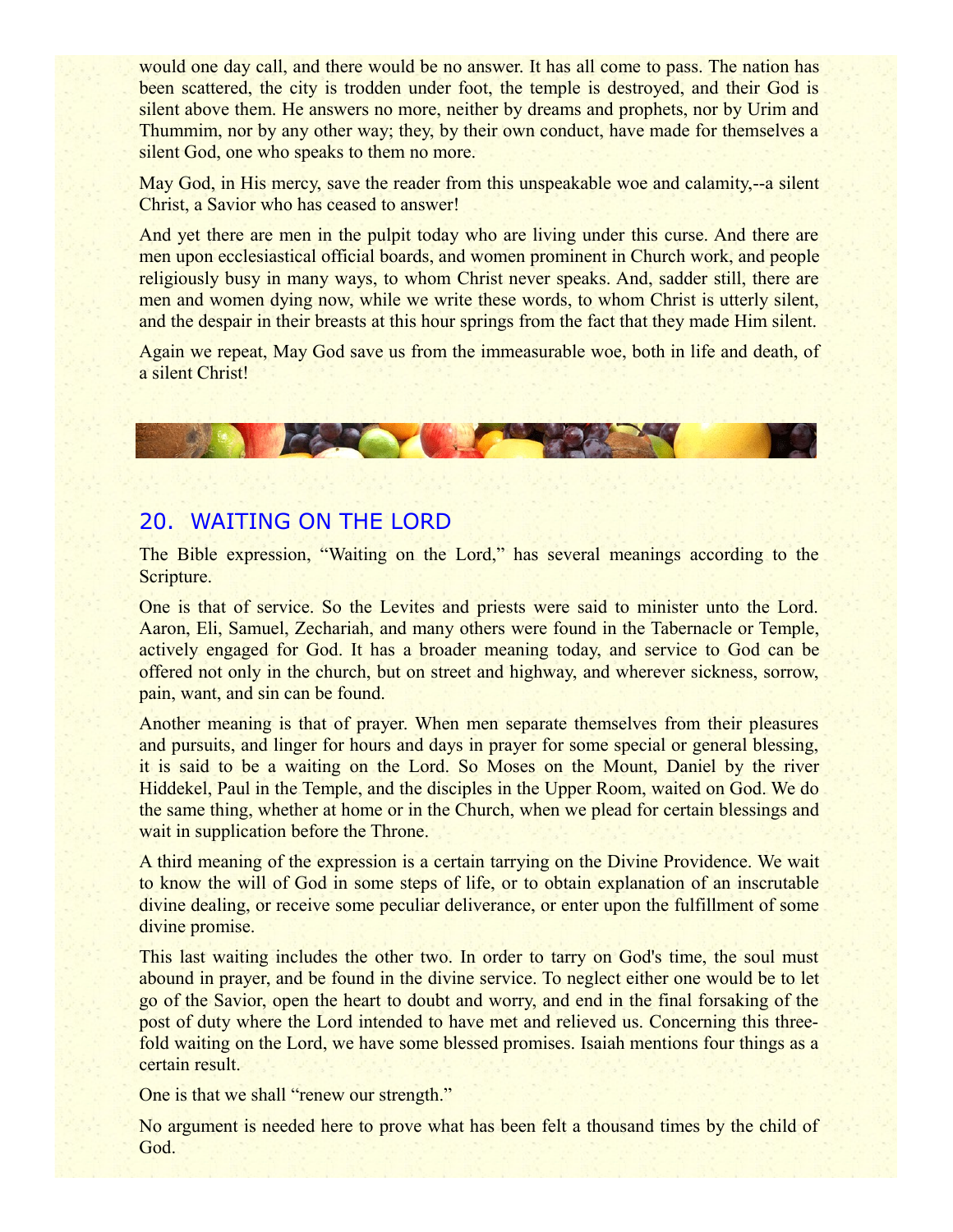Some thing is found at the mercy-seat of prayer, and about the altars, and in the work of God, which is like new life to the soul. We come away from the closet of prayer and house of God with the feeling that we have been renewed or made over again.

Another promise is that we "shall mount up with wings as eagles." The disciples took a great heavenward flight on the morning of Pentecost; but it was no accident.

They had paid a great price for the privilege; they had waited ten days in the dust for the joy of putting the clouds under their feet.

Fletcher had upward soarings of religious experience, which many are fond of quoting, but not of imitating. Anyhow they will not pay the price he paid for his aerial ascents, which was four hours each day spent in prayer.

Some discuss with great gravity and scholarly acumen these wonderful uplifts in the kingdom of grace. They try to locate and then describe it in the realm of psychology, when the explanation is to be found in kneeology. A protracted waiting upon God will always be rewarded by the gift of a pair of wings. There is no shadow of a doubt upon the minds of observers when a Christian gets them.

All can see he is mounting, and know he is far above the crowd that is standing by, gazing after him.

The experience of wings lifts the soul suddenly far above obstacles which just a moment before seemed insurmountable. The experience also gives a wonderful view of terrestrial things, God's works enlarging and man's works looking exceedingly small. Such caught-up people have also blessed things to tell us of Christ and His Kingdom. They seemed to have been near the Gates of Pearl. Let no man condemn them who never had a pair of wings given to his soul after days of importunity.

A third promise is, we "shall run, and not be weary." Have we not seen these people? They are always going for God, going swiftly, and that without seeming to be exhausted. They make no complaints, seem to have no dyspepsia or nervous prostration, and all they crave is the privilege of running for heaven. This man does not say so much about visions and views and great revelations; he is too busy running for God, delivering His messages, charging the enemy, executing flank attacks as well as front movements, picking up the wounded, distributing lint, making constant captures, and doing many other things too numerous to mention.

A fourth promise is, that we "shall walk, and not faint." It is placed almost last as the result of waiting on the Lord; but it is not less blessed than the other two, and may be even more important.

In these words a great multitude of the quiet, patient, faithful followers of Christ are presented.

Men in the treadmill of everyday work, women in the toil and drudgery of home life. People so circumstanced that they can not run, but have to walk. So many hours for labor, so many mouths to fill, so many little garments to make, so many little ones to teach, so many small duties to perform.

When men with handspikes uplift a great log, they do not run, but walk, and with a slow, steady motion. There are some situations in the Christian life, and some duties where we can not run, but are compelled to go slowly. The load is heavy; it requires patience, deliberation, and steadiness, and will not allow swiftness. Thank God that heaven has a blessing for these quiet-lipped, grave-eyed, life-burdened followers of Jesus! We can walk through all, and not faint. It comes by waiting on the Lord.

An additional promise to the man who waits on the Lord is, that "he shall inherit the land."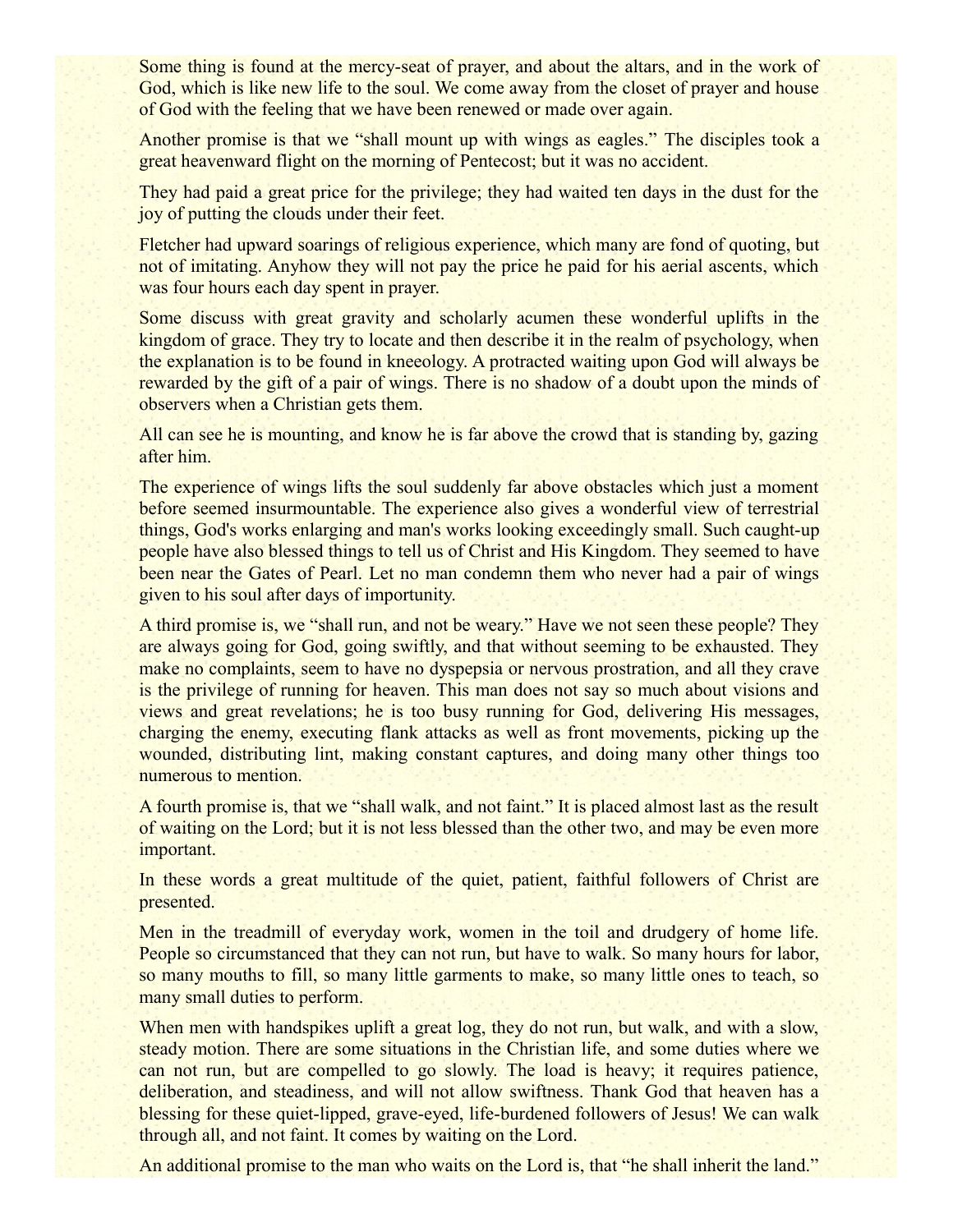In another place David says, "He shall exalt thee to inherit the land." The figure is one of complete deliverance, perfect victory, and quiet establishment. Enemies are removed, ownership and mastership is given, and peace reigns supreme.

This last promise is made to the man who will wait on the Lord in the sense of tarrying for the Divine providence, or giving God His own time to do for us what we have asked and He has promised. It is a mark of great advancement in spiritual things when a man can do this. Many try it and break down; but some go to the end. Happy is such a man or woman of God. They shall be repaid and blessed beyond words to describe.

Some of us are marvelously inconsiderate here. We forget that when we ask God for certain things He has to deal with others as well as ourselves, and always with free agents. He can not compel any one, but has to work with them in full recognition of their moral freedom.

The angel told Daniel, in explanation of a delayed message from heaven, that he had been withstood by a certain Prince, and hence prevented from coming.

It is a reasonable thing to wait on the Lord. It is what we want others to do for us. Sometimes we can not explain ourselves; sometimes our plans are working, but the consummation has not come.

So we ask people to wait on us. If they love and trust us, they will. In like manner we pray God to bring certain things to pass. At once He starts the influences which are to prove successful; but it takes time. Many hearts and lives have to be touched and changed. Then God has plans of His own, which we do not see. He has to work them out, while at the same time He does not forget us, our past prayers, and present waiting before Him. Beyond all question He is doing His best for us. His answers and deliverances are on the way to us, struggling through human and Satanic opposition.

Be patient a little while longer, ye heartsick children of God. It will yet come to pass, and you shall inherit the land.

The man of desperate acts takes things in his own hand. The suicide took matters in his own hand.

The people who flew to the wine-cup, the morphine-bottle, to the world, and into sin, would not wait on God.

The papers speak of a man who committed suicide on account of poverty. The next day a large remittance came by mail; but he was in his grave, and had placed himself there.

It pays to wait on God. Joseph looked at a closed prison-door for years. Doubtless his heart often sickened; but he waited on the Lord. One day the door opened, and Joseph not only walked out free, but was exalted to rule over the land.

John Wesley had a curse in his life. He neither committed murder nor suicide, as some men have done under similar circumstances. He waited on the Lord. The time came when the Lord completely delivered him.

One day in California, while sitting in a restaurant, I heard a man call for his dessert and a cup of coffee. The waiter tarried a little too long, he became impatient jumped up, stamped out, and slammed the door. Just as the door closed behind him, and his feet were on the pavement, the waiter came in, bearing a delicious dessert and a fragrant, steaming cup of coffee. We have often since then thought of the simple scene. It was a parable in itself in spite of its simplicity.

The Lord keep us patient, faithful, steadfast. May we believe in, and rely on, and wait for Him! He has not forgotten us. Angels are on the way with nectar and ambrosia. Above all,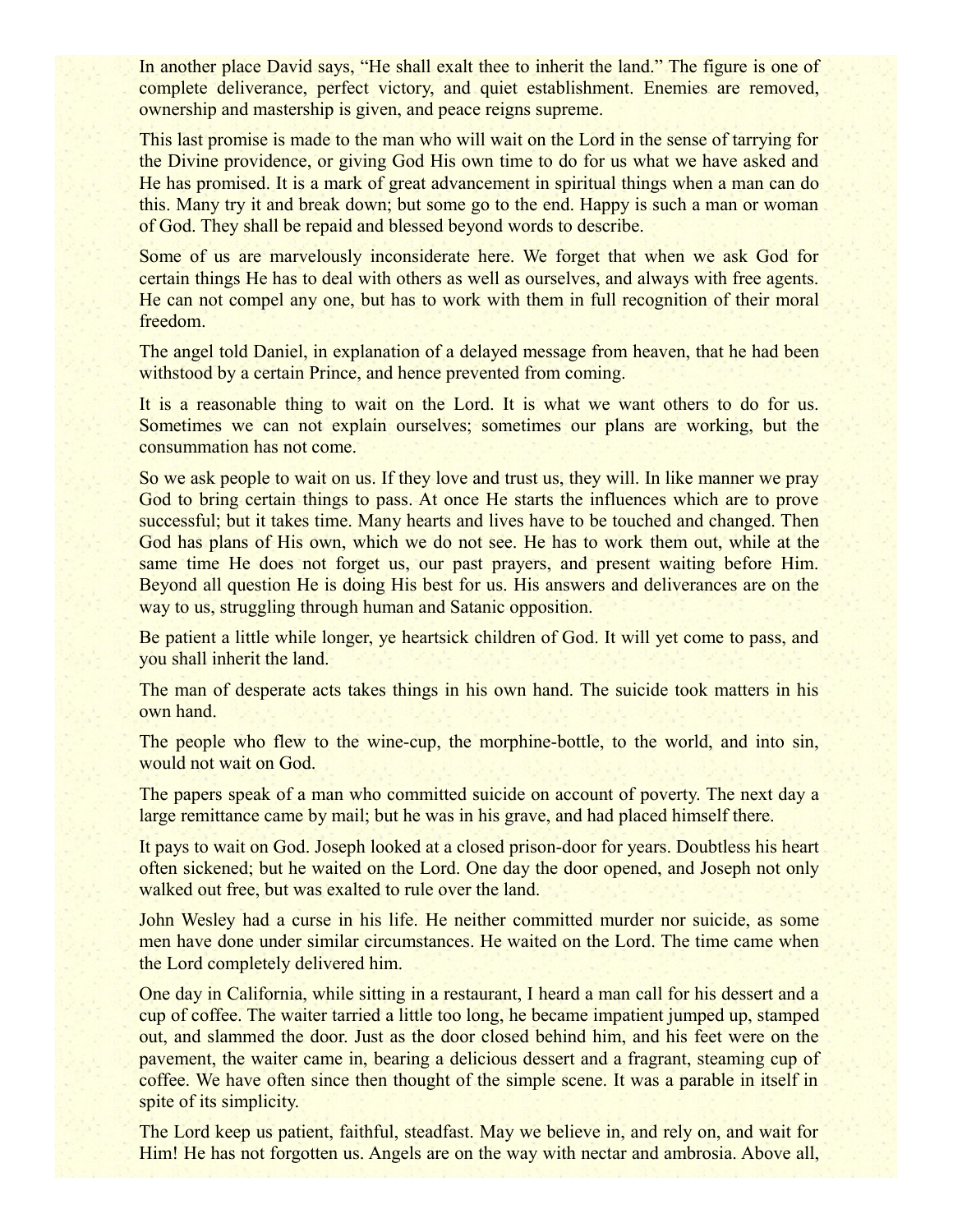God is coming with deliverance and blessing and honor and exaltation, and says meanwhile for our comfort that even now all things are working together for our good if we but love Him.

# 21. THE CLEANSING BLOOD

CAR THE

In the Old Testament God took a world of pains to teach men that the cleansing of the soul could only be had through blood. This was the explanation of the red life-currents which streamed from bird, lamb, and bullock in the Jewish days. The meaning of the many sacrifices was, that without the shedding of blood there could be no remission of sins.

The next step was to show what or whose blood was meant. So, under the combined teaching of priest, prophet, and religious ceremony, the intelligent Israelite got to know that it was not possible for the blood of bulls and goats to purge the soul from the defilement of sin, that a nobler sacrifice was typified, and a more precious blood was yet to be poured out for the human race.

In due time the great antitype appeared, and died on Calvary. He suffered without the gate to sanctify the people. The Fountain was opened up in the House of David for sin and uncleanness. The means for perfect heart-cleansing, for snowy whiteness of soul, for complete purification from all sin, had come at last. Though one had lain among the pots, yet now should his wings be as burnished silver and his feathers like yellow gold. Not only should the soul be made white as snow, but whiter than the snow. The blood of Christ was to do it.

About this precious, blessed blood John has several things to say in his first epistle.

First, that it cleanses.

This is certainly an all-important statement, for many have been and still are looking in other directions for the longed-for purification. The eye has been fixed on Time, Old Age, Church Membership, Good Resolutions, Growth in Grace, and upon many other things to obtain that whiteness and cleanness which every soul must at times long for, and must also possess in order to see God.

But John says that it is the blood that cleanseth. This God-inspired announcement ought to save millions from countless and heartbreaking mistakes. There is absolutely nothing in any one of the things just mentioned to purify the heart. Whoever trusts to them is a fool, and doomed to bitter disappointment.

The Bible says, "The blood cleanseth." Myriads are shouting this in the sky, and multitudes are proclaiming it on earth.

There is no need to stop and explain to certain critical classes the difference between the procuring cause, the meritorious cause, the instrumental cause, and all the other niceties and hairsplitting definitions seen by scholarly minds in the plan and process of redemption. The great, blissful fact is, that the blood of Christ cleanses. This truth alone makes the sinking, despairing heart leap for joy, and turns the confused mind from its wanderings through a labyrinthine maze of theological, psychological, and diabolical error, and shows it, in a word, where and when and how spiritual cleanness can be found. But the apostle states another fact about the blood.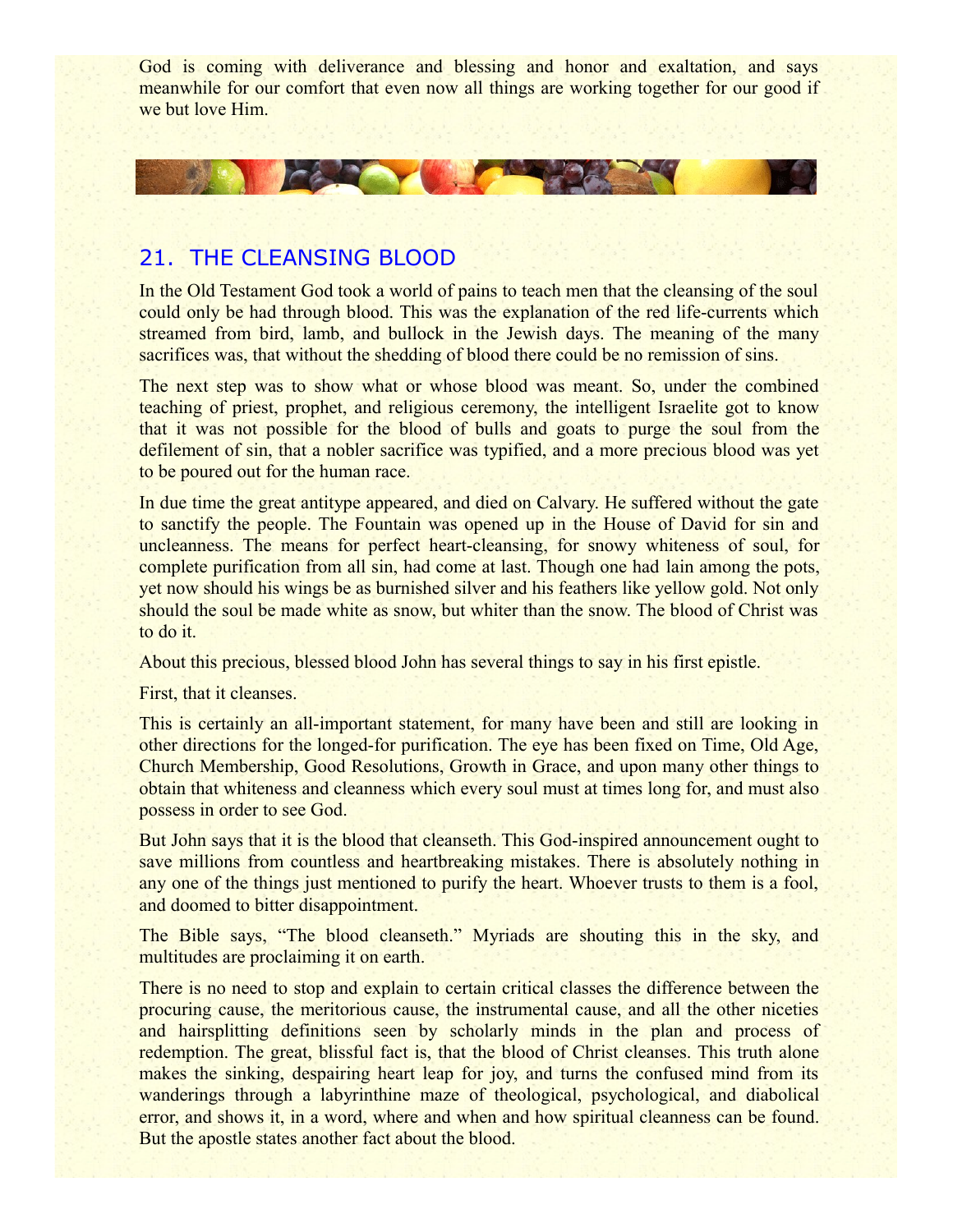It cleanses from all sin.

This goes even beyond the first statement in its revelation of the depth and power of Christ's redemption. Many have brought part of their sins to God, but not all. Many believe that they have committed some things which can not be pardoned; that they have sinned away their day of grace; that their souls have been hurt irremediably by their own conduct, and that they are now doomed and certain to be damned.

All this gloomy talk is nothing but an emphatic denial of God's own Word, that the blood of Christ cleanses from all sin.

When God says a thing is so, what can man say after that? Is God a liar? Would He deceive a soul with false hopes? Do not all see that neither one is possible? Then if all sin can be cleansed by the blood, what need for any one to be in gloom or despair? Let men say what they will, the Bible states that all sin is washed away. The guilty individual may cry out, "You have no idea what I have done." My reply is, "I do not care what you have done; the Scripture says that the blood cleanses from all sin." But the rejoinder is, "I have done thus, and so and so." All right, the blood cleanseth from all sin.

Once, while I was quite sick at home, a lady requested an interview. Her apology for insisting on seeing me when I was physically prostrate, was that she was in great spiritual darkness and agony of mind.

I can never forget the anxious, distressed face of the visitor as she said: "I am in darkness. For the love of God point me to a passage in the Bible that will save me from despair."

Sick as I was, I felt my face kindling with joy as I repeated, "The blood of Jesus Christ, His Son, cleanseth us from all sin."

"O," she replied, "that is so sweet!" And in a few moments went away with a bright countenance.

But the adversary flung another cloud upon her the next day, blacker than the first. This time she went directly to the Bible, crying out, "Lord, let my eye fall on some word of thine which will bring me light, victory, and complete deliverance." Suddenly, as she read on, this verse fairly flashed itself before her eyes, "When I see the blood, I will pass over you." The result of a single reading was instantaneous and permanent relief.

A few months after this I was going from New York to Boston. The conductor came to me on the train, and, according to custom, wanted my fare. I handed him my ticket, which I had bought, and he gave me instead a small, red slip of cardboard, which I stuck in my hatband, and then placed the hat in an iron hatrack on the wall. At the next town quite a number of people got off, and another crowd came on. The conductor, not knowing me, approached where I was sitting and reading, and wanted my railroad fare. In reply I looked up and pointed to the red slip in my hat, whereupon he instantly passed by. This happened several times, until finally, begrudging even a few moments from the book in which I was immersed, the next time he came by and asked for my money, I never raised my eyes from the volume, but silently pointed with my finger to the little red card in my hat. The effect on him was always powerful. Invariably he passed me by without saying anything. In a word, when he saw the red, he passed over me. The little incident threw a gracious light on the Old Testament passage, and it became more precious and real than ever.

God, help us to believe. No matter what the mistake, mishap, error, or sin may be; may we have faith enough in the Bible and in the atonement to sprinkle the blood upon it. God's promise is, that when He sees the blood He will pass over.

A third statement of the apostle is equally remarkable and comforting. The blood cleanses from all sin while we are walking in the light.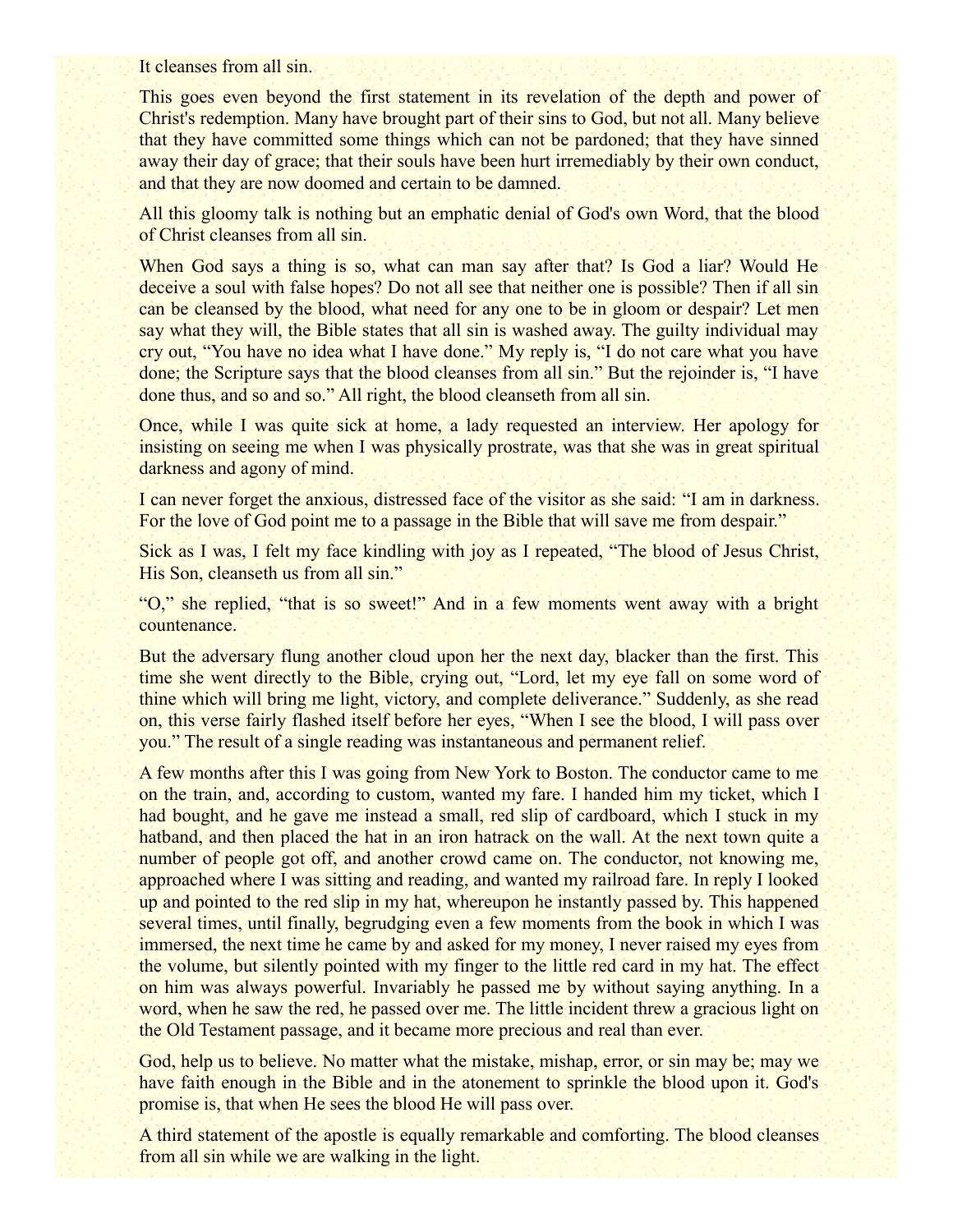This statement is more important than many dream, who hastily read the Scripture.

Numbers are contending today that regeneration is purity, that no sin is left in the converted heart.

But this passage in John declares to the contrary. Mr. Wesley says it is one of the strongest verses in the Bible to teach the second work of grace.

If the reader will observe, John says that the man who obtains this peculiar heart-cleansing from all sin is in the light, is walking in it, and has fellowship with his Christian brethren. Here is a picture, not of a sinner, but of a child of God. He is in the light, is evidently growing in grace, is moving forward all the time, is in loving communion with other Christians, and right there the blood of Christ cleanses him from all sin. Moreover, the sacred writer says that it is "sin," not "sins," that he is cleansed from. The conclusion being unanswerable that a sin principle is left in the heart of the man who is walking in the light; in other words, that the Christian did not obtain purity in regeneration; but something is left which requires the blood of Christ to purge and deliver him from.

A fourth comforting teaching of the verse written by John is seen in the immediate appropriation of the blood by the regenerated or sanctified child of God, in case of neglect of duty or positive transgression. The word to believing souls at such a time is sweeter than the thrilling note of the silver bugle which announced the dawn or birth of the year of jubilee. "The blood of Jesus Christ, His Son, cleanseth us from all sin."

Deplorable as it is to fall into sin, yet God never intended that we should sink in paralyzing despair and perish, in case of the wrong thought, word, or deed. He would have His grieving child instantly confess all to Him, promise to be more faithful in the future, and believe that the blood of Christ cleanses him from this most humiliating of sins, a sin committed after the reception of grace and light, and Christ had become the Lord and Master of the heart and life. Thank God, the blood cleanses even then and there!

The fifth thought of comfort in the verse is that the blood cleanses now. The verb is in the present tense. It does not say that the blood will cleanse; but that it does cleanse; it cleanses now.

Then if it cleanses now, why should one wait a week, day, hour, or a single minute for the soul's purification and restoration.

This one verse dashes to pieces the old Dark Age Theology, where Time, Bodily Humiliation, Peter's Pence, and Pilgrimages were invested with atoning, saving, and sanctifying power, and so Christ was robbed of His glory. To this day evangelical Christianity is burdened with these old, false Middle Age teachings.

There is nothing in bodily mortifications, and the flight of years to cleanse the soul. It is all right to groan and humble ourselves; but it is the Blood, after all, that can alone cleanse; and, thank God! It cleanses now! The instant that the soul really believes this, light, joy, and deliverance is sure to come. If the blessed fact is turned upon any sin in the life, or all sin, it is bound to go. If directed against the sin which remaineth in them who are truly regenerate, who are walking in the light, that also will as speedily and consciously depart; the Holy Ghost not only bearing witness to it, but the soul of the man himself all conscious of the departure. Here is where men are falling or rising today.

Here is where they are floundering or flying. It is as they have read and received this marvelous Bible passage.

If our faith can not grasp the wonderful statement made in it, then, of course, we are shut out of its blessedness, for Christ can do no mighty work where there is unbelief. If we do not believe that the blood of Christ can destroy and take away inbred sin, He can not do it.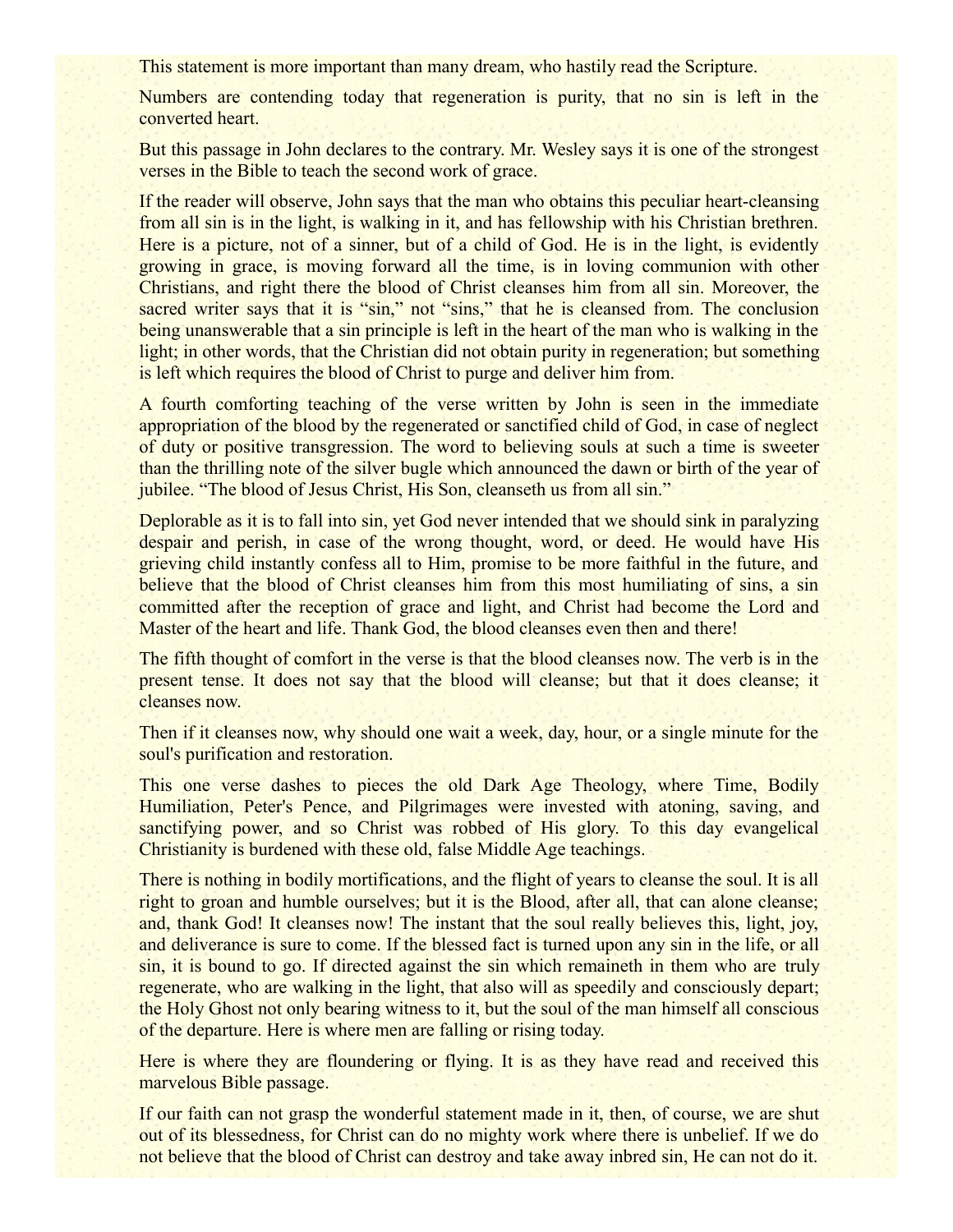But if we can and do believe that He can, and that He does, then, all glory and praise to God! The blood cleanses us now from all sin. He Himself has uttered the amazing words, "According to your faith, so shall it be unto you." Faith is not only the condition of salvation, but the measure of salvation. Again, Christ speaks, and says, "All things are possible to him that believeth." Well might men say, after this utterance, "Lord, I believe!" Why should they with tears add, "Help thou mine unbelief." Faith honors God, faith pleases God, and faith in the power of the blood to cleanse now from any and all sin, will bring the blessing desired down upon the soul every time, and world without end.



## 22. DWELLING AMONG LIONS

Some Scripture passages can only be unlocked by experience. We may think we understand; but is requires more than a knowledge of grammar, rhetoric, and the laws of exegesis to clear up the mystery.

When David said that his soul had dwelt among lions, a child's idea at once would be that he had been in the woods with wild beasts. This interpretation with the flight of time disappears, and something of the truth dawns upon the mind; but the wholeness of it remains for the deeply spiritual heart to comprehend.

It is not long in the Christian life before the child of God discovers the lions which David speaks of, and he will freely confess that for some reasons the animals of the forest would be pleasanter companions.

One of the dreadful facts about souls which depart from God into sin, is the steady and unmistakable drift into the habits, lives, and, finally, the appearance of animals. The devil, who is a fallen spirit, is called a serpent and dragon, and with profound reason for such nomenclature. The gravitation of ten thousand devils is seen first to be in the coarse, brutal animal nature of a demoniac, and then from him into a herd of hogs.

When human souls cut loose from God, the drift to the animal life is sure and evident. Music, literature, and other things may retard the progress somewhat to human eyes; but the awful undertow is there, and the man is being steadily carried out to the sea of fleshly grossness and carnality. The forces in the man's will and pursuits, and in the refinement of the social circle, are felt by and by not to be equal to the strange power which is dragging the spirit from likeness to God, and sinking it into the habits, ways, appetites, selfishness, and groveling existence of an animal.

Another curious thing is, that such men and women do not adopt one type, but fall, almost insensibly to themselves, into every variety of animal life known to man. So, in looking upon the multitudes of earth, we see not only lions, but wolves, foxes, hogs, goats, monkeys, snakes, and all the rest of the human menagerie. I hardly need ask the reader if he has seen men and women who have impressed him in appearance and ways with the animals just mentioned.

Neither jeans nor broadcloth can hide the hog at the table who evidently is not eating to live, but living to eat. A wolf looking at a lamb is a familiar spectacle in society. The human monkey who lives to be laughed at is in every neighborhood. And who has not seen the eyes of the fox fastened on you in office, parlor, or church; and felt the crawly approach of the snake, the touch of whose hand and soft, slippery style of speech created a sickening sensation similar to that when a serpent is discovered to be near.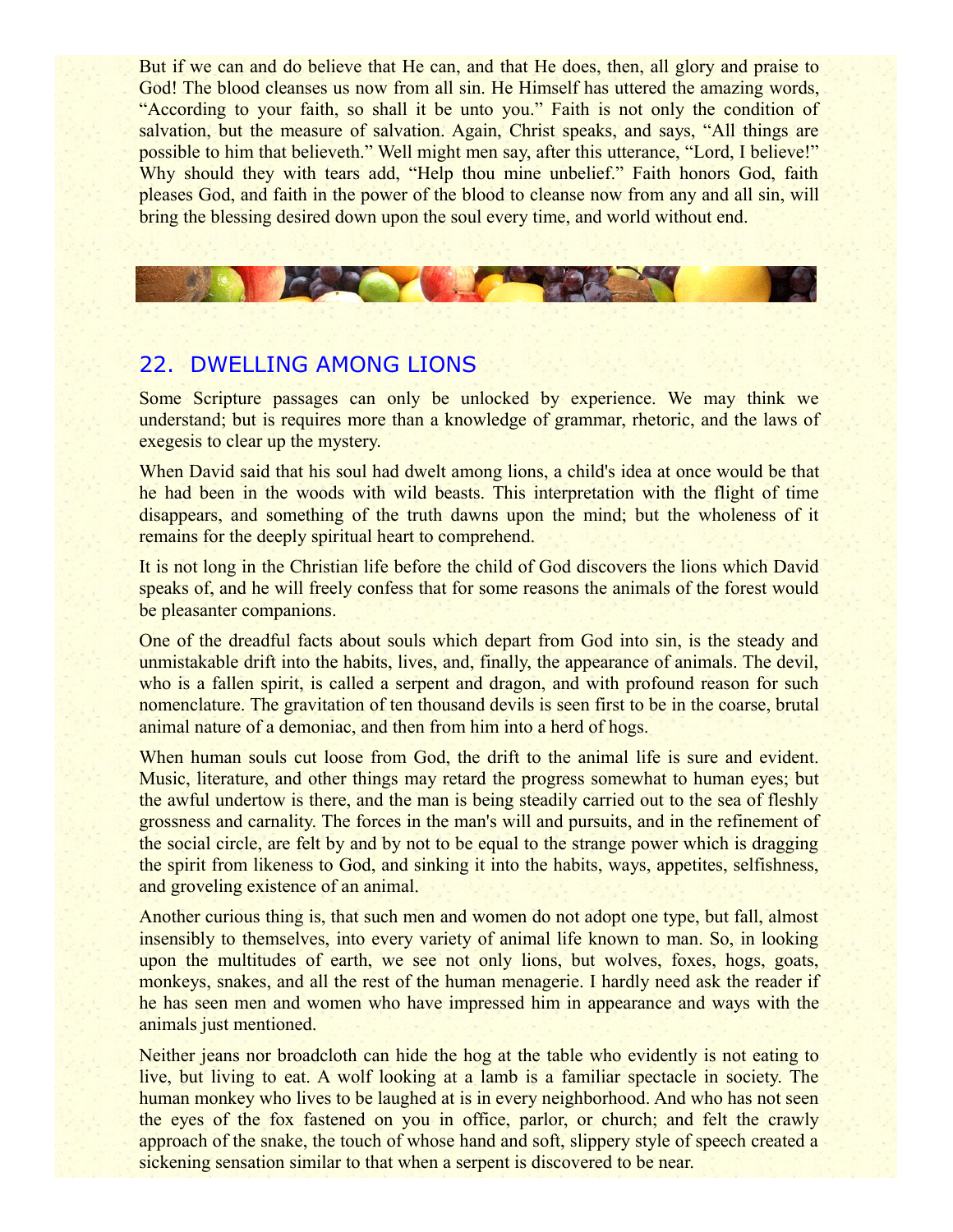These horrible likenesses instantly disappear under the regenerating and sanctifying power of God; and in this fact we obtain the second proof of what has been stated, that a spirit, human or angelic, which departs from God becomes animalized.

David's affliction was in being compelled to dwell while among men whom he could best describe as lions. He may have been thinking only of the ferocity of the beast; but it is doubtful. The full photograph reveals a catlike approach, treacherous waiting, the sudden spring, terrible roar, crushing blow, grinding teeth, tearing claws, and all the vast strength and cruel nature of the great brute of the forest.

With such men as Saul and Doeg to deal with, and such characters as Joab, Abishai, Ahithophel, and Shimei about him, the noble, magnanimous, spiritual David felt the repugnance and suffering analogous to one condemned to dwell with wild animals in the wilderness.

Christ knew what it was to be among lions when He looked into the pitiless faces of the high priest and elders, as He stood arrested and bound before them. He also saw as well as felt them in the dreadful treatment He received from the hands of a brutal soldiery, by whom He was tormented for hours through the night.

Paul was among lions when he stood before the Sanhedrin, or confronted the Jewish populace as, enraged over his religious experience, they cast dust in the air and howled for his death.

A Christian has lived a very obscure and solitary life who does not in time get to know the awful depths in the expression, "dwelling among lions." All of us have been among the lions. Some only for a little while; but others, through God's providence, have to abide with them a long time.

All will agree that for a child of God to be compelled to stay several hours in a room filled with drinking, gambling, cursing men, would be like being cast among lions. But the meaning goes deeper still. The verse has profounder and more painful applications.

It is to live year after year in a godless community, where Christ is forgotten, the Sabbath desecrated, the Bible and religion laughed at, while the devil is the unquestioned monarch and ruler of the place. The actual sight of lions rolling over each other, now gamboling and playing, and now fighting each other with fearful roars and gaping wounds, would not be a more dreadful spectacle to behold than what many of God's children are compelled to witness from day to day and year to year, in towns and cities that seem utterly given up to every kind of folly and sin.

Dwelling among lions is to be a member of a cold, dead, formal, worldly congregation, where a conversion never takes place, where genuine revivals are laughed at and denounced, where the class-meeting is abandoned, and the church given over to lectures, Chautauquan circles, church suppers, ice-cream festivals, grab-bag performances, and every conceivable kind of amusement.

Dwelling among lions is to be a member of a Conference Synod, Presbytery, or Council, where no one believes that God can and does sanctify the soul instantly in answer to consecration, prayer, and faith. The roar and rending that takes place over such a testimony and Church report will show that all the lions are not dead yet.

It is to stand up in some Preachers' Meeting and claim the experience of entire sanctification, and gently urge the blessing upon others. The sight of a half-dozen persons springing, so to speak, at the testifier's throat in loud and angry denial, will throw considerable light on David's words, "My soul hath dwelt among lions."

It is to sit in a car, stage-coach, or at a hotel table where escape is impossible, and be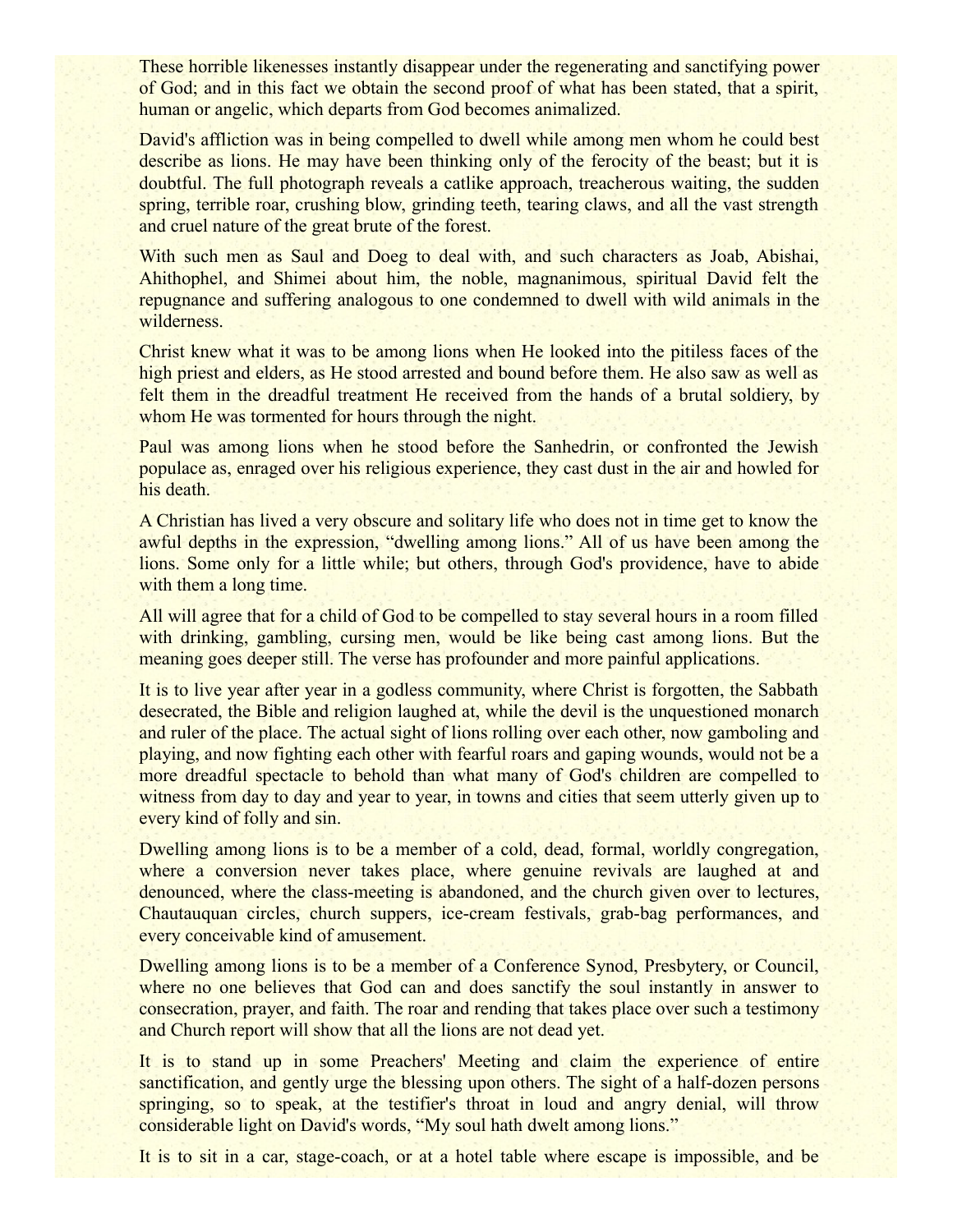compelled to listen for minutes or hours to the profanity or obscenity of young traveling agents.

It is to be a member of an irreligious household, and feel as lonely and even lonelier than Robinson Crusoe on his island, or a hermit in the desert.

It is to be united for life to a man or woman whose unspiritual, carnal, or worldly life makes a gap and chasm between the husband and wife, like that between a man and an animal. There are mutual, instinctive shrinkings from each other, as a man would draw back from an animal, or an animal would depart from a man. But the laws of God and the State are such that the ghastly companionship can not be broken.

Again, the experience is seen in being thrown with very disagreeable religious people. They claim the nature of the sheep; but keep up the old-time roar, the slash of the claw, the bite of the tooth, and the heavy blow of the paw. It seems impossible for them to let a person come into or leave their presence without inflicting a gaping wound. "The sermon was wrong," "the exegesis was faulty," "the manner was not pleasing," "the voice was too loud," "the dress was objectionable," and so on, endlessly. They are self-commissioned to set everybody right but themselves. They have slaps, scratches, bites for all their brethren and sisters, which they call heavenly rebukes and revelations.

They are Divinely appointed to go around and tell everybody how to dress and who to marry, and how to do generally. They have received a revelation from God that it is wrong for a man to wear a mustache, while women must wear Mother Hubbard-looking dresses, and let their hair hang down their backs like the mane of a Shetland pony. They have, moreover, just received some new light, with some new notions, and everybody must come right over into their way of thinking, or take the consequences of going at once into backsliding, and finally into hell.

Again, the lions are seen in the shape of argumentative and disputatious, religious people. They look in the midst of their pulpit, platform, and pen deliverances, not to say attacks, as if they were after mashing and killing a man, instead of saving him. Everybody is wrong, and they are right. They have just received the last edition of the Bible from heaven. The world is getting worse all the time; Saturday is the true Sunday; Turkey and the whole Mohammedan empire was to go down in 1898; and whosoever will not believe and receive these things ought to be kicked out of the community and sent to hell in a body. This is just the way it looks and sounds.

Still again, the lions are beheld in the form of untidy religious people. The apology made for them is that they are eccentric. The plain truth in English is, that in body and apparel they are unclean. We expect nothing better of lions, for they have neither soap nor towels, and have to wear one suit for a lifetime. But there is no excuse for human beings, with springs and rivers flowing around them in great numbers and overflowing abundance, while soap can be had for a cent a bar.

It is a great mistake to quote the wild life and rough manners of John the Baptist, and the unkempt condition of Elijah as God's idea of a man's life and appearance. These two men were great, not because of these things, but in spite of them. The Baptist is not heaven's conception of the perfect man, with his shaggy mantle, food of locusts, almost clotheless body, and generally ascetic life.

Jesus Christ is the ideal man! With his tunic, sandals, and the garment woven without a seam, He was well clothed. And He came eating and drinking. He was the sound, wholesome, morally symmetrical man, who is worshipped around the world today, and is drawing all men unto Himself.

The children were not afraid of Him, but nestled in His arms; the women sat at his feet; the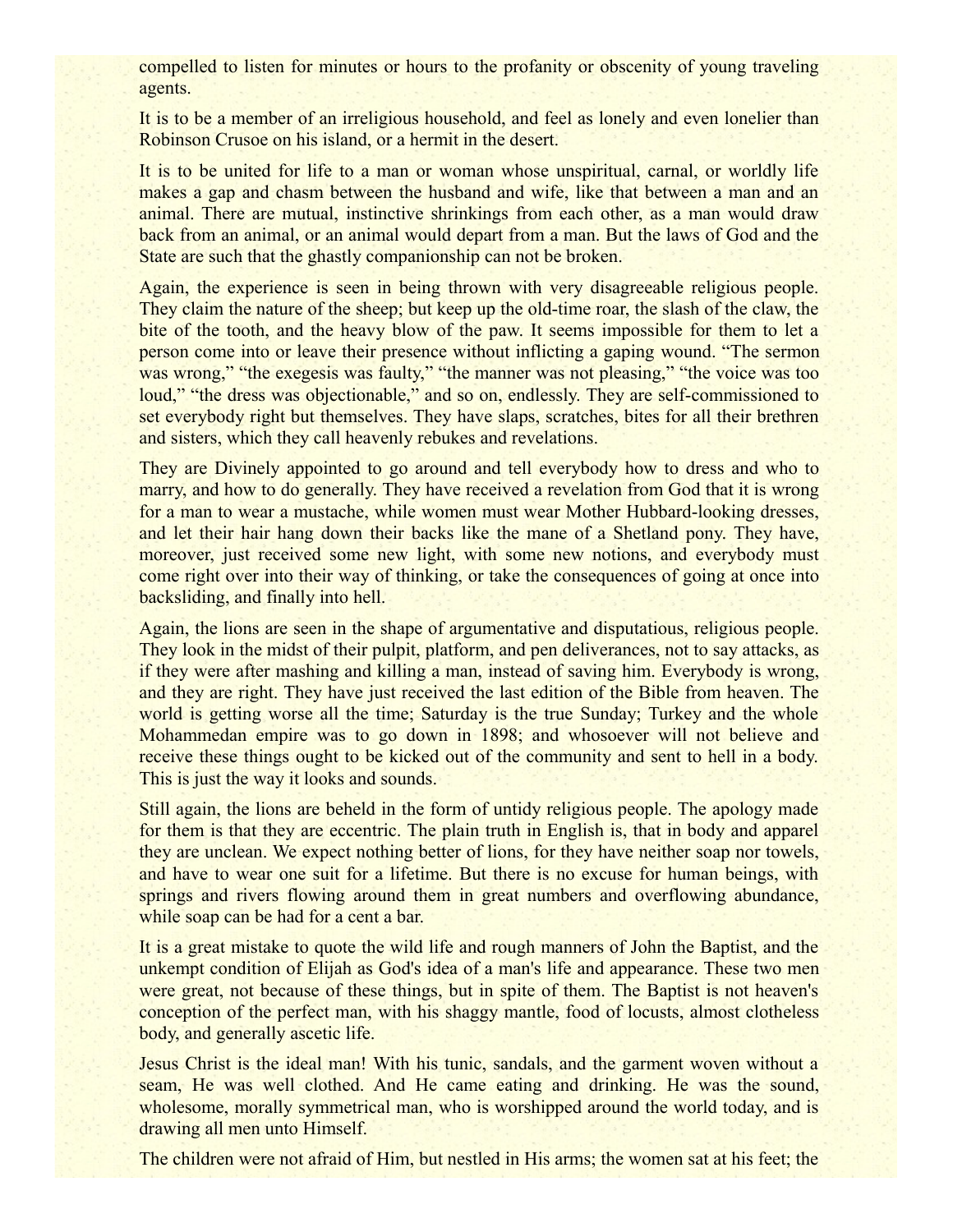sick and, troubled flocked to Him, and as the Pharisees themselves said, "Behold the whole world is gone after Him."

## 23. THE BLESSING OF TIME

CAR THE

Time is a segment cut out of the rim or circle of Eternity. It is a kind of projection or loop from an endless line. It comes out of the eternal as an infinitesimal part of it, and is to be swallowed up by it as a raindrop falls back into the ocean, from which it was originally lifted. The angel with uplifted hand foretells its approaching funeral, and declares in trumpet tones, "That there should be time no longer."

But with all its comparative littleness as to duration, what tremendous events have transpired and will yet occur between its two gates--the Beginning and the End. The creation of a race is seen, its thrilling history of sin, sorrow, defeats, redemption, struggles, victories, death, resurrection, and the final judgment and everlasting division into the Lost and Saved. Then comes the closing scene of the heavens rolling up, the earth on fire, Satan cast into hell, and Christ victorious over all for evermore.

To the individual life and history, time is scarcely less momentous, for it brings to each soul the very things that have come in a colossal scale to the world. Between the cradle and the grave each man and woman is made to realize the fact of two other worlds besides this, that are contending for the soul; the one to pull down and destroy, and the other to uplift and save. Sin, sorrow, sickness, failure, suffering in many forms, come to all. So, also, does salvation appear, with pardon, peace, purity, usefulness, happiness, and blessedness in its hands, as gifts to the believing, obedient soul.

To some, time is only a curse and a burden through lives of evil. They are glad to get rid of it.

There are others who not the less feel the sorrowful load which the years bring to the mind, heart, and body, but through Christ have learned to endure all patiently, in hope of an immortal crown and joys that never die beyond the grave.

There is still a third class who, not the less sensitive to the ills, pains, hardships, disappointments, mortifications, crosses, and troubles which are necessarily connected with an earthly existence, yet have made such discoveries through the teaching of the Spirit, that they plainly see how time, under God's blessing, is a friend to grace, and does through Divine power what nothing else could possibly do.

One thing it brings to the true child of God is the spirit of moderation. The force of a devoted Christian life, for all its desirableness, is not without peril. A stationary steam engine, as it lies sidetracked without coal, water, or fire, is helpless and useless. We have plenty of such in the Church today. But an engine trembling with a mighty head of steam needs a steady hand and level head at the throttle; for some have gone too fast, some run beyond the depot, some pitch down a bank, and others are blown up.

There is a danger of an intolerant, arbitrary, and even fierce spirit creeping into the hearts of the newly converted and sanctified, under the mighty inflow of Divine glory and power. The conservation and proper direction and use of this great spiritual force is not at once learned by them.

The boiler is injured at times by heatings not commanded of God, the bell and whistle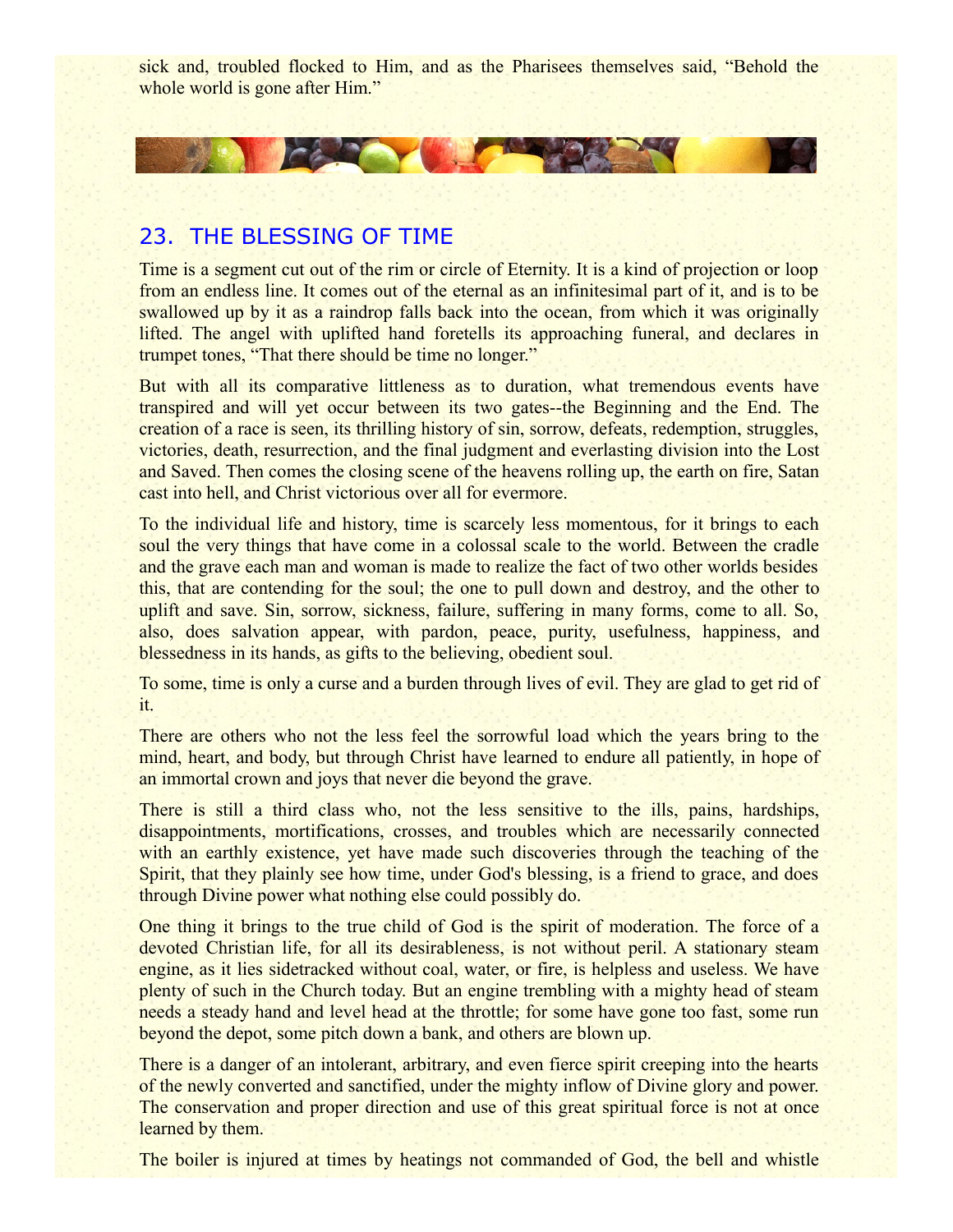terrifies and paralyzes rather than warns, and sometimes people are run over who might have been saved. The cowcatcher is put at an angle, not so much to lift up as to grind and crush. People are grieved whom God has not grieved.

Other Christians have as much steam as the fiery, new engine on the road; but have distributed it evenly on the gospel train, so that not only is a proper speed kept up, but the passengers are made comfortable as well; while the new locomotive is mindful mainly of its whistle and high rate of running, and its passengers, missing certain genial, heavenly, Christlike influences that should stream backward in proper channels, slowly, freeze.

The new engine is apt to indulge in caustic remarks at the expense of the older locomotives, albeit some of them for many years have maintained the unbroken record, "On Time." The only hope for the case just mentioned is to be found in what Christ will be able to do through time. Nothing else can do it--light, argument, exhortation, warning, example, and even the Divine patience and pity, will not effect the change from intolerance and arbitrariness to a spirit of gentleness and moderation. But time, through grace, will do it. The man will little by little see his honest, intellectual mistakes, his misjudgments of men, and his erroneous conceptions of truth and duty. What a relief all around!

Great spiritual light poured into the mind does not always mean that the head is wise and the judgment will be infallible. Then, again, we can not read the hearts of men. Some people do not parade all they are doing for God and man. In every Church I have served as pastor, there were individuals who would never give publicly, nor even sign a card; but nevertheless they contributed a great deal more than some who cried out in tones that could be heard all over the Church, "Put me down for twenty-five dollars!"

I once thought a man was niggardly; but found afterwards he was supporting two preachers in a foreign land, and saying nothing about the matter.

Little by little with time the eyes get open. Our lips are not as ready with criticism and judgment as of yore. With no less zeal for God and His cause, yet it is now a zeal according to knowledge. The moderation is not a cooling off of religious experience, nor a curtailing of work, nor a withholding of testimony. It is, instead, a deliverance from hastiness of judgment, jumping to conclusions, and quickness to suspect and speak hardly and severely of others. It is the departure of a domineering, autocratic spirit and manner. It is the correcting of pure love, the mellowing of the Christian into a calm-eyed, levelheaded, sweet-hearted, kindly-tongued man. He is as true to God and the gospel as ever; but all the more true in that he has learned to be undeviatingly kind to men whom God made and Christ died for. He has the spirit of moderation.

A deeper apprehension of what we mean is to be had by contrasting the counsel and speeches of young men on the floor of Convention and Conference, with the utterances of the older men. A second illustration is beheld in the loquacity and bearing of a young graduate from a theological college when placed in charge of his first work, or in the company of men that he thinks have not had the advantages he has enjoyed.

An eminent man once said that, "Early in life as a student I thought I knew everything; later, nothing; still later, something." Here was moderation.

Another man said in the beginning of his Christian thought everybody was white. Then, with certain revelations and experiences, he concluded all were black. Now he says all look gray. We judge that he meant he had found good traits in bad people, and objectionable things in good people, and so mixing his colors he got a neutral tint on his glasses with which he viewed the world. While not accepting all of his theology, yet it would be well to quickly recognize the good in all, and at the same time see if our own willfulness, headiness, quickness to judge and condemn, may not be the means of turning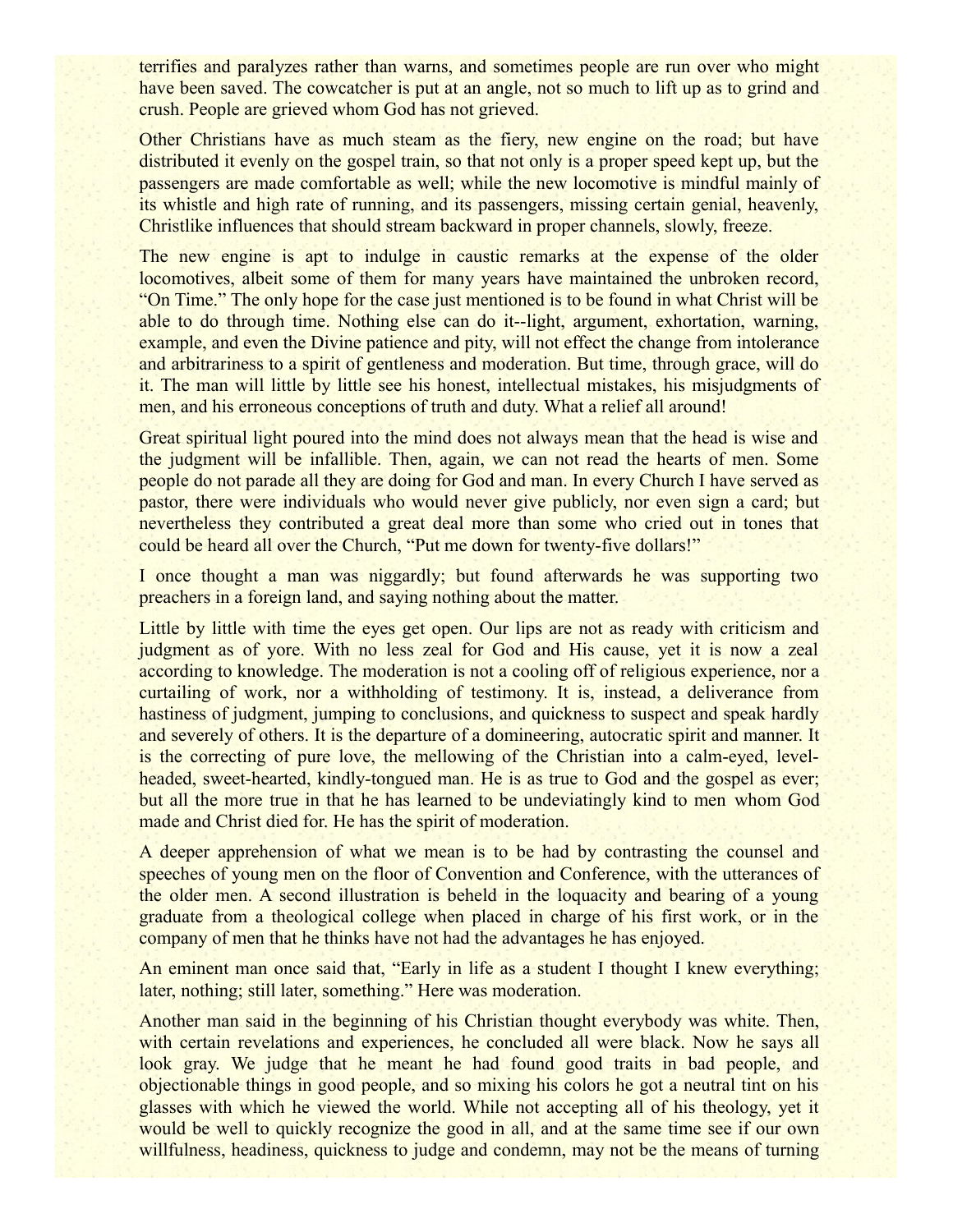still other people into critics and judges of ourselves, and so cause them to think as they observe these dark lines against our white professions, that, after all, there is no pure white in the Christian life; that gray is all that we can hope for possibly.

Another blessing that comes with the flight of time is what I would call the outgrowing of certain things. Some of us remember when aprons and knee-pants were discarded; also when marbles and tops failed to interest us. As children we had hung breathless over the stories of "Robin Hood," "Robinson Crusoe," and the "Swiss Family Robinson." One day, when nearing the twenties, we took the books and tried to read them, wondering where the charm was which once we felt in their pages.

They now wearied us. There was still fascination in the books for a younger generation; but not for us, for we had outgrown them in mind, as our body had outgrown the little shirt-waists we once wore on the days we could walk under our father's dining-table without touching it with the top of our head.

The soul is constantly advancing and developing, and grows faster when properly treated. It is a pitiful thing to see it kept down to playthings and picture-books in the intellectual and spiritual life, when it ought to be grappling with the greatest truths and solving the deepest problems.

We have all noticed how people tire of various things after a few repetitions. They weary of certain amusements and accomplishments, become bored with visiting and visitors, and fagged to death with travel. Yet there was a time when these things were like Paradises to them. They still charm other novices for a while; but the older and wiser ones turn in other and new directions for contentment and satisfaction. The explanation is that the soul is still growing. Made for the illimitable and the eternal, how can this planet, with all that it contains, satisfy permanently a spirit that Christ says is greater than the world, and is always reaching out for something higher, mightier, and better than it has? So, by and by the world itself, with all its pleasures and pursuits, becomes an out-grown thing.

The idea of an individual going back on earthly routes for the satisfaction and filling of mind and heart, is as absurd as a man trying to wear the garments and read the books of boyhood days. He looks on the same scenes that once made his heart leap; but the heart never bounds again as it did at the first sight. He has outgrown and passed beyond them.

In the religious life we are told to leave the first principles, and to go on to perfection. This does not mean that we give them up in the sense of renunciation of their benefits and denial of their truth, any more than a man gives up the alphabet when he gets to reading, and takes up the study of history, art, and science.

We have been made to marvel at preachers spending years in the discussion of water baptism, laying on of hands, grades in the ministry, etc. Time was we tarried there; but we saw something better on ahead, and went on.

Some ministers are wedded to the ecclesiastical regalia of beaver hat and clerical coat. Others prefer to lay them aside, and do so without any condemnation of heart or lips of those who prefer the ministerial uniform. But in their hearts they feel they have in a sense outgrown the garb, and prefer to be recognized as Christ's servants in other ways.

Some delight in titles, and, as Christ says, love to be called Rabbi, Rabbi, in the marketplaces.

The day comes when all these things, together with the semicircular row of chairs on the conspicuous platform, get to be exceedingly small, and become perfectly sickening to the soul.

Some rejoice in the red tape and machinery of the Church and Conference. Some delight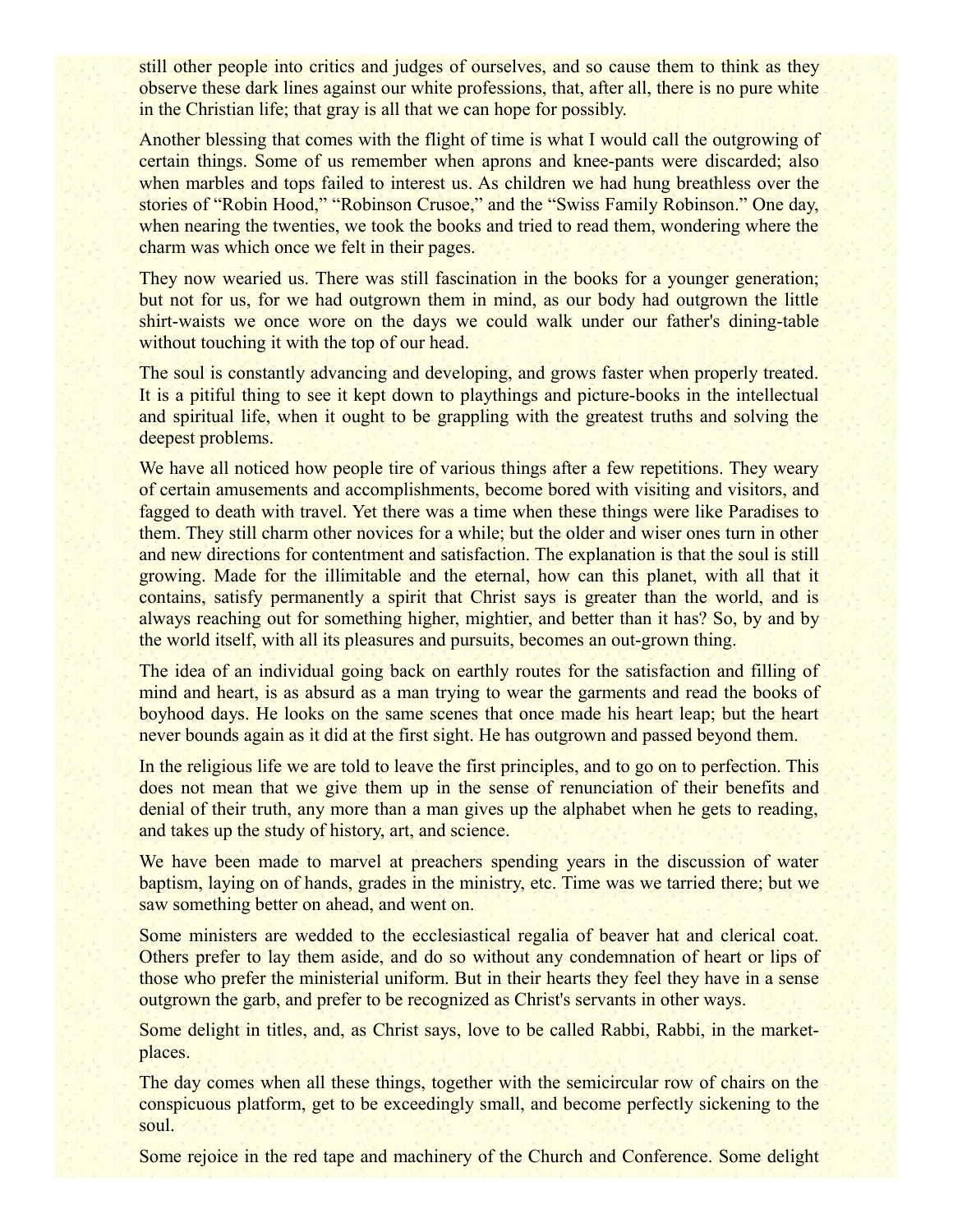in the office of Conference secretary, chairman, of committees, and places on Boards of all kinds. Others have seen the Spirit in the wheels, have beheld a man's hand in the midst of the complex machinery which Ezekiel describes, and have had such a vision of a marred countenance with a crown of thorns on a blood-besprinkled brow, that they can not with any heart or willingness go back to anything that is less spiritual and divine. They have outgrown the old life, have cracked the shell and got the kernel, have stripped away the envelope, and stand thrilled with the sweet, heavenly handwriting they have found there.

Let those who love platforms, big occasions, public orations, chaplaincies, fraternities and lodges, fetes and orations, Church lobbying and wire-pulling, secret meetings and councils, dignities and honors--let them go after them. We would not condemn them. We only say that the soul, all-panting for Christ and Christ alone, has seen Him, and is in full pursuit, refusing to be diverted or turned aside by any object, and determined to settle on nothing less or lower than Jesus, the Son of God.

The dead can bury the dead, he proposes to preach the gospel with the Holy Ghost sent down from heaven. Men may worship the Temple; but he is after the Lord of the Temple. Men may dispute and wrangle about the chief seats in the synagogue; they can have them all; he does not desire a single one; he is perfectly satisfied in sitting at the feet of the Savior. He craves no newspaper puffs and notices; wants no college complimentary degrees; fishes for no praise or flattery, and is not one particle hurt in being overlooked and set aside. The figure of the suffering, dying Christ on the cross has been burned into his soul by the baptism of Fire, and weaned him forever from the littleness, hollowness, fussiness, swagger, and strut of life. For the first time he knows what Paul meant when he said, "Let no man trouble me; for I bear in my body the marks of the Lord Jesus;" and for the first time he goes to the very bottom of the hymn:

"When I survey the wondrous cross On which the Prince of Glory died, My richest gain I count but loss, And pour contempt on all my pride."



### 24. THE FALL OF BALAAM

The word fall suggests the thought of height or position from which to be cast down. A man flat on the ground has nothing in a physical sense to fall from or fall to. The Bible says that Judas "fell," which quiet statement is sufficient to shut the mouths of those who say he never possessed redeeming grace. If answer is made that it is said he fell from the "apostleship," our reply is that the idea of Christ inducting an unconverted man into the ministry is simply unthinkable. Judas fell from the apostleship, which position means more than an office, and stands for spiritual light, life, and grace as well.

And so Balaam fell.

This means that he had something to fall from. That he was a good man to begin with, no thoughtful reader of the Bible or student of the human heart can deny.

In the first place he was a prophet. Not self-instituted; but God called and used. The fact of this ecclesiastical position shows that he was all right at first. He who said, "If the blind lead the blind, they both will fall into the ditch," will hardly be guilty of the inconsistency of placing an unconverted man over the unsaved. The preacher or prophet of God's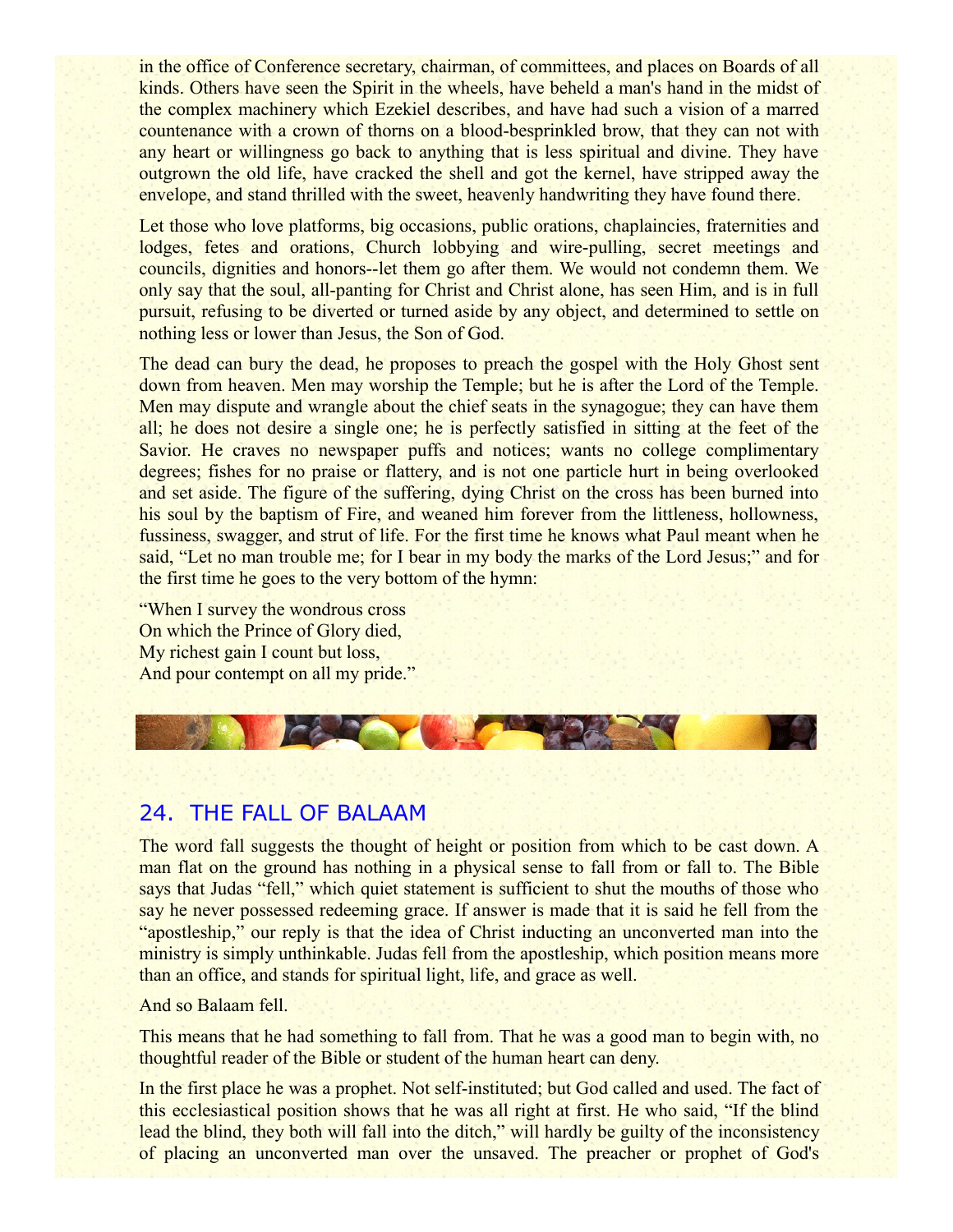choosing and ordination is bound to be a good man. He may fall away in after years; but when the call and installment take place, he is all right.

Two indications of Balaam's piety might be over-looked by the hasty reader. One appears in the statement that when the servants of Balak came with the request that he would come and curse a certain people that were covering the land, Balaam's prompt reply was that he would have to ask God. This unquestionably shows a close walk with the Lord. Let the Christian reader ask himself if the first impulse with him, and immediate practice, is to bring to God for guidance and approval everything that comes up in life in the way of duties, and especially matters of personal advantage.

We read that Balaam obtained an early reply from God telling him not to go with the men. This immediate answer from heaven is another striking proof of the man's acceptance and spiritual standing. Some who read these lines will recall how many hours have been spent by them on their knees awaiting light and a response from God in regard to certain steps of life. But there is a life where the soul gets constant and instant direction. Balaam in this first view of him seems to have been at that point, or, rather, on that high moral ground.

Up to this moment the man seems blameless, but after this we get an unmistakable glimpse of inbred sin and the peculiar direction it took in his case. Next day, we read, the servants of Balak returned with still greater urgings that he would come, and with assurance of reward. Right here is seen the inner trouble, "the ground of the heart" of the prophet, in his own words, that he would go in and see if the Lord would allow him to depart this time. Here at once flashes into view the "proneness to wander," the "bent to backsliding," which the Bible recognizes in God's people, and which the Lord wants to burn out with the baptism of Fire.

It should have been sufficient for Balaam that God had answered in the negative on the day before. God does not change, and if it was wrong for the prophet to go yesterday, it was wrong for him to go today. But the inclination toward a forbidden thing was already in him, and growing as well. Already his eyes were fastened on the "wages of unrighteousness," which, according to the apostle, wrought his ruin.

Some have wondered that the Lord permitted him finally to go. But he was no more allowed to do as he did than any Christian is sanctioned in wrong-doing. Man is a free moral agent, and can not be forcibly and physically restrained. When Christians go into sin, they realize that they have an indwelling power to do so, in spite of light, grace, warnings, rebukes, and protests from man and God. In this power Balaam went. The Bible says God went out to "withstand" him. He could not, consistently with the principles of His kingdom and the moral constitution of the man, bind him with ropes, imprison and in other ways keep him from departing, but He could "withstand him;'' I. e., throw difficulties, obstacles, and warnings in his way.

And so an angel met him down the road with a flaming sword, and waved him back.

The "perverse" man, as the Bible calls him, went on. There are many like him today, the similarity being not only in wrongdoing, but in being divinely met down the road with warnings and swords of flame. When Christians receive strange and unexpected rebukes from human lips, and, at times, in letters, it is time to inquire in the life, and see if all is well.

Of course, a child of God may expect wrathful utterances from the world, and sharp lectures and faultfinding from religious oddities, croaks, and cranks. But if the remonstrance and warning come from really good people, the angel side of the world, there is cause for alarm. In the ghastly moral falls that now and then take place among Christians, the facts, if known, would be that they received solemn appeals and warnings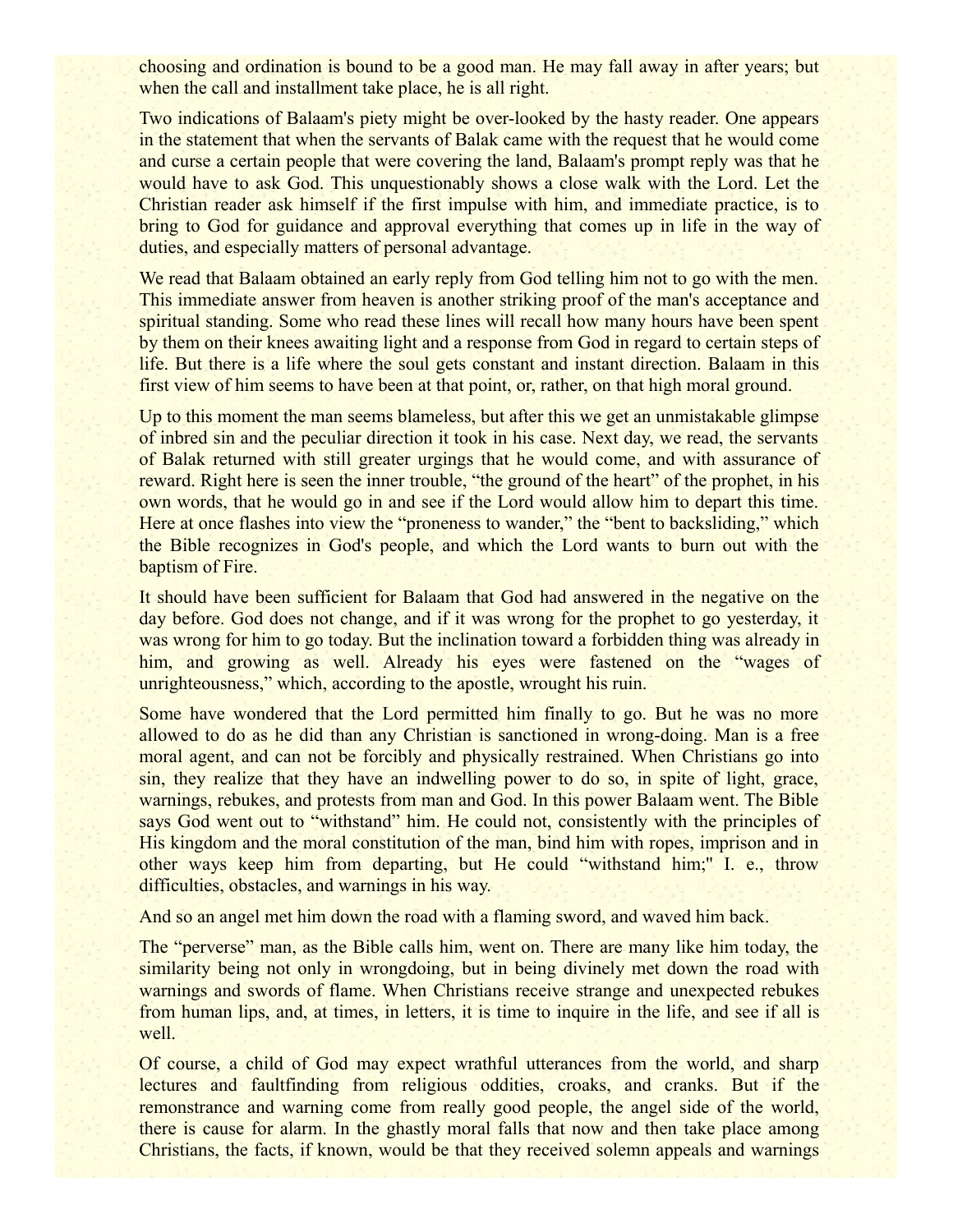from people of God, months and years before the life and character crash came.

It is curious to note that, in addition to the opposition of the angel, God added pain of a physical character to Balaam. The ass on which he rode became affrighted at the supernatural spectacle, ran into the wall, and ground the foot of the prophet against the stones. Balaam became infuriated, and smote the dumb beast, who actually saw more than the prophet did.

The physical pain always comes with the warnings of God. To stray out of the order of God's will and providence is to be continually getting hurt. Things go wrong. Accidents, as we call them, happen; all kinds of painful, unexplainable things take place.

In the case of a layman who began to depart from God, after a devout life, there occurred, one after another, such physical mishaps and narrow escapes of life that he became deeply alarmed, and flew back to duty and God.

Not all do this, but become filled with a blind rage against the very things and beings God sends to block their way to ruin, and go to striking right and left, and with a growing fury as the years go by. In a word, they begin to ripen for destruction.

Not only poor dumb animals feel the cruelty of these maddened, backslidden lives, but innocent members of the family. Everybody seems to them to be blocking up their way, hindering them in their pleasures, pursuits, rights, and privileges; so down comes the cudgel of word, look, act, and life itself, on bleeding, faithful hearts. Is it not strange that all can see that God is dealing with them but themselves? Inferior minds and natures recognize the spotted record and doomed life, while he, the wrong and wandering one, frets over hindrances that have been sent of God, and pushes on to ruin.

Farther down the highway Balaam encountered the angel again.

The reader will notice the expression, "farther down," which we use. The second battle did not take place on the same ground of the first. God fell back as His perverse servant pressed on, and met him at a remote spot.

The idea is, that while the Lord keeps up the contest with the disobedient Christian for a while, yet the struggle is never on the same moral place or plane. As the soul pushes past God, who is making effort to stop and save it, that soul is compelled to become harder and worse for such a course. So the next warning and withstanding takes place, in a true sense, farther down the road. And the third battle is still farther down than the second, the man persisting in evil, God continuing to fall back and withstand him again, until the time is reached when the Lord steps aside, and allows the infatuated and determined man to go on to his destruction.

The disobedient Christian can tell that he is farther down the road, and in the last conflicts with Heaven, by the lessening power of conscience, and the rarer, fainter utterance of the voice of the Spirit. The man, however, becomes accustomed to providential hinderings, and looks upon them daily with less concern, and finally with no trouble at all.

There were three more Divine withstandings of the prophet on the top of the mountain, and each one occurred in a different place. God did His best to save Balaam, and put a blessing instead of a curse for His people into his unwilling lips.

The man said some fine things on the mountain standing by God's altar. It was the spiritual flaring up of the human candle before going down and out in the socket. He was ostensibly in the service of God; but the drift of his soul toward the forbidden evil had become now like the rush of Niagara just above the falls.

Samson and David went down under the power of women; Judas and Balaam fell through love of money. The former class of transgressors doubtless wonder how the latter class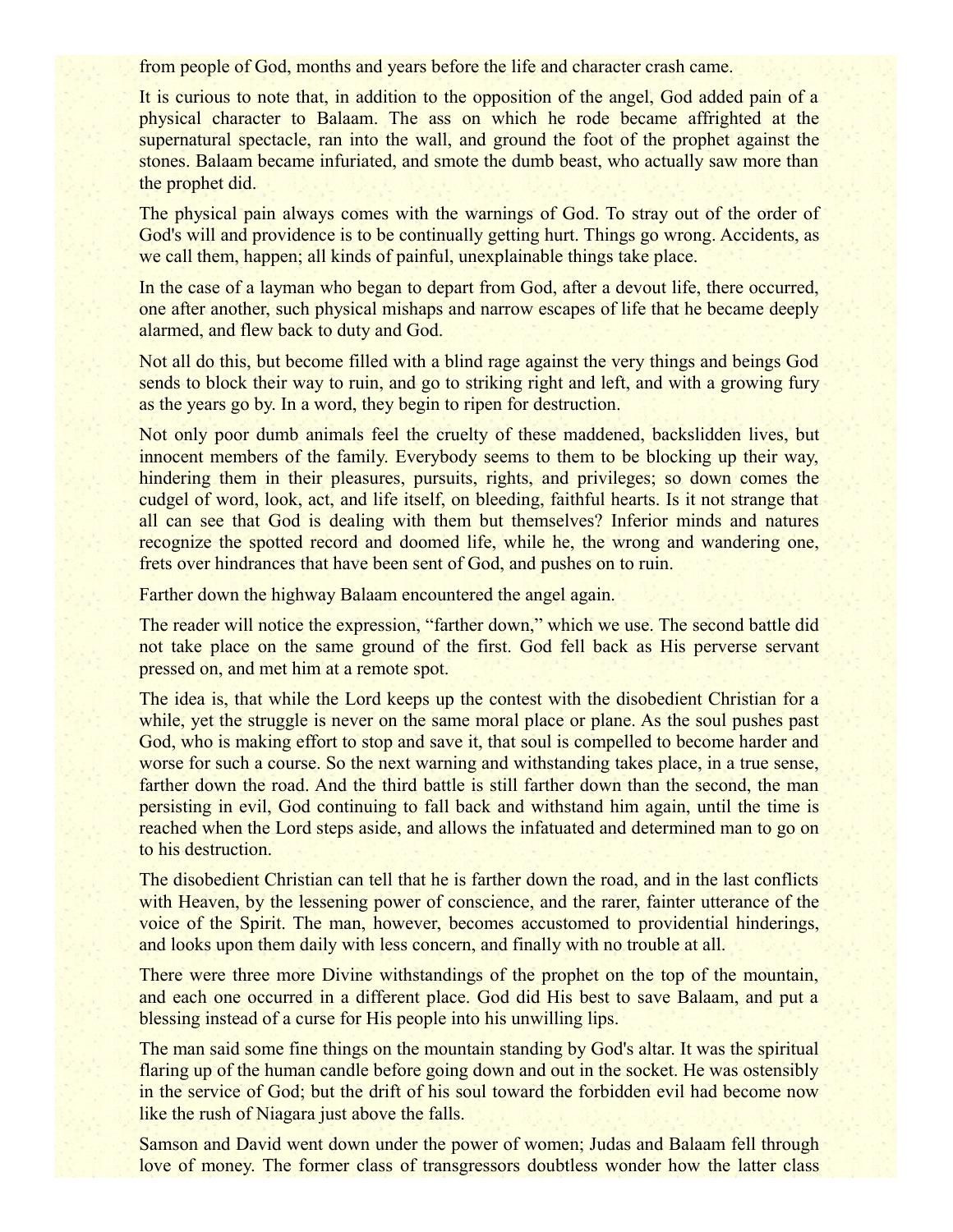could so care for bits of shining metal. In like manner we doubt not that the metallites, or second class, marvel at the weakness of the first class, as they succumb to female arts and blandishments.

Nevertheless, both classes fell, and a fall is a fall, whether it be over a Bathsheba or a bag of money. Men are going to hell from both causes. Samson, David, Balaam, and Judas, all went down with a crash into sin. Where can be the comfort to any one in a moral fall in recalling that he did not go down like his neighbor, or with the sin of his neighbor? If a half-dozen men have fallen into a deep well, it matters not a particle whether they tripped over a rock or slipped on a piece of spongy soil; whether one was looking at a star, or another chasing a firefly; the grievous fact is that all are in the well. Think of a spirit of pride and boasting springing up in such a miry place as to the manner in which each one got there! The whole dispute would be absurd and profitless. So, when a man has fallen into moral ruin, what need to boast that he did not go down like his neighbor, or with the sin of his neighbor? He sinned, that is enough; and he is down, and that is more than enough. Of the four individuals mentioned above, but one seems to have been rescued, and that one was David. The Scripture is unmistakable about the ruin of Judas and Balaam. They were wrecked on the money question.

There is a rapids in Niagara, not only below the falls, but one above. So is it in life. Just before a man takes the final leap into sin there is a marvelously accelerated movement in his life toward moral ruin that is plainly observable to many, and that corresponds to the Upper Rapids.

When Balaam left the mountain in the last work he did for God, he was in the Rapids. God evidently met him no more, but stood aside and let the man leap to his destruction. And he leaped, or was carried over the Falls, just as the reader prefers to regard the matter. The fallen prophet, fully determined to obtain the pay and honors of King Balak, does one of the most diabolical things on record in the Bible. Knowing, as he did, that the awful judgment of God would come upon the children of Israel if they carnally intermingled with the nations by the way, Balaam in some manner, according to the Bible, brought about the transgression between the men of Israel and the women of Moab. In this way the curse which he was not permitted to pronounce from the mountaintop was brought on the Israelites by their own act.

The man was now out of the Rapids and in the Falls! In a few days he had entered the Rapids below the Falls. He had, in a word, yielded to a rushing temptation, shot an awful downward plunge into the vortex of sin, and soon came to the place and hour when physical destruction was added to moral ruin, as the Lower Rapids in Niagara pound to pieces everything that is borne to it from the Falls.

The Bible tells us that a great battle took place as the result of what had gone before, in which conflict many were slain, and among the killed was Balaam, the unfaithful prophet of God.

May God have mercy on any one of His servants who has become careless in life, and commenced opening his heart to questionable thoughts, desires, and ambitions! As yet he is only floating on the stream, and almost imperceptibly; but he has left the place of safety, and from where we stand we can see the arrowy rush of the Upper Rapids of an increasing evil influence, hear the dull roar of the Falls of the sin itself, and see in the still remoter distance the gray, jagged rocks, and wild, leaping waves of the Lower Rapids, where disaster and physical death are certain to come. The heart involuntarily cries out for mercy in behalf of the drifting soul and doomed body of such a man. And yet what escape and deliverance can be expected for one who in steadfast perversity has fought his way through every warning and withstanding that a patient, loving God could devise and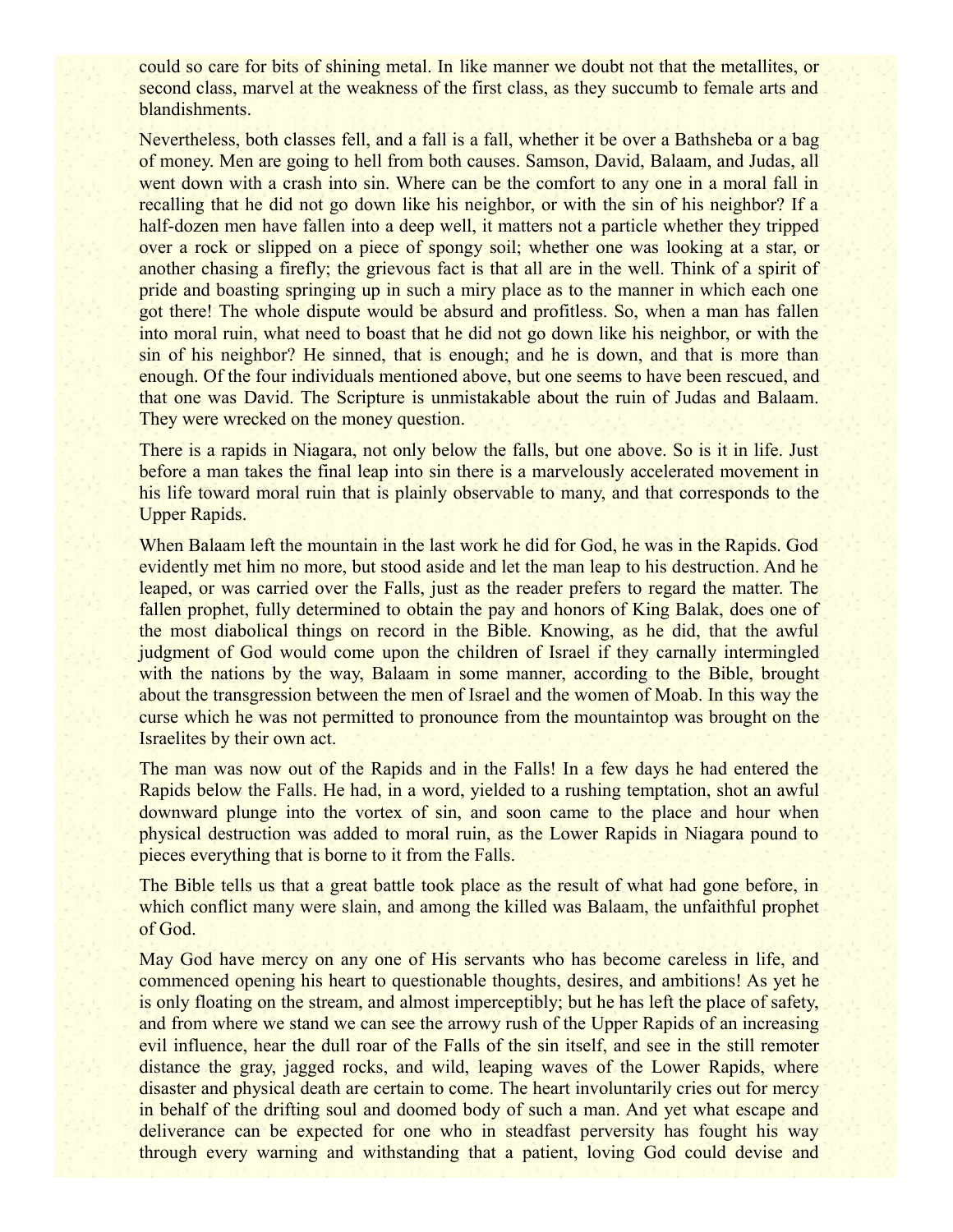execute. Still we cry out, God have mercy!

### 25. THE MAN NEAREST TO GOD

CALL ON

In Second Chronicles we read that a great multitude of the Ammonites and Moabites had gathered against Israel. The situation was so dark and hopeless from human view, that the people with their little ones were in humble supplication before the Lord. The king himself was no exception. All hearts were anxious, troubled, and looking to God.

**ANDREW YOU** 

In the midst of this protracted waiting, suddenly the Spirit of God fell upon a man in the congregation, whose name was Jehaziel. At once he opened his lips and uttered the most comforting and strengthening words to the Jews. He told them that God would deliver them, and that in a most remarkable way. He bade them be of good cheer, that they only needed to stand still, and they would see the salvation of heaven.

The fulfillment of the man's words will be remembered by the reader. So great was the victory which God wrought for His people, that they were three days gathering up the spoil. From the circumstance of the Spirit of God falling upon Jehaziel we obtain the startling and thrilling truth that God in His work uses the man nearest to Him. This is not simply a gracious fact, but a most solemn one, and one calculated to stir the Christian heart to its profoundest depths. As a truth, it is not only taught in the Bible, but as constantly proved in life.

We have noticed merchants on busy days in their stores; obsessed managers and directors of work in a time of rush; and seen old-time masters with their slaves on sudden calls for immediate action; and invariably we have marked that the individual nearest to the merchant, overseer, or master was the one employed to do a work or commissioned to bear a message. We frequently saw this, but failed to be impressed with its deep significance when applied to spiritual things, until we brooded over the case of Jehaziel.

What we see men doing, the Lord does. He uses the human instrument that is nearest to hand. It is a principle of conduct which applies in both the business and moral world. No one who gives a thought to the matter but can and must approve. God uses the man closest to Him. This is the great truth of the passage! From it we draw several reflections.

First, the mystery is explained of the Divine favor and use of certain men in the Church and world.

People who have wondered why God blesses some persons so abundantly, and why He employs them so constantly, need marvel no longer with such Scripture before them. The Divine Hand is laid on the nearest head. The Lord speaks to the man closest to Him.

Of course, there were good people in the congregation of Israel that day, as there are in religious gatherings today. But some were nearer to God than others. The good King Jehoshaphat was closer than the people; but Jehaziel was nearer still than the king. He was the nearest, and so on him the Spirit of God fell.

We have often beheld similar scenes in Sabbath audiences and revival-meetings. There are good people in the congregation, and some are better, and there is the man or woman who is best or nearest to God. On that soul the Holy Ghost is certain to descend. It is as fixed,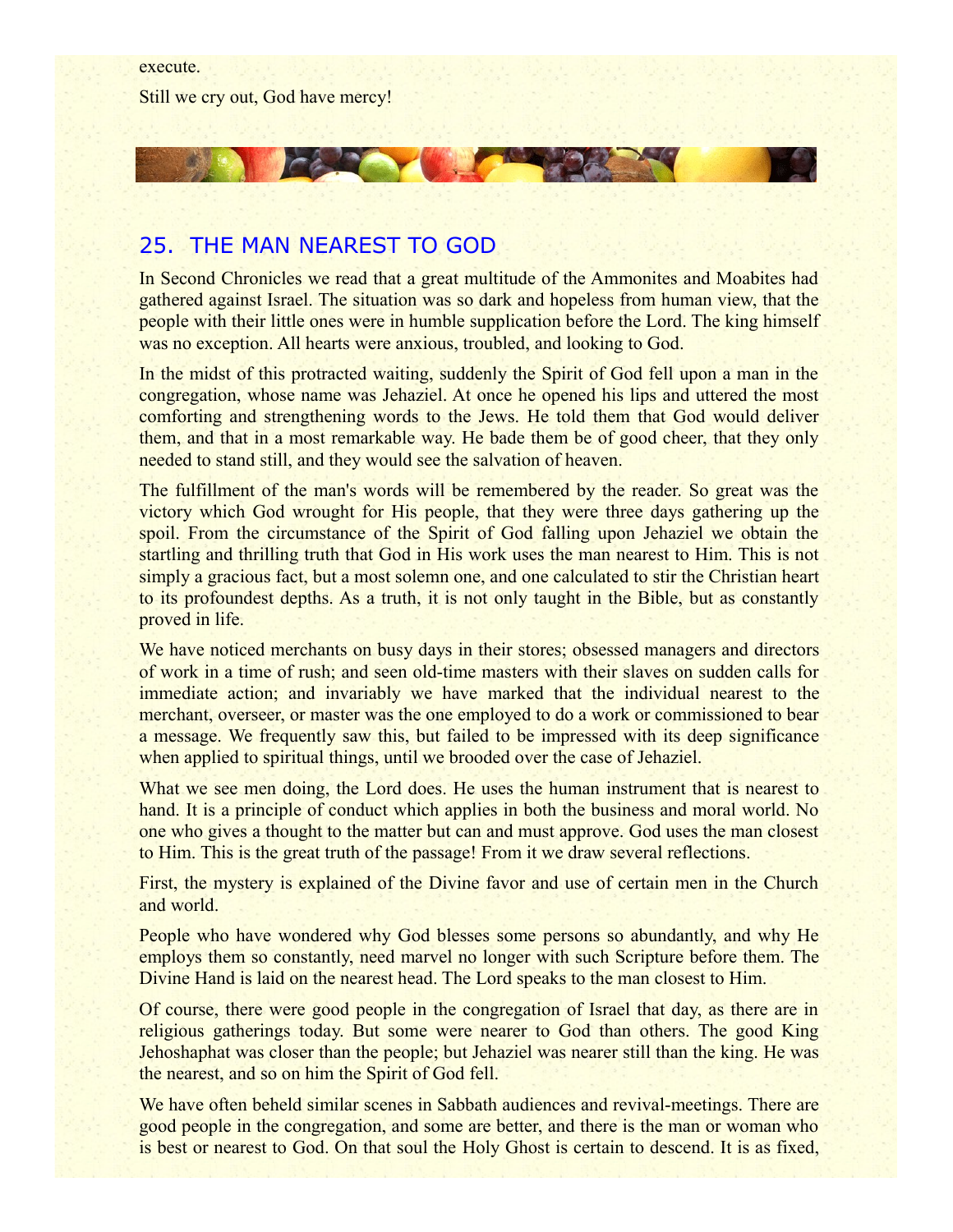unchangeable, and faithful a Divine procedure as God working in His great natural laws. Indeed, it is a law.

Whoever stands nearest to God will be most blessed and honored of God. Nothing else can happen to one in such a moral position. Wonderful place of grace and glory! Who would not occupy it?

For sidelights to this blessed truth, let the reader turn to the description of the Last Supper, and observe that John heard the Savior say things which escaped Peter and the other disciples. The explanation was that he was nearest to Christ.

Let him look again on the banks of the river Jordan, and see the Dove alighting upon Him who spent whole nights in prayer, and who said, "My meat is to do the will of Him who sent me." To this day the Dove comes to the Lamb, to the soul most like Christ.

Another reflection drawn from the occurrence which befell Jehaziel, is that here is a Divine testimony to human faithfulness. The Spirit of God only falls upon prepared hearts.

This fact utterly demolishes the hope of spiritually lazy people, who expect to be blessed, and yet fail to put themselves in the heart, mind, and life position to be thus honored of God. They wonder why the glow they see in other faces is not in their own, and why the spirit buoyancy, inward exultation, liberated tongue, and unmistakable unction of life is not theirs. The explanation is that the condition of praying, life emptying, believing, and waiting has not been met by them. They have been spiritually indolent, have failed to plow, harrow, plant, and cultivate, and yet are looking for a waving harvest and full granaries.

Nothing is said in the passage about any special devotion of time and energy to God by Jehaziel; but the Bible has so clearly taught this to be the indispensable condition of spiritual manifestation and revelation, that to state God's Spirit fell upon the man is tantamount to saying that he had been waiting upon, and living close to God.

The flames of fire, shining countenances, and wondrous, rapturous utterances of Pentecost, were preceded by ten days of patient supplication to God in the Upper Room. The visions of Daniel came; but not without weeks of fasting and prayer upon his part on the banks of the river Hiddekel.

Some affect to be surprised and even hurt at the sudden outbursts of joy; and the Divine use of certain persons in religious services. Why not themselves? Is the fretful query often asked inwardly, when not uttered to others. The answer has already been given, and is also embraced in the Bible statement--the man who prayeth secretly shall be rewarded openly. The private devotion is the explanation of public heavenly honor. The closet of prayer is the place where the crown and robe are obtained which make a man appear as a spiritual king when standing before the Church and world.

A young preacher rebuked a large company of gamblers on a steamboat with such holy power that it not only awed the men, but led the rebuker to a great national honor. The secret of his ascendency was that he had spent a couple of days in his state room in tears and prayer over the matter. Any one could have had a kind of brute courage sufficient to have condemned the transgressors, and still have accomplished nothing. This kind of reproof is cheap, and obtained at little cost; but few are willing to pay the price of two days' humiliation and prayer to secure the heavenly backing and the Divine favor and power this man possessed.

A prominent minister of the gospel ridiculed the doctrine of a second work of grace in a large concourse of people. There were many good persons present who disapproved his utterances, but could not or did not speak in reply. The Spirit fell that morning upon a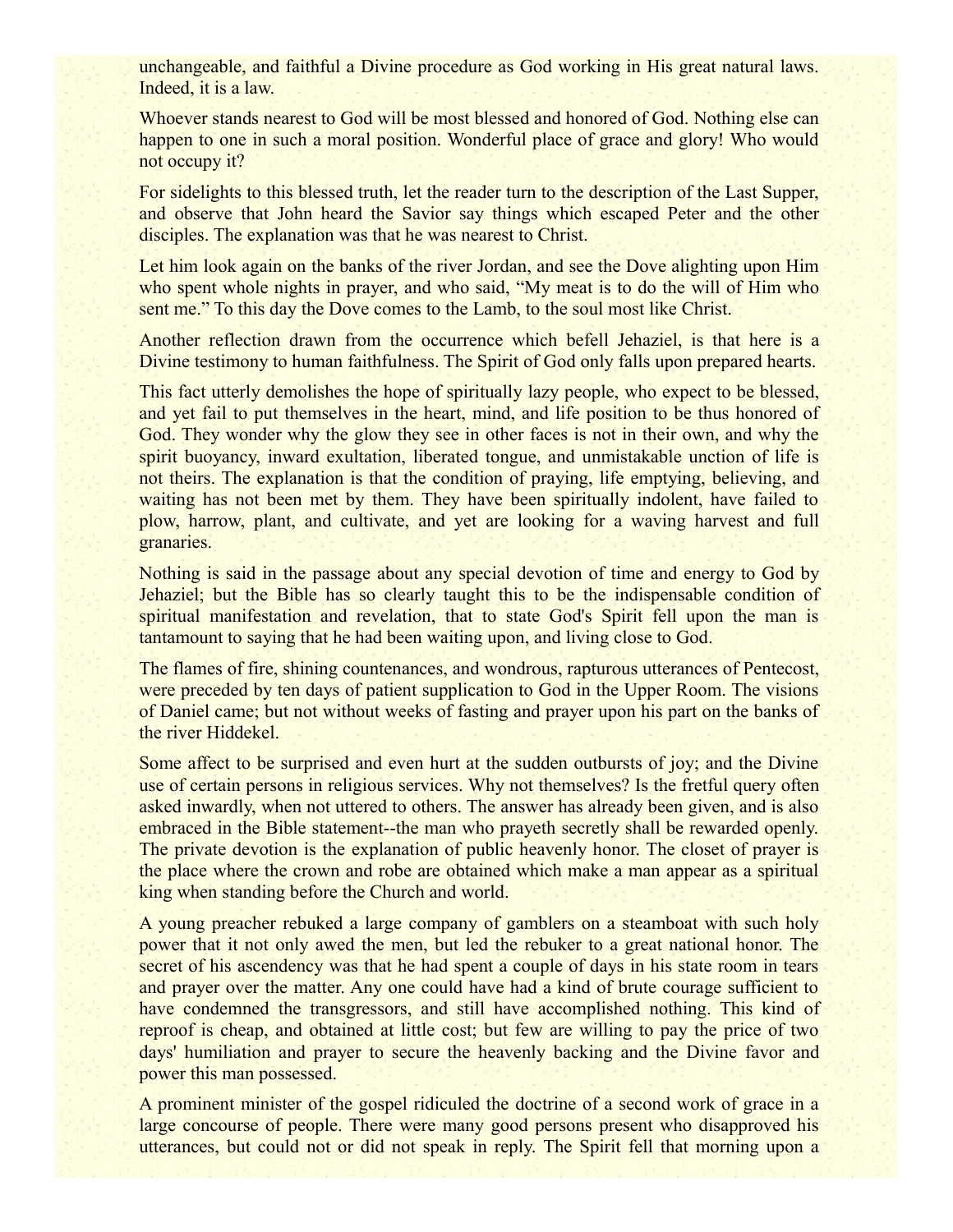young preacher to answer the denier of sanctification by faith in the blood of Christ. For thirty minutes by the clock this suddenly appointed defender of a great Bible truth fairly flamed and glowed in his presentation of the doctrine and proclamation of the experience, while love to man and gratitude to God was heard in every utterance, and tears of joy welled into his eyes and fell fast upon his cheeks. To many the thought doubtless came, that this man was a chosen instrument to protect the ark, and so settled back in the old condition of spiritual laziness. The real explanation was that the young preacher had spent several days in special waiting upon God. He, in other words, happened that morning to be nearest the Lord, and so the Divine Hand was laid upon him, with the command, "Speak for Me." Nothing in nature occurs in a haphazard way. Law regulates everything. A Divine Hand guides and controls according to perfect wisdom, truth, and faithfulness. In like manner in the kingdom of grace there is nothing like moral accidents. The same God presides in both realms. Law is in both worlds.

We talk about the lightning striking at random. It is not so: the electric fluid falls on the object nearest to it, and most favorable for its reception. So does the heavenly lightning. The Spirit comes upon people who are prepared for Him.

A brief final reflection we draw is, that none of us can afford to miss standing in the place nearest to God. We can without much hurt be cast out of social circles, synagogues, and places of earthly honor; we can be displaced from favored positions near the rich and great; but we can not, without irreparable injury to ourselves both now and forever, live at a distance from God. We must for our present and future highest good stand close to the Heavenly King, where His hand can touch us, and His voice reach us at any and at all times.

It is this spot where is ever to be found the flaming speech, transfigured countenance, unctuous life, and beautiful influence, more powerful at times than words and deeds themselves.

Here John lived, and talked about opening heavens, and said, "Hear what the Spirit saith to the Churches." Here Paul abided, and spoke about not knowing whether he was in the body or out of it.

Here Jehaziel must have dwelt. And here may we all dwell. There is room for us all. But let us remember that it is not the man who is near to God who is most honored, but the man nearest to God.



#### 26. WHY WEEPEST THOU?

The caption of this chapter was the first utterance of Christ after His resurrection. Of all things which he might have said, perhaps no more beautiful, blessed, needful, and significant speech could have been made by Him to His sorrowing disciples, and, beyond them, to the struggling, battling Church in all ages, and even to the sinful world itself. Since Christ died and rose again, it may well be asked, why should any one weep?

The question comes to the penitent, Why weepest thou? Has not Christ died and paid the debt that you owe to an offended God and violated law? If He has, why not burst forth into rejoicing and singing, with the heaven-declared statement that Jesus has suffered for all, that He died for the ungodly, that no one might perish, but all have eternal life? Every community and Church is familiar with a character who might well be called "the chronic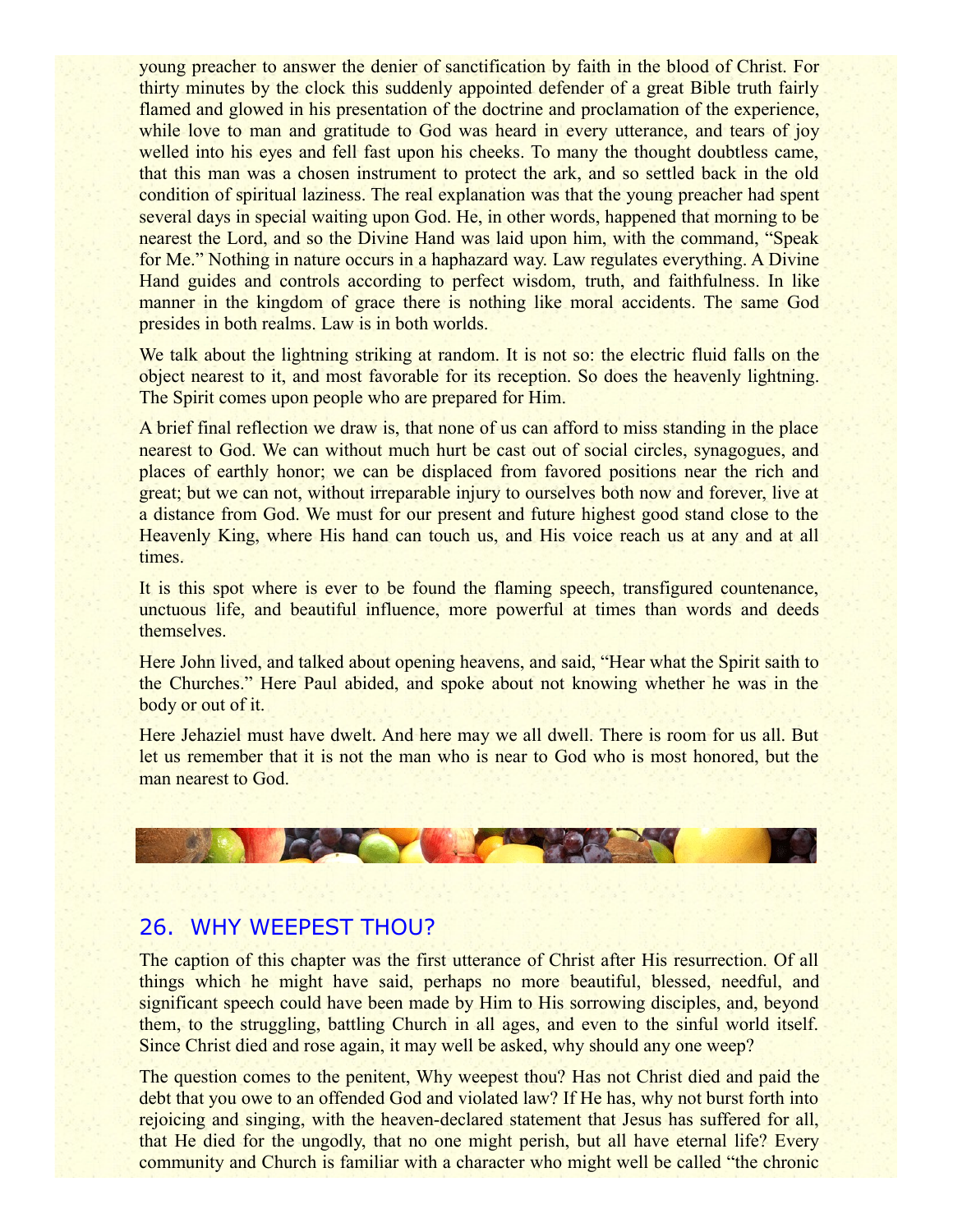mourner." These persons come to the altar at every meeting and at every call. They will not be comforted, seem unable to get relief, and certainly fail to receive the assurance they wish to possess.

In a certain city, lately, I was speaking to one of this class. She was a woman of seventy years of age. When I tried to bring her help and comfort, she contemplated me silently for a few moments, and said with a melodramatic air, "My brother, I have been a mourner for fifty-two years." If she intended to astonish me, she succeeded perfectly. For a full minute I said nothing, as I looked upon this living monument of unbelief, this individual who had persisted in grieving over her sins for a half-century, as though Christ had never died and paid the full obligation she owed to Heaven in regard to the transgressions of the past. I even detected an accent of pride in the statement that she was a mourner of such long standing. She was no ordinary penitent. She had made a science out of spiritual grieving. She had been so satisfied with the words that they were blessed who mourned, that she refused to come to the other part of the sentence, "they shall be comforted." She knew nothing of that. She was a mourner, called herself one, when in the sight of God she was an unbeliever.

Is it not strange that people who will not look to Christ for pardon after He died for all sins, can not be made to see that in this fixed mental attitude they make Christ to die in vain, utterly contradict God's own Word, and discourage hundreds who would otherwise come to Christ and be delivered and blessed?

Again, the words apply to those who grieve over the presence of inbred sin.

While we do not have to repent over the existence of this principle, we can lament the fact of its being in us, and should go promptly to Christ for its destruction and removal.

After its discovery, to sit down and sorrow over the dark inheritance and fail to come to Christ with it, is to repeat the folly of the ordinary transgressor who will not let the Son of God save him.

To those of us who have gone within the veil, and exercised the second distinct faith for heart-cleansing or the sanctification of the soul, the days and weeks of protracted mourning and seeking by some, without the obtainment of the blessing is simply astounding. The blood has been shed outside the gate to sanctify the people; why weepest thou? Let us go forth at once to Him without the camp, bearing His reproach, and obtain the unspeakable grace.

We once saw a lady receive the blessing after a most faithful seeking for it for a few hours. She had to leave the meeting that night at ten o'clock on the rail cars in company with a lady friend. She was fairly electrified with her new possession, and the way into the Holiest being all plain to her, she bent over her friend who was at the altar, and who was weeping and grieving without securing what she desired, and exclaimed, while laughing and crying over her and clapping her on the shoulders, "Jennie, darling, make haste and get the blessing; the train will be here in fifteen minutes." Quite a number around the altar smiled at the speech, but others saw deeper into the words, and to them it was a paraphrase of what Christ had long ago uttered, "Why weepest thou?" When Christians refuse to thus cast themselves on the atoning sacrifice, it can readily be seen what a paralysis they occasion to the faith of others who are not spiritually strong to begin with, or are less exalted in social and ecclesiastical planes. So we have seen the slowness of a preacher in obtaining sanctification throw the entire Church back. Their eyes were on him as a kind of example, and as he did not sweep into the Holiest, they reasoned very naturally that there would be no need for them to try, and that there was no hope or prospect for them. O! That all seekers in pulpit and pew would look to Calvary, and behold the blood which cleanseth from all sin! O! That the voice of Christ could be heard by these sad, discouraged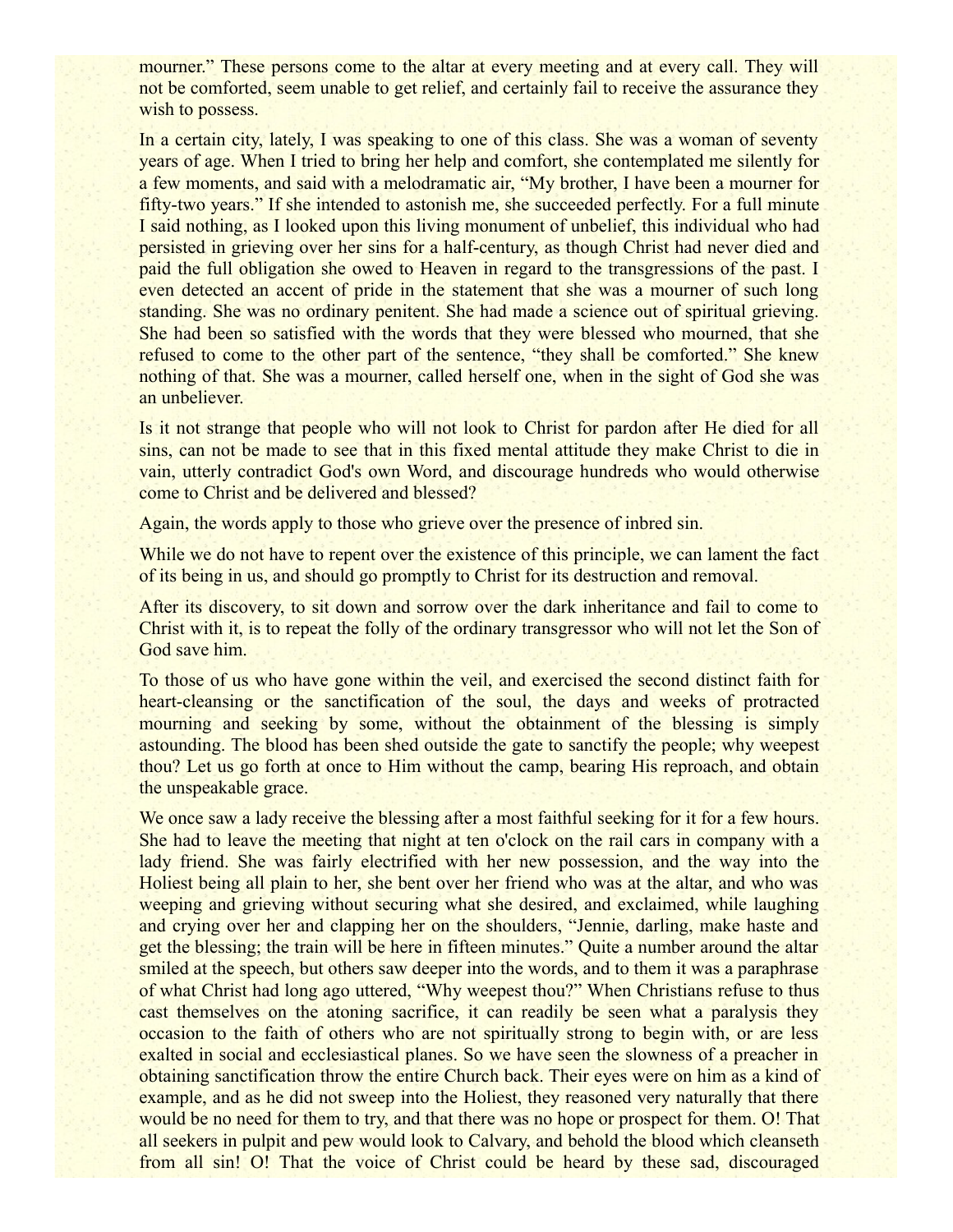followers of His, whose highest conception of the Son of God in redemption is the suppression of the carnal mind, the keeping of the Old Man in a kind of subjection!

"Why weepest thou?" Is Christ not able to do exceeding abundantly for you above all that you can ask or think? Did he not say, "All things are possible to him that believeth," and "According to your faith so shall it be unto you?"

Still again the words apply to the bereaved.

How perfectly helpless all of us have been made to feel in a place and at an hour when Death has entered and taken away the light of the home! At such a time we feel the vanity of human consolation, the nothingness of human strength.

Once as a pastor we stood in the midst of a family who were grouped around the deathbed of a lovely daughter just grown, and now breathing her last. We shall never forget the affecting silence of those moments. No one spoke, but tears fell swiftly down every face. Each tired, heavy sigh from the pillow was feared to be the last breath, and when finally the physician, whose eyes were steadily fixed on the dying girl, looked up with a sad face and said quietly, "It is all over," I immediately called all to their knees around the bed, and in the midst of choking sobs, commended the grief-stricken family to Him who once died Himself and rose again, and who said that at His voice all that are in their graves shall come forth into everlasting life.

Mary in tears at the Savior's tomb is a picture which appeals to every heart. Here was an attitude, a burden, a sorrow known to us all. Then comes the footfall of Christ. His eye rests on the drooping figure, and His loving voice falls upon her ear--"Woman, why weepest thou?" How quickly the tearstained face was raised; how it flashed and glowed with joy, we all can easily imagine, when in another moment, with an additional word from His lips, she saw it was Jesus. He had broken the bands of Death. The grave could not hold Him. He had come back to tell the grieving world of His victory, and that as He had raised Himself from the tomb, even so He would resurrect all who believe on Him.

Since that marvelous and blessed return, and since the words, "I am the resurrection and the life," how can there be inconsolable sorrow at the side of the deathbed, and by the margin of the grave? "Thy brother shall rise again," said the Savior to the sisters of Bethany. And we have only to change the word brother to father, mother, husband, wife, sister, son, and daughter, to make them sound like sweetest music to every grieving, bereaved heart around the world. No wonder He said, "Why weepest thou?"

Once more, the words apply to the heart and life which has been wounded and injured by human tongues and influence.

Not only opposition and persecution have come, but lower, sadder still, misrepresentation, detraction, and slander are hurled like javelins and boomerangs at the servant of God. No office or position, and no religious experience or life of usefulness, is sufficient to protect one here.

The added pain is that oftentimes the blow is struck, not by a worldly hand, but by one who went; with you to the house of God in company. We have seen some gentle Christian natures sink, completely crushed, under this peculiar form of malevolence.

Still we say, "Why weepest thou?" Why should we grieve hopelessly as though some strange thing had happened? Was not Christ slandered? Were not the disciples vilified? Was not Wesley accused of having broken all the commandments? And are we to expect better treatment than they received? Again, has not Christ promised deliverance to us from this and every other evil? Does not the Bible say that all things work together for good to them that love God? Then, "Why weepest thou?" Paul said, "None of these things move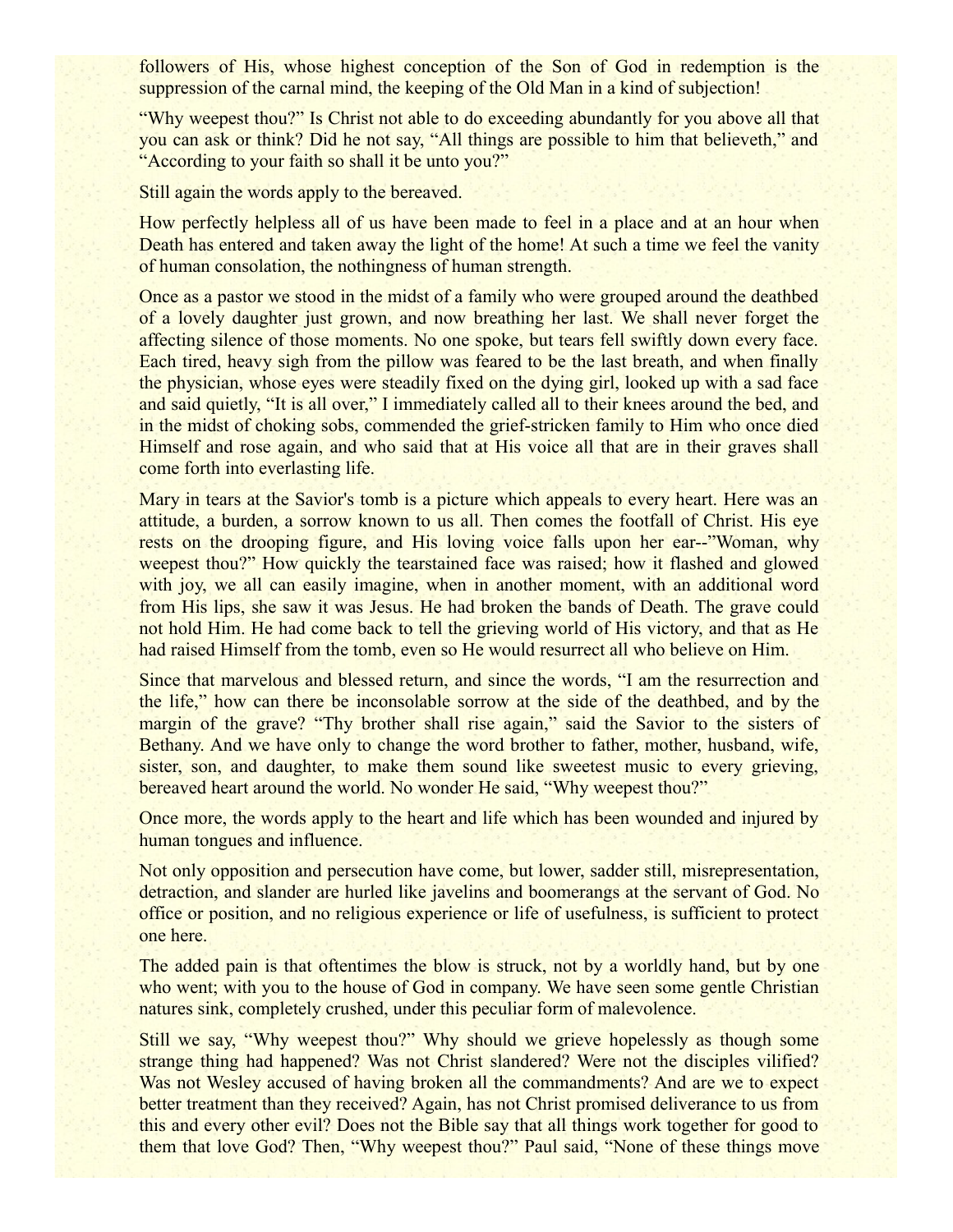me;" and we should say the same, and go right on in God's service.

As for general misrepresentation, there are few revival-meetings in which every true evangelist does not see the funeral and burial of various kinds of false reports. We have nothing to do but discharge our duty, and "wait on the Lord," and the Bible says He will bring it to pass. He will deliver us from all our enemies, and cause us to inherit the land.

How many Christians worry needlessly in regard to these things! Some workers at times feel half-paralyzed, heartsick, and tempted to give up their labor for Christ and souls. My advice to them is to hold on, hold in, hold up, and hold out.

If a lie is told upon you, make no answer, but wait on the Lord, be of good courage, and "weep not." If a misrepresentation is circulated about your work, methods, family, or Christian life, and a thick door seems to be shut and locked in your face, do not think of opening it yourself. Do not lose time and energy in trying to prize it off its hinges or blowing it up with dynamite. Wait on the Lord, weep not, be patient, and suddenly it will open--and God will do the opening.

Your coat may be bespattered with the mud of human hate, detraction, or misconception. Mr. Spurgeon says, do not wipe it off at once, for that will simply smear it and make matters worse. Be patient, he said, and let it dry; by and by it will drop off of itself.

He will take care of the mud-flinger, the mud-flinging, the mud, and especially the coat and the man flung at. He, with His own touch, will brush off the mire, and show that it did not come from a fall of the man, but was cast upon him by the hand of an enemy. "Wait," I say, "on the Lord." In a word, "Why weepest thou?"



# 27. HOLY JOY

Much has been said and written against what is called emotional or demonstrative religion. A great deal of sage advice and warning is given to people who are seeking sanctification in such expressions as "Talking one's self empty," "Living one's religion?" "Best proof of being well is walking around," and "Thunder kills nobody."

We are not in this chapter championing what has been scornfully dubbed "mere noise," although we cheerfully confess that we have not the slightest objection to the commotion and stir made by people who are genuinely seeking. We, in fact, like it. We have been heard and seen in these lines ourselves repeatedly by friend and foe; our comfort, meanwhile, being that, according to the second chapter of Acts, there was anything but a quiet time on the morning of Pentecost with the disciples; and John is our authority for saying that there was silence in heaven only for the space of a half-hour; after that, he heard the noise of a great multitude shouting and praising God, and it sounded like the voice of mighty thunders and the roar of many waters.

And yet, with all this, we are not contending for noise and what is called "fuss." We have listened to some which we wished that we had not heard. And yet the Church has not suffered as much in this way as it has with a graveyard quiet and deadness.

We are speaking in this connection of an inward condition and life, far back from the lips, in the heart, and that expresses itself in more ways than one; sometimes, indeed, with words; but sometimes being voiceless, but felt always as a penetrating, melting influence as powerful as any word or deed.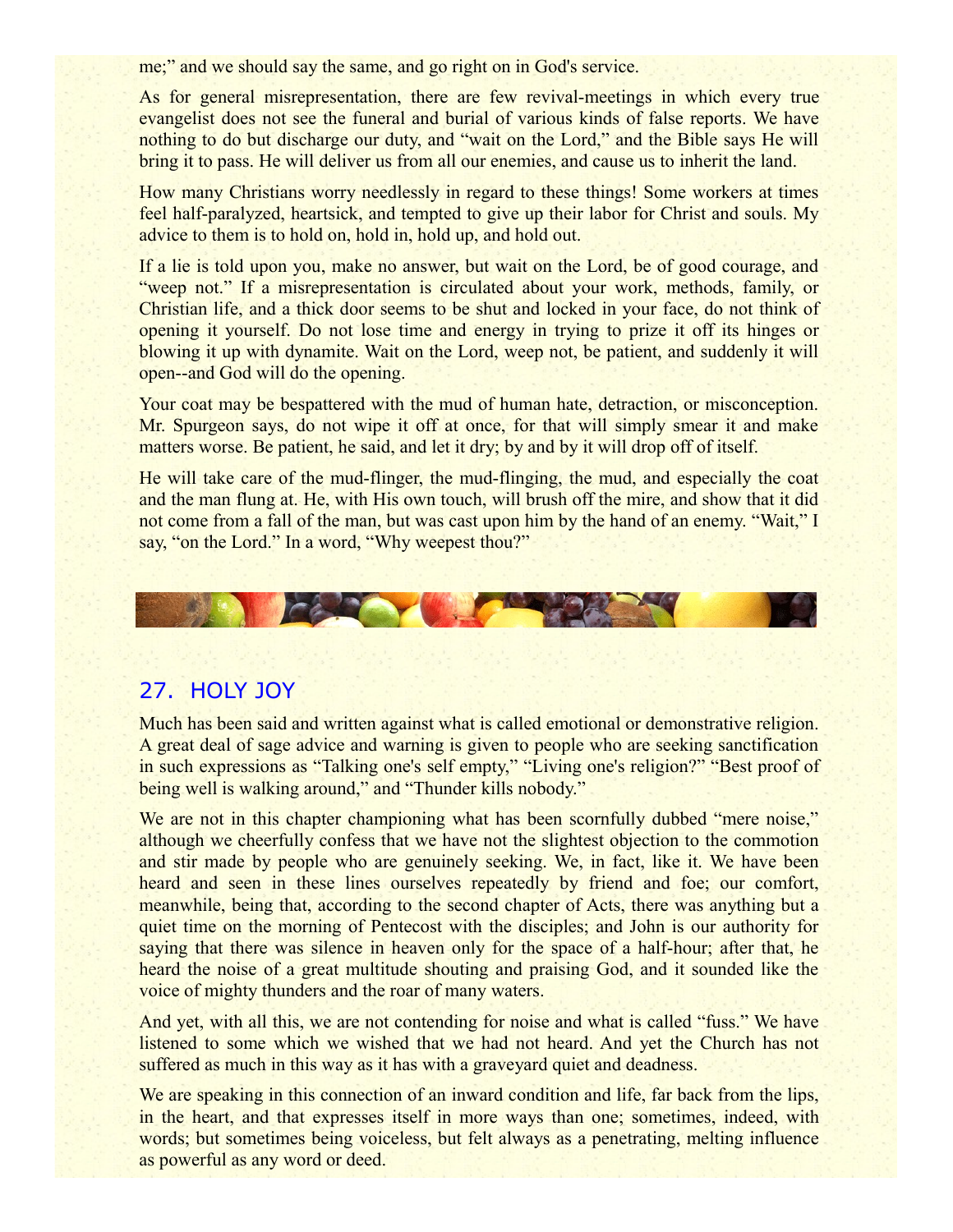It is a peculiar joy we are writing about. Not the ecstasy of one of those many refreshings, anointings, and comfortings that come to the child of God, and as certainly leak out in a few minutes or hours. Nor is it the result of regeneration, but of the baptism with Fire. It is not the gladness of the New Birth, but that strange rapture which comes from spiritual crucifixion and death.

There is a Divine work in the soul which introduces the Christian into the realm of joy as certainly as justification and regeneration brought him into the spiritual province of peace. "Being justified by faith, we have peace with God through our Lord Jesus Christ. By whom, also, we have access by faith into this grace, wherein we stand and rejoice."

He who will faithfully regard the spiritual multiplicands and multipliers of the Upper Room, and the ten days of faithful waiting and importunate praying, will beyond every shadow of doubt obtain the product of a full, steadfast, delicious, satisfying joy to abide in the soul.

Not all have it; for not all are true to God's arithmetic. There is trifling either with the multiplier or the multiplicand of consecration and faith. The fullness of waiting is not observed, the fervor and force of prayer is neglected; and so they "come short," as the apostle says, of the great blessing. The cold face, lackluster eye, hard facial lines, and lack of spiritual spring and buoyancy, plainly indicate the failure to the observant, fire-baptized disciple. For some reason best known to themselves and God, they have not obtained that blessed result called the Secret of the Lord, and the Mystery of the Gospel. They can grasp the idea of peace and occasional overflowings of spiritual gladness; but the fact of a constant, abiding, upspringing joy in the soul is beyond their comprehension.

The holy joy we speak of arises from a sense of conscious cleanness, sweet submissiveness to God's will, and the perpetual presence of Christ in the soul. With this is felt the nestling of a perfect love in the heart and the blessed throbbings of spiritual power. Who wonders, then, at the presence of a perennial gladness and sunshiny-ness in such a heart? The marvel would be if, after such a work, there would be no such resultant condition.

The outward manifestation of this inner joy is unmistakable. It may differ somewhat, according to circumstances and temperament; but with all that, there are signs of this deeper salvation in those who possess it that are not to be beheld in the regenerated man, no matter how true and faithful he may be. One mark is a peculiar brightness of the face. Another is a smiling expression. A third is a restful look about the eyes, brow, lips, and, indeed, all the lines of the face. A fourth sign is recognized in the voice, in an indescribable ring and accent which comes from the heart and goes to the heart. A fifth is a certain instinctive and instantaneous responsiveness of the soul to all that is read and preached from God's Word on this hidden life. A sixth is a spring and buoyancy of the spirit which makes it difficult at times to refrain from what might be called physical demonstrativeness. A seventh is the language of praise that becomes as natural as the breathing of a healthy lung. Just as the sin-burdened heart has words of complaint, faultfinding, gloom, and despair, so the blood-washed and fire-baptized soul has a language that describes and declares its own restfulness, contentedness, gladness, and blessedness in a constantly indwelling Christ.

If we single out any one of the above marks just mentioned, and study their effect on the world around us, we will have at once furnished the most urgent motives as Christians for seeking to enter upon such a spiritual life.

Think of the power of a restful face as it is seen daily unchanged in the midst of the varying circumstances of life!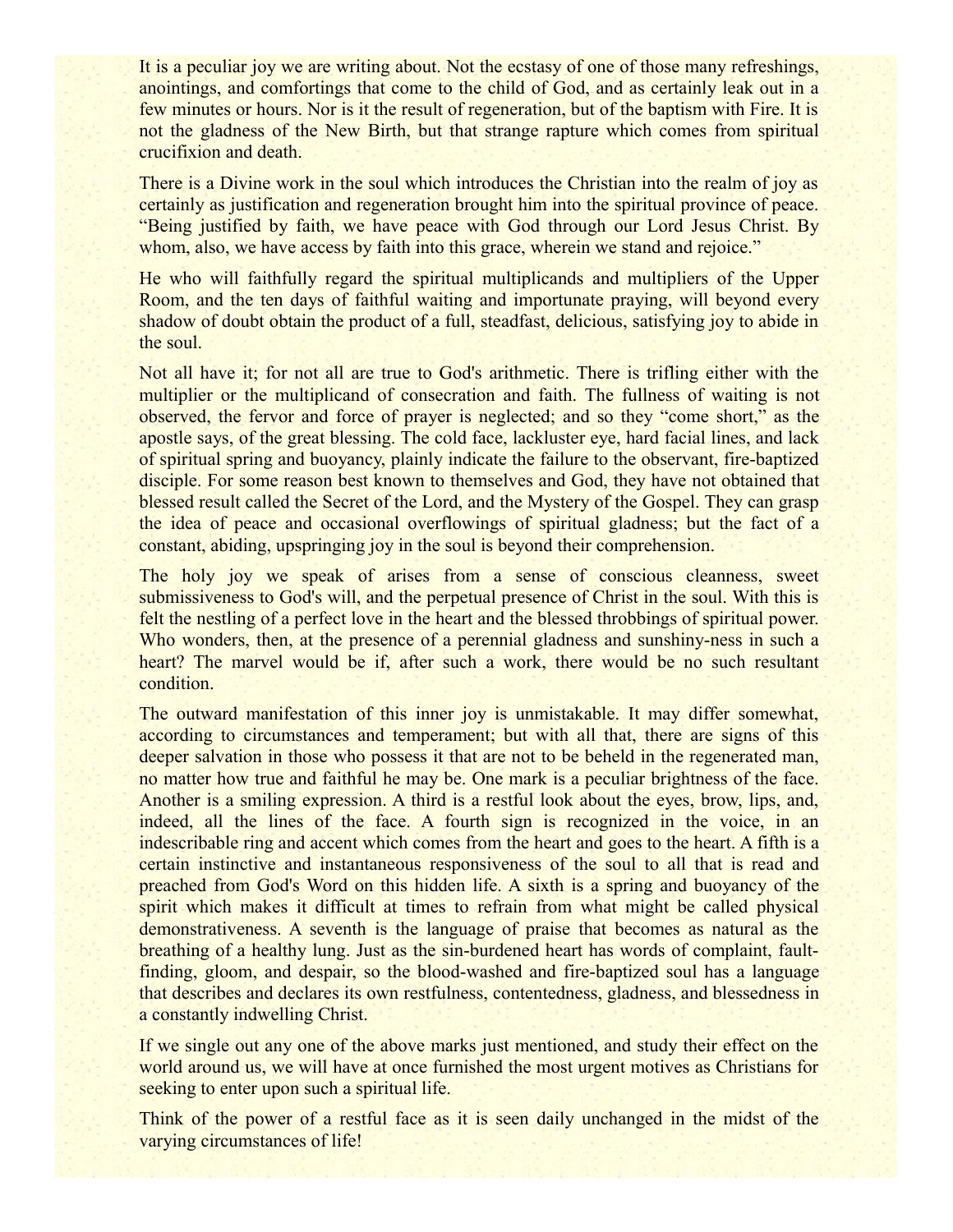Such a sweet, glad countenance, that of an elderly woman, who had troubles and sorrows enough to have crushed a giant, created deep convictions in all who beheld her. The patient, kindly smile she turned on her home-circle, friends, and acquaintances, in spite of her life-burdens, was a call in itself to high regions of Christian living that reached a loftier note to the spiritual ear than the trumpet-blast which sounds loud and clear from Mt. Sinai.

As for the language of praise so familiar to those who are deeply and genuinely sanctified, the moral effect is even more powerful. It bubbles up from a filled and overflowing heart. Language is felt to be a relief. The lip and tongue are like channels conveying away some of the fullness of the abundantly satisfied soul. Oftentimes the quietly uttered "Praise the Lord, "Hallelujah," "Glory," "Bless the Lord," is spoken in perfect unconsciousness of human listeners. Men hear the words with wonder. Various may be the opinions of the listeners; but there is conviction in the expressions for them all.

So Paul and Silas praised God in the dungeon, and it brought about a revival. No astonishment would have been felt by the prisoners in the outer prison over the language of complaint and lamentation. They were accustomed to that. But when two men in the inner prison, all bloody with a dreadful scourging, and with feet stuck in the stocks, sang and praised God at midnight, so that Nature itself bore witness to the moral grandeur of the occurrence, both jailer and prisoners alike were brought down in an awful fear and bitter repentance before God.

The rejoicing and praises of the martyrs as they were crucified, torn to pieces by wild animals, or slowly burned to death at the stake, did more to spread Christianity than all the eloquent sermons ever preached. A singing, shouting, praising Christian sank finally into a heap of ashes; but thousands of people returned home from the awful spectacle beating their breasts and convicted to their hearts. Out of this number many would turn to Christ and be saved. That voice of praise and rejoicing going up from the curling smoke and crackling flames was a divine argument, a heavenly proof, a voice from the sky itself that could not be answered, doubted, or gainsaid. And so the blood of the martyrs became the seed of the Church.

We knew a preacher who was hurled from a large church and handsome salary for preaching sanctification as a direct, instantaneous work of Christ in the soul of the believer. Instead of complaining, he went to the man who had cast him out, and with a joy that he could not keep out of face or voice said, "I expect to do the best work of my life this year." The happy look and joyful spirit and speech of the victim, without any intention upon his part, troubled the man he spoke to far more than a volume of reproaches and complaints. In fact, he talked about it for months, and said he could not forget it, or get over it.

Again, if the joy should declare itself in the action of the body, there is peculiar convicting power even in that manifestation.

We would not indorse all the bodily exercise we have seen. Some "profiteth little," and some is over-done, and does harm rather than good. But there have been physical manifestations of the inner joy, both in pulpit and pew, upon which the Holy Ghost, who had already inspired the movement, now fell again with approving power.

The sight of David leaping before the ark seemed to have aroused but one harsh critic, and that was Michal, the wife of the rejoicing man. But it must be remembered that she was some distance off, and was looking through a window, while David was close to the ark. He was coming up the road with the Holy Oracles, and in good religious company. A great deal depends upon being in the procession.

Sometimes cool-blooded Christians in the audience have wondered at something they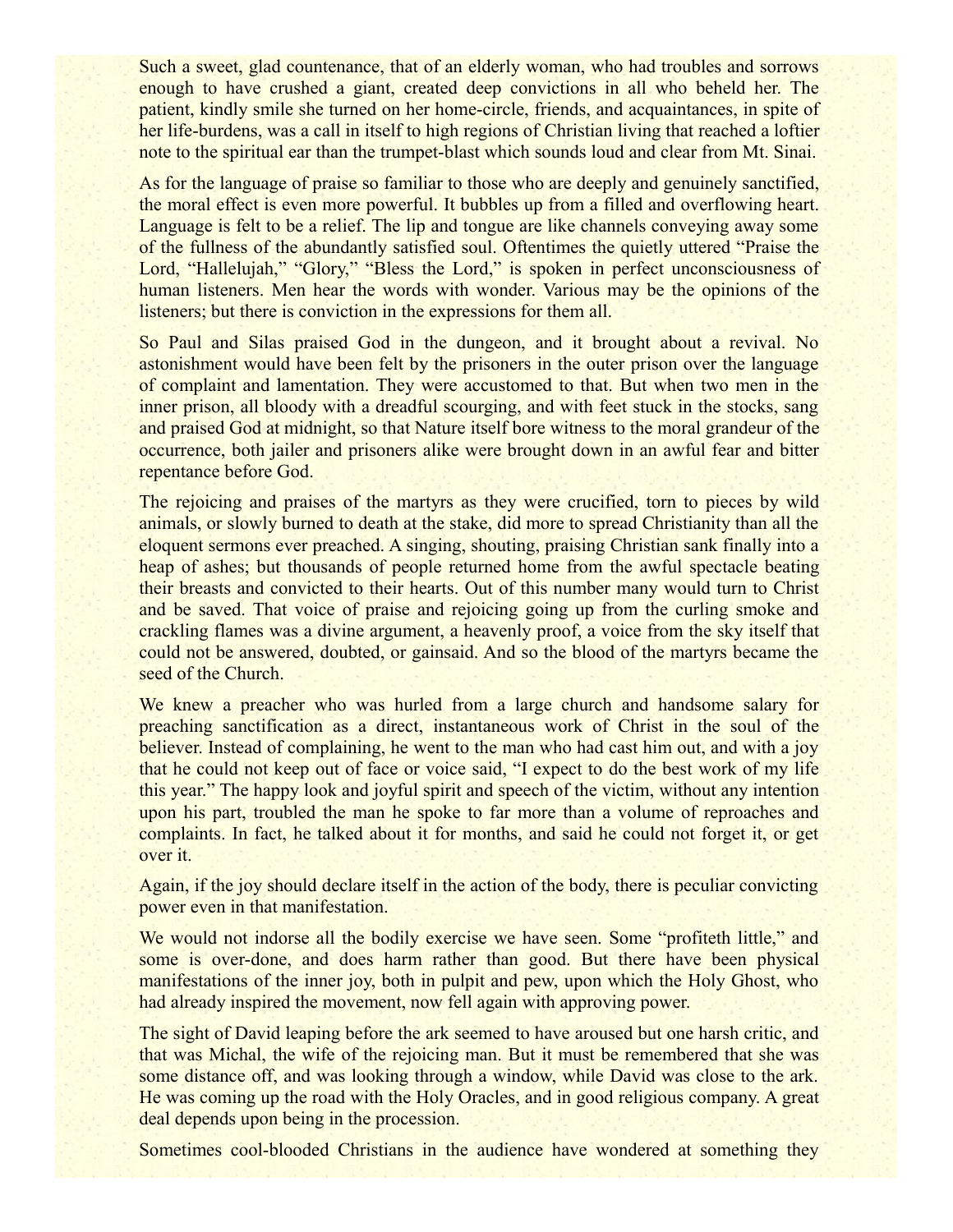beheld in the demonstrative way in the pulpit. They failed to see how it could have been done. The explanation is that they were looking through the window, and labored under the additional disadvantage of spiritual distance. The man in the pulpit saw a glory they could not see, and heard the rolling of the wheels which is to bring up the ark to Jerusalem.

A preacher was watching another at a camp-meeting. He studied his pulpit movements closely.

He saw him give a leap at a climactic point in the discourse. The solemn comment of the observer was, "that it had cost the speaker a great deal to be able to do what he had done that day." The man's eyes filled when he heard the true discriminating words. He, above all men, knew for himself "that with a great price he had obtained this freedom." One other thing he knew, and that was that he never let the great indwelling joy overflow in an irresistible manner by way of the body rather than the tongue; but the Holy Ghost used it as an arrow to pierce men and women with conviction. It is true that the scoffer might be present; but so they were at Pentecost; yet while some laughed and doubted that day, many beat their breasts, and said, "What must we do?" Finally this joy is our strength. The Bible says so: "The joy of the Lord is your strength." More and more the writer is convinced that it is not human eloquence, logic, or wisdom that is to win the day; that it is not ecclesiastical pomp, ceremony, or power which will vanquish the enemies of God; that it is not scholarship, culture, position, reputation, influence, high places, and offices that constitute the strength of the Church. We will never conquer with these things and by these methods. Our strength is the joy of the Lord; our invincibility will be found in being filled with the Holy Ghost.

Men and women drunk on the wine of the Kingdom, intoxicated with the love of God, and whose faces are shining with a rapture not born of earth, but sent down from heaven, will be not only a spectacle but an actual spiritual force, under which the people will be compelled to go down before God. It did so at Pentecost, has done so often since, and will do so again to the end of time.

It rests with the Church to say how long the nations shall stay away from Christ, and the world lie in wickedness.

The victory will never come with the use of carnal weapons, or by legislation, or by fighting symptoms, or by all the proprieties, moralities, and orthodoxies of the Church and Christian life. The devil does not care how proper and orthodox we are, provided we do not get the Holy Ghost. And the triumph will never be obtained by quietness, peacefulness, and peaceableness. It will never be brought to pass by the forces which lie in justification and regeneration, and the faithful, excellent lives of good people.

The Church will have to get drunk on joy. There must be an intoxication of spirit, as the body is with wine. There must be a bubbling gladness in the heart; an overflowing of a sweet, holy rapture, that can not be restrained, but will rush into every open channel of privilege, opportunity, and duty, and with sunlit face, shining eyes, liberated tongues, praising lips, and flying bodies carry the food, light, comfort, and treasures of the gospel to the starving, benighted, broken-hearted, and bankrupted nations of the earth.

Who is it that sneers at an emotional, demonstrative religion, when, according to the Bible, two-thirds of it is feeling? Look and see--"The kingdom of heaven is righteousness, peace, and joy in the Holy Ghost."

Lately a convention of preachers was called in Texas to ask one another what was the matter with the Church, and why there is such a dearth of revivals. Our reply would have been, let the Church seek for the baptism with the Holy Spirit and Fire, be fired and filled with this holy joy, and salvation will roll over the land like a deluge.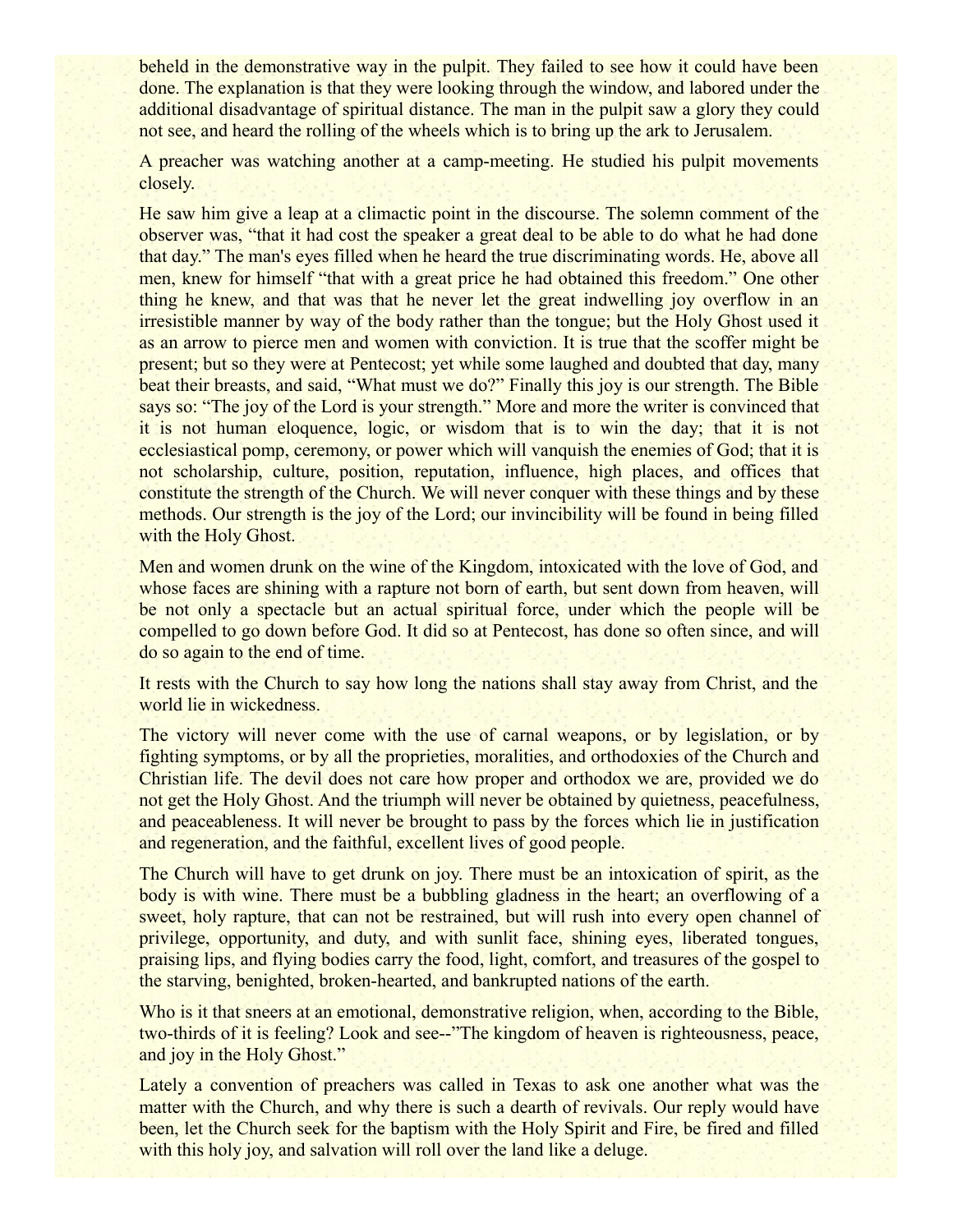The Lord's command to his people on the eve of a great battle was not to take sword or spear, but to go forth with harps, singing and praising the beauty of holiness, and that all would be well. The reader has only to turn to the Old Testament to read the account of the marvelous victory which followed, when the people sang, rejoiced, and praised God, and without using a weapon saw the Almighty mow their enemies down before their eyes.

May we take the lesson to heart, and at once seek and obtain the experience which places the harp in the hand, the song in the heart, the light in the face, the praise on the lips, and the leap to the feet, and thereafter see as stupendous victories for God and His truth as were ever beheld in the centuries and ages that are gone!



# 28. LOOKING UNTO JESUS

Salvation is brought to the soul by looking to the crucified Son of God. It was taught in symbol before the tragedy of Calvary took place. The Jews, when bitten by fiery serpents, were told to look to a Brazen Serpent uplifted on a pole. If, instead, they looked at the reptile which stung them, or at the bitten place, or at Moses, or at the Tabernacle, they all died. But whosoever looked upon the uplifted Brazen Serpent lived. It mattered not how far the man was gone, or how many reptiles had poisoned him; it mattered not if friends had to hold up his head and with merciful finger lift up the drooping eyelid; the instant the eye fell upon the Serpent on the Pole the man felt a great rush of life in him, leaped to his feet, and became sound and whole.

Christ Himself declared that He was the fulfillment of this remarkable type; that He would be lifted up on the cross, that "whosoever believeth on Him should not perish, but have eternal life." Salvation for a look to Jesus.

Of course, the world wonders and stumbles over this condition of pardon, men failing to see the justice involved, the love that inspired, and the profound wisdom which permeated the whole infinite act and sacrifice. They especially stagger over the simple requirement of a look to be saved. The spiritual thinker sees far deeper, and knows that the looking to means also a looking from. He who looks to Jesus is doing a marvelous thing in the spiritual life. Just as the eye was turned from crawling reptiles and festering wounds, from self and surrounding friends, from the great leader Moses, and the beautiful Tabernacle, and was fastened on a serpent of brass hanging on a pole, and all this done at the command of God, so the sinner looks away from the devil and his own sin-poisoned soul, from all hope of self and human strength, looks beyond the preachers, gazes higher than the Church, and, fastening his eyes upon the Crucified One, cries,

"In my hand no price I bring,

Simply to thy cross I cling."

and is instantly filled with salvation, sweet, restful, and blessed, and knows he has eternal life. It was a look from earth to heaven, from men to God, from sin to Christ, and God rewarded it with an instantaneous pardon and glorious rush of spiritual life into the soul.

But the necessity of looking unto Jesus is not ended by regeneration. Paul was not addressing sinners in pursuit of forgiveness, but Christians in a race for heaven. Even then, in such a blessed life, he says, there must be a steady looking unto Jesus.

Indeed, the expression is used after every weight, and "the sin which doth so easily beset" has been laid aside. Here is a spiritual state which plainly indicates that the second great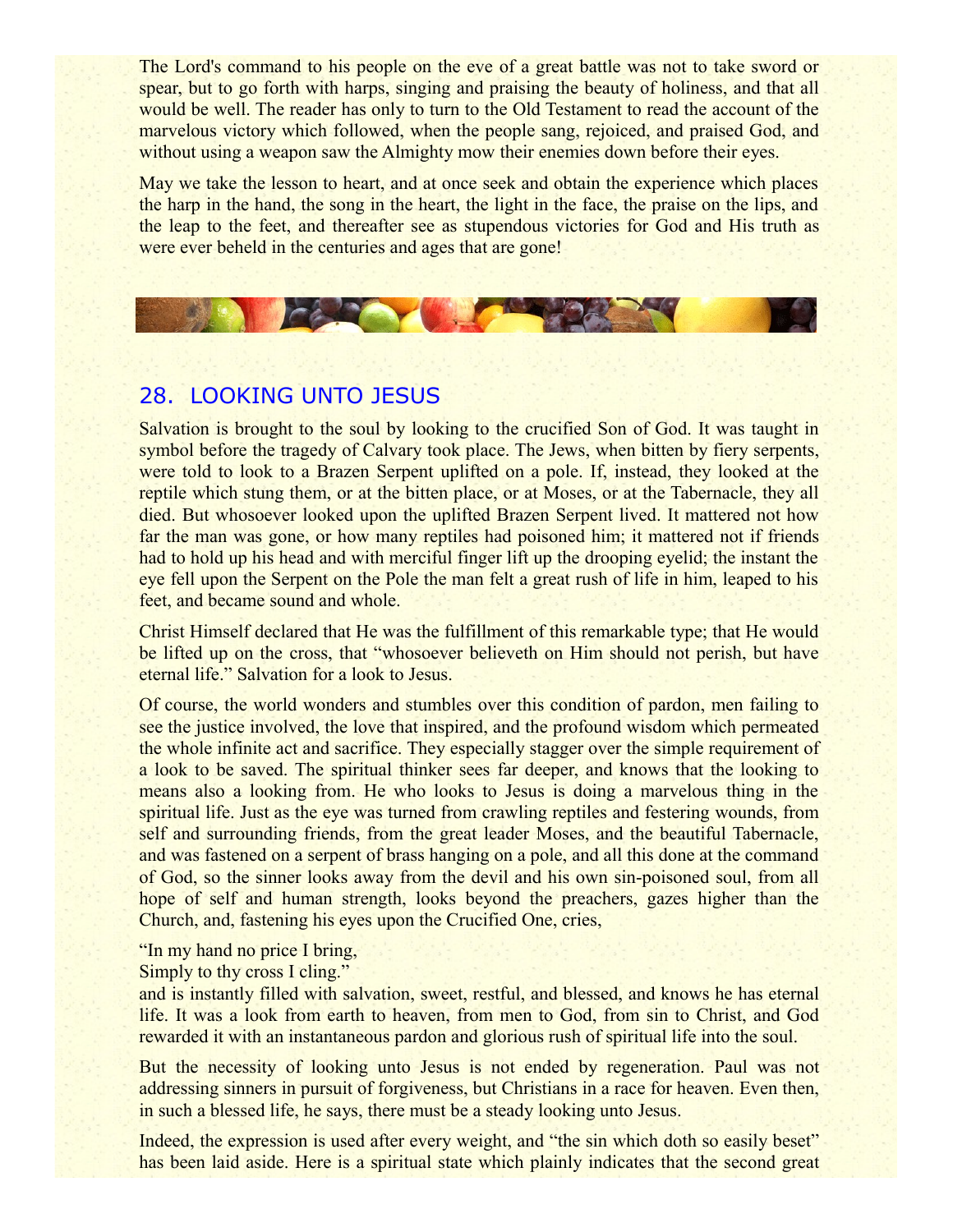look has been cast upon Him who has been made unto us, not only righteousness or pardon, but sanctification.

There is a look to Christ on Mount Calvary, and there is a second waiting and look to Him on Mount Zion. The cross brings one experience, the Upper Room another. One is life, the other power. One is a birth, the other a baptism. One brings peace, the other purity. *Both come from looking to Jesus.*

They can come in no other way; the Bible and life prove it.

And yet after this, when the "weights" are laid aside, and "the sin which doth so easily beset" is gone, and we are running toward the goal of glory, the look to Jesus must be kept up. Here is where the trouble begins with many. Here is the cause of weakness, hesitation, and failure in the Christian life--the eyes have been more or less turned from Jesus. For several reasons we are to cast the steady, continued look upon Christ.

One is for constant cleansing.

We do not mean that inbred sin is left in the heart, or that sin is being committed in the life; but we refer to a blissful experience in which the soul is continually thrilled with the consciousness of being kept clean.

A man who does not know this secret of the Lord said once to the writer, "If the heart has to be cleansed all the while, then it must be defiled all the while." My reply to him was, "Yes, just about as unclean as a clean rock on clean white sand, with the clear water of a brook flowing over it all the time." He saw the picture and the idea, and was silent.

By a steady look to Jesus we can keep under the Blood, and feel every second its cleansing power as it flows over the soul. We fail to see the necessity of sin, while rejoicing at the same time in the delightful realization of perpetual whiteness and purity.

Again we must look to Jesus for perfect conformity to Him in all things.

We may have pardoned and purified hearts, and yet the outward life is left with all its manifold features of speech and act, looks, tones, gestures, bearing, manners, and scores of other things that are not necessarily sinful, but need to be corrected and changed. Sanctification means great light, but not all light, as some would make it. It means perfect love; but not a perfect head by any manner of means. It means that the sin principle is out of the soul; but does not mean that we can not grow in grace within, or be improved in our ways and manners outwardly.

The thing to do is to look to Jesus, with the question, What would He say, and What would He do under the circumstances which surround us? Nor should we be discouraged in not obtaining all the light at once. We are to keep looking, and blessed will be the result to ourselves, and marked will be the improvement in the eyes of those who are proper judges of spiritual things.

A mechanic or contractor bending over the plans of the building which is being erected, should be both a rebuke and inspiration to us.

A musician with his eyes on the notes of a piece of music, making the fingers to fall just when and just how the printed sheet before him directs, and going over and over it until the rendering agrees with the original; such a sight is a sermon in itself, and is enough to make every careless Christian ashamed of himself, and arouse him to greater faithfulness and Christlikeness.

Christ is our plan, our example and model; and so the eyes of the soul should be fixed steadfastly upon Him, that the life might be made to agree in all things possible with Him. Men took knowledge of the disciples, that they had been with Jesus. So they can and will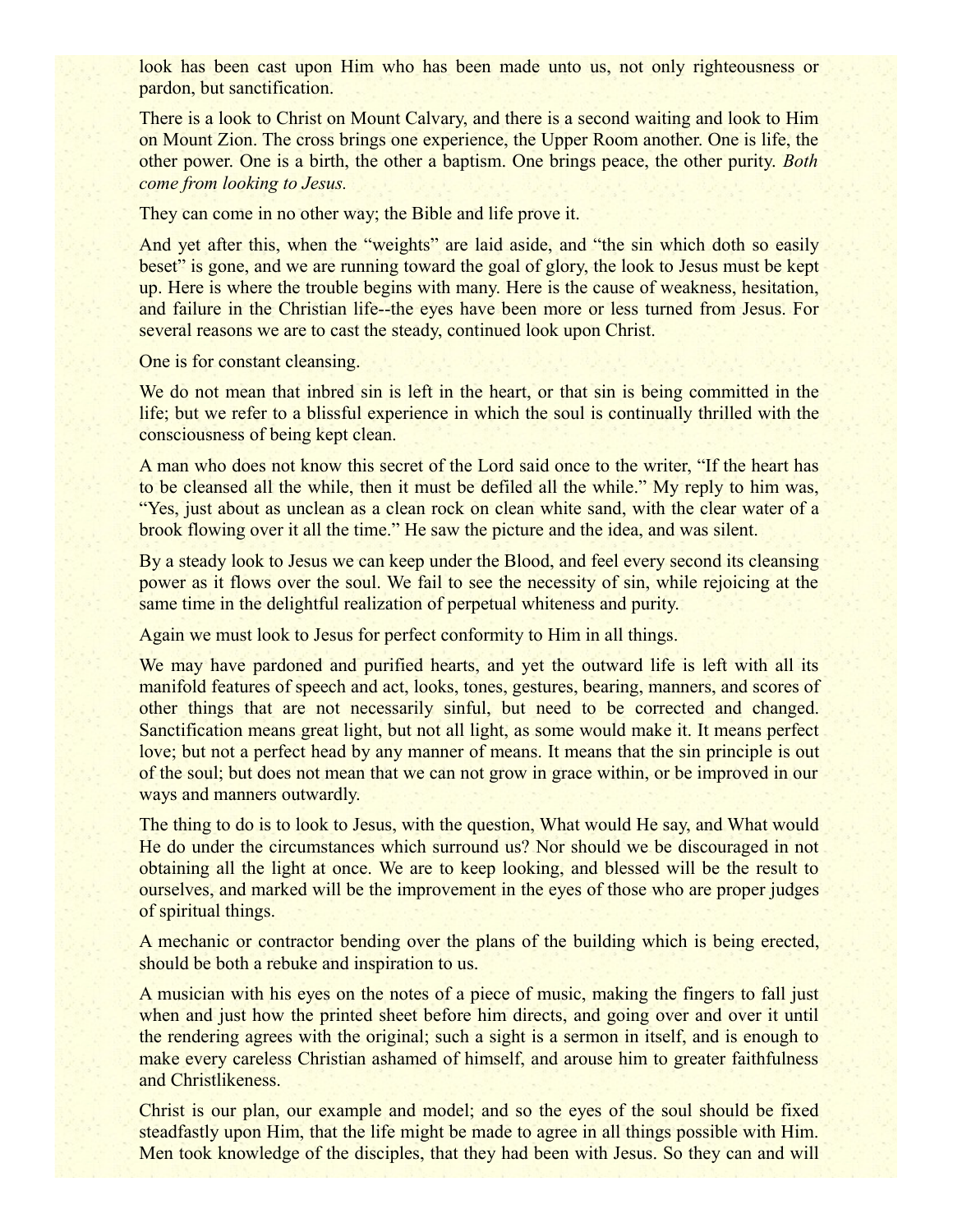note us, if we are Christlike.

Christ has brought a marvelous soul harmony into the world. Souls are being thrilled, melted, and drawn to God by it. We are to study the notes that fell from His lips and life in Bethlehem, Bethany, and Jerusalem, in Judea and Galilee, in Gethsemane and Calvary, and reproduce the melody. When we, with the Gospel before us, and the Holy Spirit within us, strike the right chords and utter the right note, people around us both feel and know it. When we strike a false or discordant note, they also know it.

All of us can recall times when we suffered excruciating pain of a mental character in having to listen to incorrect playing, and what is called flat or falsetto singing. The ear, nerve, mind, and heart all partook together of the misery. Even more painful is the fact of unChristlikeness in the words, manner, spirit, and deeds of a Christian. The appearance of spiritual vanity and pride, of irritability and uncharitableness, of faultfinding and tattling, of arrogance, selfishness, and bitterness, even if only for a moment, sends a pang through the soul. It was so unlike the other part of the life song, it was so different from the notes given by Christ in the Four Gospels, it had such a falsetto ring, that all looked up pained, and felt, even if they said nothing, that the music of Bethany and Galilee had not been followed.

Our only hope is to keep the eyes fixed on Jesus. This is our duty and our privilege. If we are faithful here, we will not only realize blessedness within, but discover we have power without. Men will want us to bring them to Him who created such melody of heart and harmony in life within us.

And we will bring them.

Still again, we must look to Jesus for guidance.

With all the power of a splendid intellect and the knowledge which experience brings, yet the child of God is still under the necessity of being Divinely led and directed in the daily steps of life.

This need springs from the fact of our ignorance concerning God's plans, our inability to understand people, and our lack of power to read the future, and know what is best for us to do.

The Lord has promised to lead the soul which will faithfully, patiently, and obediently look to and follow Him. He will guide, He says, with His Word, His Spirit, and His eye. All these three are mentioned in the Scripture, and show different degrees of nearness upon the part of the soul to God.

There is an undoubted advancement from the "Word" to the "eye." Just as well-trained servants get so that they do not need to be spoken to at the table, but a glance will show them what is wanted; so the Christian first held in and held back, and only able to go by explicit statements, comes at last to understand the movements of the Holy Spirit upon the soul, and finally walks certainly and triumphantly amid a whirl of duties, conflicts, and perils, guided by the looks of Christ.

He has promised to guide us in all things, and lead us into all truth. The leading will not be violent, but very gentle; it will be a still, small voice rather than a thunder-clap; it will be recognized as a drawing rather than a driving; but it will be unmistakable to the faithful, devoted man of God, and will always bring one into realms of spiritual rest and assurance.

A good thing to do, when duties seem to conflict, the road forks, and it is difficult to tell which of two ways to take, is to wait on the Savior in prayer, and ask Him to shine on the path He would have us tread, making it sweetly attractive to the soul, and at the same time put a kind of fog upon the other and cause it to have a forbidding appearance. Christ will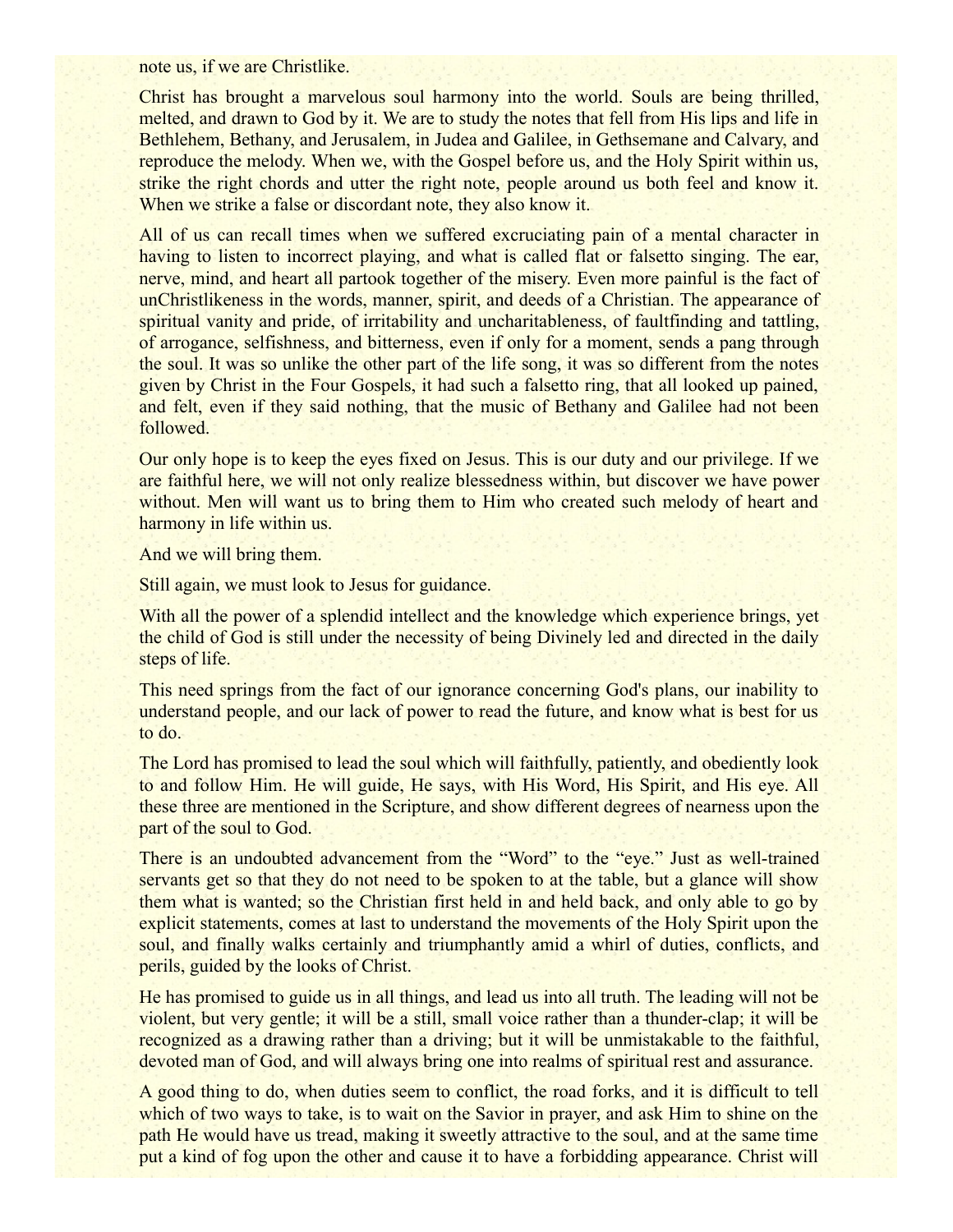do it. We are convinced that He will lead us in every step of life; in business, pleasure, marriage, Church relations, and all, if we fix our eyes upon Him, and patiently wait for light and direction.

Anna Shipton tells us in one of her books how Christ allowed her to turn aside from her regular work to rest a few days in an Italian town, and write on one of her forthcoming volumes. She became so absorbed that she went beyond the number of days she first asked for, and suddenly discovered that the flying pen had lost its power, and that her brain had ceased to create. She was wondering about it one night while wakeful in bed, when a large bird, blown by the storm from the mountains, gave a scream near her window-shutters, which sounded like the word "Direct." Yes, said the convicted woman, that is just what I want, and have failed to ask for direction from Christ, and on her knees in another minute came the impression she must leave the town. The next day, while speeding on the train, with a happy feeling of being in the line of duty, she led a man to God on the cars, which work of grace led to a still greater gospel work in another town.

Once more we must look to Jesus for comfort.

We continually need it in such a world as this. The whole race in its sinfulness and heartbrokenness wants consolation for that matter. But deeper still is the need of the Christian, who, hated by hell, cast off by the world, and misunderstood by friends, is certainly bereaved, indeed, if he has not heaven to turn to for consolation.

But this comfort is to be received and enjoyed, and so deep and satisfying is it that one possessing such a blessing can rejoice in the sorest tribulations of earth and time.

A distinguishing title of the Holy Ghost is the Comforter. Christ said He would send Him into the world, knowing the paramount need for Him. The Savior also said, "I will not leave you comfortless; I will come to you."

Different from anointing for special service, dissimilar to sudden influxes of energy and power to proclaim the Word or make some notable stand for duty, is the sweet comfort with which Christ can fill the soul. Bringing as it does a perfect melting of the soul, tenderness of spirit, gladness in loneliness, contentedness to live, suffer, or die, to be or do anything for Jesus--it is an experience so unearthly, so holy, so heavenly, as to be beyond the power of verbal description. Jesus in some way takes the tired, grieved, hurt, lonely soul in His arms and comforts it.

We once heard a prominent preacher say, with the tears running down his face, that since his mother had died he had found a place where he could go and cry out all his troubles and get perfect comfort, and that place was the lap of Jesus.

Once at a camp-meeting I saw a business man, who had been through great griefs and trials, suddenly obtain the comfort which Christ loves to bestow, while sitting disconsolately behind a large wooden column in the Tabernacle. The transformation was amazing! Who, when in sadness and loneliness, does not love a dear one to hunt them up, and with hand and voice cheer and heal the aching heart? So Jesus found His grieving servant behind the pillar, and putting His arms around him, comforted him. O, how the man wept! The fountains of the deep were broken up, his form shook under the emotion which filled him, while his face shone with the light and peace and holy calm of heaven.

I have seen a father rough to his child, and beheld the weeping little fellow go to his mother, who, with soothing words, tender kiss, and embrace, and some promise of the morrow, would cause the child to completely forget his sorrow. The little, tear-stained face would be turned up gleefully to hers, the tongue talk happily about other things, and the only sign left of the other experience would be an occasional catch in his breath, the last sighs of the almost spent breast storm. And so have I seen God's child struck by the world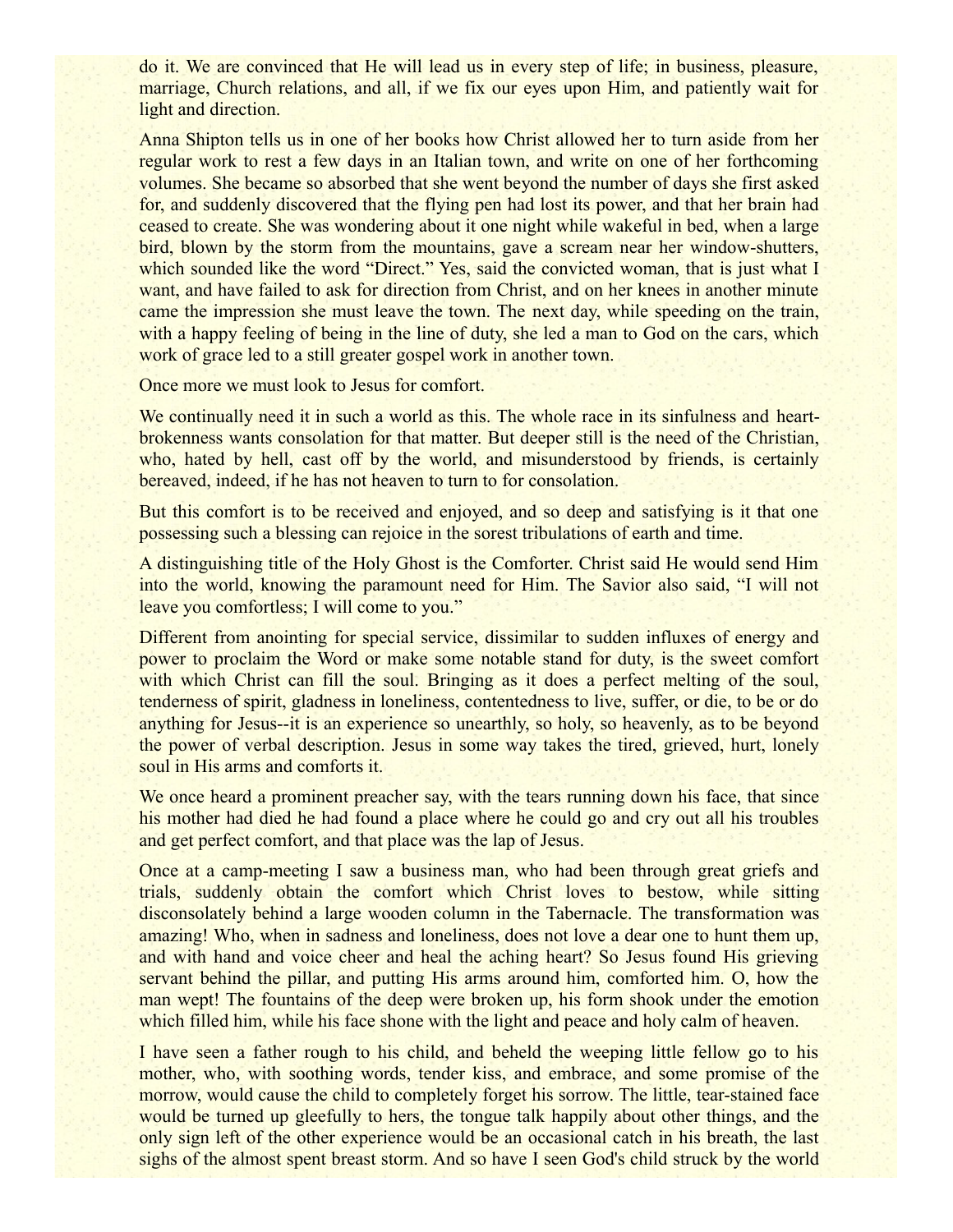and deeply hurt. Then I have beheld him go to Jesus and look up to Him, and at once get such calm of mind, comfort of heart, and forgetfulness of what had been said and done to him, that the face glowed like a seraph, and any one could see that he had been caught away from the strife of tongues, the pride and wrath of man, and was hidden in the secret place of the Most High.

We all know what it is to seek human comfort and fail to find it when the heart is fairly breaking for sympathy. Some of us know what it is to lie awake at night with a great sorrow, or walk through the house while all are quietly sleeping, and have to wrestle alone with the trouble. The peaceful sleeping of the household intensifies the loneliness, and adds to the pang. You walk out on the street, and the whole town is asleep. Everybody is at rest but yourself. By and by you come back and sit on the steps of your own house, heartsick and solitary under the stars. How far away they seem! Suddenly it occurs to you to look to Jesus, and instantly you are filled with a holy peace and comfort, which would make words bend and break to describe. The tortured heart is at rest, the fever has been banished from the spirit, Jesus has come to comfort you! He had been waiting all along for His follower to look up to Him. He had not been asleep like the household and town, for His eyelids never slumber. As I have heard my mother, now in heaven, sing when I was a child,

"Though the night be dark and dreary, Darkness can not hide from Thee; Thou art He, who never weary, Watcheth where Thy people be." Finally, we look to Jesus for reward.

Beyond the approval of conscience, the smile of God, and the blessedness of godly living, we are told by the Bible not to look for our recompense as Christians in this life from men.

The Scripture informs us that the world will hate us; that if we live godly in Christ Jesus we shall suffer persecution; that men will say all manner of evil against us; that our good will be evil spoken of; and we will be as strangers and pilgrims in the earth.

More than this, we learn that the closer we live to God, the less will we be understood; while enmity will be encountered, not only from the world, but in the Church. We will be cast out of the synagogue, and, sadder still, our foes will be they of our own household. The circles to which we would naturally go for appreciative sympathy and reward are seen, under these words, to be steadily lessening and narrowing all the time.

To be in a spiritual experience above others, is to be a mystery to them; and not to be comprehended in matters of grace and religion, has been equivalent to the dungeon, stake, and headsman's axe in the past, and means anything but an easy time in the present.

The price which Madam Guyon had to pay for holiness of heart was her own beautiful head laid on the block of the executioner. The cost to John Wesley was mobs, slander, and constant persecution. While today a man who would enter the Holy of Holies in the Christian life, must lay down his reputation at the door, and consent to be ridiculed by the world, discounted and struck at by the Church, misunderstood by his own household, and walk a lonely path to heaven.

In view of these things, the man who would look for reward for his faith and labor from sinners, and even Christians, is worse than a fool, and doomed to bitter disappointment.

Tell them your hardships and trials for the truth, and some few will listen the first time, but grow restless under a second recital, and yawn and count you a bore at the third.

But what we can not find in men, we can obtain in Christ. He never turns a deaf ear to our